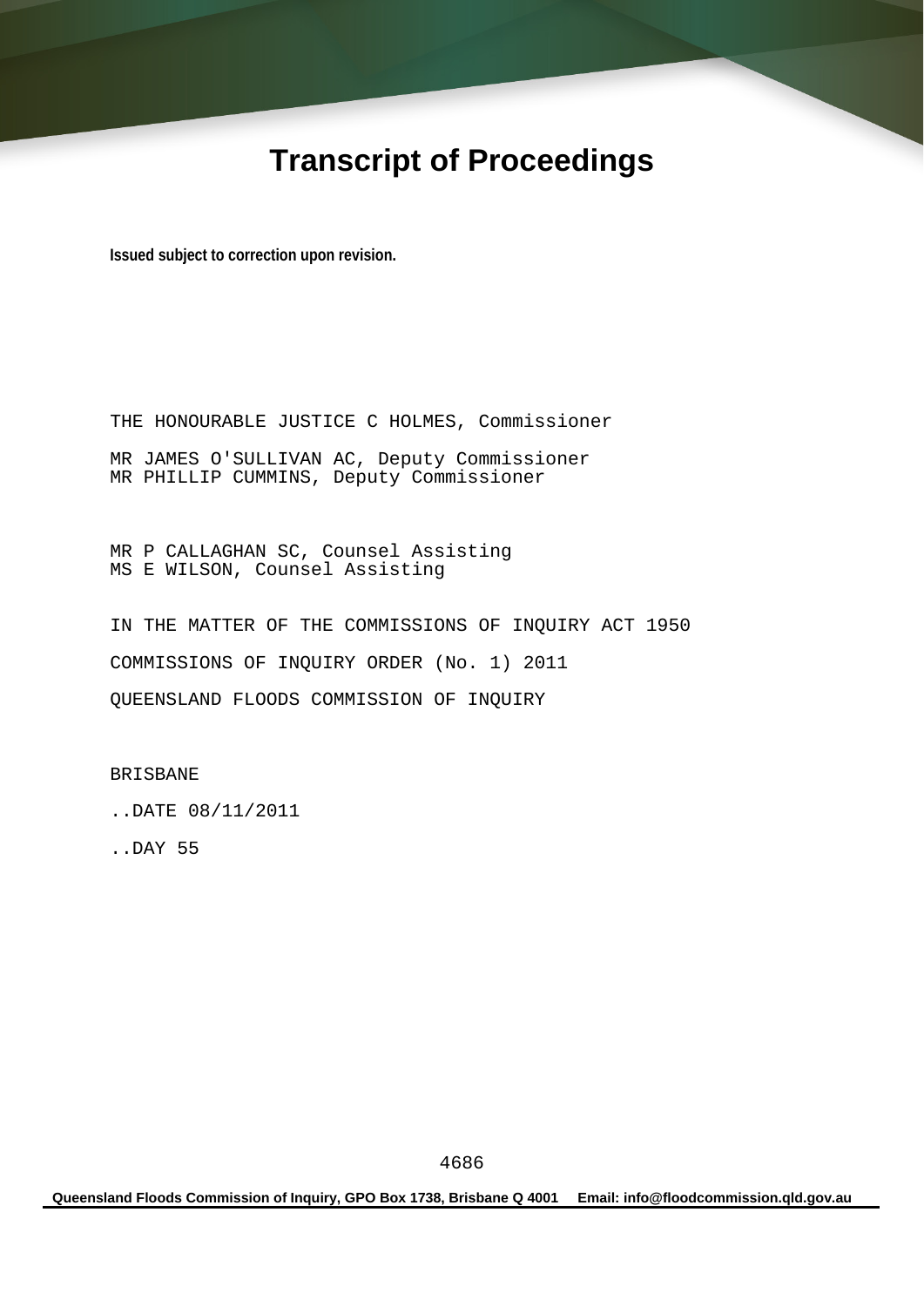THE COMMISSION RESUMED AT 10.02 A.M.

**10 20 30**  COMMISSIONER: Yes, Mr Callaghan? MR CALLAGHAN: I think we have some appearances that might be noted. I'm by myself. COMMISSIONER: All right. So, we still have Mr MacSporran. Now we've got Mr Duffy? MR DUFFY: Thank you, your Honour. I appear for Arrow Energy Pty Ltd pursuant to leave granted by the Commission. COMMISSIONER: Thank you. Mr Ure? MR URE: Local government Association of Queensland. COMMISSIONER: Thank you. And Ms McLeod for the Commonwealth still? MS McLEOD: Yes, thank you. COMMISSIONER: That's everybody? Thanks. MR CALLAGHAN: I call Graham Cordingley. GRAHAM DAVID CORDINGLEY, SWORN AND EXAMINED:

MR CALLAGHAN: Could you tell the Commission your full name and occupation, please?-- My name is Graham David Cordingley. My occupation is Manager of Compliance and Reporting at Arrow Energy and currently acting manager - Acting Environment Manager, doing a dual role.

Mr Cordingley, you provided a statement dated the 26th of September 2011. That's a statement with 17 annexures; is that correct?-- Yes, that's correct.

I'll get that shown to you and tender that. That's your statement and the annexures?-- Yes, that's correct.

Yes, I tender that.

COMMISSIONER: Exhibit 923.

ADMITTED AND MARKED "EXHIBIT 923"

**1**

**40**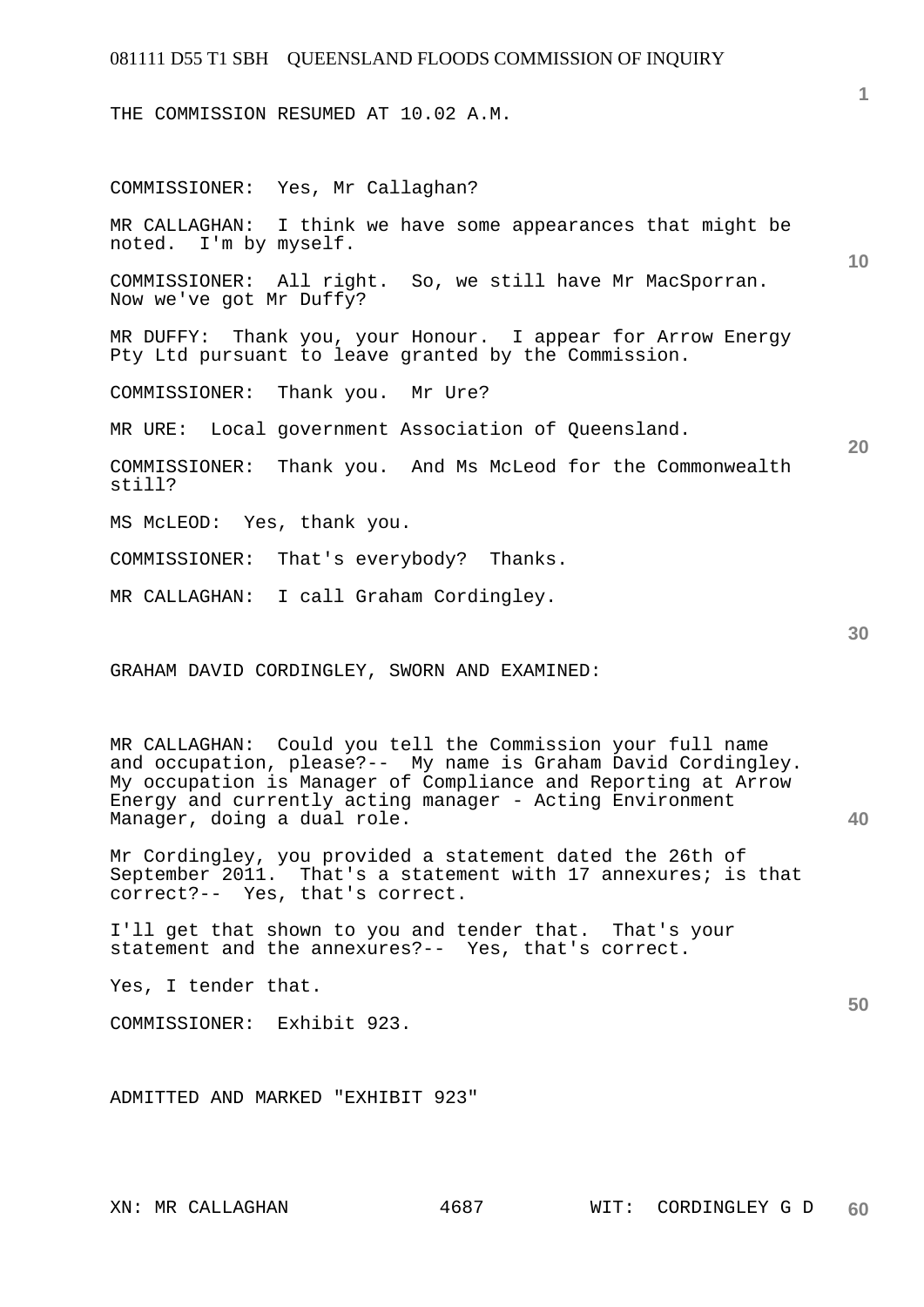MR CALLAGHAN: Do you have a copy of your statement with you?-- I just have a copy of the statement, not the annexures.

That's fine for the moment. You might have clarified one aspect of it when you just stated your occupation. Is that something that you'd like to clear up in paragraph 5 and 6?-- Yeah, my current occupation has been Compliance and Reporting Manager, but also Acting Environment Manager. Just the dates, I guess - from late April 2010 - 2011 to currently I was the Compliance and Reporting Manager.

Was there also something you wanted to tidy up in paragraph 33 and perhaps 35?-- That's correct. The reference to Table 6 should be Table 7 in 33 and 35. And paragraph-----

And-----?-- Sorry?

And in paragraph 33 where it refers to release limits-----?-- Yes, that should be Table 6 that's referred to in there - Table 7, sorry.

Yeah, it was the term "release limits". Is that the right phrase which should appear in that paragraph?-- No, they're Investigation Trigger Levels, I believe, should be referred to.

**30**  Okay. Now, Mr Andrew Brier from the Department of Environment and Resource Management has provided a statement to the Commission about the Moranbah Coal Seam Gas Project. I might tender that statement now.

COMMISSIONER: That will be Exhibit 924.

ADMITTED AND MARKED "EXHIBIT 924"

MR CALLAGHAN: The Moranbah Coal Seam Gas Project is in the Bowen Basin; is that correct?-- That's correct.

It's the site being bisected by the Isaac River?-- That's correct.

That's a river which is not always flowing; is that right what we call an ephemeral-----?-- Ephemeral river, yes.

-----river. I don't think we've yet had a witness speak to the concept of coal seam gas operations. Can you, just for our benefit, give us a brief explanation as to the means - or as to how water is used in the extraction of coal seam gas?-- Okay. It's not my area of expertise to actually get the gas or the water out of the ground, but I can tell you an overview of the process. Basically we release the pressure on the coal seams by dewatering the coal seams; in effect, depressurising the gas, and the wells are designed apparently such that they

**10** 

**1**

**20** 

**40**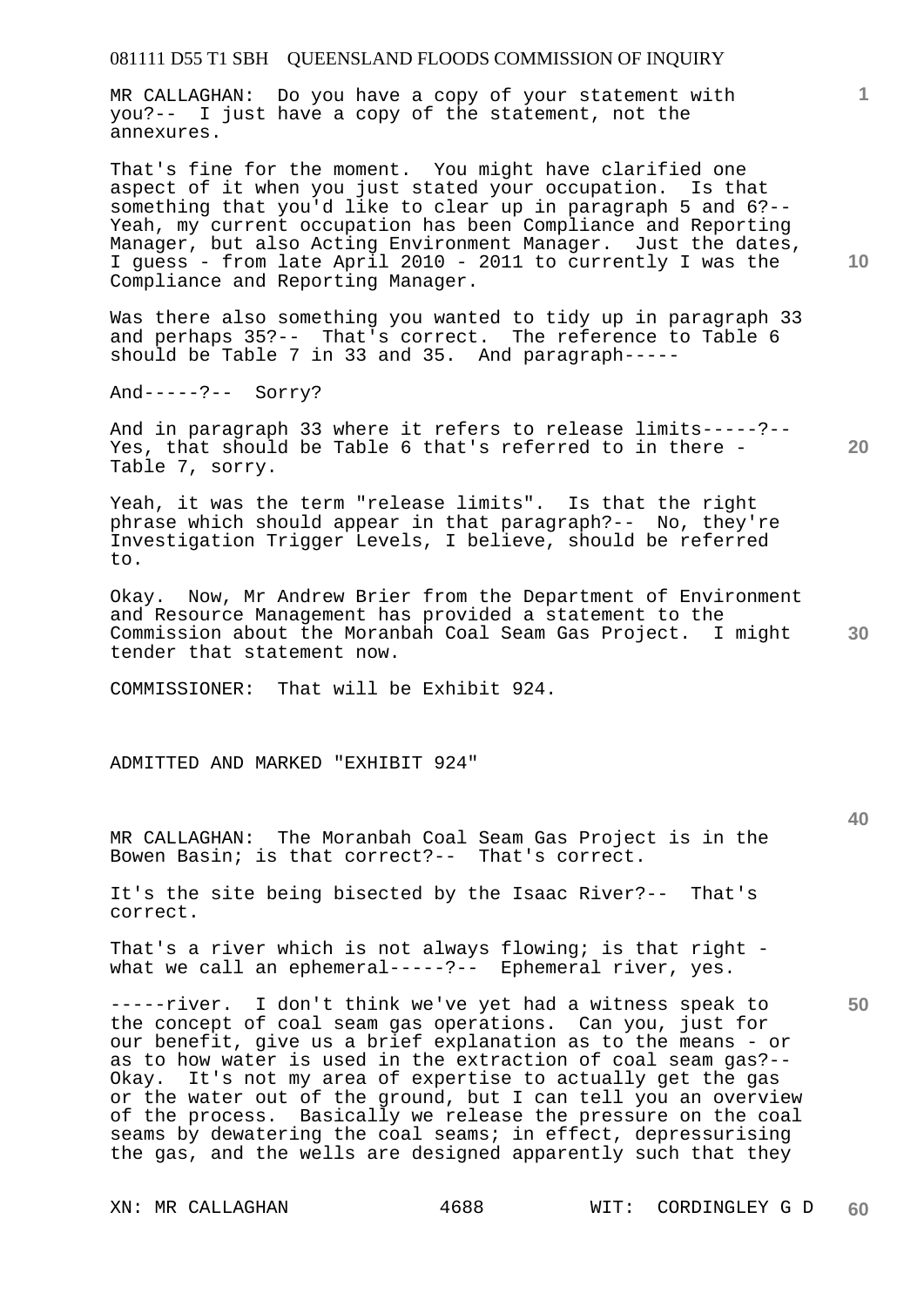separate the gas and the water, the water is brought to the surface and kept in associated water dams. The gas is directed to compress the stations and compressed - and directed to power stations and the like.

So, in the first instance, it's clean water that's used in the process; is that right?-- No water is used in the process, it's extracted. So, the water in the coal seams is generally saline to some degree. It varies depending on where you're pumping from, but the water isn't entered into the process per se.

I see. Is this the process that's known as fracking?-- No.

What's fracking?-- Fracking is a process where the coal seam itself is not capable of producing enough gas, the water doesn't move and the gas doesn't move through that coal seam very quickly. So, from my understanding of that process, they pressurise it with high pressure water and fracture the coal seam so that it can release the water and the gas.

So that's another way in which water is involved?-- Yes, but generally it's associated water or coal seam gas water that's  $used---$ 

That's used for that, not clean water?-- Sometimes clean water, but generally it's associated water.

Well, we read in the materials about wells?-- Mmm.

Can you just explain those to us?-- It's not really my expertise area, but the wells, as an overview, are drilled down into the coal seams and screened down in the coal seams for the purpose of dewatering and extracting gas.

Okay. Well, I think you've already mentioned the concept of salinity. That is the issue with the water in coal seam gas operations; is that right?-- That's correct.

**40**  We had some evidence yesterday from Mr Laurence about - in his statement he referred to issues associated with underground coal mining which include what he described as sulphide mineralisation. Are you aware as to whether that is any part of the coal seam gas activity?-- No. I'm not aware of any sulphide as a contaminant of concern in our industry at this point, but it would depend on the geology of the area that we were dewatering. That particular mine site might have had sulphide issues.

**50**  So far as your concerned, though, salinity is the only issue involved in the water?-- Yes.

And in terms of dealing with the water associated with production, there are different uses made of it. There are evaporation dams; is that right?-- That's correct currently.

Some of it is reused by farmers or the mine itself?--

**20** 

**10** 

**1**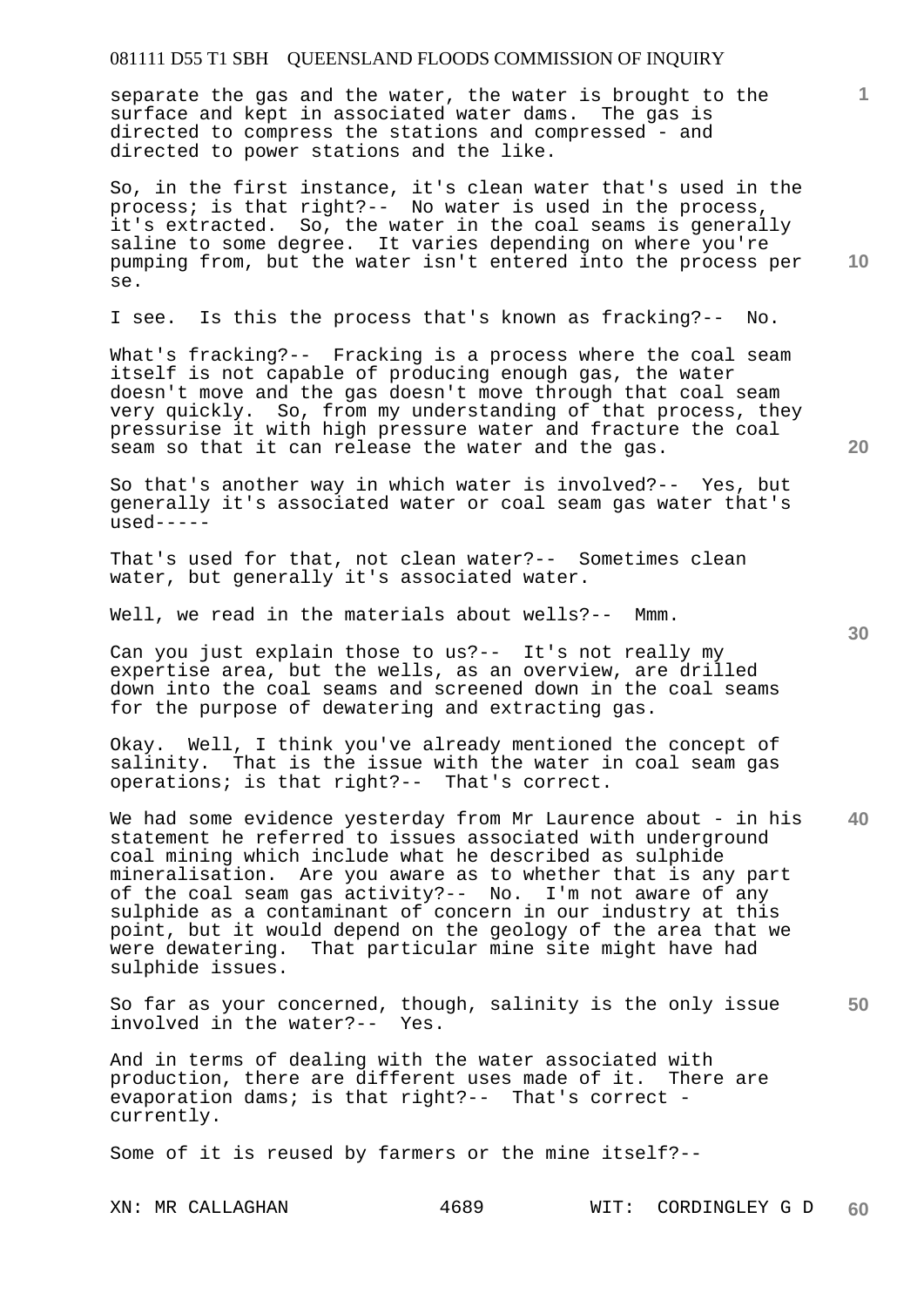Beneficial uses for the water are being sought. With respect to the Moranbah gas project, we do have one beneficial use, being for supply of associated water to Millennium Coal, but there are no other current beneficial uses with respect to providing water to land holders on that tenement.

Associated water meaning water which-----?-- Basically pretreated water, yeah.

Okay?-- Associated water.

And, of course, then there's the option of discharge into the Isaac River; is that right?-- That's correct, but that's for actual treated water.

Treated in what way?-- Through a reverse osmosis plant to remove the salts or the ions to make it a better quality, fresher water.

And is there still some salinity associated with treated water?-- To some degree. You can't remove all of the salt, but, yeah - there is some salinity, but it depends on the water quality objectives you're trying to treat the water to.

So is the only water discharged into the Isaac River water which has been treated?-- No, that's what our EA permits us to discharge.

**30**  Yes, okay. We'll come to that. The wet season just passed caused your operation two main problems; is that right? There were safety issues regarding access and concerns about dams overtopping?-- Yes.

Can we deal with the safety concerns? I think we might pick up on those in paragraph 10 of your statement. What do you mean in paragraph 10 when you say "field access was restricted"?-- We have various rivers and creeks flowing through the tenement. Access to all dams was not able to be made. Basically, if vehicular access isn't able to be made, the areas aren't allowed to be accessed purely for safety reasons. Arrow aren't allowed to cross waterways during flowing water events.

Purely for safety reasons?-- Purely for safety reasons.

And perhaps we can pick up at paragraph 14 where you indicate that the inability to access some areas affected the management of the dams at the site. Why was that?-- Some of the dams were inaccessible during periods - during the 2010 to 11 event.

And was there a reason why people had to be there that affected - that had the subsequent effect on the way in which things were managed?-- Yes, steam inspections were required.

Was that the only-----?-- I think general maintenance of the field and inspection of the field as well. So, there would have been various reasons for requiring access to the field.

**10** 

**1**

**20**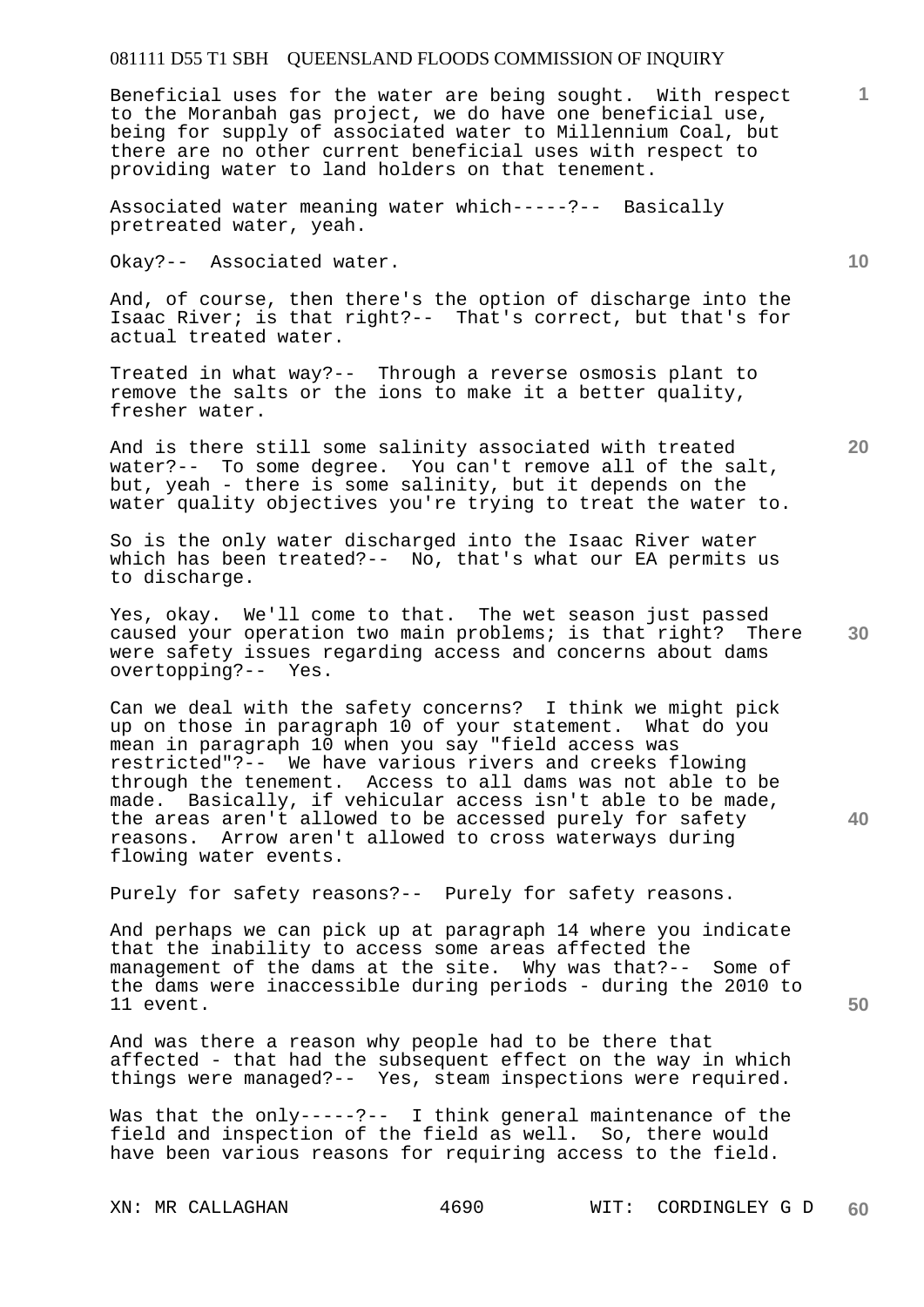In advance of the wet season, the company knew that it would have difficulties with water capacity if there was significant rainfall; is that right?-- That's correct.

And you referred a moment ago to your environmental authority. It sets out certain levels that the dams on site should be at prior to each wet season; is that right?-- That's correct.

And I think if we pick up at paragraph 26, you say there that the environmental authority - the applicable environmental authority didn't satisfactorily provide for high flow emergency discharges?-- No, it didn't. The environmental authority at the time reflected a discharge of treated water from - I believe it was July 2011, so that was - the provision for the discharge was post-July 2011, and we didn't have treatment facilities installed at the site at that point in time.

Sorry, is that why you say the environmental authority which was applicable during the 2010/2011 wet season wasn't satisfactory?-- It didn't allow for discharge of the water that we were holding in our dams at the time.

All right. Did it allow for discharge of any water?-- No, the discharge or the date that was in that EA was July 2011.

COMMISSIONER: What's the logic behind that, do you know?-- I think it was more than likely a reflection of Arrow working with the regulators on setting a timeframe by which the RO treatment plant would be installed on the site, rather than anything else.

Did you not envisage that you might get a wet summer and have some problems?-- No, we were prepared to the extent that we were constructing additional storage facilities at the time. The lead-up to the wet season was quite wet as well, and that delayed the construction of that water storage facility, and I guess that was one of the causes - not having that actually available to us to store a large amount of water.

Thank you.

MR CALLAGHAN: Well, in the lead-up to the wet season in October, you advised DERM that one of your dams would be above the prescribed level; is that right?-- That's correct.

And you refer to that, I think, in paragraph 19 of your statement?-- Yes.

What was DERM's reaction to this?-- I was not working for Arrow at that point in time, so I actually don't even recall the response E-mails from the regulators from that correspondence.

Okay. In paragraphs 20 and 21 you reflect the fact that there were concerns about the safety - or concerns that some of the dams might overtop; is that right?-- That's correct.

XN: MR CALLAGHAN 4691 WIT: CORDINGLEY G D **60** 

**40** 

**50** 

**20** 

**10**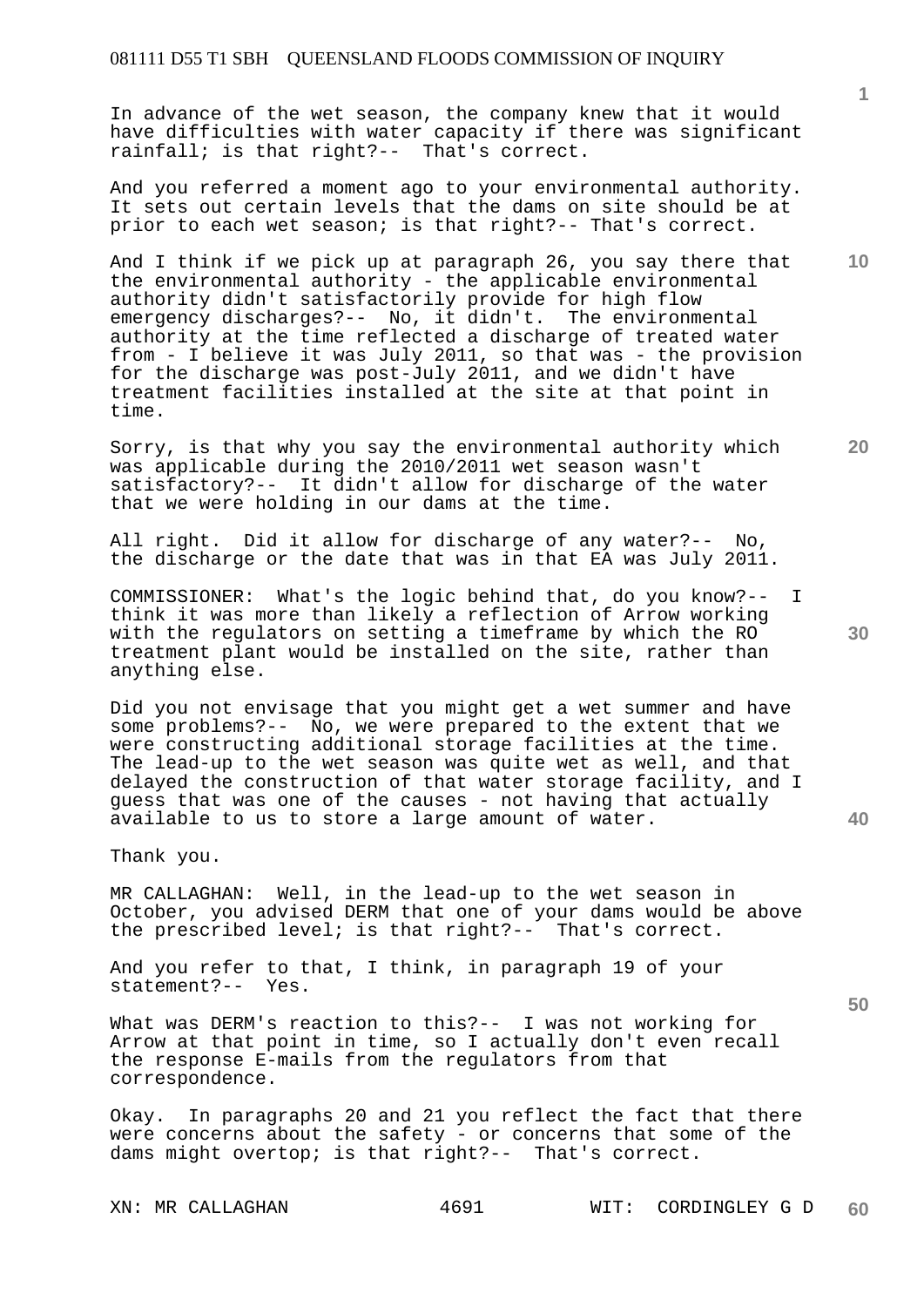And what's the concern then if they overtop? Do they collapse? Or what's the anticipated danger?-- Of all of the dams that we have installed, only one had an engineered spillway. If the other dams were to fill up and overtop, without an engineered spillway, it is essentially an uncontrolled release, and I'm not a dam engineer, but from my understanding of this, the dam walls could be subject to collapse purely from the velocity of the water pouring out of it.

During the flood itself, there were some structural problems with Dam 2 which meant it couldn't hold as much water as normal; is that correct?-- That's correct.

And there was quite heavy rainfall at the site around about the 13th, 14th of December?-- That's correct, yes.

And that required water to be pumped out of Dam 2 into the Isaac River?-- That's right.

That release was in accordance with some draft TEP conditions which had been submitted by arrow, but there was no actual TEP in place at that time; is that right?-- No, there wasn't.

So, can you tell us anything about the communications between Arrow and DERM on that topic?-- I can to some degree. From what I've been told by the people dealing with the issue at the time, program notice was submitted earlier, the dam was inspected, just as general routine maintenance inspections of all the infrastructure, and additional issues were identified with Dam 2, and on - I believe it was the 14th of December, a meeting was held with DERM that identified there were some structural issues that had been exacerbated from the rain on Dam 2, and, yeah, I guess that was the extent of the correspondence and-----

Mr Brier in his statement, paragraph 27 - I think someone might have put a copy in front of you - says that, "Arrow was unable to provide any engineering advice in regards to concerns about the structural integrity of Dam 2." Back in your statement, paragraph 22, you indicate that Arrow had engaged URS to evaluate the structural integrity of the dam and that the subsequent report recommended lowering the dam level. Are you able to assist us as to when or how or if that report was communicated to DERM or given to DERM?-- The URS report certainly was, and I think it is more a date thing here, because that initial release occurred on the 13th to the 14th of December. From my understanding of the situation, when the structural issues were identified by our engineers, we commissioned URS to inspect the dams, and they got on to site by the 22nd and provided us a report by the 24th of December, which confirms our fears that there were some issues with that dam.

Just getting that in sequence, you talk about things on the 13th and 14th. I think if we go to Annexure 13 to your statement, there's an E-mail there. It is just being passed

XN: MR CALLAGHAN 4692 WIT: CORDINGLEY G D **60** 

**1**

**10** 

**40**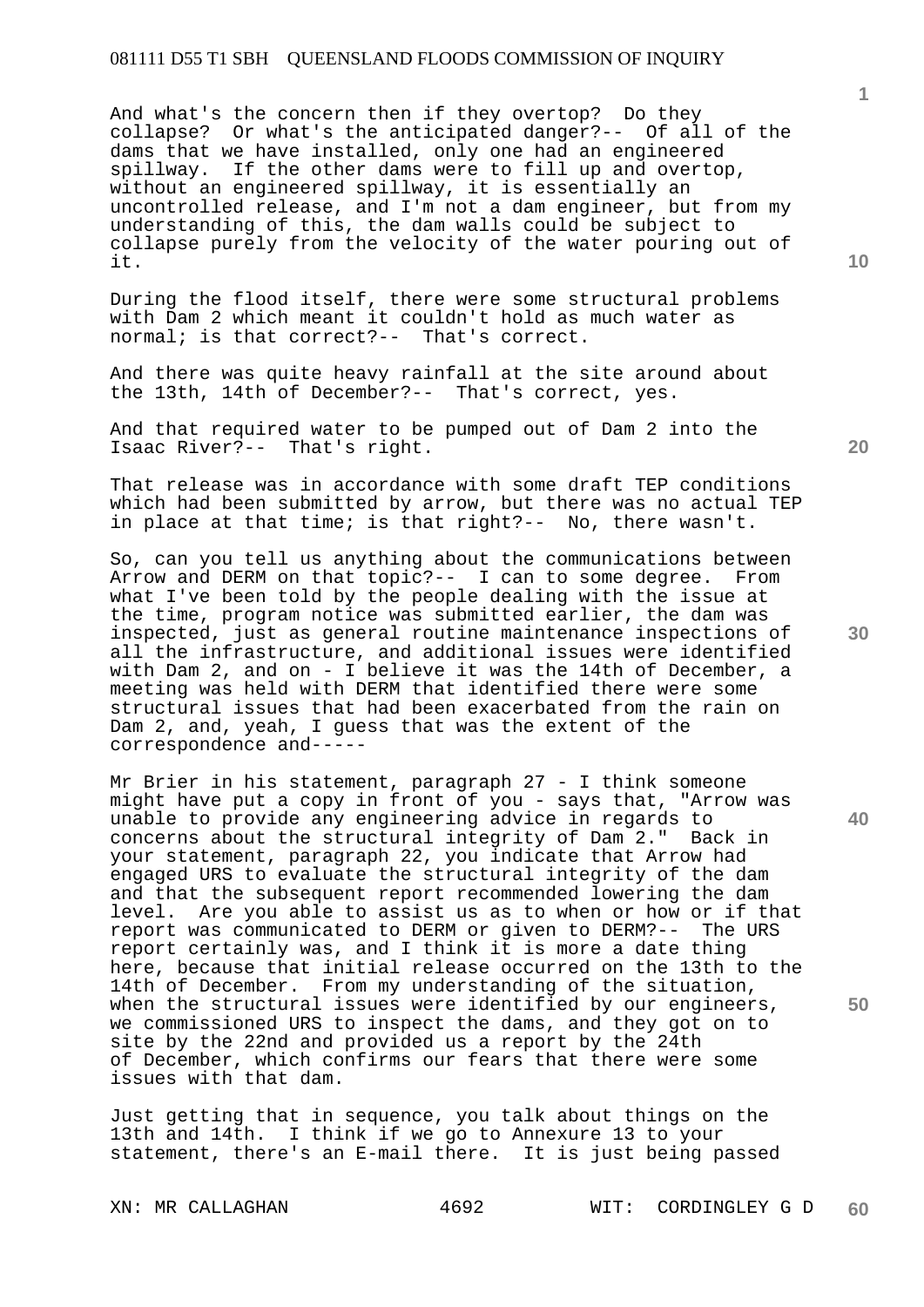to you now. Just to get this in context, if you go back to paragraph 31 of your statement, you talk about releases being made and they were ceased after DERM threatened enforcement action, and I refer you to annexure 13 of your statement. There's an E-mail there; relevantly, perhaps, it includes the sentence, "Arrow should consider ceasing this discharge after careful consideration of other available options for the untreated CSG water contained in dams at the site." Is that what you're describing as the threatened enforcement action, or was there something else?-- No - well, that was the written evidence of the enforcement action, but, from my understanding, there was a meeting that was held.

Yes?-- What was specifically said in that meeting wasn't recorded, but from my understanding the tone of that meeting was stop discharge or enforcement action was going to be brought forward, or reviewed, I guess, to see if they were going to enforce it.

Who were the attendees at that meeting, do you know?-- Ben McMahon, who was the former compliance and reporting manager, Tim Dean, who was the former site manager, and I believe that was it.

You don't know who from DERM?-- No, no.

And where was that meeting?-- I don't know.

When you say there was no record of it, do you know that for a fact or have you required-----?-- I haven't got access to any minutes or records of that meeting.

And I suppose I'm asking have you looked for them and you know that there was no such thing, or there may be some record of it?-- I've looked for - this is the only evidence of that meeting, yes.

All right, thank you. There were some further releases on the 20th of December from the dams' releases into the Isaac River; is that correct?-- That's correct.

And was the Isaac River in high flow at that time, or-----?-- Yes, that's correct.

And arrow advised DERM about those releases?-- That's right.

And what was the substance of those communications?-- I believe that at that point further rain had fallen in the area, additional pressure was placed on all of the infrastructure, including all of the dams. We were in a situation where everything was being pumped towards Dam 10 which had the engineered spillway, and most of the dams were nearing their full capacity, and I believe that there was just no other option at that point in time other than to discharge to maintain the stability of Dam 2.

And was that communicated to DERM?-- I think through that process, whilst we were working through the TEP process at the

**10** 

**1**

**20** 

**40**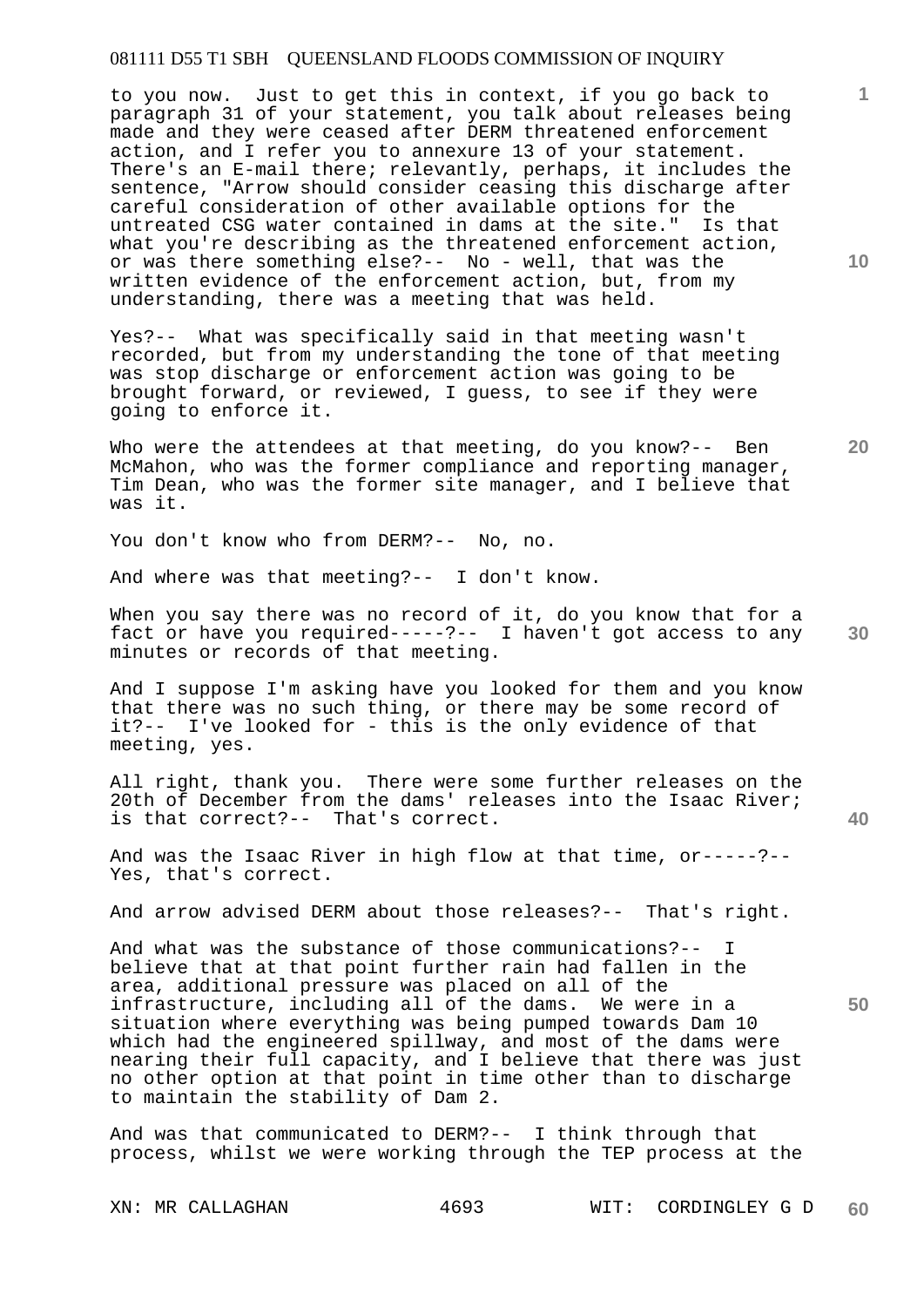time, we were working closely and informed DERM of all of our discharges, and additional work was being done in the background with Arrow, too, to make sure we were managing the environmental effects of those discharges, to the extent that the water being released was sufficiently diluted into the system.

You mention the TEP process. You deal with that between paragraphs 29 and 40 of your statement, and in paragraph 38 of your statement you say that, in your view, "The process associated with the application and issue of TEP for water discharges was and remains ambiguous." Can you just elaborate on that for us?-- That's stated in the context of an emergency situation, I guess. The word "ambiguous" probably could have been wordsmithed out, possibly.

What would you replace it with, if anything?-- Basically it was unclear how the process of a TEP was intended to be applied for an emergency situation with respect to the timeframes requires for that assessment.

Can we go back to paragraph 33 where you report that you've been advised that DERM were aware that the water quality limits detailed in the TEP would be breached prior to the issue; is that the-----?-- That's so.

-----substance of the complaint?-- Not at all. The water quality limits that are referred to in Table 7 are regarding the water quality in the Isaac River at downstream locations versus upstream locations, and looking at the effect of our water quality on the Isaac. The process, I quess, for - in water quarrity on the roads. The process, a same, associated with the application and the issuance of the TEP, that was related to the water quality. That was purely related to the process of assessment - the timeframes required for an approval through the TEP process.

**40**  Well, coming back to paragraph 38, I mean, do you have any complaints with the TEP process that you retain?-- No. I don't - I understand the TEP process. For longer term, where you've got proper planning prior to the requirement for a TEP, that process is totally sound. I guess the nature of the situation that we were in warranted a process that was slightly shorter timeframe to allow - to minimise the risk of losing 90 megalitres at once versus a small discharge to minimise the environmental effects of that release. That's about it.

Sorry, had you finished?-- Yes.

All right. I understand that Arrow did shut down some higher water-producing wells during the wet season; is that right?-- That's correct.

**20** 

**10** 

**1**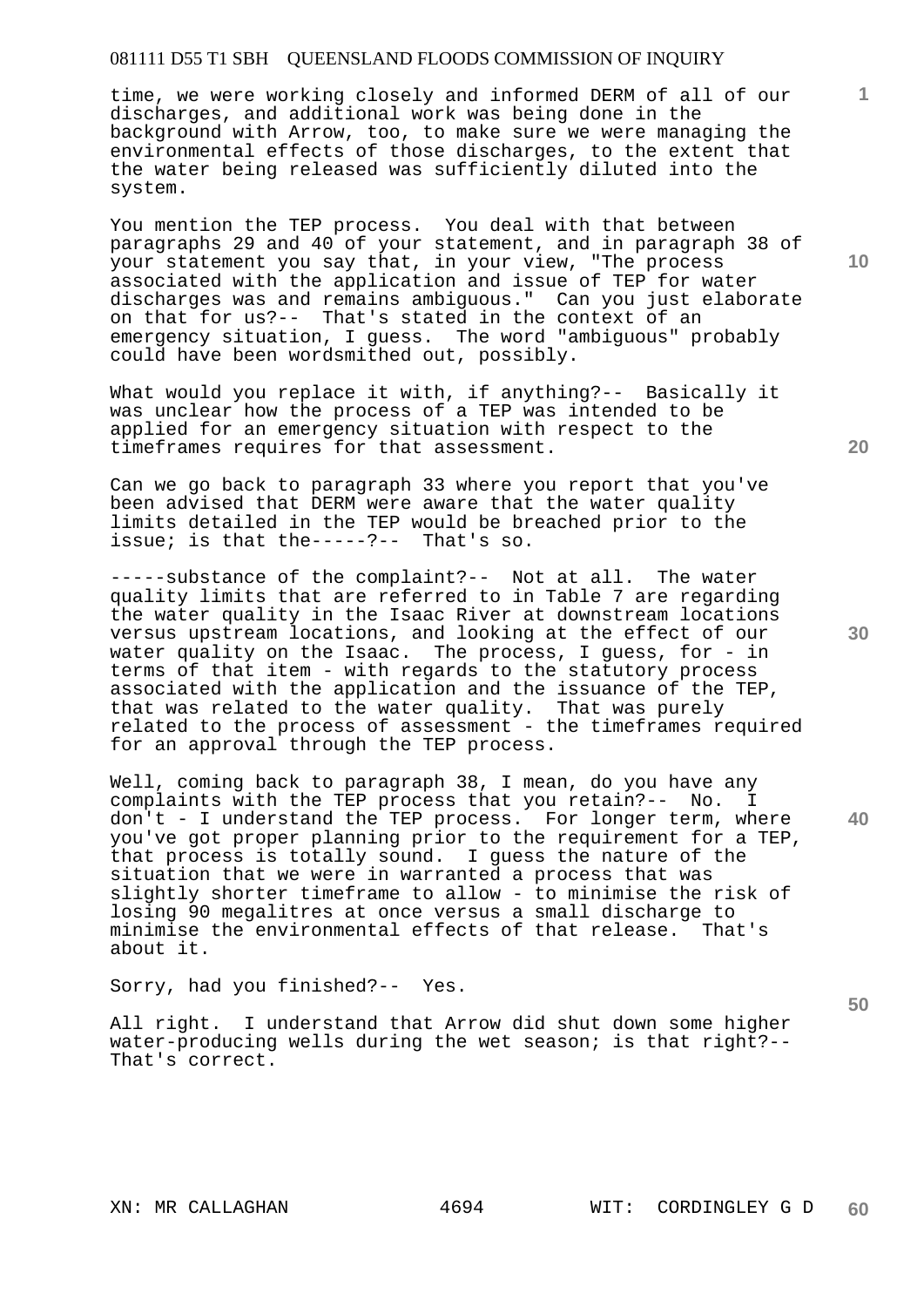Were there other wells that could have been shut down that weren't?-- I don't know.

And just finally, at paragraph 55 of your statement, you talk about crystallisation technologies?-- Mmm.

What sort of technologies are you talking about and what's involved in that?-- Those processes will come later. At the moment we're in a position where we are only collecting associated water or water pumped out of the coal seams. The crystallisation of the salts is a - is changing the waste products into potentially a resource and reducing the volume of waste. So it was - it's more a - looking at options for reuse of the salts. Rather than just being able to create a nice clean water supply, we have a brine that's left over. We want to crystallise or reduce that to a salt that's potentially a commercial product.

I see. All right. Thank you. I have nothing further.

COMMISSIONER: Mr MacSporran.

MR MacSPORRAN: Thank you, Commissioner. Mr Cordingley, I appear for DERM, so you understand. With a coal seam gas operation, you know exactly how much water is going to be produced, don't you?-- To some degree. It does vary.

It's a product of the underground operation itself. As you've described, you access the coal seam by pressure and dewater the coal seam, and the water then is brought to the surface and stored?-- That's correct.

So the only water generated on site is the water that comes out of the ground; you don't use other water from the surface to conduct the operation, do you?-- No, that's correct.

**40**  So if, for instance, you wanted to limit the amount of water that you were storing, one, albeit a drastic measure, would be to stop the operation altogether?-- That's correct, but that wouldn't limit rainwater.

No, certainly, you can't control - well, we don't think you can control the weather, so you can't control the rain, but you can control how much water is produced during your operation?-- To some extent I believe that's the case.

**50**  And indeed you told Mr Callaghan a moment ago during the wet season just passed you did shut down some high produce - high water producing wells?-- That's correct.

And that was done to limit the amount of water you would otherwise be required to store on the surface?-- That's correct.

Mmm. So when you're talking about an emergency situation, one

XN: MR MacSPORRAN 4695 WIT: CORDINGLEY G D **60** 

**30** 

**10** 

**20**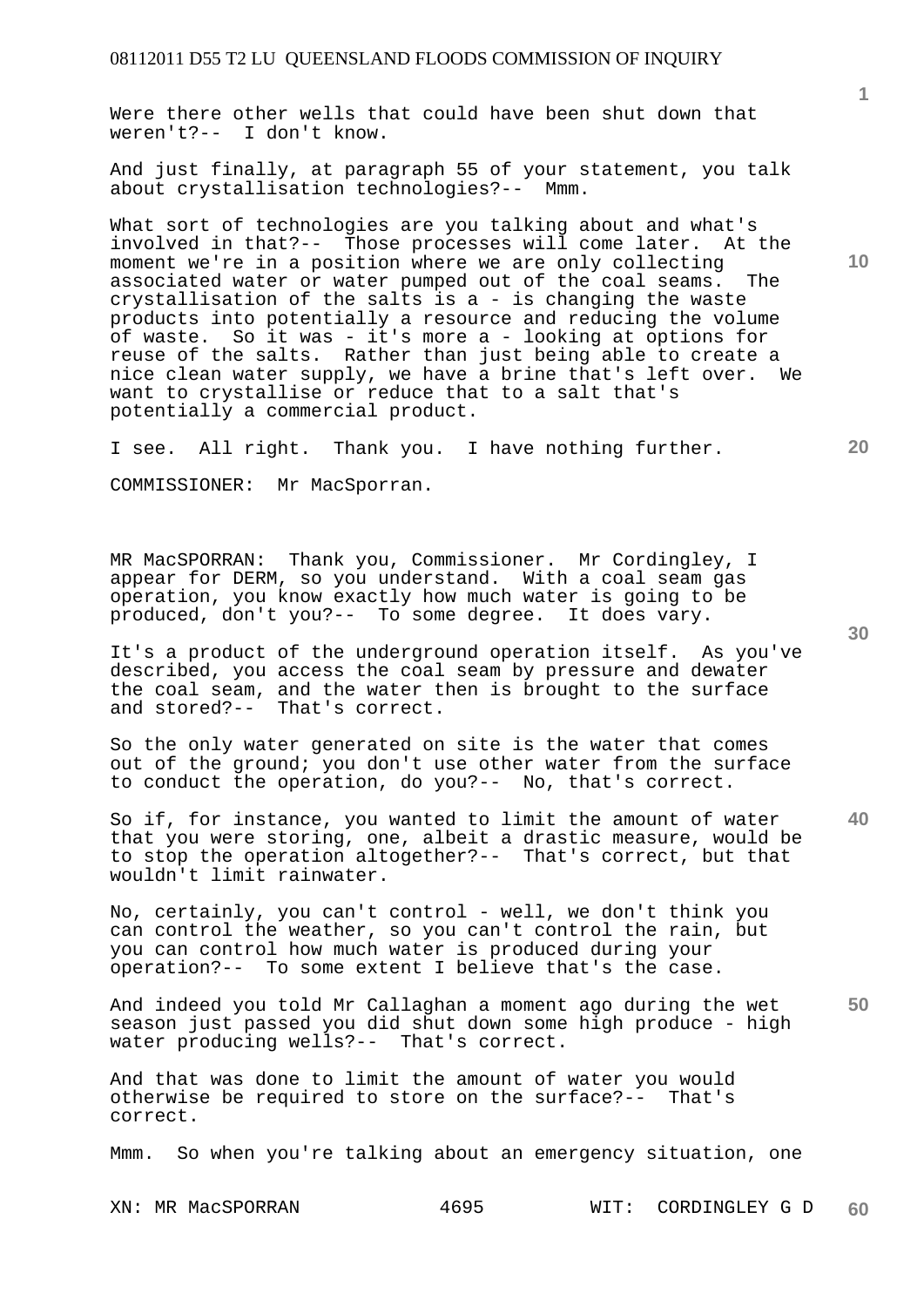way to deal with it, albeit a drastic measure for the mine operator, or the well operator, would be to simply stop production, and then deal with the rainwater as it arrived if you are able to?-- That could be true, I guess, yes.

All right. Now, can I just take you back to the environmental authority you had - or the company had in respect of these wells? The first one was in 2004, late 2004; is that right?-- I don't know if that was the first one, but that one is referred to in my statement, yes.

Yes. And then it wasn't until 2006 that the company was given permission by virtue of conditions attaching to the environmental authority to actually discharge albeit treated water to the Isaac River?-- Yeah, that's correct.

And the proposal in the condition as at 2006 was that the water to be released to the river would be treated by a reverse osmosis process on site?-- That's correct, yeah.

So you had that permission from 2006; is that so?-- I understand that's correct.

But at no point prior to the most recent wet season in 2010/11 did the company have in fact any reverse osmosis plant?-- That's correct.

So you weren't able to avail yourself of the condition of your environmental authority to reduce your water storage on site?-- No, that's not correct. We had a beneficial use agreement with Millennium Mine that took up to 500 megalitres a year, and that was, I understand, up until 2008 dealing with the water volumes that we were producing.

But had you had a reverse osmosis plant which was permitted by your environmental authority as at 2006, you could have released water pursuant to that condition, couldn't you?-- Yes.

But the company chose not to commission a reverse osmosis plant at any stage between 2006 and the wet season just passed?-- That's correct.

Do you have one now?-- One is due to be completed in December this year.

**50**  Is there any reason why it's taken, what, six years for the company to commission a plant that was a means by which the operation could have dealt with storage of water as at 2006?-- I believe that all of the planned infrastructure had it met the planned timeframes would have been able to cater for even last year's event had it been constructed on time.

All right. We come then to 2010, and the way water is stored on site is through a process of the linking of a number of storage dams; is that so?-- That's correct.

**1**

**30** 

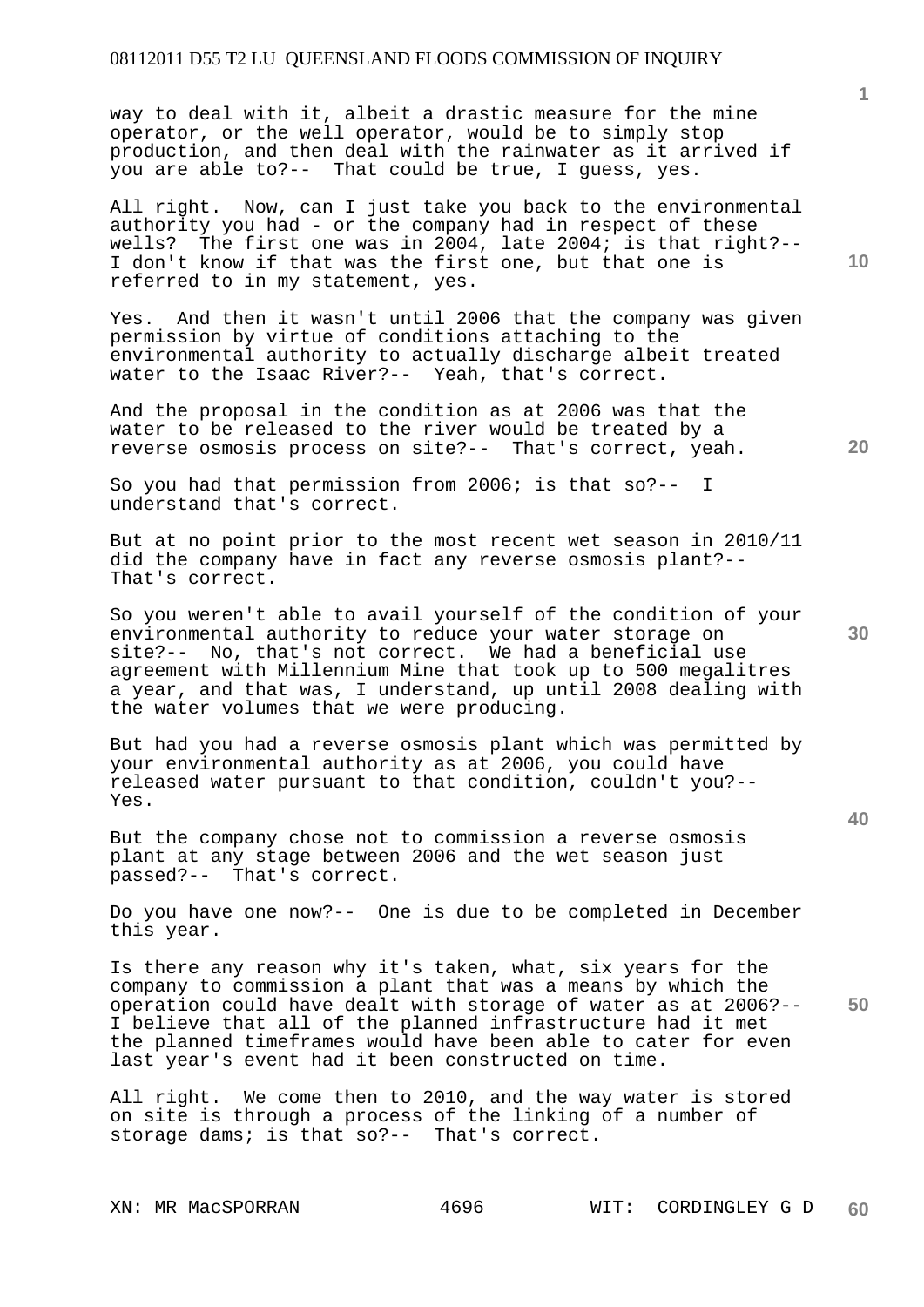And how many dams do you have on site?-- I believe there's about 12 with additional dams being constructed.

And depending on where the water is stored, the water can be moved between dams, can't it, on occasions?-- Yes, it can.

Now, at some point in 2010, prior to the wet season, the company did plan to upgrade one of the dams to increase its storage capacity, did it not?-- At what timeframe, I'm sorry?

I think it was 2010, sometime during 2010, but perhaps earlier. You can tell us if you know?-- I don't know about that.

It's dam 11 I am referring to, if that helps?-- Righto. That was being constructed during 2010.

So dam 11 was a completely new dam, was it?-- That's correct.

And it was proposed to increase the storage capacity of - for water on site by the amount of 400 megalitres?-- I don't know that it's - yeah, it might be about 400 megalitres. I thought it was a bit less than that.

Had that dam been in place prior to the last wet season, you wouldn't have had a difficulty, would you?-- Not at all.

You would have been able to use dam 11 to store the excess water and deal with it on site without having to have any emergency situation in place?-- Absolutely.

But the company hadn't commissioned that work, I'm suggesting to you, until it was too late, in effect. You just didn't have the time to get it up and running before the wet season hit?-- I wasn't with the company at that time. The only dialogue I've seen regarding that matter was included in my statement with our water management plan.

**40**  Okay. But that's the net effect, isn't it, that as it turned out, the - whenever the dam was commissioned, it seems to have been sometime in 2010, it wasn't ready for use prior to this wet season?-- No, that's correct.

And had it been ready, you wouldn't have had any problem?-- That's correct.

Now, in addition to those factors, as at - as early as 16 February 2010 one of your other dams, dam number 2, was discovered to have issues in respect of structural integrity?-- That's correct.

How big was dam number 2 in terms of available storage? Can you tell us?-- I believe it was between 90 and 100 megalitres.

So it's a significant volume of water?-- That's correct.

**20** 

**30** 

**50**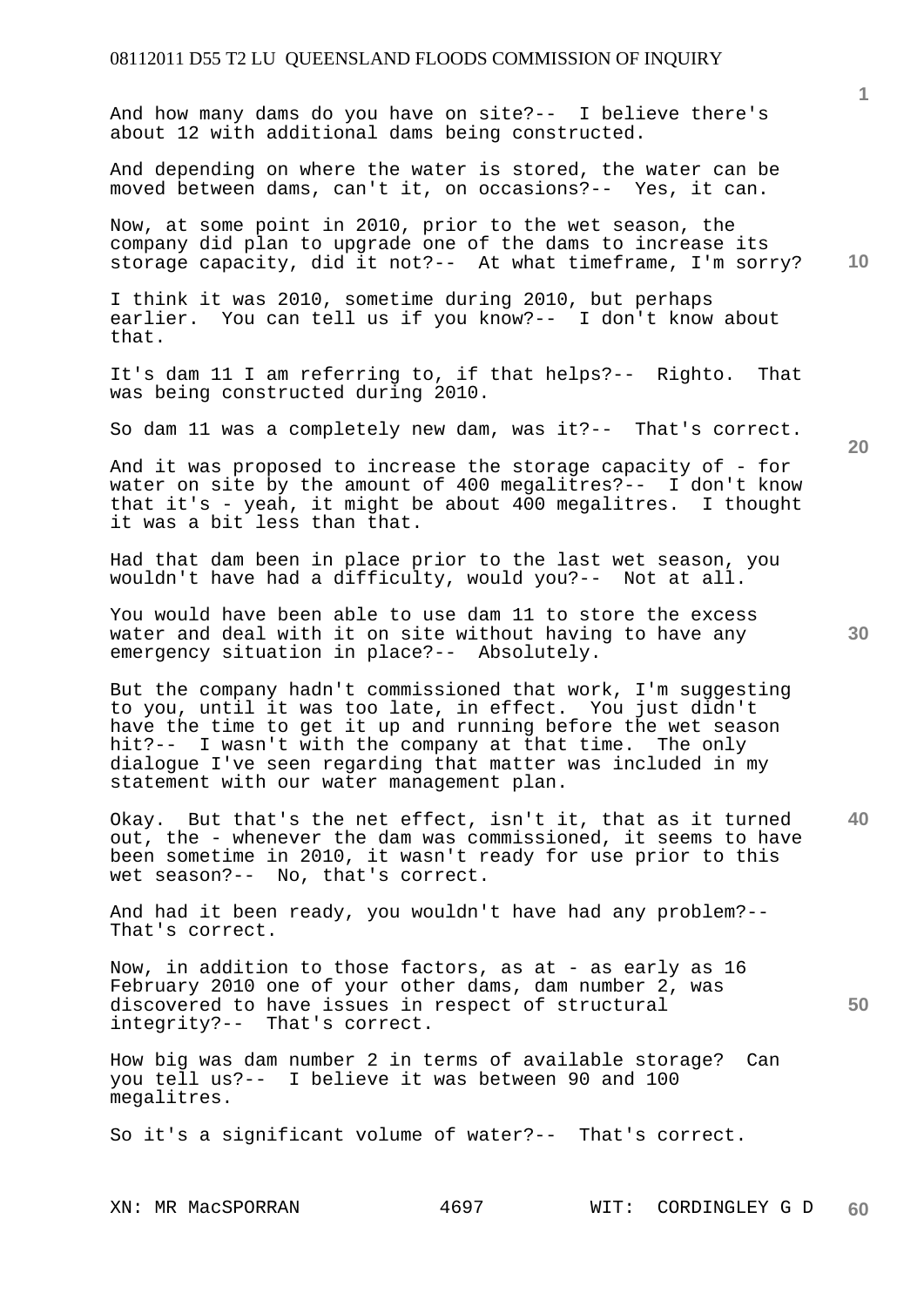Well, the company finds out in February, mid-February 2010, that there's - there is a potential significant problem with storing water in dam number 2?-- That's correct.

But it seems that the company does nothing about that until it later discovers that dam 11 will not be ready for commissioning, and it then sends - or has an assessment done, albeit belatedly, I suggest, an assessment done of what needs to be done with dam 2 to make it safe?-- That's correct. The - there were recommendations made in the report that was provided by the February - in February 2010. Those recommendations were to reduce the levels in that dam, and the site was attempted to manage that within those levels, but for the 2010 and '11 wet season, that dam was intended to be - the entire pressure reduced off that dam basically, to turn it into a transfer dam, as it's working currently.

Yes. But, of course, turning that dam into a transfer dam, you are losing a significant capacity on site to store water, aren't you?-- That's correct.

And you knew that as early as early 2010?-- That's correct.

Well, then it's - if we go to paragraph 22 of your statement, we see that it's not until the 22nd of December 2010 that a report as to the structural integrity is actually produced in respect of dam number 2?-- Yeah, that's correct.

So by that stage you're well into the wet season, aren't you?-- That's correct.

And this is really how the company finds itself in this predicament?-- Yeah, there were - there were three sort of unforeseen circumstances, I guess. There was one, dam 11, as you've mentioned, not being completed on time, additional damage being done with heavy rainfall to dam 2's structural integrity, and the unforeseen weather conditions that were experienced.

You see, the real problem seems to be, I suggest to you, that although the structural integrity issue is identified for dam number 2 in February 2010, nothing is done to actually rectify that problem with dam 2 so it can store the full amount of water until after December 2010?-- That's correct, but it you can't do work on a - from my understanding - I'm not a dam engineer, but you can't do the work that's required to that dam with it full of water, which it was for the entire entire period.

But plans could have been put in place as early as February 2010 to deal with that issue, couldn't they?-- I believe they were.

All right. So you then find yourself - the company finds itself in the position where the rain is falling, dam 2 is essentially largely out of action, dam 11 is not completed for storage purposes, so you're then looking around to see what

**50** 

**10** 

**1**

**20**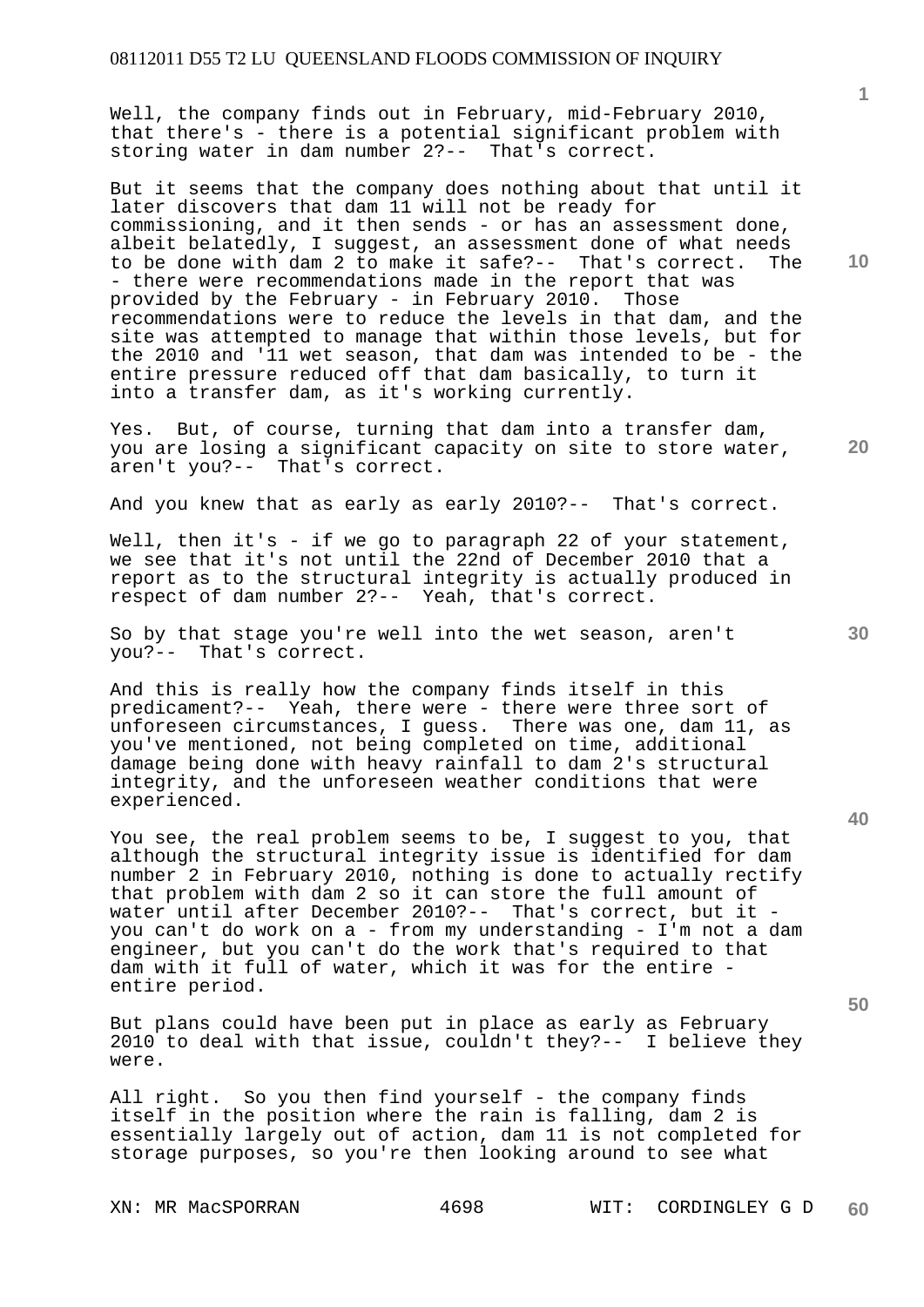can be done to reduce the amount of water stored on site?-- That's correct.

Now, I suggest it's the company's own activity or inactivity that has you in that position, a lack of planning for these eventualities?-- I'm not sure that that's the case. believe that four days before the November 1 deadline for identifying the DSA for all of the dams we were over on one dam and we were rectifying that to have it under control within a week. Now the design storage allowance for dams is intended to include rainfall and production water over a set requirement for a one in 20 year wet season, or for a significant hazard dam, or a one in 100 year rainfall event for a - I think it's a high hazard dam. We were able to meet that requirement. The rainfall that was experienced during the period was in excess of that. So whilst we met our obligations with regard to water management and curtailing production throughout that entire period, I believe that it was unforeseen levels of rainfall that really put us into the predicament rather than lack of planning.

In spite of what you have agreed with me in terms of the position in respect of dams 2 and 11 in particular?-- I believe that dam 11 was one of the solutions to the dam 2 issues, and that dam was being constructed. The delays associated with construction of that dam are included in the annexures to my statement.

Now, in terms of the involvement of DERM, you first wrote to DERM about these problems on the 26th of October 2010?-- That's right.

And that was to advise that you had exceeded - the company had exceeded the design storage allowance in dam 1 due to the then recent rainfall?-- That's correct.

You advised that it had taken actions to ensure that the net evaporation was higher than net inputs by reducing the production of gas and water from wells?-- That's correct.

And that no discharge had occurred or was threatened by dam 1 exceeding its DSA?-- That's correct.

Then DERM emailed back seeking information including information about distances, the sensitive receptors from the dam, and you understood that to be - or is that designed to ascertain how it can be established if there's an overtopping of the dam and where the water might go?-- Definitely. We would have been looking at the same things, the potential environmental effects of a release.

Then later in October, on the 29th, the company wrote to DERM advising they were in the process of transferring water, as you've said, to keep the levels below the DSAs?-- Yes.

20th of November, about a month later, the company wrote to DERM advising that following additional recent rainfall, the

**10** 

**1**

**20** 

**50**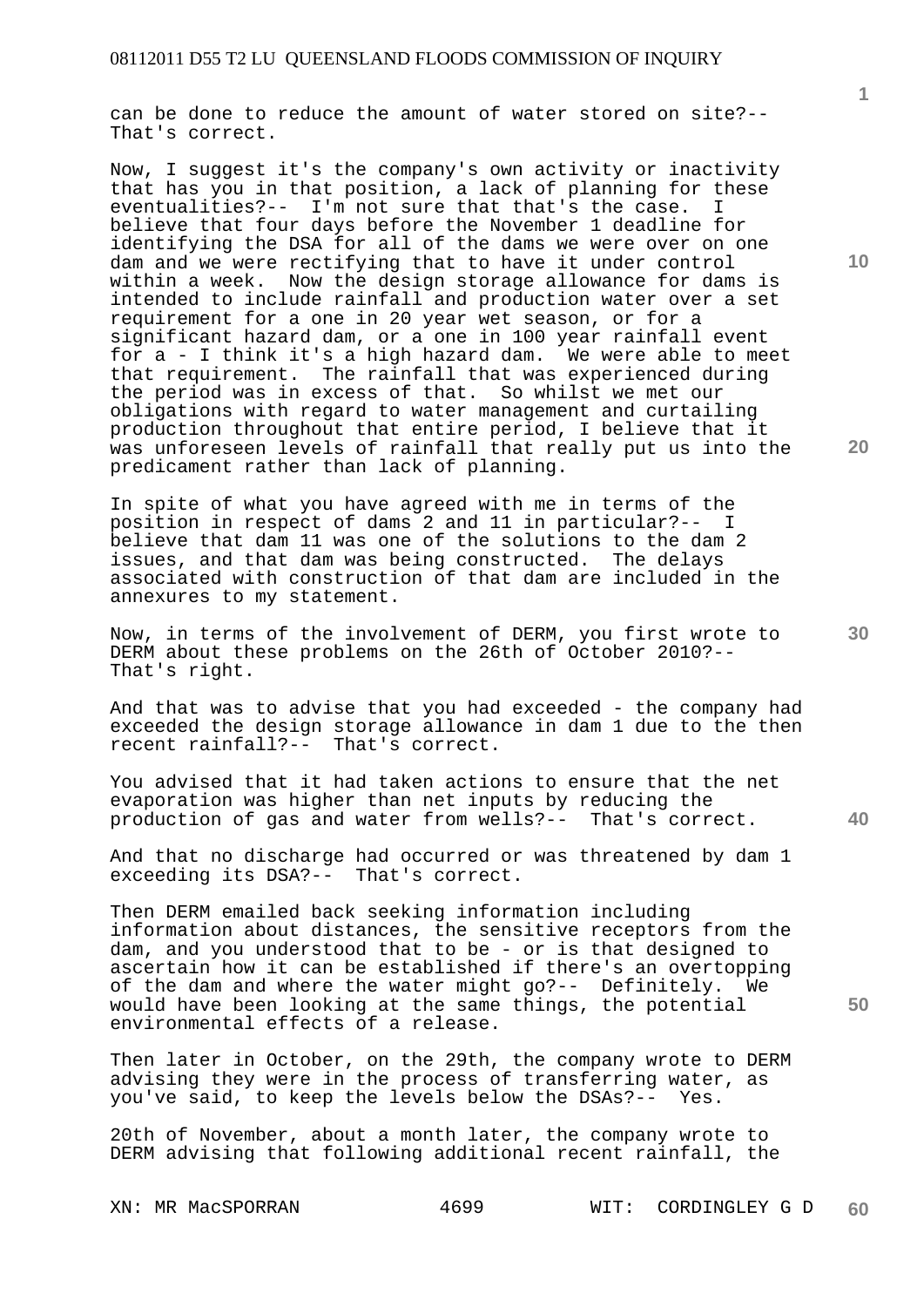DSA for several dams was now exceeded and that it would not have sufficient storage in the event of heavy or prolonged rainfall over the wet season?-- That's correct.

Now, in none of that correspondence I suggest to you did the company ever advise DERM that there had been identified a structural integrity issue in respect of any of these dams, and, in particular, dam number 2?-- No, I don't understand -I don't believe that that was stated to DERM at that point in time.

Shouldn't that have been a feature of this correspondence to DERM, that there was a structural integrity issue that had been identified with dam 2?-- From my understanding they were managing to work the DSA on dam 2 below its recommended or keep the volume below its recommended volume through that period. The dam wasn't or the structural issues of the dam were - the exacerbated structural issues with that dam were identified at a later time.

Then the 24th of November, DERM wrote to Arrow warning them, that's warning the company, to take all reasonable and practicable measures to ensure compliance with the - with its environmental authority?-- Yes.

And DERM also sought additional information about water management measures at the site to assist in quantifying potential risks should discharges or overtopping events occur at a later date. Now, relevant to that I suppose will be the question of the risk of overtopping any of these dams would be impacted by the inability to store the full amount of water in dam 2, wouldn't it?-- Definitely.

But again there was no notification to DERM of that issue at that time, was there?-- Well, the DSAs - we had a requirement to keep the dams below the DSAs recommended by the engineer. In the February 2010 report, I believe there was a DSA recommendation, and that was reduced because of those structural issues. Later in the year after the wet season or the early onset to the wet season had affected the dam further, it was inspected and - by our engineers, and the they facilitated getting a structural engineer from - that's an expert with dams in to have a look at that dam to look at the further impact on that dam. So - and that further reduced the DSA level-----

Yes?-- -----or the water holding capacity of that dam at that point.

And that most - that last event you talk about, as we know, from your earlier evidence, occurred on - as late as the 22nd of December 2010?-- That's correct.

It's late in the day, isn't it, in terms of managing the water on site?-- I believe it was within a couple of weeks of the issues with dam 2 being identified though, or the exacerbated issues with dam 2 being identified.

**40** 

**30**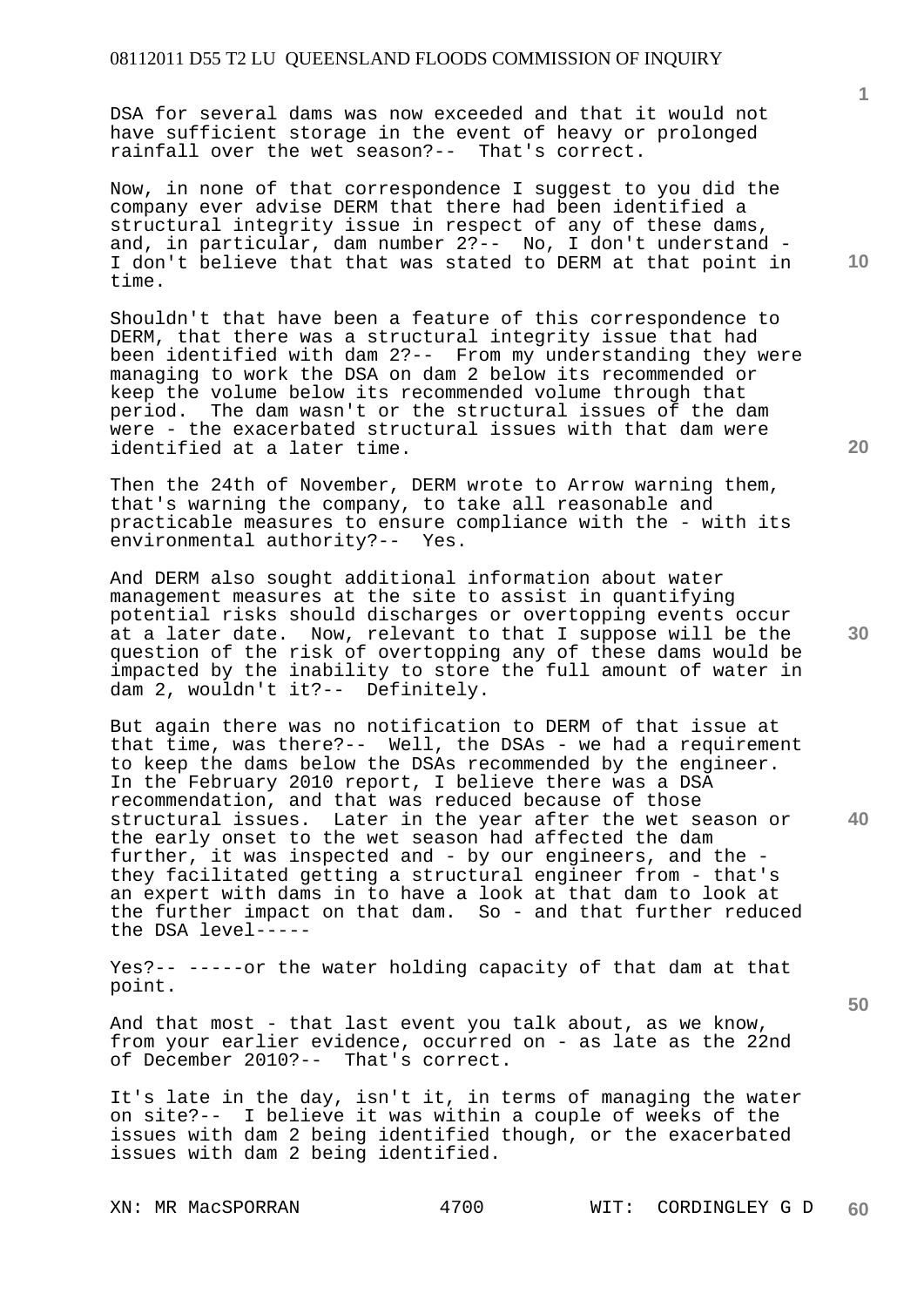Well, the issues had been identified back in February. You thought the exacerbated issues are identified later in December?-- That's correct.

Anyway, we then come to the 13th of December where you advise DERM by phone, that's the company again, obviously you weren't there, advise DERM by phone that you have received significant rainfall, that some dams are approaching the maximum level, and that you've formed the view that pond number 2 dam, number 2, was in danger of suffering structural failure which would lead to the overland flow of coal seam gas water?-- Yes.

So that brought it all to a head, didn't it, on the 13th of December?-- Absolutely. Yeah, I understand that's about the time that the issues with dam 2 were identified.

In any event, then the company then commenced to release water via a pipe over the wall of pond or dam 2 because of concerns about structural failure?-- Yes.

So that was done without any transitional environmental program in place or permission from DERM?-- No, that's correct.

But you understood, didn't you, that because it was a safety issue, being a structural failure matter, that you were able, as it were, to release water rather than take the risk that the dam itself could fail and all of that water that you have told us about stored there would flow out?-- We had a responsibility to minimise environmental harm associated with that dam.

But where there was a structural failure issue, you understood that DERM's guidance about these matters was that you could release water rather than risk the dam failing, you understood that, and that's what you did, you released water?-- Yes.

And between the 13th and 14th of December you released 2.6 megalitres of coal seam gas water, which technically were in breach of your - the conditions of your environmental authority?-- Yes.

But in those circumstances where it was to avoid structural failure?-- That's correct.

**50**  Yes. You advised - correct me if I am wrong - the company advised DERM that you would apply for a transitional environmental program to cover these events and you made that - you gave that advice on the 13th or 14th of December, thereabouts?-- I'm not sure of the date with that one. It was when the program notice was submitted.

Okay. I think the 3rd of December was the program notice?-- In that program notice I understand that we made reference to the provision of a TEP.

**10** 

**20**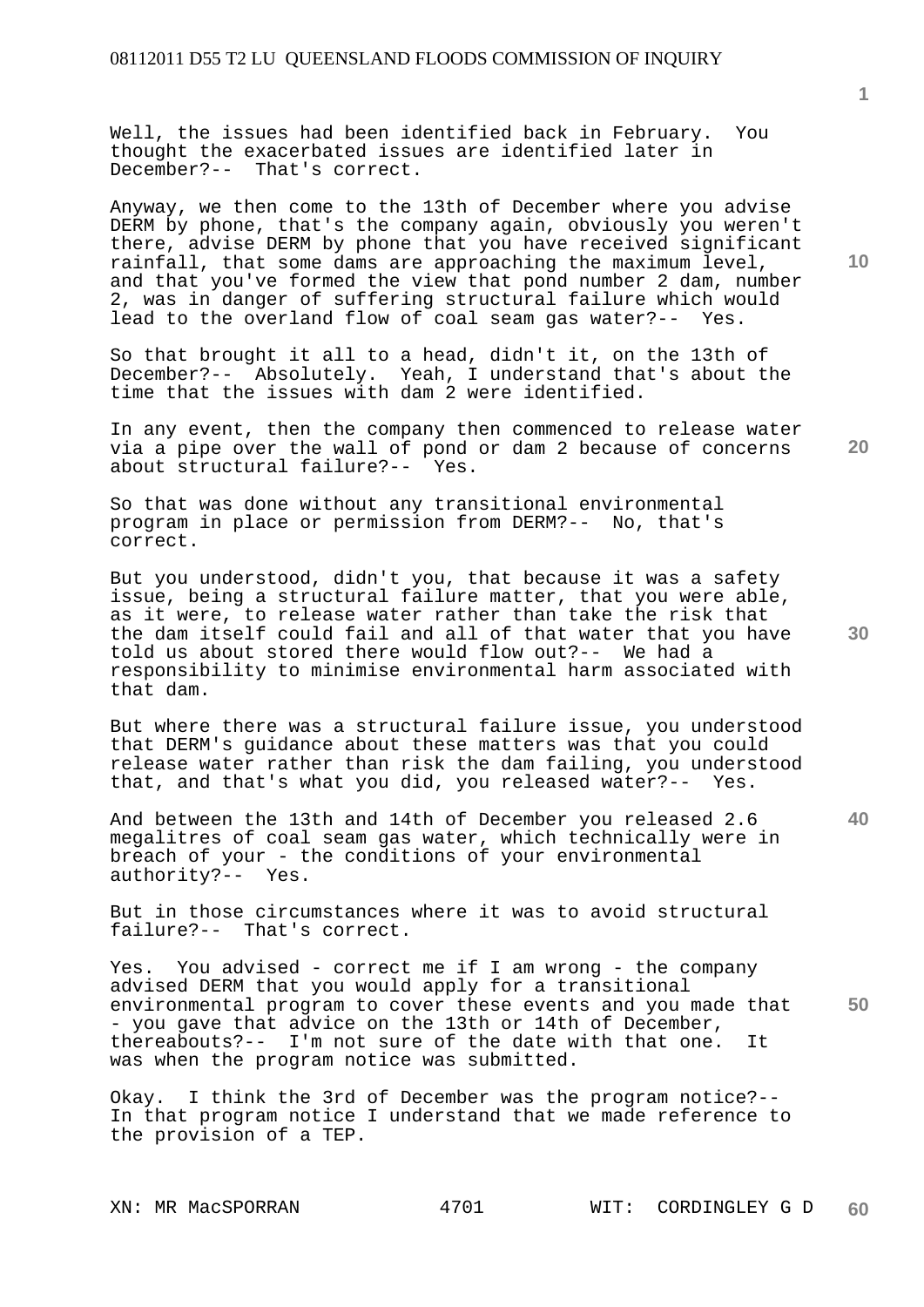Okay. That's the 3rd of December. Water is released on the 13th and 14th. Further water is released on the 20th. There is 34 megalitres released on the 20th?-- Yes.

And then ultimately the application is made not until the 23rd of December; does that sound correct?-- That sounds about right, yes.

All right. All right. So the position is this, is it not, that the company understood or should have understood its responsibility to manage its water on site, to properly store it so that the environment was not in danger? The company understood that?-- Absolutely.

As it turned out, for reasons that we might disagree about, the company was unsuccessful in managing that water appropriately on site?-- I believe that considering the circumstances the company managed the environmental risks associated with all the releases exceptionally well.

I won't go over the ground I have been with you, but had dam 2 been dealt with earlier and had dam 11 been finished sooner, none of the so-called emergency situations would have arisen for consideration, would they?-- If it had been - if dam 11 had been constructed or completed earlier and not been delayed by the early onset of the wet season, definitely we would not have been in the position that we were in.

All right. Thank you.

COMMISSIONER: Mr Ure?

MR URE: I have nothing, thank you.

MS McLEOD: No questions, thank you.

COMMISSIONER: Mr Duffy.

**40**  MR DUFFY: I have no questions, thank you, your Honour. Might Mr Cordingley be excused?

COMMISSIONER: Anything further?

MR CALLAGHAN: Yes. No, Mr Cordingley should be excused.

COMMISSIONER: Thank you, Mr Cordingley, you're excused.

MR CALLAGHAN: I call Brendan Nelson.

**50** 

**1**

**10**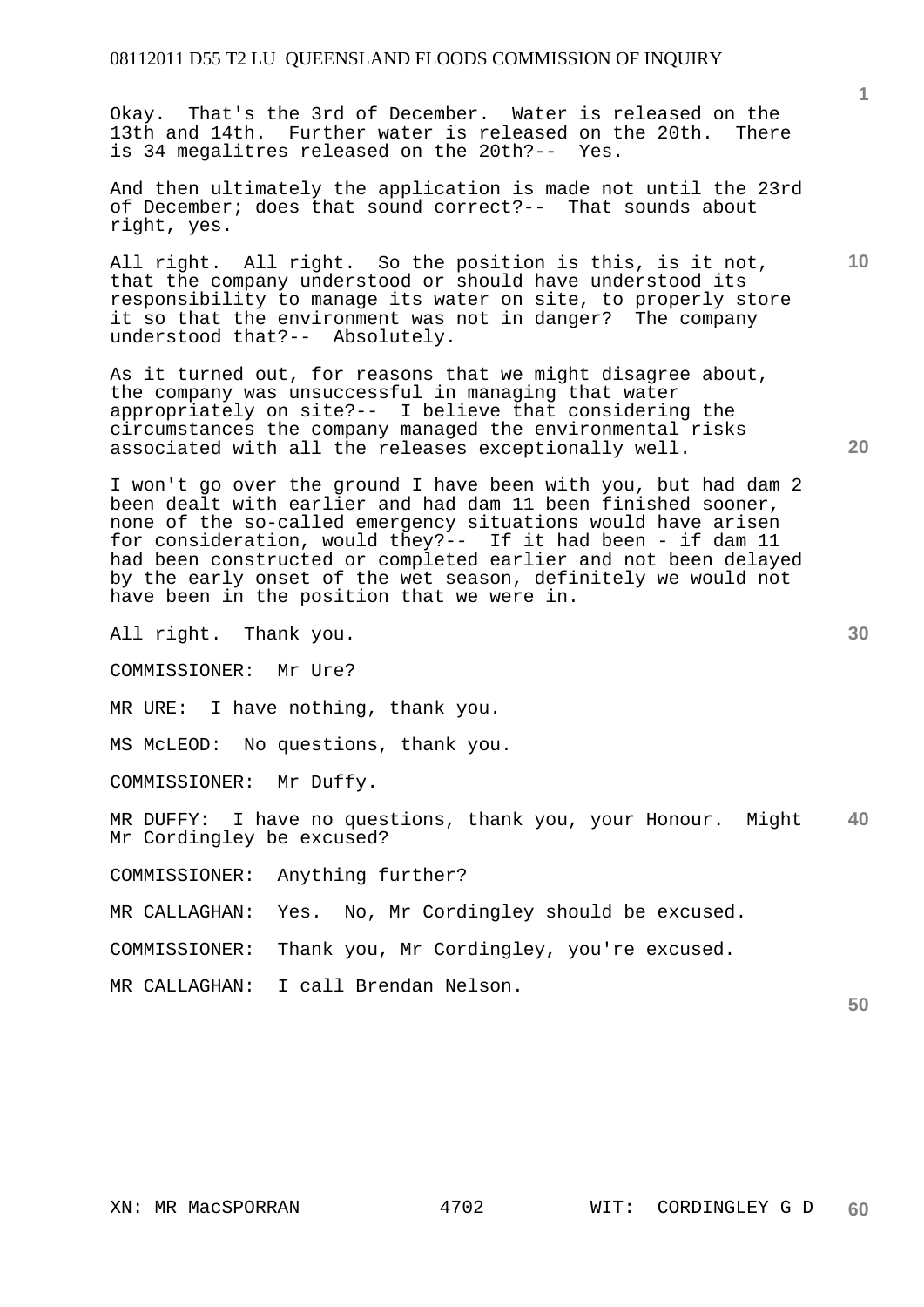BRENDAN JOHN NELSON, RECALLED, RESWORN AND FURTHER EXAMINED:

MR CALLAGHAN: Your full name is Brendan John Nelson?-- That's correct.

Mr Nelson, of course you gave evidence previously on the 19th and 20th of September-----?-- Yes, I did.

-----this year, and at the conclusion of your evidence then it was suggested that you be stood down so that you could provide a further statement-----?-- That's correct.

-----to the Commission, and furthermore the Commission also sought some information from you by way of a requirement-----?-- That's correct.

-----on some specific topics?-- That's correct.

And as a result of all that, a supplementary statement signed on the 21st of October 2011 has been prepared?-- Yes, it has.

I will get that shown to you. That's your supplementary statement?-- Yes, that's correct.

And in fact is there more than one?-- There is a second supplementary statement as well.

And that second one addresses the matters required of you by the Commission; is that correct?-- That's correct.

Yes, I tender both of those.

COMMISSIONER: They will be Exhibit 925.

MR CALLAGHAN: They are two completely separate statements.

COMMISSIONER: Are they? 925 and 926 then.

ADMITTED AND MARKED "EXHIBIT 925"

ADMITTED AND MARKED "EXHIBIT 926"

**50** 

**1**

**10** 

**20** 

**30** 

**40** 

MR CALLAGHAN: I might at this point also tender the statement of Mr Stephen Jacoby. He is one of the DERM officers who assisted the QRA to create the maps. He has provided a statement dated the 17th of October 2011.

COMMISSIONER: Exhibit 927.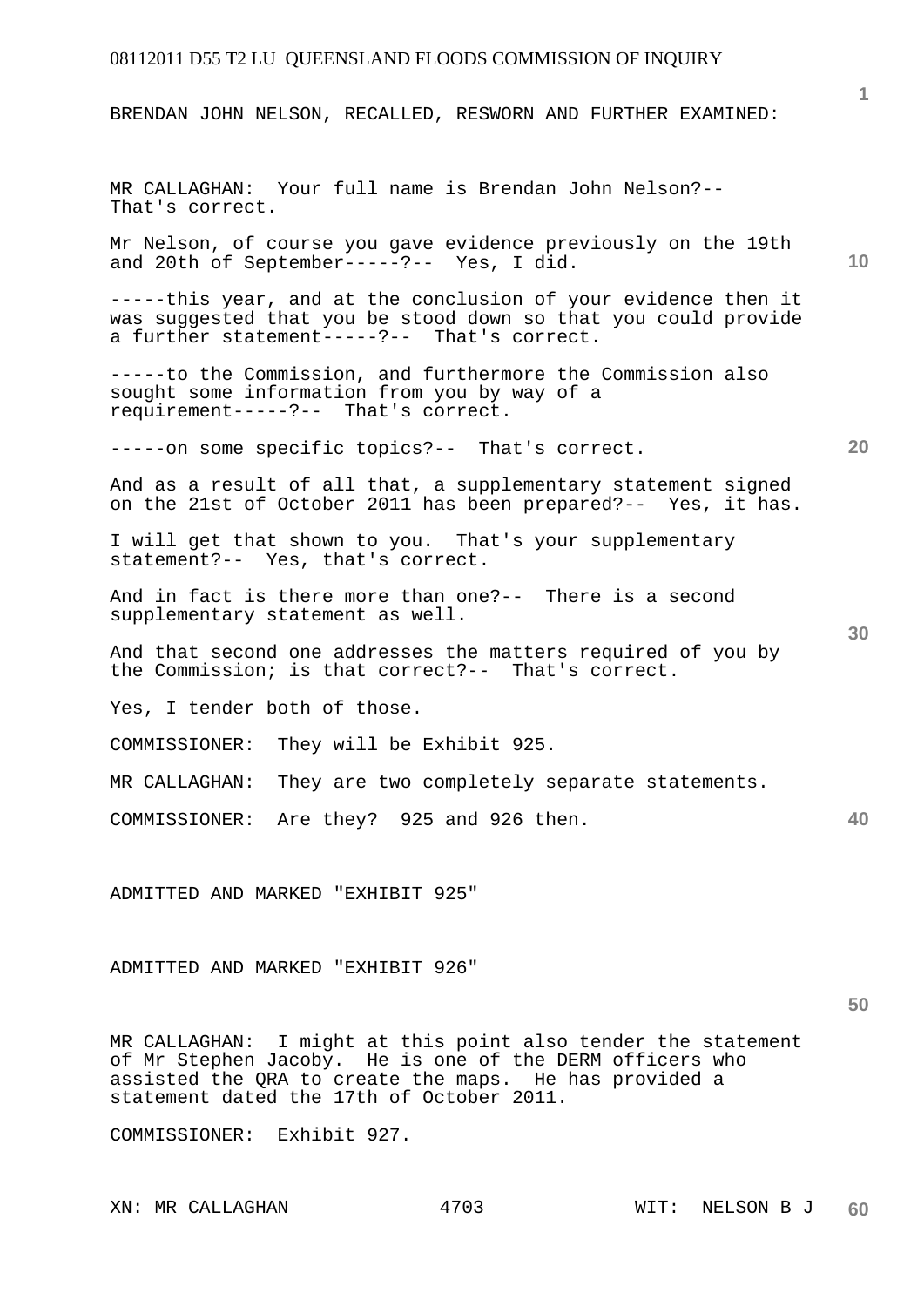ADMITTED AND MARKED "EXHIBIT 927"

MR CALLAGHAN: Mr Nelson, I've just got a few more questions for you. You've previously explained to us that one of the key requirements of the QRA in producing these maps was to use a set of data that was available statewide; is that correct?-- That's right.

And that's so obviously a set of statewide maps can be-----?-- So you can develop some consistency across the State.

And can I just get a sense of timeframe that you were working to? Mr Jacoby says I think at paragraph 22 that QRA's first contact with DERM was in late May of 2011; does that sound right?-- That's about right.

And that by the 19th of October DERM had created 2504 map books mapping 63 sub-basins?-- They created 2504 map sheets in 63 sub-basins.

Yes?-- So not the map books, but actually map sheets.

Map sheets?-- That's correct.

Okay. How was that timeframe set?-- Well, originally when we sat down with DERM, we asked DERM to provide us with an overview of what was possible, and whether or not a consistent statewide data set existed. They advised that it didn't. We then worked through a number of data sets with the Banana Shire Council as a pilot area in the Dawson, and using that information we road tested it with Banana Shire, and when we were satisfied that those data sets with the approach that we've outlined to develop the mapping was satisfactory, we then went into full production of the other sub-basins across the State. Originally we were looking at the priority areas which I think in attachment 13 of my original exhibit was the review of the planning schemes undertaken across the State. We identified those planning schemes where there was no flood mapping, and where a population was such that we felt that we could, I guess, provide some benefit to the councils by doing this work. So we set some priority areas. Initially we asked DERM to complete 27 sub-basins in the first phase. They were able to complete 24. The three that weren't completed were completed soon thereafter. That was I think to the end of July. In the second phase of mapping, we then went up to I think about 63 sub-basins which were completed, roughly on schedule, and we've said that we will complete the rest of the remaining sub-basins across the State where they're appropriate.

But what's the schedule? That's what I'm asking?-- The actual schedule to complete was as quickly as possible-----

Right?-- -----so that we could provide councils with a tool

**10** 

**20** 

**1**

**30** 

**40**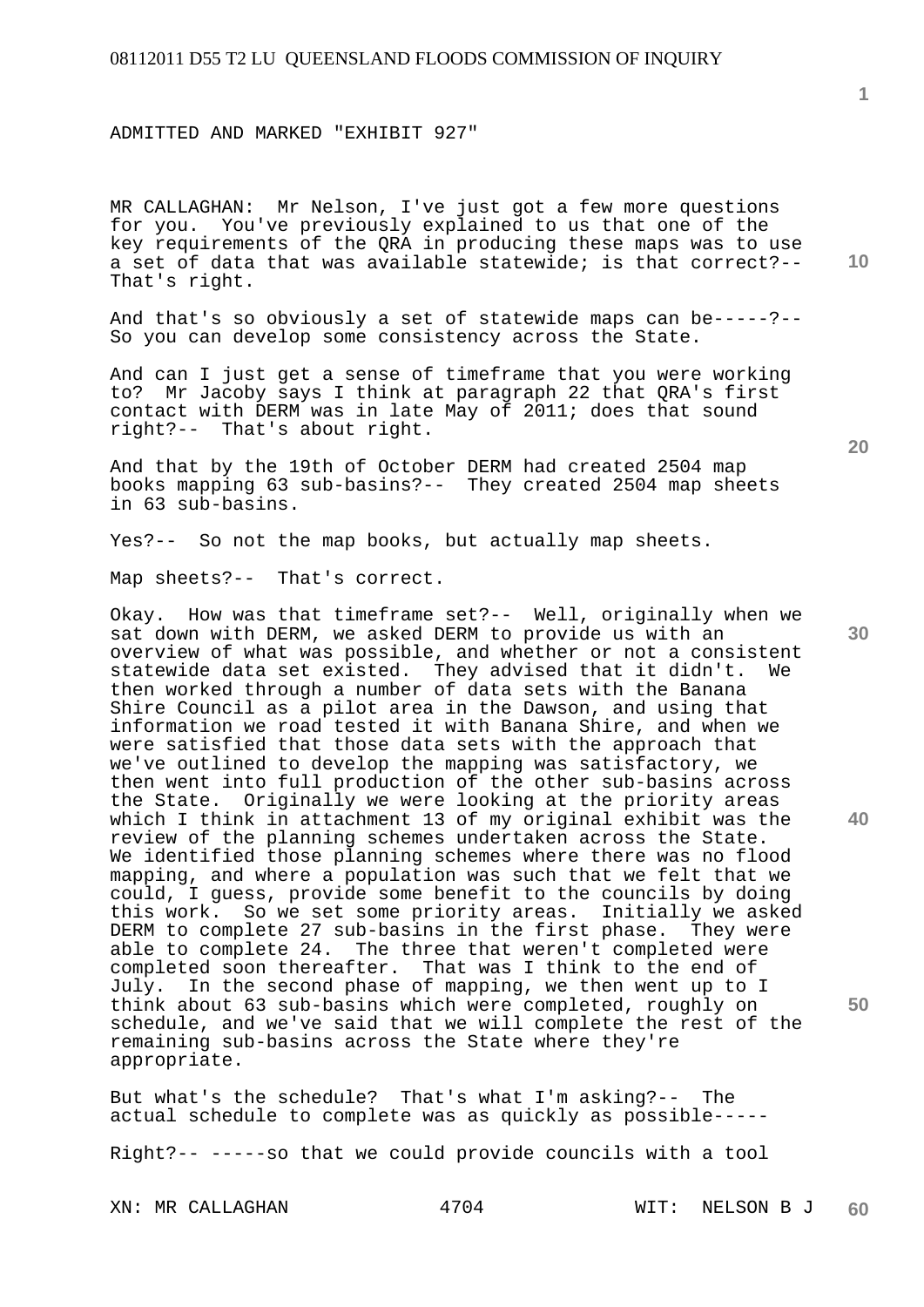kit which they could then do some local verification within each of their own local government areas.

Okay. So the date that Mr Jacoby has drawn a line at is just where he happened to be up to at the time, is it, or was there any significance to the date 19th of October?-- No, 19th of October was a couple of days prior to the completion of the statement, when it was due.

All right?-- So I can advise that DERM is still working on the production of the remaining sub-basins at the moment.

I see?-- They're significantly advanced in another 20 or 30 at this point in time.

Because before the 19th of October the existence or the well, the existence of these maps was announced, you will recall, by the Premier on the 17th of September 2011, and at that time her press release records her as saying that, "The maps do not show a defined flood event, but rather areas where based on geological evidence we know there has previously been inundation or there is a probable chance of inundation." The last part of that sentence is just wrong, isn't it, because we know that the maps show nothing about probable chance of inundation?-- I wouldn't agree that it's wrong. I don't think you can assign a probability in terms of a number, but based on the data sets that we've reviewed, I think that there is a very significant, I guess, expectation in those areas that flooding could occur, and that's consistent with what the State Planning Policy says.

You say there is a significant expectation that flooding could occur in the areas - what are we talking about, the yellow shaded areas?-- Yes.

**50** 

**30** 

**1**

**10**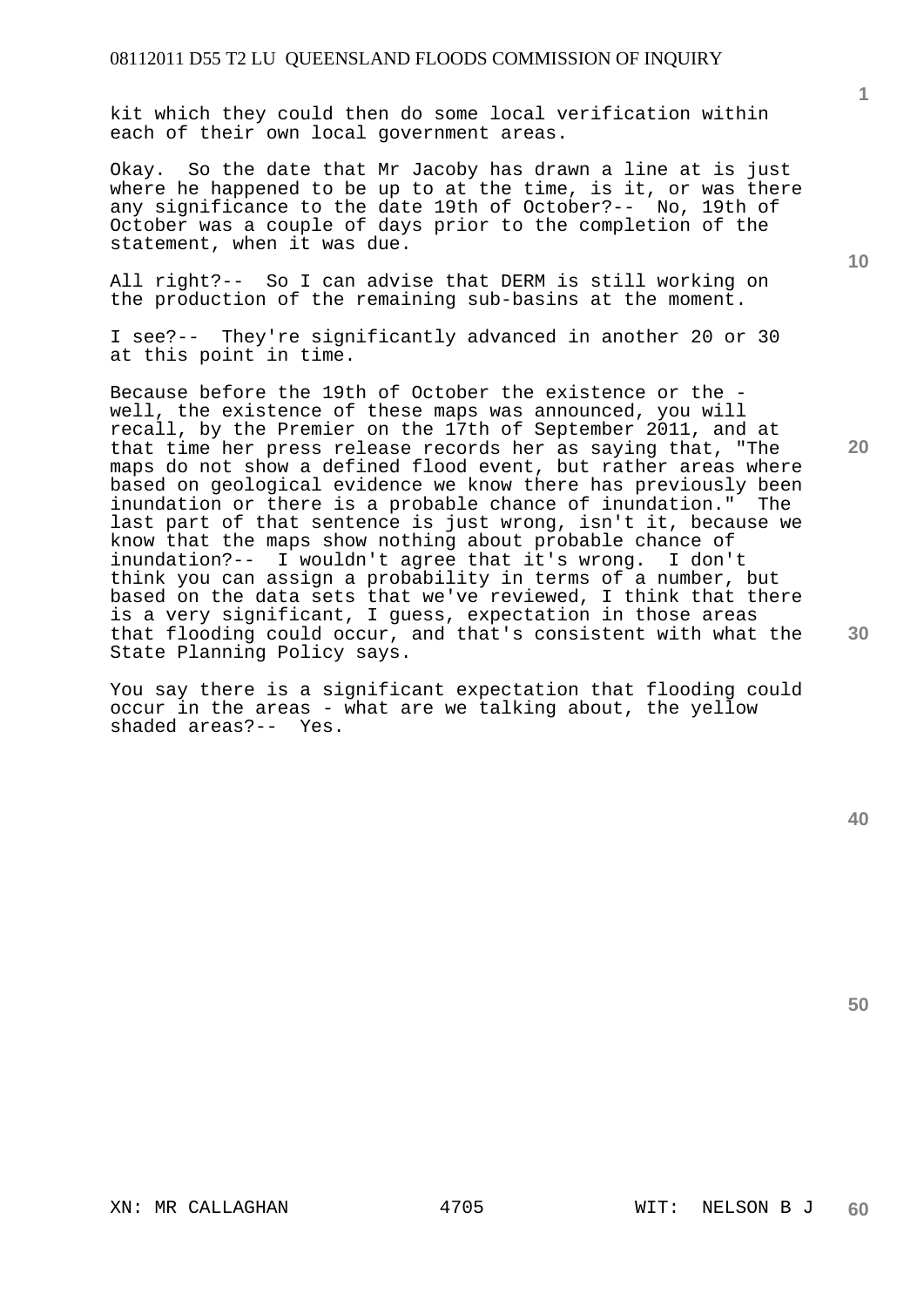How do we distinguish between significant expectation and probable chance? Do you say there's any distinction between those concepts?-- Well, I think probably the relationship back to the State Planning Policy is-----

No, no, sorry. Can we get the transcript of the Commission's hearings up, perhaps page 2821?

COMMISSIONER: What day was that, Mr Callaghan?

MR CALLAGHAN: The 19th of September. We see at the top of that page I suggested to you that these maps say nothing at all about the probable chance of inundation and you agreed with me, "They don't comment on the probable chance, that's correct."?-- In the context of assigning a percentage as we commonly know probable chance, then, yes, that's correct.

**20**  So you would agree that the phrase "a probable chance of inundation" commonly conveys assigning some sort of percentage?-- I can't speak on behalf of the Premier who made that - those comments but what I can say is that in the context at which they were made, I believe that that was accurate.

Let's be fair to the Premier because it may be that she did no more than take at face value that which is written on page two of the guideline where it is stated that, "...what the maps do show are areas where inundation has previously occurred or is likely to occur". You are familiar with that part of the guideline?-- Yes, I am just bringing myself up to speed with that, yes.

Again, it's just wrong, isn't it? They show nothing about likelihood or probability, as those terms are commonly understood?-- In an engineering sense they do not confer a probability, as you would commonly refer to a Q100 or a one per cent but they do show evidence of historical events.

**40**  What I am suggesting to you is that says nothing about probability or likelihood. Can I take you to page 2830 of the same transcript, which was the following day, sorry. If we can just scroll down perhaps. You agreed again that the maps show nothing about the probable chance of inundation. You said that was never intended?-- I think, Mr Callaghan, in the context of that sentence you need to look at the second paragraph above where it makes reference to an AEP or an ARI. That is the context in which those comments were made. These maps do not represent an AEP or an ARI. They show some evidence, though, of previous events.

Well, whether it be AEP, ARI or any other measure of probability or likelihood, what you said then was absolutely correct, wasn't it? It was never intended. They just don't do it?-- They don't go to demonstrating an AEP or an ARI. They do collate a series of data sets which - some of which demonstrate some previous flooding events.

XN: MR CALLAGHAN 4706 WIT: NELSON B J

**10** 

**1**

**30**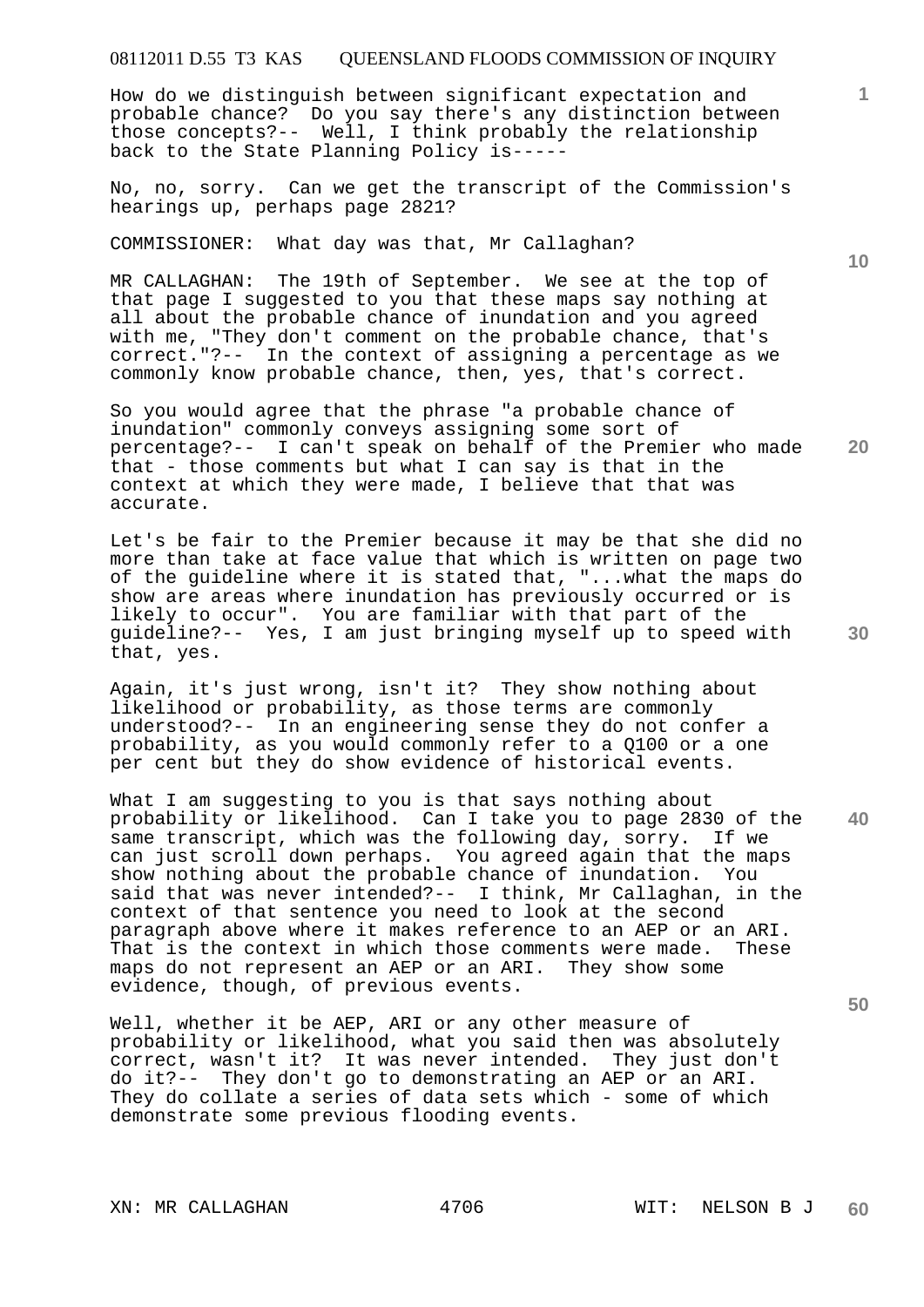Yes, and I am suggesting that the demonstration of the previous flood event says nothing about likelihood or probability of a flood event occurring in the future?-- No, no, it doesn't.

So would you accept that that part of the guideline is at least misleading or it says that they show areas where inundation is likely to occur?-- No, I don't accept that.

Okay, I won't take it any further. Can you tell us what might have been involved in collating the data necessary to produce a map that did say something about probability, as that term is commonly understood?-- So doing the verification process with the council where a flood study might exist or doing an actual engineering assessment?

They are the sorts of things that would be involved, is that right?-- Yes. So traditionally-----

No, it's alright. Look, all I want to-----

MR MACSPORRAN: Commissioner, can I please ask that Mr Nelson be allowed to finish his answer before my learned friend wants to ask the next question.

COMMISSIONER: You did cut him off a bit there.

MR CALLAGHAN: The question had been answered in effect. They are the sorts of things that would be involved in drawing a map which did say something about probability?-- Traditionally in engineering hydraulic, hydrological assessments would provide you with a percentage figure or a recurrence interval. That would be the traditional method, yes.

Are there other methods?-- Well, the national guidelines, Best Practice Guidelines, acknowledges in locations where data may not be available that mapping can be prepared based on historical data or based on the best available local information.

Yes?-- So the SCARM report, number 73, provides quite detailed process where you can go through and it does acknowledge, as does the State Planning Policy 1/03 guideline.

I understand that, but again, in terms of indicating something about probability, you have referred to the traditional engineering methods, with which we are familiar?-- Yes.

In terms of actually indicating probability, that's pretty well it, is that right?-- That's right.

Okay. It would have clearly been impossible, in the time available, to undertake that sort of process on a State wide basis?-- Not only impossible but uneconomic across the entire State.

**1**

**40** 

**50**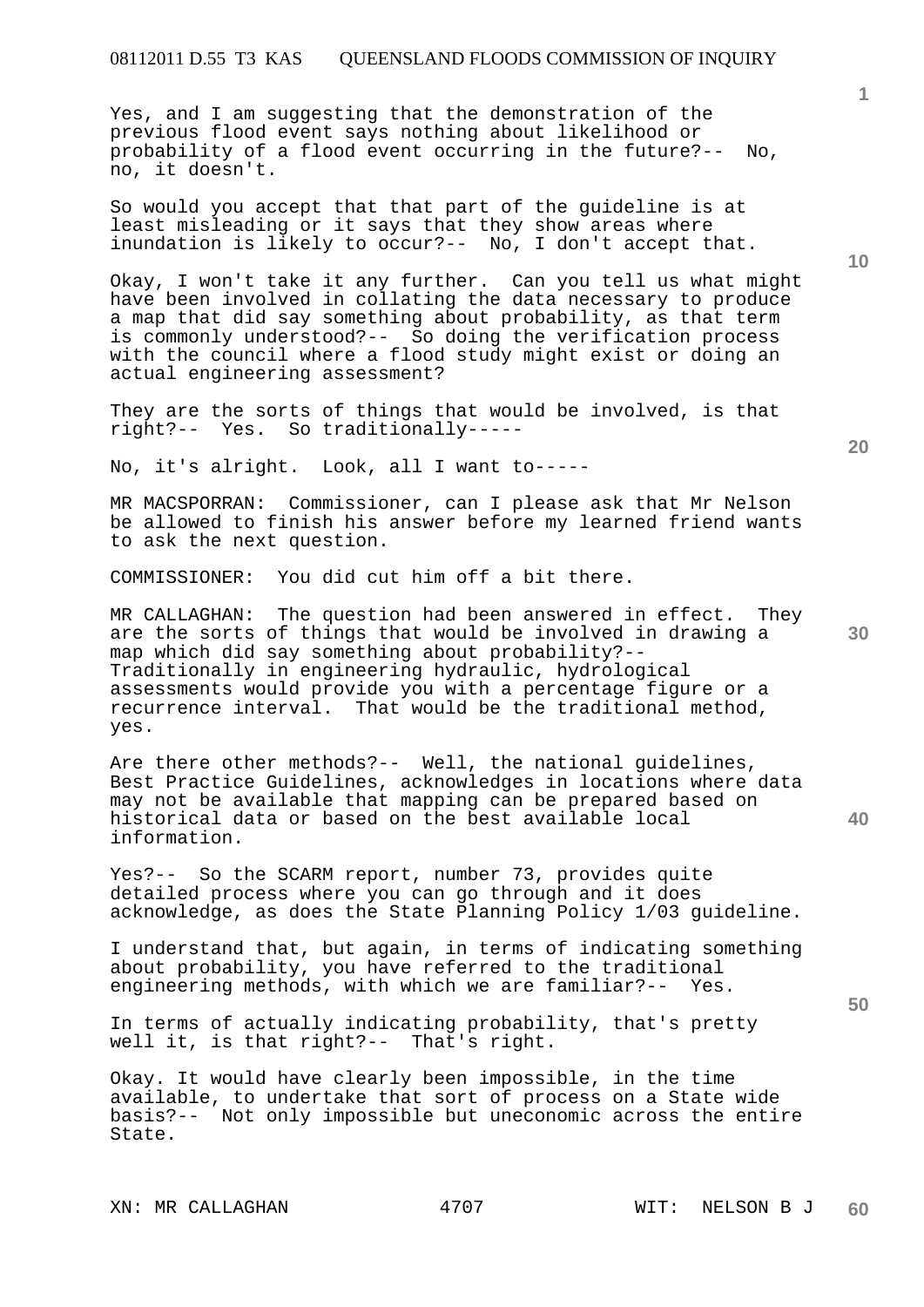Well, impossible for whatever reason?-- Yes.

You mentioned when you previously gave evidence - and this is concerned with Part (ii) of the process?-- Yes.

That a flood study template is proposed. It can be used by councils for the preparation of flood studies?-- That's-----

So there can be a degree of consistency across the State?-- That's correct.

I think you indicated in your evidence previously that it was hoped that would be complete by November?-- The end of this month that will be complete in a draft form for consultation.

You probably just answered my question which was just to give us an update on that?-- Yes, we are progressing that work at the present time and it will be completed by the end of this month.

Can you just give us - and I am hopeful that there would be no problem with providing the Commission with a copy of that when completed; is that right?-- Oh, absolutely. That will be fine.

Can you just foreshadow for us what's actually included in it?-- There's two components in the guideline. The first component deals with a standardised flood study template. One of the things that we have identified going throughout the State is that councils, when they're having to do flood studies largely by themselves, have to embark on setting out a template for their contractors and what we find is that within the same sub-basin you could invariably have flood studies being completed with different methodologies rather than focussing on a coordinated outcome for that particular sub-basin. So what we would like to see happen is some consistency. We think that that will provide a tool kit for councils as they're going and doing further refinement in this work. The second part of the guideline will be focussing very much along the lines of councils with their new sustainable planning schemes. We know that at the present point in time there's no council in the State has their new SPA planning scheme on board. We know that there will be two early in the new year and probably at this point next year there will be around about 10. So there will still be plenty of planning schemes over the next few years which would benefit from a bit of guidance in terms of how you translate those flood studies and that further work into a new SPA Queensland planning provision compliant planning scheme. There is a lot of words there but it's to get the consistency across the State so that we don't end up with situations that perhaps have emerged over the last decade.

I am not going to ask you to time it to the minute, but are you confident that that will be complete by the end of the month?-- Yes. Yes, I am.

Thank you.

**20** 

**10** 

**1**

**30** 

**40**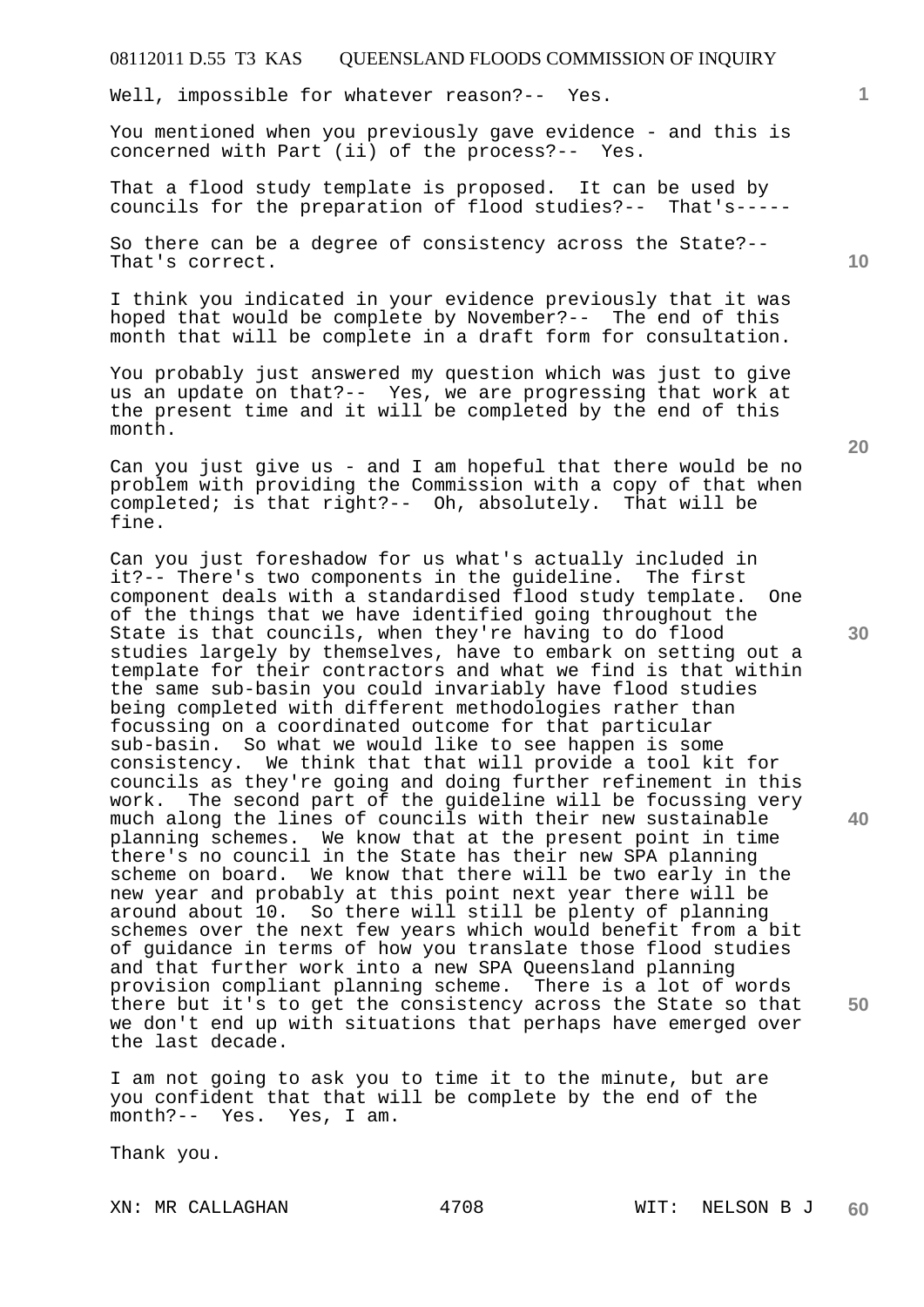COMMISSIONER: Mr Duffy, I don't imagine you have any questions.

MR DUFFY: No, no questions.

COMMISSIONER: Mr Ure, Ms McLeod?

MR URE: No.

MS McLEOD: No.

COMMISSIONER: Mr MacSporran,

MR MACSPORRAN: Mr Nelson, could I just ask you, briefly if you would, explain the, as you see it, usefulness of the flood mapping QRN has put together?-- Thank you. The flood mapping is part of a tool kit. There has been some commentary made recently focussing purely on the flood mapping in isolation of the actual words that support the flood mapping and, really, the words that are in the - or the model code that's been drafted, and it's in the guideline, is an integral part of the tool kit because what we have found across the State - and I can give you particular examples. In Hinchinbrook Shire, Ingham, they have some of the best flood mapping that's available in terms of both consequence and probability. They show that information particularly well but the words in their scheme perhaps don't reflect the quality of their mapping and they have seen some examples of development in that community which are probably not what they would like to see. We have so we have focussed on working together a model code which is - offers value to those planning schemes, particularly those existing schemes, in light of the advice I gave to Mr Callaghan about the extent of IPA planning schemes over the next few years which will still exist, so we can provide that support in an immediate sense into those planning schemes. The actual mapping itself though, it really is, I guess, a first in terms of pulling together data sets for flooding but it's not a first in terms of looking at similar applications of this type of approach previously. You will see in the State Planning Policy with respect to bush fires there's a very simple, I guess, approach that councils can take to incorporate bush fire mapping in their planning schemes. The percentage of planning schemes that has bush fire mapping included is about 75 per cent across the State. What we are talking about is, in terms of flooding - is less than 20 per cent. So the complexity associated with including flood mapping compared with bush fire mapping has been there through the State Planning Policy for the last decade, or almost. The approach that we have applied with the flood mapping is a very similar approach to bush fire mapping. Bush fire mapping was developed with three data sets which relate to slope, aspect and vegetation type. The data sets that were relied upon for the flood mapping have been outlined in the guideline but include contours, imagery, alluvial soils, previous flooding events, satellites, land SAT images. They include a whole

**10** 

**1**

**20** 

**30** 

**40** 

**50** 

XN: MR MACSPORRAN 4709 WIT: NELSON B J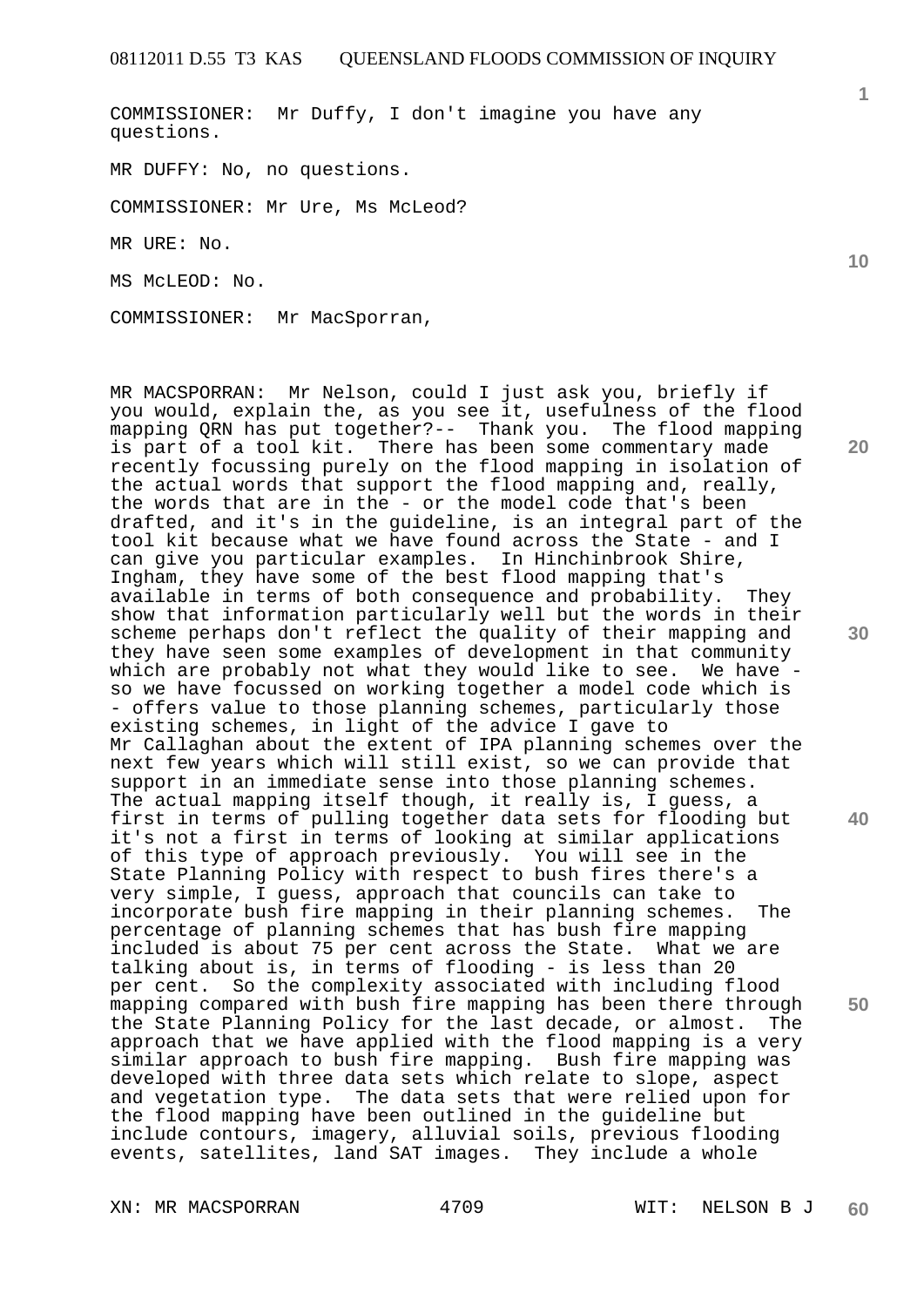series of additional data sets, and gauging stations I should add. So the valve of this work in a comparable sense to bush fire I think can be - the bush fire provisions of the State Planning Policy can certainly be reflected upon by way of comparison.

How is it believed, at least by the QRA, that this mapping will be used?-- Well, we would expect the councils will pick you up the mapping as we have produced, which we are not so naive to think that the mapping is a hundred per cent correct. We have said that at the outset. We have said that we have put this out for local verification and the process we are going through at the moment - myself and my team, we have been to 34 councils in the last few weeks and we will keep that going. We intend to visit every council individually and run through with them the tool kit that we have provided but we would expect them to actually pick up the mapping, look at it locally. Does it make sense? Have we gone too far? Have we not gone far enough? There is no better person out there than typically the shire engineer and in a lot of our local councils the shire engineers have been around for some time and the validation that the shire engineer can often give is absolutely crucial, but we know that through the review of planning schemes there's been absolutely limited visibility of flood studies across the State. So what we want is the councils to tell us where they have those flood studies and we want to incorporate those flood studies into the mapping. We believe the mapping can be dynamic, is dynamic, it's living and breathing. So as this better information becomes available, we see that mapping actually being upgraded and improved over time and we have started that process already. I can advise that yesterday Central Highlands Regional Council were the first council to resolve to pick up this work, this tool kit, and adopt it into their planning schemes. I can tell you that there's another council going tomorrow to pick up this work and to adopt it into their planning schemes and I understand that there are two more next week who are on their - who are on their council agendas to pick it up. We have been told by the councils that we have - in fact, we haven't received any negative feedback across the State, apart from councils who have said that they would like to obviously go away and validate the mapping and include that information. In my statement I have included an example of some work we are doing with Western - sorry, with Southern Downs, around Stanthorpe and Warwick, and that gives a terrific example of how an area, where there's been a flood study, can actually be incorporated into the State wide mapping that we have developed and that line can be refined over time. What it also shows is that the mapping that we have produced will actually fill in the gaps outside of those flood studies. So typically there's very few councils who have actually got complete coverage of flood mapping across their whole local government area and what this will do will actually fill in those gaps between the flood studies.

Can I just ask you then to elaborate on an example you referred to, the Stanthorpe, Warwick one where you are doing some work currently?-- Yes.

XN: MR MACSPORRAN 4710 WIT: NELSON B J

**60** 

**10** 

**1**

**20** 

**30** 

**40**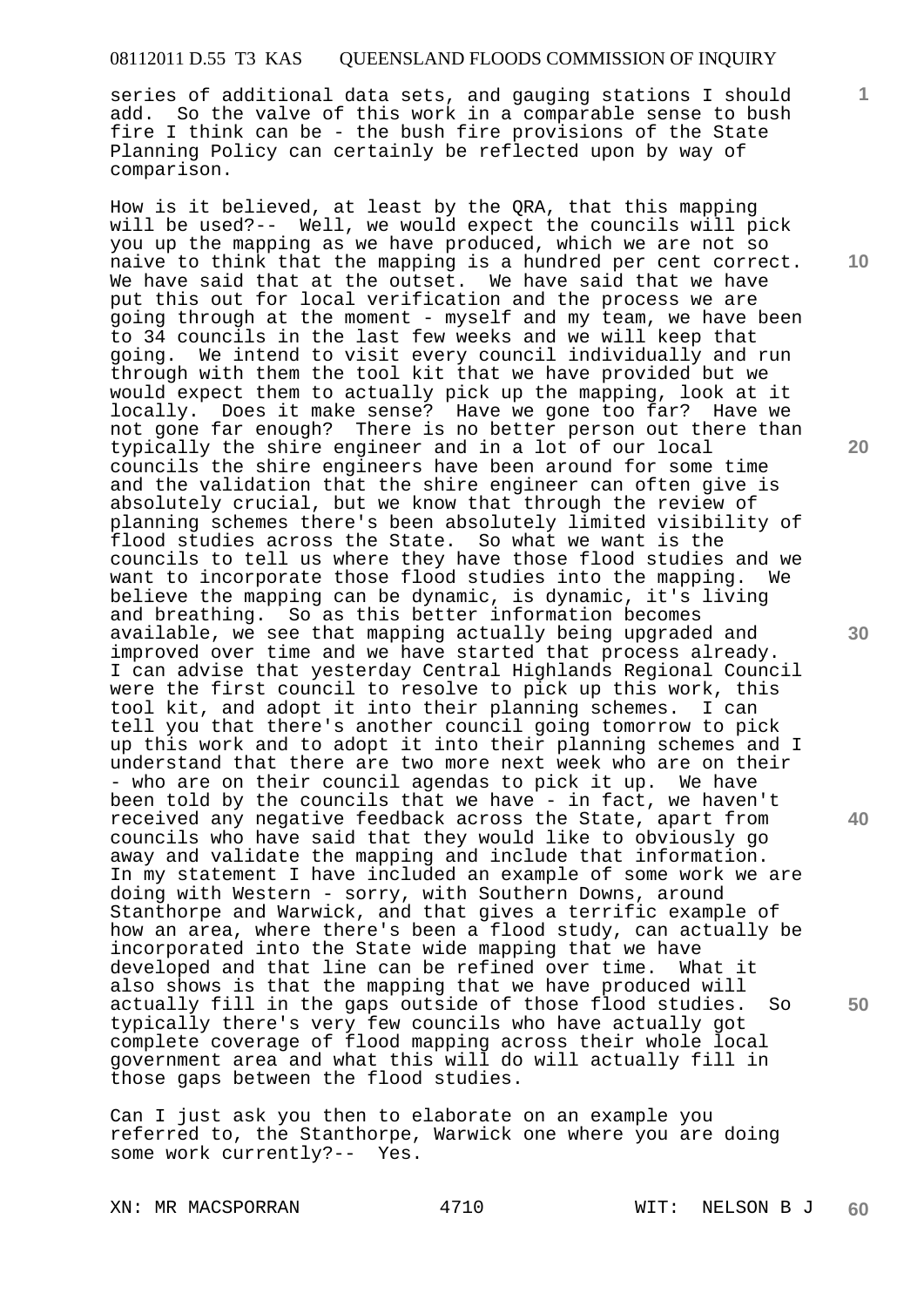Where there have been some flood studies done and they can be incorporated into the - and refine the line picked up in the flood mapping overlay produced by the QRA?-- That's right.

Can you just explain that process if you wouldn't mind?-- Sure. So we've produced the information in what's called a Shapefile, which is computer speak for - it's an on-line system where the councils can download that information directly into their system. They can go through and validate that line based on their own information. We know that most councils have better data, particularly in some of the contours, and so we are looking forward to that information being provided to us. We would ask the councils then to verify and validate that information and then provide it back to us electronically and what we will do is then make sure that that information gets uploaded into the master set which gets across the State.

The line that you are talking about that the Stanthorpe and<br>Warwick council use, download it into their system?-- Yes. Warwick council use, download it into their system?--

What does that line on the QRA mapping indicate?-- Well, what that - the line would then be picked up by the council. There will be two elements. There will be one element which has been derived as a result of a flood study, which will be hatched. So we will know very clearly, as that gets dropped into the planning scheme, that anyone who is looking at it can identify very quickly that it's derived as a result of - the flood studying can assign the probabilities that we spoke of earlier. The area that's outside of those flood studies, we would be asking for councils to validate that based on best local information and how that tool is then used is that the council, with the words, the model code, if they haven't got any provisions in their planning scheme, would use the mapping and the words, when they receive any development applications, to assess those development proposals against the provisions of the model code.

Can you just ascend to a little more detail on that example and just show us what word will be picked up in the code, the model code, and the mapping, to combine to help the councils process a development application for instance?-- Sure. So Schedule 1 of the guideline contains a model code. That model code has been - we have acknowledged that we are dealing with across a very broad part of the State and we are obviously trying to make sure it's suitable for not only western rural local governments but also metropolitan and major cities. We've developed those words which will focus on a better built form. So what we are looking for there is if a council receives a development application in an area that is mapped, then the provisions of the model code would kick in, if the council has adopted them. So what they would then do is when the development application is being assessed by the council's town planner, an additional consideration that the council's town planner would give it would be, "Does the development comply with the performance outcomes of the code and the acceptable outcomes?" If it doesn't comply with the

XN: MR MACSPORRAN 4711 WIT: NELSON B J

**1**

**10** 

**20** 

**30** 

**40**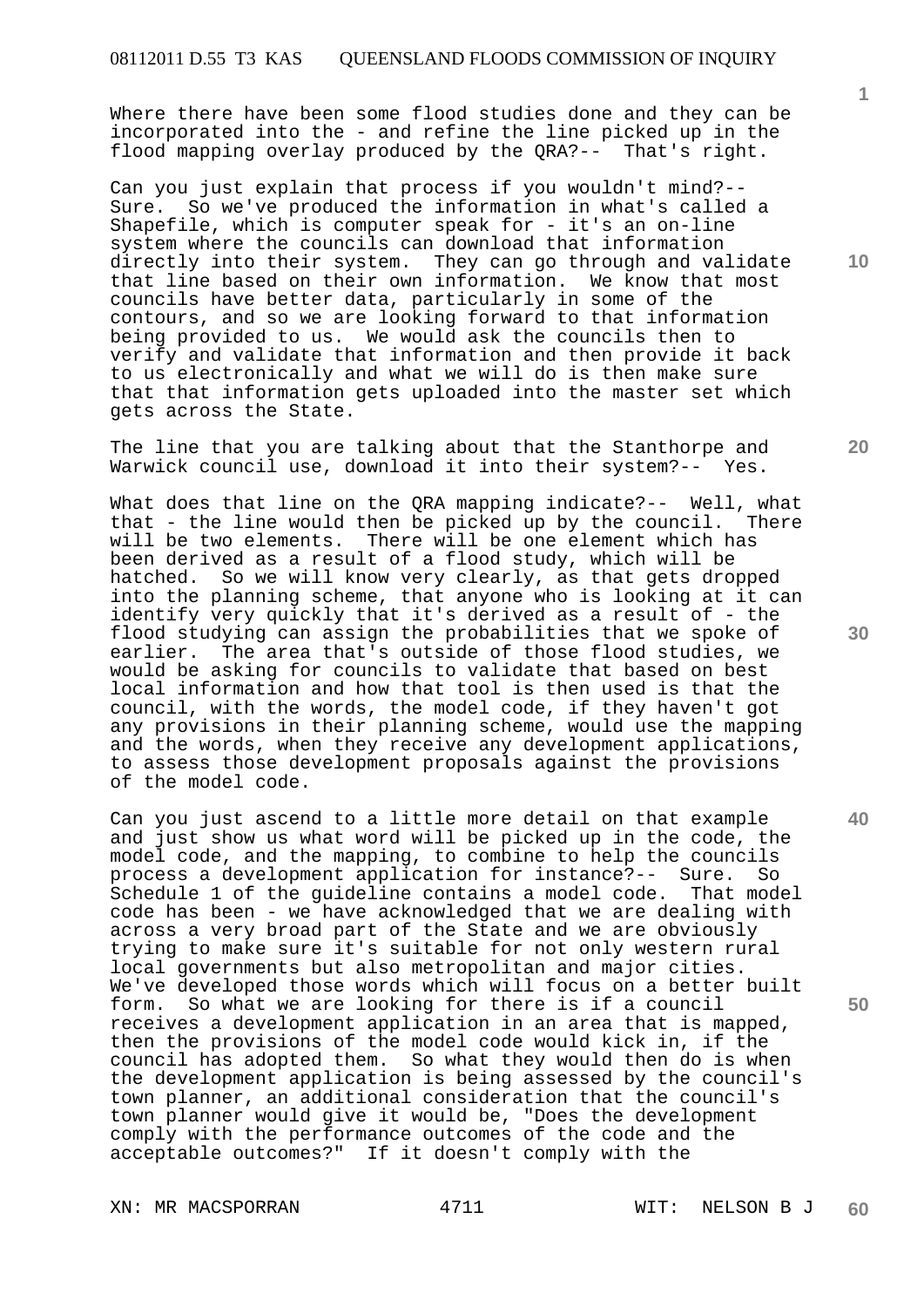acceptable outcomes, what is the developer or the proponent proposing in lieu of that? Those performance outcomes have been derived from the principles of the State Planning Policy 1/03, which we consider to be very valid and certainly best practice, still today. So it really becomes an additional consideration for the town planner at the council when they are considering that development application.

You mentioned earlier, when you were being questioned by Mr Callaghan about the fact that the QRA mapping doesn't deal with probabilities, likelihood of a flood occurring, and you said you agreed ultimately that it didn't, but you said it was consistent with the principles of SPP 1/03. Can you tell us something more about that, please?-- Sure. The State Planning Policy nominates a-----

And by all means refer to whatever you need to in your statement or any other documents you have with you?-- Thank you. What I would like to do is perhaps refer to specific elements of the State Planning Policy. The council is certainly - if I can just bring up the relevant provision.

I am just wondering, Commissioner, if that was a convenient time, Mr Nelson might be able to marshall his documents and be a bit more efficient about it.

COMMISSIONER: We will come back to 25 to by that clock, which is a bit slow.

THE COMMISSION ADJOURNED AT 11.20 A.M.

**40** 

**50** 

**20** 

**1**

**10**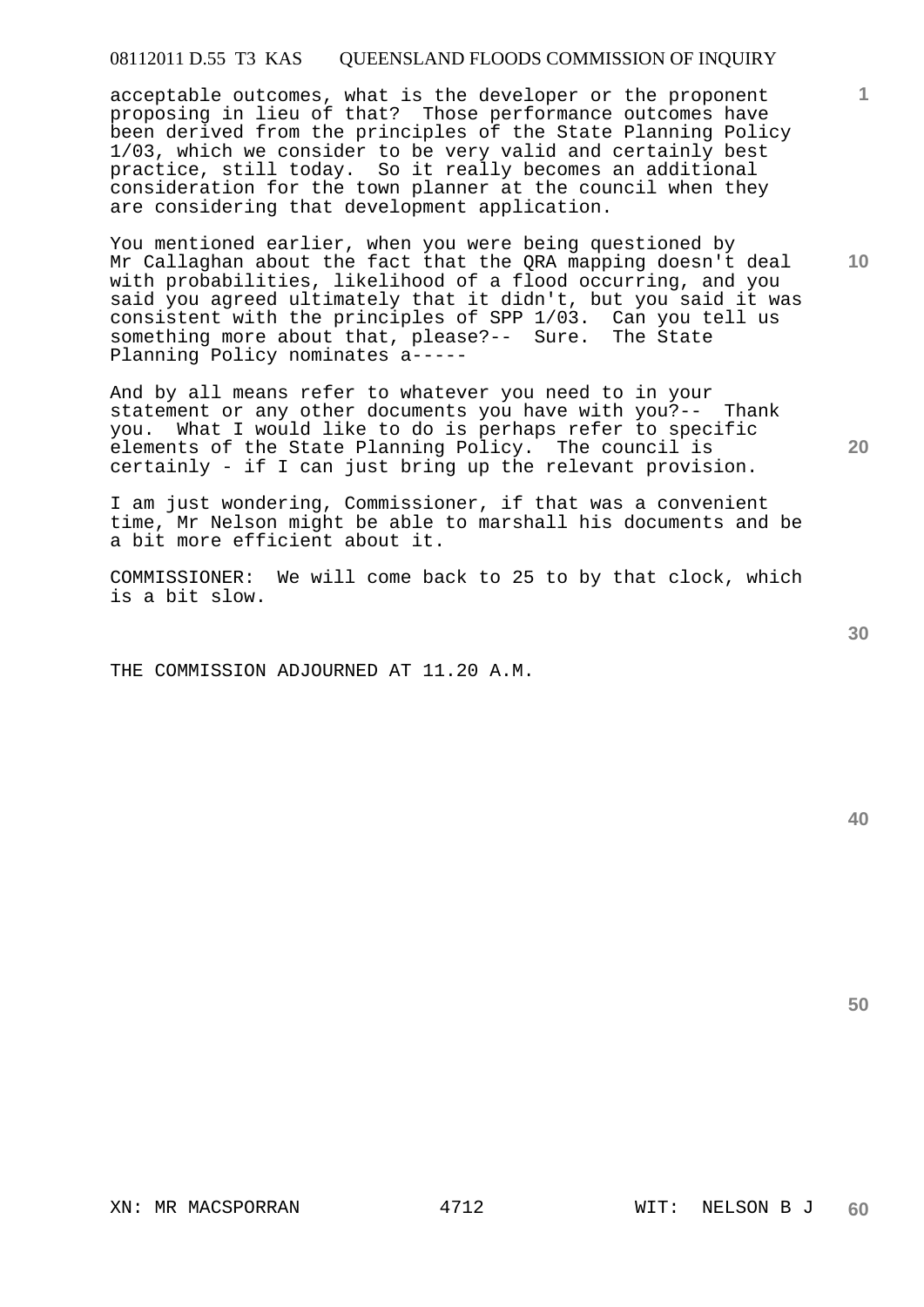THE COMMISSION RESUMED AT 11.35 A.M.

BRENDAN JOHN NELSON, CONTINUING:

### COMMISSIONER: Yes, Mr MacSporran?

MR MacSPORRAN: Thank you, Commissioner. Mr Nelson, before we adjourned, I think you were about to embark upon some comments about the QRA flood mapping exercise as it relates to the requirement set out in the State Planning Policy 1/03?-- That's correct. The State Planning Policy outlines in section 5 that the identification of natural hazard management areas within each of the local government areas would be the process by which a council would seek to identify an area that should be considered for the purposes of either bush fire, landslide or flooding. The natural hazard management area, as defined in the State Planning Policy, actually talks about an area that has been defined for the management of natural hazard - flood, bush fire or landslide - but may not reflect the full extent of the area that may be affected by the hazard, and it goes on to talk about an example of the 1 per cent AEP flood line. Natural hazard management areas for flood and bush fire are described in Annex 3 and Annex 3 was dealt with in the recent temporary State Planning Policy. If we then take that to the next step and then consider what was actually intended in the drafting of the State Planning Policy, the guidelines supporting the policy is actually quite helpful, and by reference to the actual State Planning Policy guideline, it does go on to actually identify how you undertake or how you identify a natural hazard area management area - for the purposes of flooding, and it goes on to talk about historically it has been based around AEP 1 per cent, which is what we've heard quite a bit of, but it also goes on to say that there's methodology for applying a natural hazard management area in areas where data may not be available or where flood studies may not have been completed, or where it goes on - and by reference to section A2.12 in the natural hazard management area - it may be beyond the capacity or needs of some local governments, particularly those with low growth rates or low rate base to actually go and undertake a flood study or - by conventional means - the hydraulic and hydrological study - to ascertain the risk profile. In terms of taking that one step further, it does go on to describe some methodologies by which you would seek to develop that natural hazard management area, and it goes on to say that the alternatives can include historical flood data, existing flood studies, topography, and so on and so forth. So, the methodology which has been applied by the authority and DERM in this mapping exercise has been, in our view, very much consistent with what was expected or perhaps foreshadowed in the State Planning Policy in the guideline. There is reference in the guideline that perhaps the treatment of flooding might have been different eight years ago when the

**10** 

**1**

**20** 

**30** 

**40**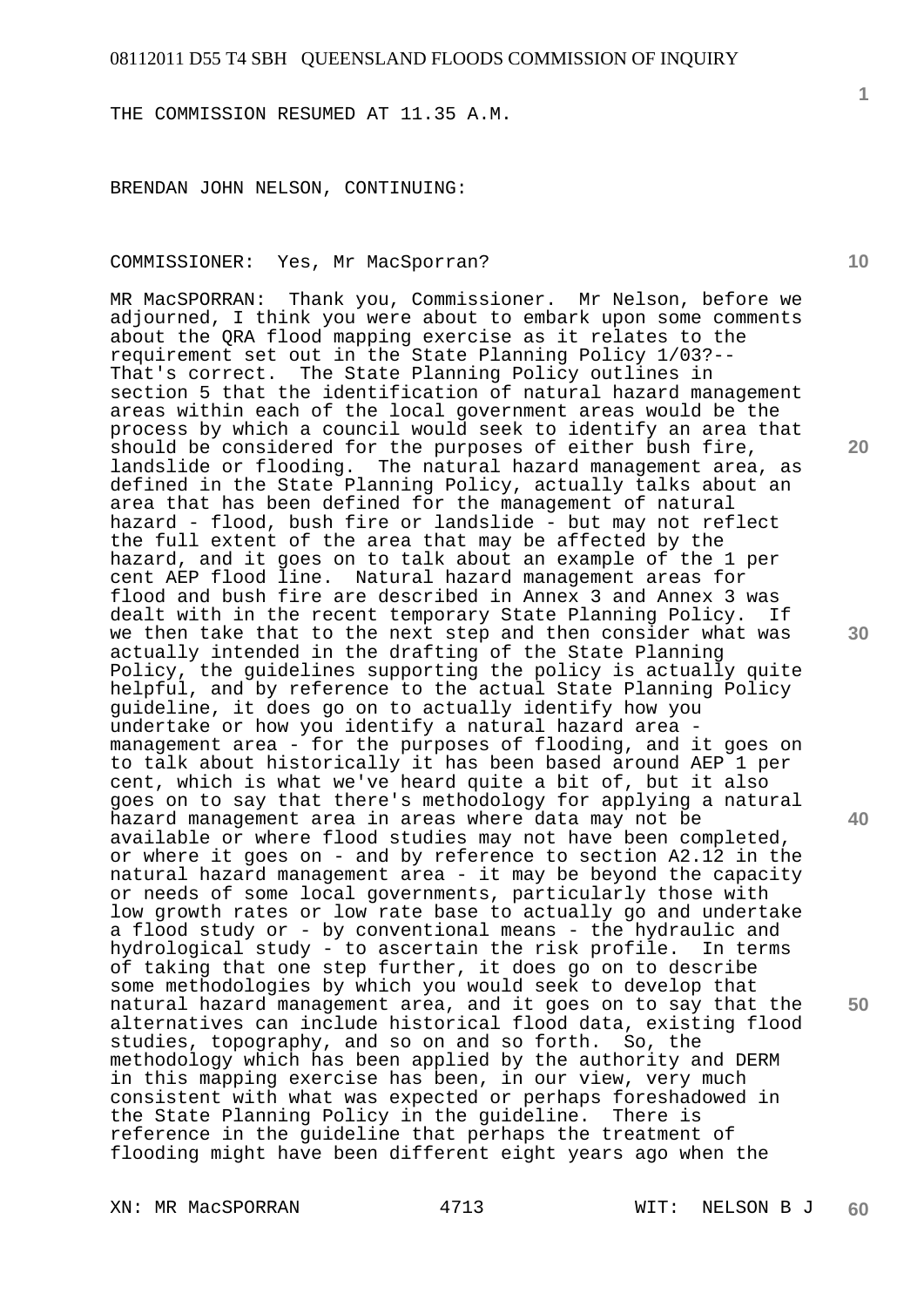State Planning Policy first came out if there had have been a consistent state-wide data set. If, perhaps, this flood mapping had have been done at the point when the State Planning Policy was conceived, the same approach to landslide and bush fire would have been applied to flooding. So, in terms of the approach taken by the State Planning Policy and the rationale behind what the authority and DERM have created, I think it is consistent with what was expected in that regard.

Now, you were in the process at one point before we adjourned in speaking to an example, and you mentioned Stanthorpe-Warwick as being a Council area where you had had some discussions and you were going to step us through the process by way of example of how this flood mapping and the code provisions might combine and work in an example you can give?-- Yes, in my statement - the second supplementary statement - at paragraph 350, there is reference to a couple of examples which call up two maps. The maps that we have that I've exhibited in my statement are for Warwick and Stanthorpe. The first map which is shown at Exhibit 41 shows a brown line and it shows an area of blue hatch. Now, what I can tell you is that the brown line is the area or the line that has, in fact, been - that's it there - so the brown line which goes across the top and you can see it weaving down north-south to the eastern corner - that line is, in fact, the extent of the interim flood plan assessment overlay which has been developed by the authority and DERM using those data sets. This was a classic example of a Council, who had access to better information that wasn't available to us at the time, could go on and actually refine this line and refine this area. So, the area that's blue hatch is an area that has gone - the Council have undertaken a flood study and overlaid the two. What you will see there is that there's a high degree of correlation, but what you'll also see is the ability - if we go to Exhibit 42 - sorry, attachment 42 to my exhibit - you will see that the line which comes up in red would be an example of the refinement - it would be an example of refinement of the - there we go - so the red line which comes up is that example which would show that the brown line that the authority had prepared for Stanthorpe would be, in fact, replaced in the township by the higher and better quality data which has been developed as a result of the flood study.

All right. Now, we can compare them if we like, but just assume for the moment that Council didn't have that flood study which allowed that refinement to be, how would the Council, for instance, use the QRA map?-- So, the Council given it is a voluntary tool - it is part of a tool kit - the mapping which we've produced and the model code are elements the Council would be expected to - in terms of if they wanted to adopt this into their planning scheme - review the information that we've provided. An example of a map book that we would produce for the Council - this is a hard copy map book, but we've actually produced these for each of the sub-basins that we're working in. This is available electronically as well, but we know the further west we go in Queensland, the councils tend to like using the hard copy, so

XN: MR MacSPORRAN 4714 WIT: NELSON B J

**10** 

**1**

**20** 

**40**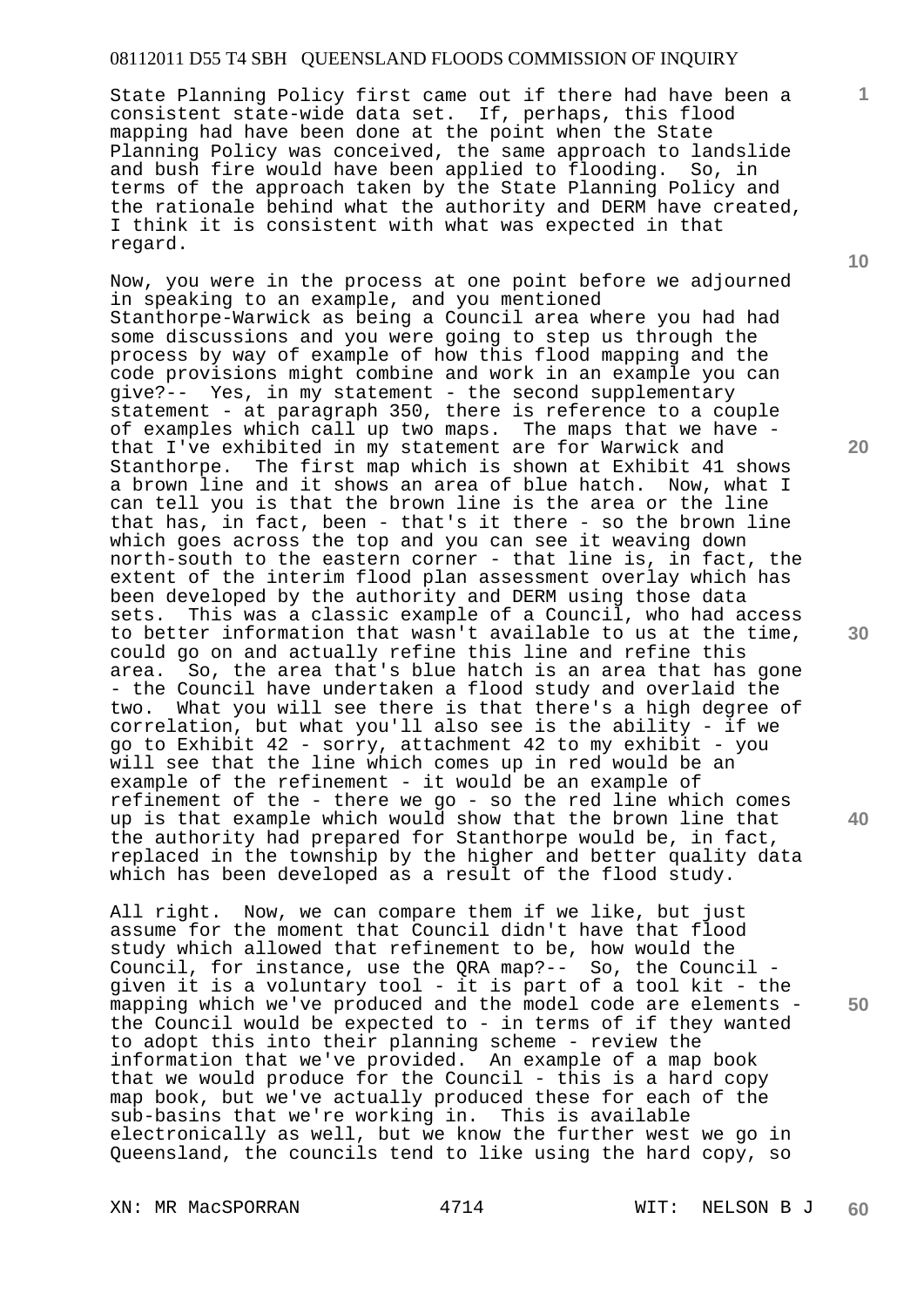we have, in fact, produced those. If the Council were to pick this work up, we would ask them to actually go through and verify this mapping. So, the mapping that we've produced you will see the example for Stanthorpe, which is a small part over the township of Stanthorpe-----

Yes?-- -----our mapping covers the whole of the sub-basin, so the areas outside of the areas that have been mapped by the Council at least have some coverage, and there's not gaps that might occur if we simply rely purely on the flood studies being undertaken themselves. So, we would ask the Council to review this mapping in light of the words in the code. We've provided a streamlined adoption process with the Department of Local Government and Planning if the Council are happy with the work. So, as part of the process, we'll go backwards and forwards with them until we get the line and the location that's agreed, we'll ask them to review the words in the model code. Once that's to a point, we'll then ask them to make a Council resolution adopting this work. Once the resolution has happened, that will be sent to the Department of Local Government and Planning - the Minister for Local Government is the responsible Minister - and we would ask that the - the process we go through there is a minor change under Statutory Guideline 02/09, and that statutory guideline basically says that for a minor change, you don't have to go through a State interest check or public consultation. The authority is doing that on behalf of all councils. So, we've asked the Department to actually expedite these minor changes into the planning schemes, and that could happen in as little as two or three weeks. Our expectation would be - and then it would go back to the Council, whether it be the CEO or whether it be the full Council for inclusion in the relevant schemes.

It provides a very straightforward, quick method for a Council to incorporate into their scheme?-- Not only that, it also provides a full coverage for a local government area who might, at the present point in time, only have small areas of their local government with coverage, and in the event of wanting to go and do further flood studies in the future, we would say that's appropriate in appropriate locations. This mapping can incorporate that.

Yes?-- They are not mutually exclusive. This mapping supplements that work and will certainly be dynamic and be refined over time.

And that - I assume from what you've said, that was the case with Stanthorpe. It only had the flood study done for a small portion of the local government area, being the town centre area?-- That's right.

But not elsewhere?-- I think they're also looking at Warwick. There's an example also in my attachments of Warwick where a similar situation has been undertaken and there are examples there of that similar refinement process. We would expect that process to occur right across the state where the flood study work has been completed and, where flood studies will be completed in the future, I know that through the NDRP program

XN: MR MacSPORRAN 4715 WIT: NELSON B J

**10** 

**1**

**20** 

**30** 

**50**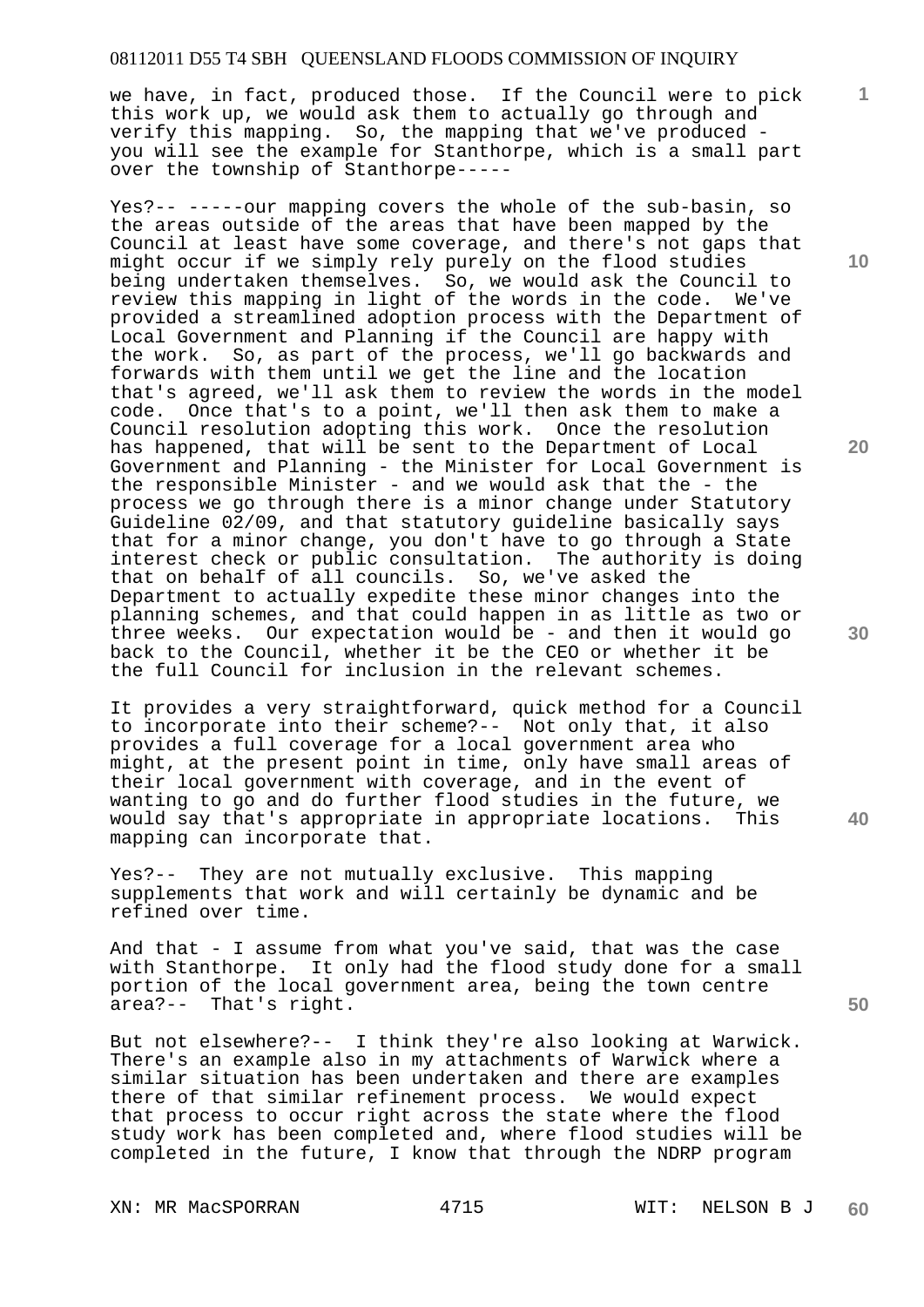which recently funded a further six or eight flood studies this year, I know that when those studies are completed, the expectation would be that that work gets incorporated into this flood mapping as well. So that, over time, we end up with a document, and certainly mapping across the state which is highly valued, but also highly useful to councils in the not only in planning for the future, but also in the development assessment process.

All right. Now, the State Planning Policy requires a defined flood event to be chosen to make the policy applicable; is that so?-- Yes, it does.

So, how does the QRA work - assist in that process for a Council that has limited resources and access to other data?-- So, what the State Planning Policy refers to is a - the natural hazard management area, nominating that. What it then refers to is a defined flood event and there is some guidance provided around that that generally it should be 1 per cent. It does make reference to local variations, where they're appropriate, based on the individual circumstances. The expectation would be that the Council, in adopting the mapping with the updates that they might have, based on local information and verification, that would become a natural hazard management area for the purposes of the State Planning Policy, which would then allow the Council, through any development assessment process - so, whenever any development, whether it is for units or whether it is for service stations or the like - it would allow those to be considered against the provisions of not only the State Planning Policy, because there would be coverage within the planning scheme, but it would also - if they pick up the provisions of the model code, which really focus on that built form, would allow those uses to be assessed against those provisions as well for any sites that might be located within those - within those mapped areas.

So just descending into some greater detail, if we can, for a moment, how would a development application be assessed by a Council who picked up flood mapping and the code provisions from the QRA work?-- Sure. So, the expectation would be that Council would resolve to pick this up as a natural hazard management area. That would give them then the coverage of the State Planning Policy. We would also be asking them to pick up the model code or elements of the model code. We know that in review of planning schemes across the State, the level of sophistication in schemes varied greatly. There were some very sophisticated and less sophisticated schemes. So, some of these elements of the model code will need to be adjusted to suit the circumstances of the local government area, but what we would be saying is that if  $-$  say a developer came in and wanted to build some units and it was in an area that was triggered by the mapping, whether that be the mapping that was derived as a result of a flood study or whether that was the mapping derived as a result of the authority's data set, the Council's town planner, in the assessment of the application, would - if the model code was adopted as we've produced would go through each of the performance outcomes and assess

XN: MR MacSPORRAN 4716 WIT: NELSON B J

**10** 

**20** 

**30** 

**40**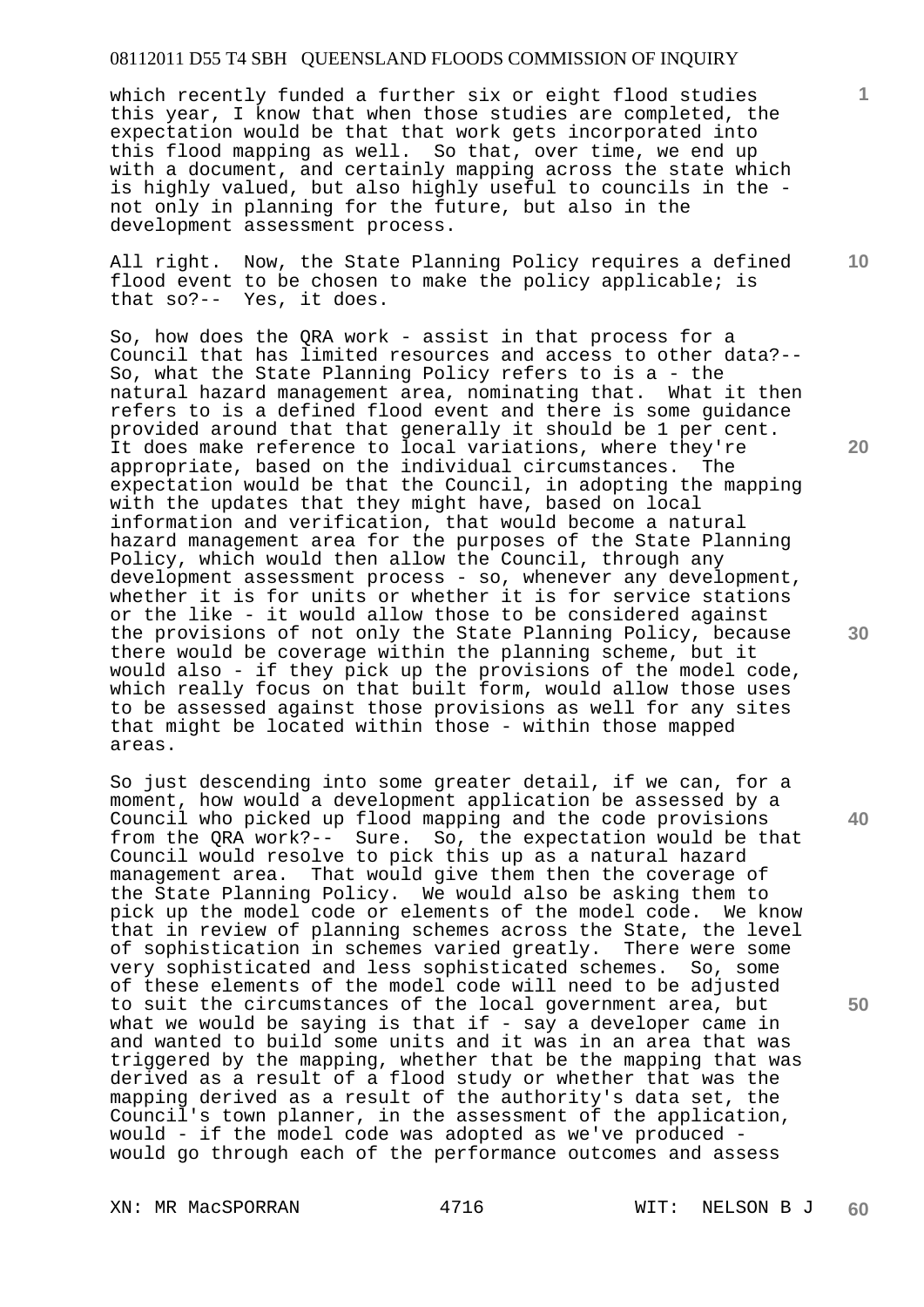that development against those performance outcomes. So, the first performance outcome would be as outlined in the model code. "The development siting and layout responds to flooding potential and maintains personal safety at all times." Some of the acceptable outcomes that have been identified for that particular scenario are, "New buildings are located outside the overlay area." Well, in this case, if the entire site is within the overlay area, that can't be complied with. "They're located on the highest part of the site to minimise the entrance of flood waters." Again, that's quite logical, but you would expect in the design consideration that would be taken into account by the designer. "It is elevated and is provided with clear and direct pedestrian and vehicle evacuation routes off the site." You then go on to look at the other performance outcomes, focusing on the actual materials, making sure that the materials are resilient. So, it could well be in those situations, if the Council were looking at the development application, they might call for a further flood study from someone to assess the risk elements of it - of that proposal. It could well be that they're satisfied, based on local knowledge, that the risk is - does not warrant that action, but it does require some deliberate decision-making by the Council, particularly the planners, in terms of whether or not that use is appropriate for that locality.

Yes, that process is triggered by the flood mapping, giving coverage in that area?-- That's right, and if the Council nominates a flood level, which we would ask them to consider not all councils can do that, but we would ask them to consider that - even in the absence of a flood study, certainly best practice in this country says that reliance on historical data, highest recorded flooding events are appropriate, plus appropriate freeboard. That would at least allow the Council to make sure the built form, if it were units - that the built form were elevated enough to be above the - whatever that defined flood level is.

If you don't have mapping, even as basic as the raw QRA product, how does a local authority deal with any natural hazard management area, or declare one?-- Difficult - it's difficult for a local government in that particular situation. There is some inconsistency, perhaps, in the way the State Planning Policy - you might interpret it. What I would say is that most councils would consider it, but you are very much relying on local knowledge and you're very much relying on the officer at hand to have an understanding of where it might flood and where it might not flood. At least this gives the councils the trigger to ask the question about that issue, and we know that certainly with a lot of the western or remote councils, they don't have planners on staff - they rely on external contractors to come in and do the work for them, who are very good - but this would provide them with certainly a tool which they could utilise and have some confidence that there is some baseline information available.

And, as you say, it is expected that that baseline will be validated by local knowledge?-- Absolutely.

XN: MR MacSPORRAN 4717 WIT: NELSON B J

**10** 

**1**

**20** 

**30** 

**40**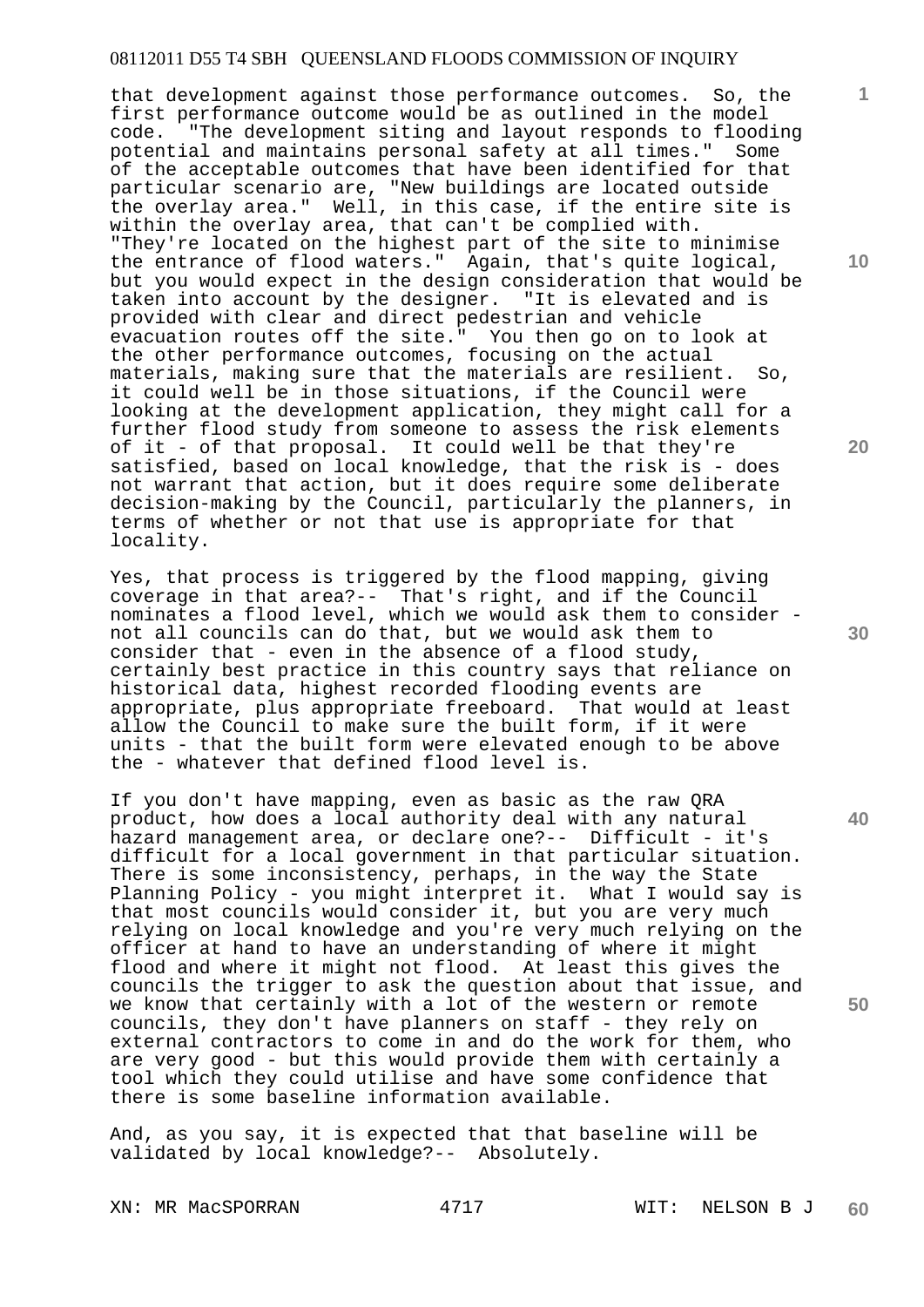And added to by local knowledge?-- These maps are interim for a very deliberate reason. They're dotted lines for a very deliberate reason because we are after that local verification and that local validation. We are expecting, through this process, councils to come back and tell us where they have better information. We're also asking them to tell us are there areas, perhaps locally, that just will never flood that we haven't been able to pick up based on the fact that we are, say, using the 10 metre contours. So, that local validation is absolutely instrumental in this whole process and we would certainly expect that from councils prior to any adoption.

All right. Can I just take you back to the guideline for a moment, at page 9. That's your guideline, Part 1?-- Yes.

Do you have any comment about the language that's used in that section of the guideline?-- Yes, I do. The maturity level is actually a very important diagram to illustrate flood mapping across the state. The majority of the state - in fact, more than two-thirds of the state - is at level zero where there is no flood mapping - certainly no visible flood mapping in the planning schemes. Of those schemes that do have flood mapping, we know that only a small portion cover the whole local government area, but this flood maturity level outlines the process which we see a council - or the maturity of this mapping going through. So, step 1 is that each of the mappens sub-basins are mapped, and we've made tremendous progress on that, and so the authority and the State are taking responsibility for that. Step 2 is the confirmation or the verification by the Council. Perhaps the language of "potential to adopt" as equivalent to "probable maximum flood", in hindsight, we would not have that - that wording there. That wording suggests that the line is, in fact, a probable maximum flood. There may be instances in our mapping where that is, in fact, the case, but we can't say that without the evidence of a flood study being undertaken. So, I would prefer to - certainly given that this is a draft document - and through the finalisation and the review of it, that language be tightened up to reflect more appropriate language as outlined in the State Planning Policy.

Yes?-- So, I would expect then that we would be making reference to a natural hazard management area for flood as opposed to the probable maximum flood. And then the next element is, where appropriate, the flood studies get undertaken. We know that there's been a tremendous amount done across the state. We know that there is more being done at the moment and there will be more done in the future. Our expectation is to identify when they get done to make sure that there is a central port that can display and show this mapping for all to see, because the visibility of this information across the state is next to nonexistent.

XN: MR MacSPORRAN 4718 WIT: NELSON B J

**10** 

**1**

**30** 

**20** 

**40** 

And in the area on the right-hand side of the page towards the bottom there it talks about flood mapping maturity levels?-- Yes.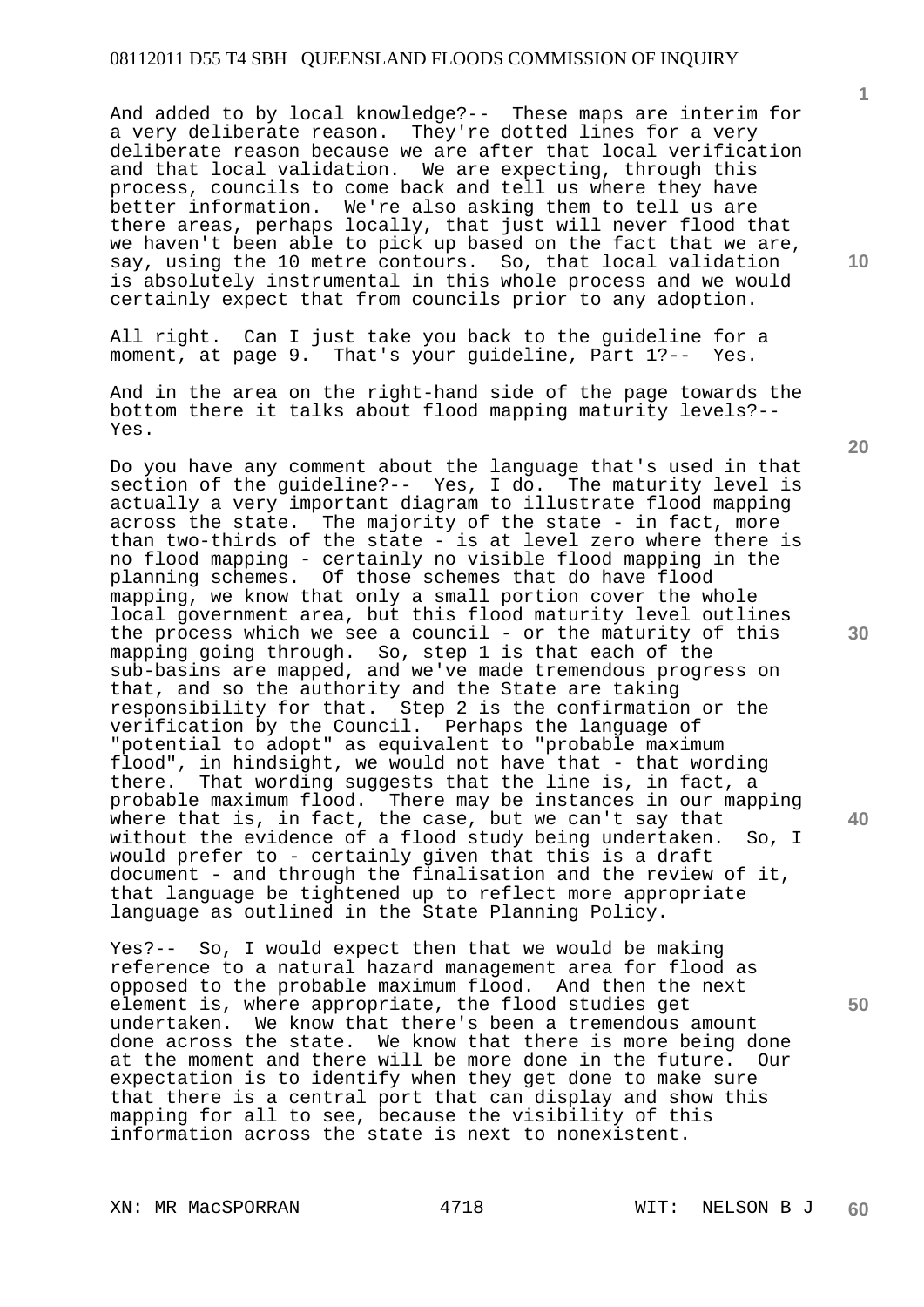This, again, makes plain where the QRA mapping sits in the hierarchy of things?-- Absolutely.

It's just one step above the basic absence of data?-- That's exactly right, yes.

And is expected to be added to to be refined over time?-- It is.

And that's why it is an interim measure?-- Correct.

All right. Now, with that in mind, can I take you to the Chinchilla example? It's in your supplementary statement, paragraph 282 or 3, I think it is. We had some evidence about this yesterday with Mr White?-- Yes.

I think you're familiar with the evidence that came in through Mr White yesterday?-- Yes. And I actually gave some evidence on this the last time I was before the Commission.

So, can you just take us through what's, in fact, happened with the Chinchilla example that is referred to?-- Yep. What actually transpired is through the collation of the information or the line for Chinchilla, we relied on five relevant data sets in that particular example. That was the imagery, the flood line derived from the satellite imagery, which we know is a much coarser scale, the floodplain data set, which included the soils information, the 10 metre wide contours and the gauging station data. Now, when the aerial photography became available and following some local verification and validation by some DERM staff of the location of the flooding event, it became evident to us that the actual location of the interim flood line was, in fact - the flooding event occurred outside that interim flood line. I think I've outlined that at paragraph 282 that we had an observed flood line, and I've gone on to actually compare at figure 16 the location of the flood line prior to receiving the actual flood line.

**40**  Yes?-- And then I've gone on to show the actual flood line at figure 17 with the initial interim flood line.

Yes?-- And then the revised flood line in figure 18, which we have gone back and reviewed as a result of that refinement process and that information which became available after the event. If anything, it's a classic example of the refinement process that will occur in this data set over the - certainly the months - weeks and months ahead, and years ahead.

Yes. Now, just to state the obvious, the difference between figures 17 and 18 is is that your broken yellow line has been extended out from figure 17-----?-- That's correct.

-----on figure 18 to cover the totality of the blue shaded area from figure 17-----?-- That's correct.

-----to reflect the extent of the inundation in the most recent event?-- That's right. And when that flooding imagery

XN: MR MacSPORRAN 4719 WIT: NELSON B J **60** 

**30** 

**50** 

**20** 

**10**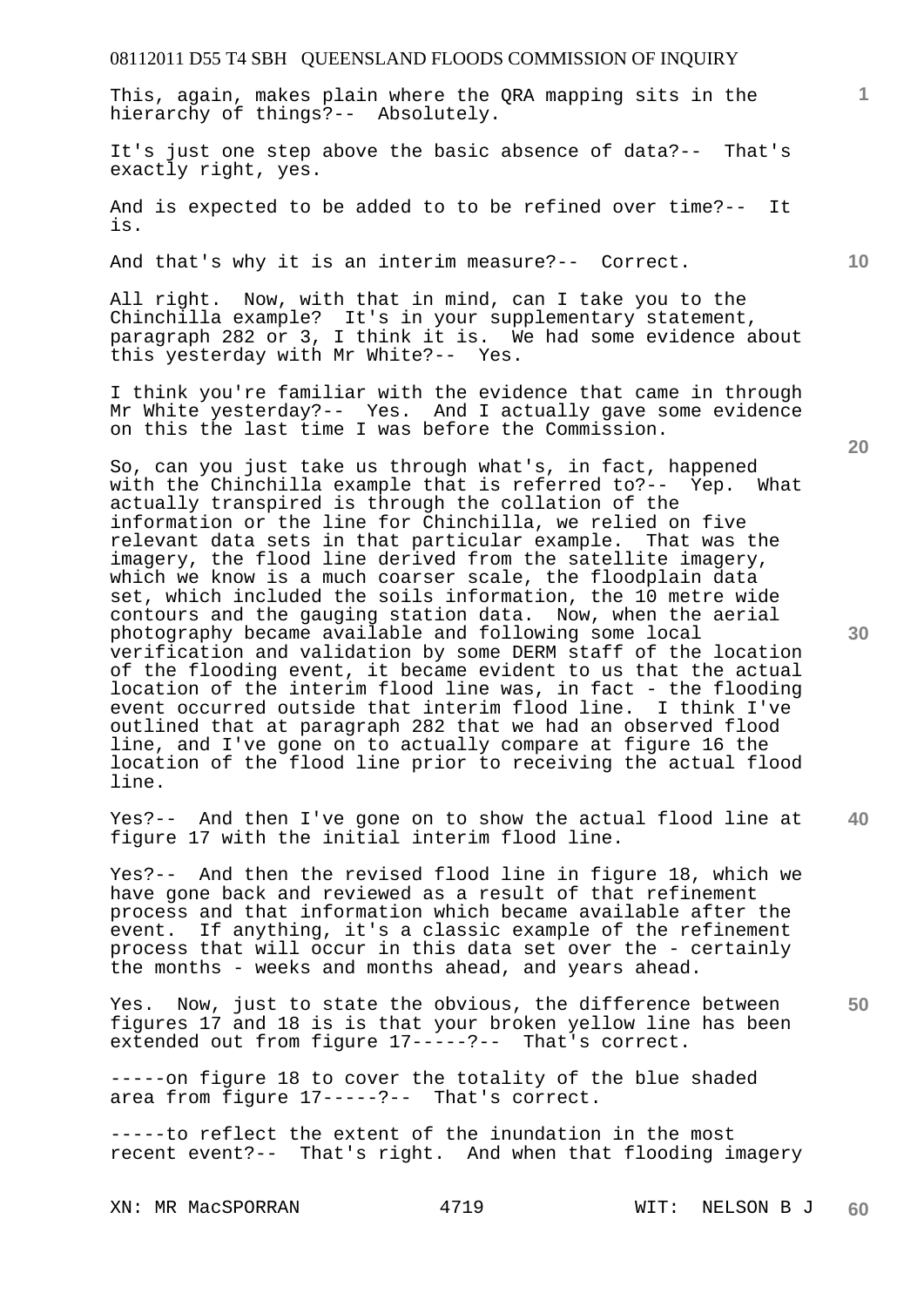became available, that was something that we would need to do and I would expect councils, if they have imagery available which shows this - perhaps the State don't have - or local information - this line will be refined over time.

And just for completeness, can we confirm this statement of we're talking about now paragraphs 280 to - that deals with Chinchilla in particular - was signed by you on 21 October?-- Yes, it was.

And provided to the Commission in due course?-- That's right.

All right. Now, can I ask you this: you've talked in your statements about the approach taken by the QRA in its mapping exercise by mapping the sub-basins without regard to the local government area boundaries?-- That's right.

And you've explained the reason for that. Is there a particular example you can give to show the benefit of mapping that way rather than mapping within a local government boundary area?-- Having been fortunate enough to recently travel the majority of the State and visit 19 councils myself personally and provide those councils with the map books and the data that we've actually collated, it was very clear to me that a number of our councils - particularly our, perhaps, western and northern councils - have a lot to deal with. When we were on our travels, we were providing map books for each of the sub-basins that touched the local government areas. Tablelands, in particular, who I met with last Friday, they have 13 sub-basins which touched their local government area. I think that's the record that we've identified at this point. So, if you could imagine a council where resources are tight having to then start prioritising the delivery of flood studies on a catchment-by-catchment basis and you multiply that by 13, you then start getting yourself to the situation where you just realise that it can never be practically achieved that you would find that a Council like Tablelands would be able to do flood mapping for all of their sub-basins. It is not unusual to find councils with six and eight sub-basins, certainly in coastal areas, and some of the western areas we were finding the average was certainly in that six to eight per Council.

Can you explain to us briefly, if you would, why it would be necessary for a council to commission a flood study for each sub-basin within its area, rather than just a global flood study?-- One of the things that we identified early on as well was that it was very difficult for a Council to undertake a flood study in isolation of other things that might happen in that catchment. So, if you are a Council who was located at the mouth of a basin and there are several sub-basins within there and there are a number of townships, uses that occur in those townships can have a direct impact downstream, and upstream in certain locations, depending on some of the activities that occur. So, a Council doing a flood study in isolation of what else is going on in their catchment I think leads to some problems. Certainly some of the information I've been reading recently about the likes of Brisbane, for

XN: MR MacSPORRAN 4720 WIT: NELSON B J

**10** 

**20** 

**1**

**30**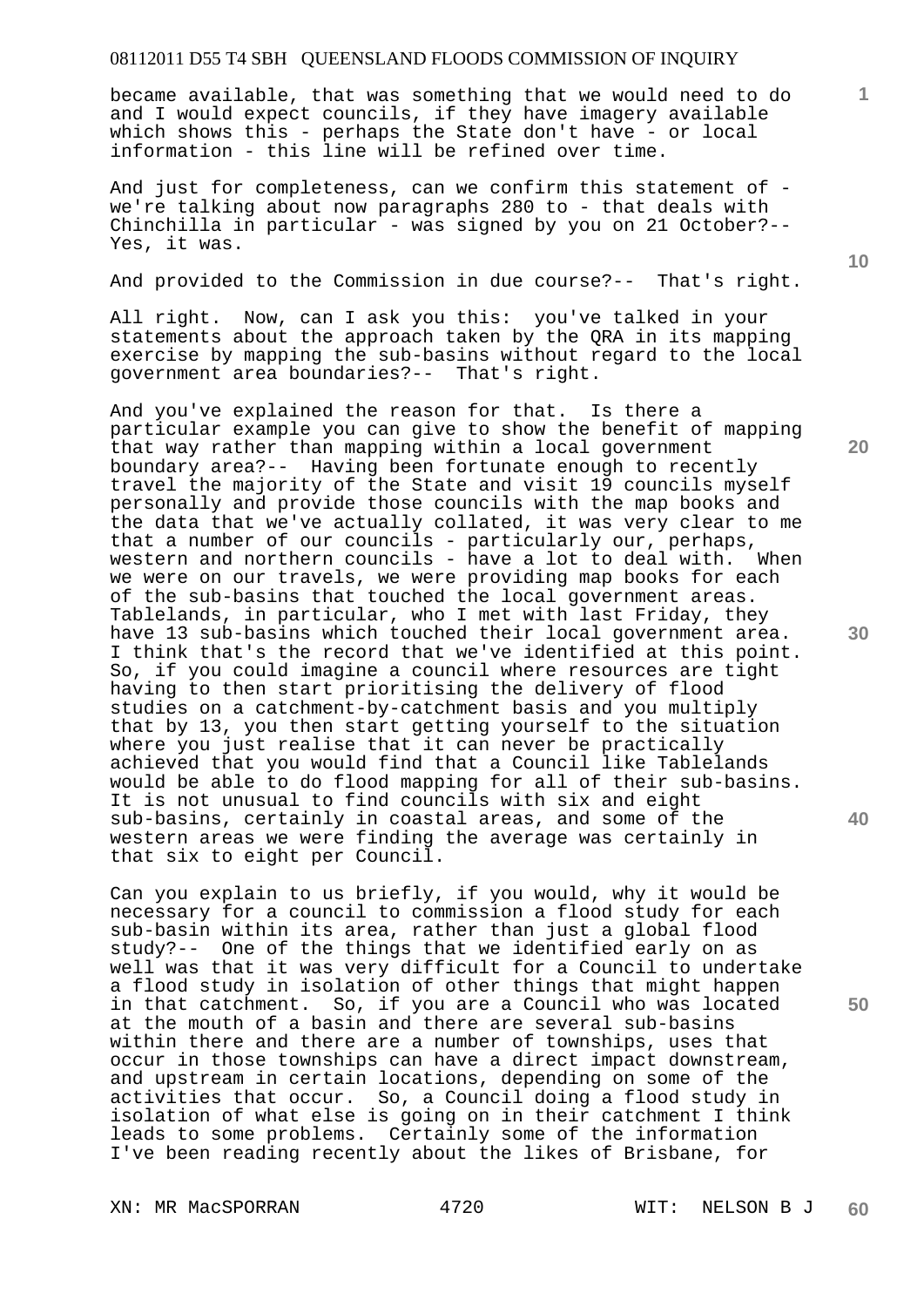example - flood studies being undertaken by Brisbane and Ipswich and trying to get the correlation between those two councils - that demonstrates what would be happening right across the State, and so understanding flood studies at the catchment base across the State is a strategy which needs to be undertaken so that you can start informing valid land use planning decisions. You can't simply rely on hoping that what happens upstream or downstream isn't going to have an impact on them.

**10** 

**1**

**20**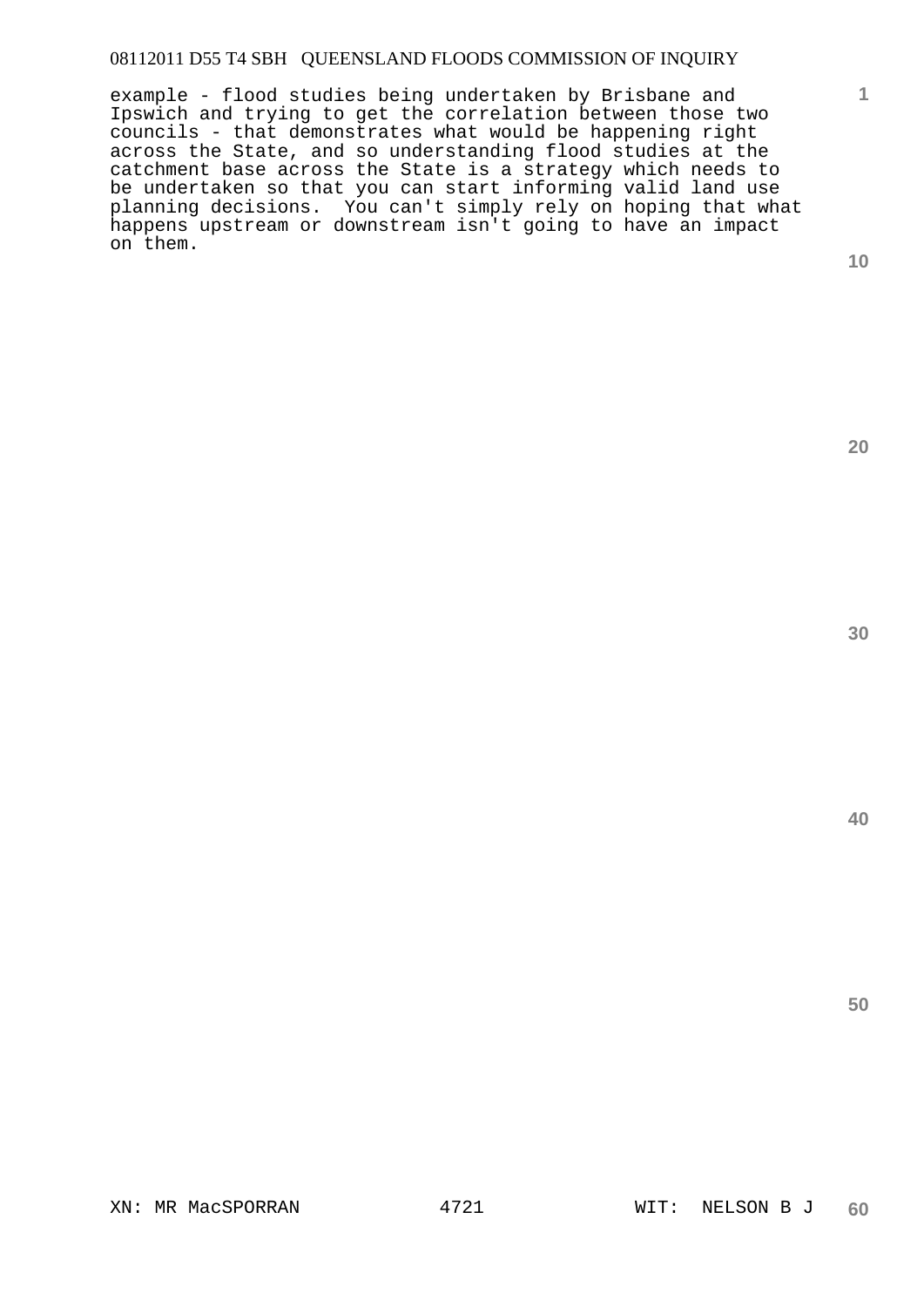And that's what the QRA mapping does, it maps - provides flood mapping at basic level for all of those subcatchment sub-basin areas?-- It does. It does identify the council boundaries because we know the jurisdiction the council have responsibilities. It also identifies the current planning scheme. So every map sheet will identify the council boundary, it will identify the current planning scheme it will be regulating, but it will be focusing purely on the - what's happening in that catchment, because that's the important consideration. Flooding does not respect jurisdictional boundaries.

And it's expected, as we have said before, that the particular council will use that mapping and build on it for its local requirements?-- Absolutely. This is the foundation for hopefully what we would see across the State a council refining and improving that quality of mapping over time. As they complete flood studies, as I have shown in the Stanthorpe example and perhaps the Warwick example - it's also attachment to my exhibit - we would expect that to be happening right across the State. So where flood studies are commissioned and undertaken they will then be rolled into this mapping over time. We will see whole of catchment pictures. There will be areas within every catchment, I can guarantee you, that will not have an engineering study done on it because it is not cost effective to do so, and there is no data. In a lot of places across the State we have data - in western parts of the State - of contours which are 10 metre contours. Now, we know that if you were doing a flood study 10 metre contours is not satisfactory for doing a flood study with any degree of accuracy. Certainly as you go west and in the channel country, you could have 10 kilometres between contours. The example - one of my exhibits - Goondiwindi, there is - it is very flat in Goondiwindi, and I don't think there is a change of elevation in Goondiwindi of more than 10 metres for almost that full extent of the image that's one of my attachments. So as further data becomes available, we know that the line will be refined, we know that there will be better information, but you have got to start somewhere. You can't simply say you want a gold plated solution across the entire State because it will never be achievable, it's not cost effective, and we are going into a new era of planning schemes in this State which we need to make sure that we are getting some provisions into them rather than what has happened under the former regime under the Integrated Planning Act.

And the QRA mapping provides for the first time ever consistency of approach in the mapping across the entire State?-- Yes, it does.

And that exercise, so far as the mapping is concerned, you anticipate will be complete by either late this year or early next year?-- Yes, that's correct.

But it's always anticipated that the mapping will be combined with the code - model code provisions to assist the council. You can't have one without the other?-- That's exactly right. They are a tool kit, and we've seen examples across the State

XN: MR MacSPORRAN 4722 WIT: NELSON B J

**10** 

**1**

**20** 

**30** 

**50**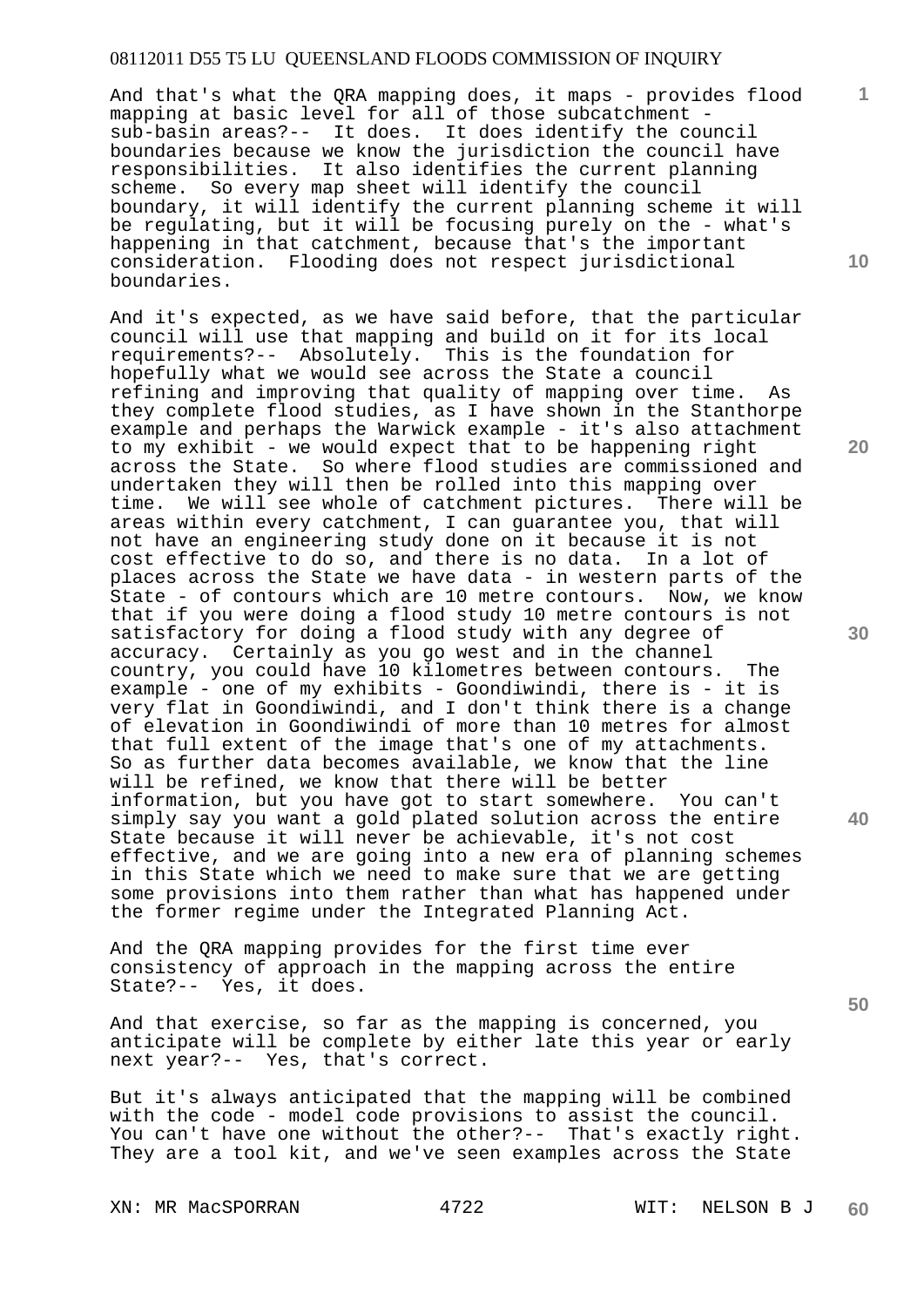where fantastic mapping does not result in good built urban form. I can take you to examples in Ingham where the council have said to me, "We've spent all this money on mapping. Why have we got this building being built on a mound in the middle of a residential street? Why has this happened?" And the answer is, "Because the provisions of your planning scheme need to be supplemented by some additional provisions." And so they were really the impetus for us driving the model code and testing it with a number of local government areas, and so the two work hand in glove. They must be considered together.

So the tool kit consists of both?-- Correct.

Now, speaking of the councils, you've done a - to some extent a road tour to speak with various council officers from a whole host of councils across the State?-- Yes.

What, generally speaking, has been the feedback?-- The feedback has been terrific. As I outlined earlier, we have been to - by tomorrow we will have been to 34 councils over the last few weeks, and the focus of our council trips has been to meet with councils where we have completed mapping, and we will then move on, as we complete further sub-basins, we will meet with every council. That's our intention and that's our commitment. That has been terrific because a lot of our councils have been saying to us, "This is a God send." They haven't had the money or the capacity or the resource to be able to do anything like this ever, and this actually gives them a baseline where they can start from somewhere. We know that a number of the councils have said to us, "Well, we're doing a flood study at the moment. How is this going to work?" So what we have done is we have shown how the flood study can actually work with the mapping we have done so you don't end up with holes. You can imagine a patchwork quilt of flood studies across the State. It wouldn't be much use if you have got big gaps in between it. Now, you might say that from a development perspective it's not that important, and perhaps in some of those western rural councils where they are low growth and they are perhaps used for grazing, it's not that important, but what happens in those catchments is certainly very important and has had some effect on some towns in terms of operational works, earthmoving, those sorts of things. So they are just as important considerations as perhaps some of the urban centres, and flood studies that traditionally are undertaken will not capture that, and we will still end up with the same situations that we have had for the last decade into the future. So, you know, the mapping that we provide will provide that platform for councils across the State. The feedback has been great. As I mentioned earlier, Central Highlands have resolved yesterday to pick it up, we know there is another one going tomorrow, a couple next week. My expectation is that from what I said earlier about the bushfire mapping where we said that there was a 75 per cent of schemes had full coverage of bushfire mapping in the State, my hope is that over the next few months that we can get what is now less than 20 per cent closer to 75 per cent, because we know that the councils who are now doing their new planning schemes, they won't all be completed next

XN: MR MacSPORRAN 4723 WIT: NELSON B J

**10** 

**1**

**20** 

**30** 

**40**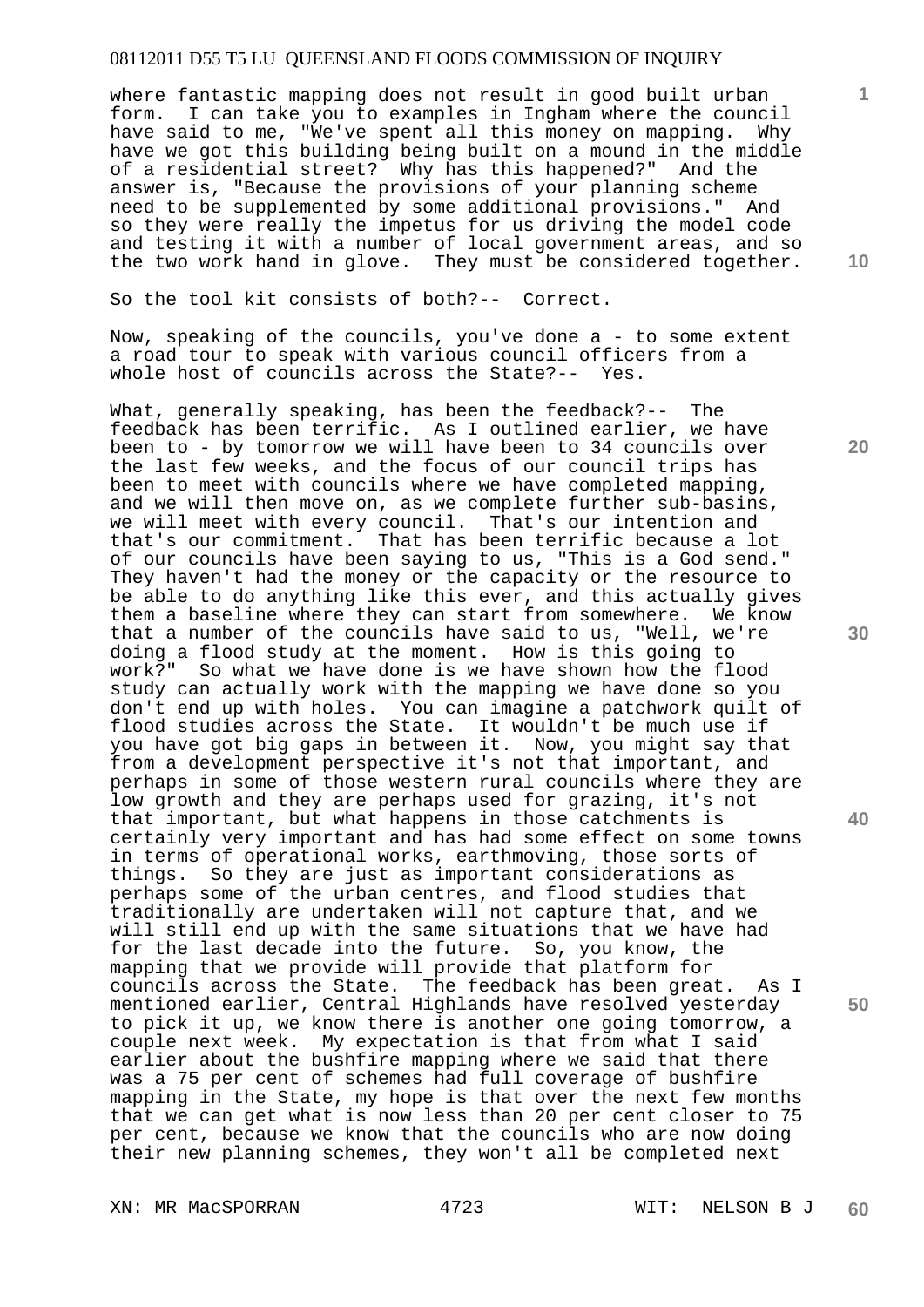year, some of them will take another couple of years, is it appropriate to wait till the new planning schemes get done, is it appropriate to wait three or four years until a flood study is completed and then roll it into a new scheme? I don't think it is. And so by doing this work at least we provide that interim measure which will hopefully inform a much better future for flood mapping.

**10**  Commissioner, that's all I have. Perhaps I should for completeness tender that A3 map book that Mr Nelson referred to. That's the Stanthorpe Warwick one, wasn't it, I think?-- Yes, it is. Dumaresq.

Yes, thank you. Yes, Dumaresq River.

COMMISSIONER: Yes, Exhibit 928.

ADMITTED AND MARKED "EXHIBIT 928"

COMMISSIONER: Mr Callaghan?

MR CALLAGHAN: No, I have nothing. May Mr Nelson be excused?

COMMISSIONER: Yes, thanks, Mr Nelson. You are excused?-- Thank you.

WITNESS EXCUSED

MR CALLAGHAN: I call Stephen Jacoby.

**40** 

**50** 

XN: MR MacSPORRAN 4724 WIT: NELSON B J

**20** 

**30**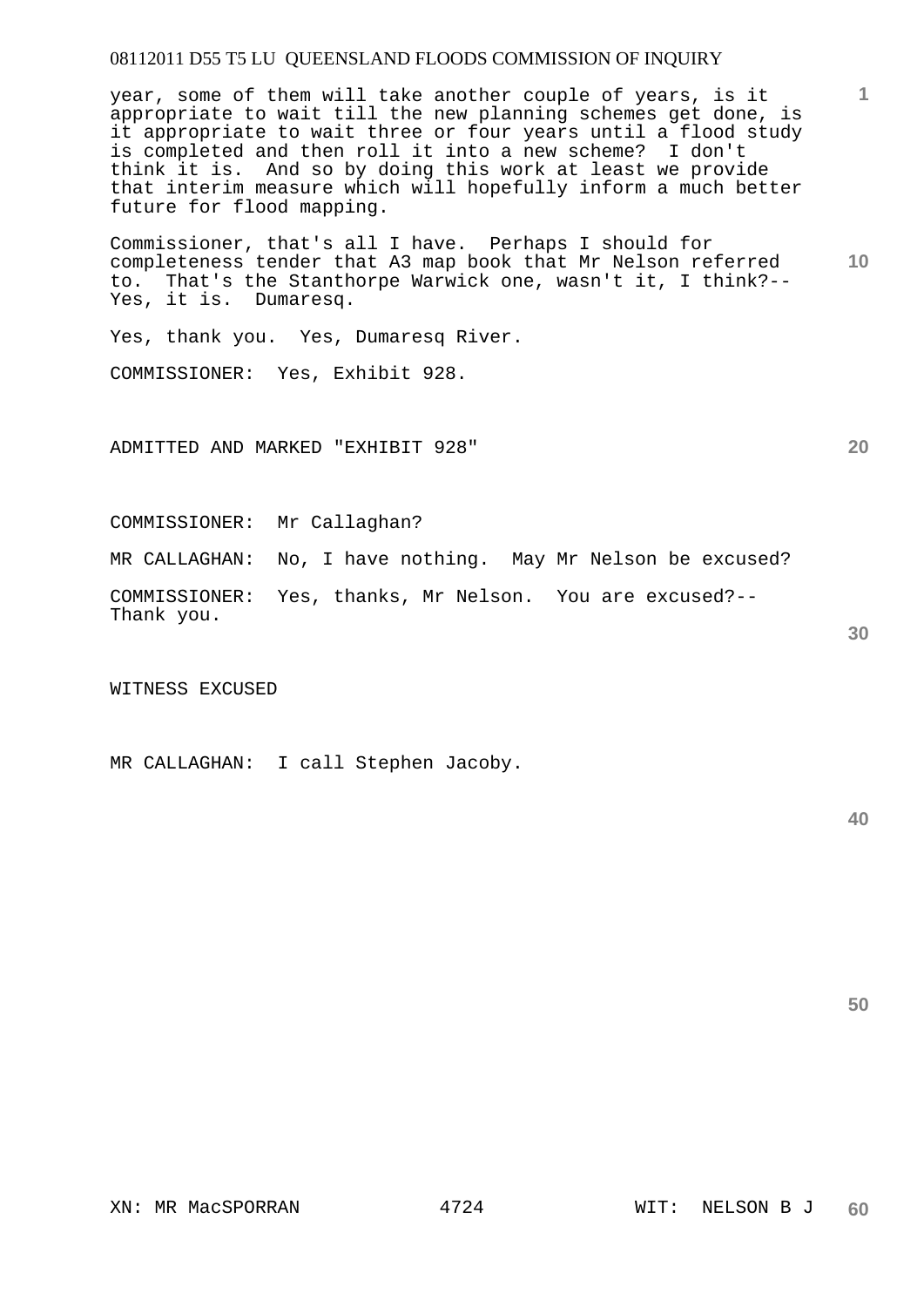STEPHEN KENNETH JACOBY, ON AFFIRMATION, EXAMINED:

MR CALLAGHAN: Could you tell the Commission your full name and occupation, please?-- Stephen Kenneth Jacoby, cartographer.

**10**  Mr Jacoby, you've provided a statement to the Commission, a statement dated the 17th of October 2011; is that correct?-- That's correct.

I'll just get that shown to you. That has already been tendered, but that's a copy of your statement?-- That's correct.

And do you have another copy in front of you there?-- I do.

All right. Can I get you to go to your statement? In paragraph 37, you state that the interim floodplain mapping area is a graphical representation of the floodplain derived through the methodology references in SKJ11, and so if we go to SKJ11, the methodology is explained. I am just wondering if you can help us perhaps by illustrating that. Could you turn perhaps to page 5 of that attachment which talks about the data sets involved, and figure 3 there is of the Dawson River sub-basin overlaid with floodplain data set generated from soil and vegetation information. Can you just elaborate a bit on what's actually depicted in that diagram?-- I can. That is one of the inputs that was used by our staff in compiling the floodplain mapping, but I'd like to stress it's only one of the inputs.

What is? What are we looking at on that diagram that is one of those inputs?-- As it states there, it's a data set showing a combination of alluvial soils and vegetation, vegetation that's consistent with flood plains.

And, I'm sorry, we're looking at colours, not at data?-- They are effectively the same thing.

But can you just tell us what they are?-- The data set has been compiled over many years through a - it's a regional ecosystem data set. It shows a combination of land zones, in this case land zone 1 and land zone 3, which is a combination of geology and soils, and it shows vegetation that's consistent with existence on flood plains.

**50**  So when we look at figure 3, what are we looking at that is vegetation consistent with flood plains? How is that depicted in the diagram?-- In the diagram it's shaded as a - as a pale colour on the map.

Is that - within the purple line we can probably discern three different colours. Would that be right?-- Correct. You have the satellite imagery backdrop, you have the streams, the drainage, and you have the shaded area in a pale beige colour.

**1**

**20** 

**30**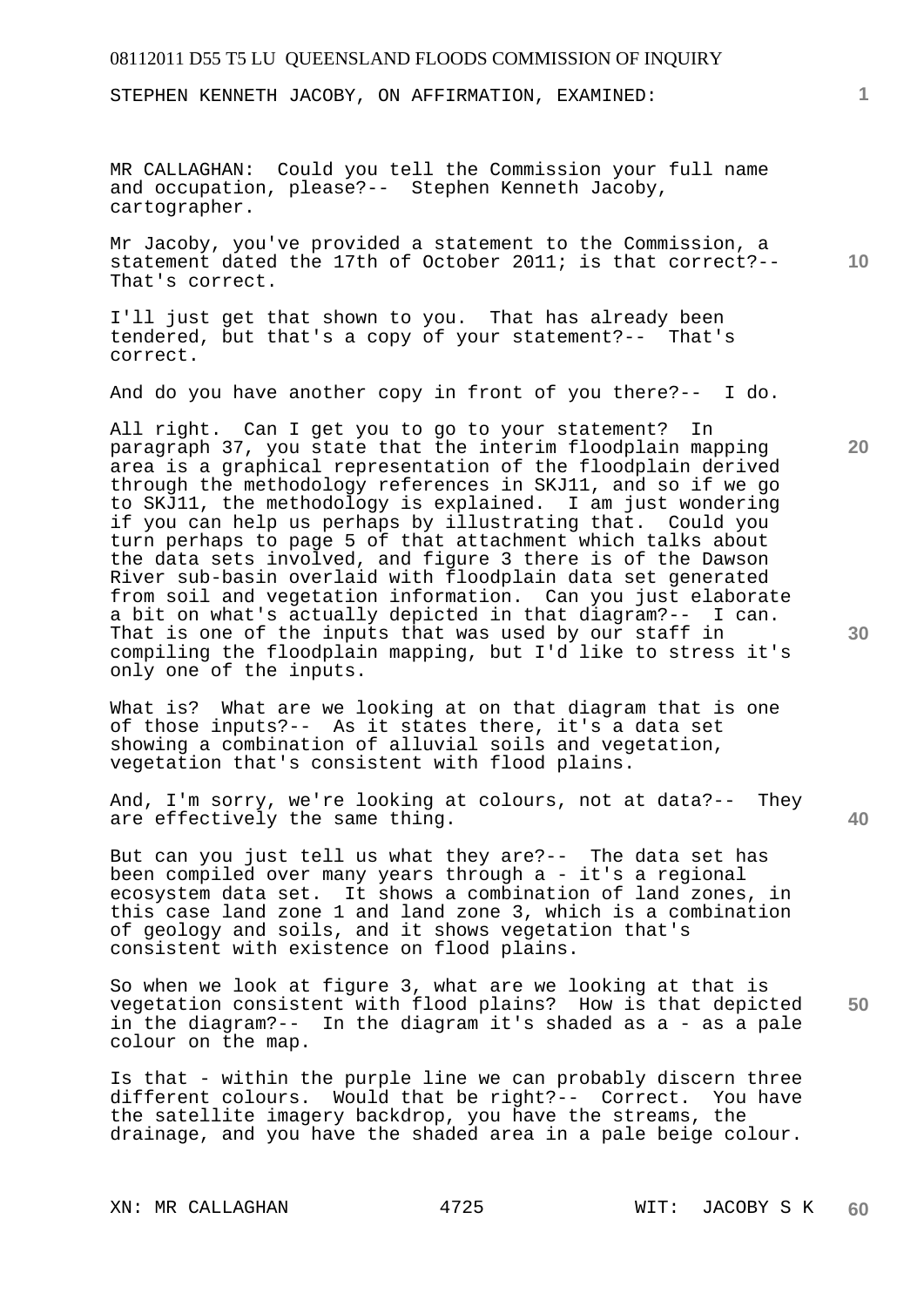Yes?-- And that data set, the pale beige colour, represents the soils and vegetation data sets that are consistent with the - with flood plains, the existence of flood plains.

I should have said, with the streams there is probably four different colours in there. There is the pale beige which is soil and vegetation?-- Correct.

Then the yellowish colour, is that just soil?-- I think there's only one colour that I can see there, which is the pale beige colour.

All right. Sorry, all right, that's the beige. All right. There's a lighter green and a darker green?-- That I believe is the backdrop, is the satellite imagery.

The backdrop being the darker or the lighter?-- It's - it's a - it's a satellite imagery which is showing - which is showing basically a photo of the landscape as taken from space, over which is - it's overlaid - is the drainage pattern, together with the key data set that you're I think honing in on which is the vegetation and soils layer.

I am not honing in on anything at the moment. I am just trying to understand the diagram.

COMMISSIONER: What sort of vegetation is consistent with a floodplain? What are you looking for?-- We're looking for vegetation that can withstand existence in floodwaters, and in many cases we've knocked out vegetation that doesn't cope or exist with flooding, and this data set is particularly used in agriculture to determine location of vegetation and particularly the soils that have flood limitation, so different crops can withstand flooding to different levels, and the primary use of the data set is to help in that regard. Now, we've used it in this context to hone in on areas that are consistent with - with floodplains, but, as I stress, it is only one of many data sets that we've used.

Is it one that gives you any clue as to the timeframe you're looking at with the mapping, because presumably if the vegetation exists, can you get any idea of its life, how long it's been there?-- The vegetation, we have both remnant vegetation, which is the current vegetation that you would see if you went into the field now, and then we also have a preclear data set, which is an estimate of the vegetation that existed pre clearing, and that was based on aerial photos that were taken back in the 1960s, and estimates of vegetation that existed before then based on soil types.

But have you any means of establishing how long historically it's been there?-- The - the estimate for the preclear vegetation would be that that was vegetation that was there prior to European settlement, because what we're trying to do is to ascertain vegetation loss in the landscape. So the remnant vegetation is easily surveyed and found, and part of this program where this data set had been used previously had been to try and ascertain the difference between vegetation

**10** 

**1**

**40**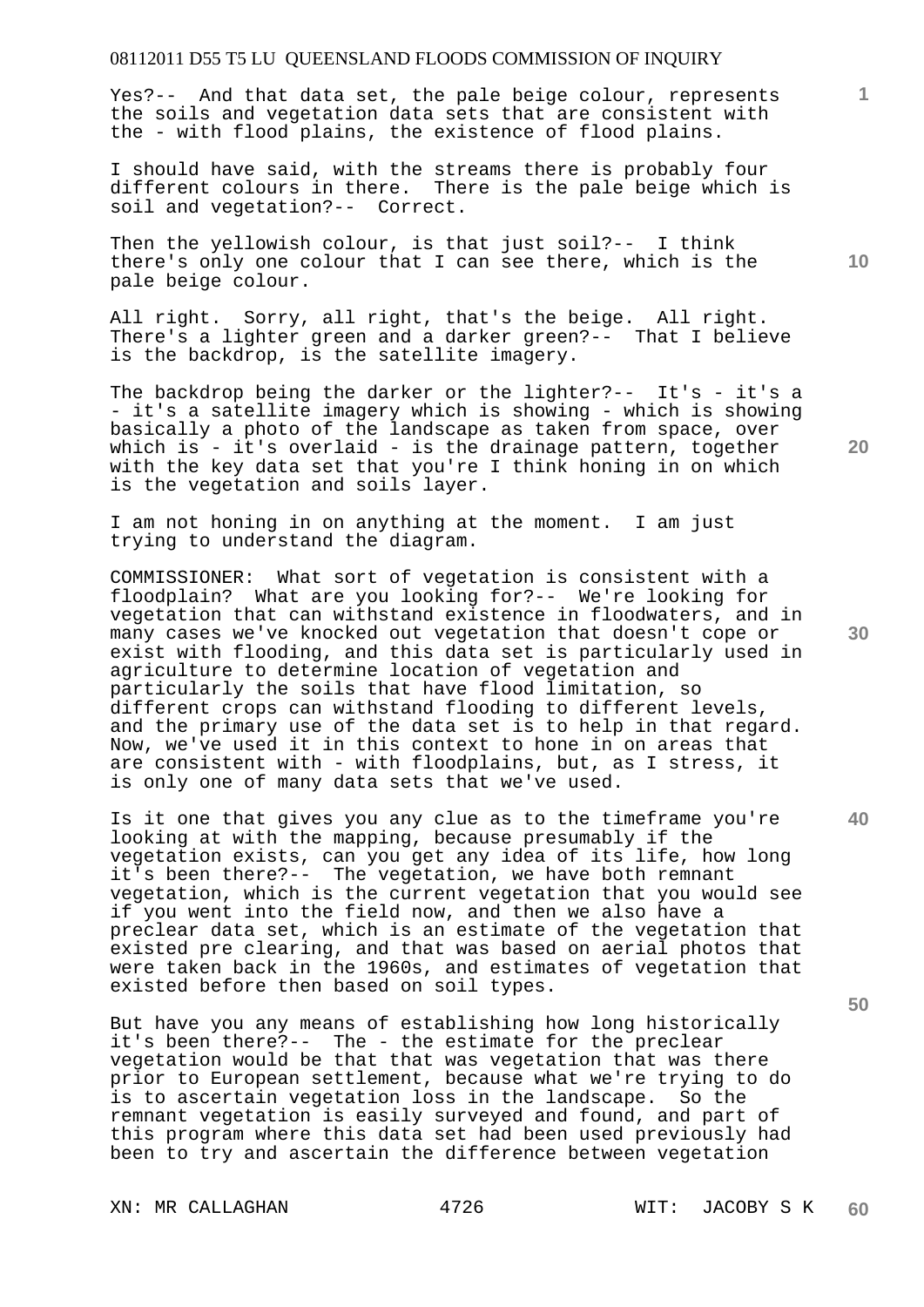that is existing now and what had existed in the past to calculate vegetation loss. Now-----

How does vegetation loss help you to establish whether something is likely to be a floodplain?-- They are separate they are separate programs, and we have used this data  $set---$ 

All right. Well, take it from me, all I am worried about is floodplains. That's the only bit I am worried about. I am just trying to get a handle on whether examination of the vegetation is something in respect of which you can establish any timeframe, in other words, are you just left at saying, well, there's vegetation there consistent with the existence of a floodplain, and some of it we know will have been there pre European settlement, but how long before we have no idea, or how does it work?-- Mmm-hmm. So where we have indications of - of vegetation that can withstand flooding, we have a good indication - we have an indication that that vegetation exists today, that will be remnant vegetation, and that will be indication of vegetation that is on the floodplain. We then have an estimate of the preclear vegetation, and that, too, is vegetation that is on the active - on the active floodplain. So we're reasonably confident that this data set here is consistent with a floodplain, but in terms of its - in terms of its longevity, its life, we could be dealing with data sets that are many hundreds of years old. The geology and the land use is indicating that these floodplains have been around for a long period of time. This is why this is just one indicator data set, and we bring in other data sets to help refine this particular data set.

All right. One data set at a time. Thank you.

MR CALLAGHAN: Well, can I take you to page 10 of SJK11? And can we just work out what we're looking at here? The yellow broken dotted line is the interim floodplain assessment overlay; is that right?-- That's correct.

**40**  And is that what you've drawn after having regard to all your data sets?-- That is correct.

Okay. And can we agree that relevantly there are four different colours on this diagram? There is that beige colour you've described?-- Correct.

There is a lighter blue, a darker blue, and then green in various shades?-- Yes.

**50**  Okay. Can you tell us what we're looking at with the beige colour? What does that represent?-- That represents a data set that we just discussed previously, which is the soil and vegetation data set that we believe is consistent with existence of floodplains.

And just that data set, soil and vegetation?-- Correct. Okay. And in response to the Commissioner you acknowledged

XN: MR CALLAGHAN 4727 WIT: JACOBY S K **60** 

**10** 

**1**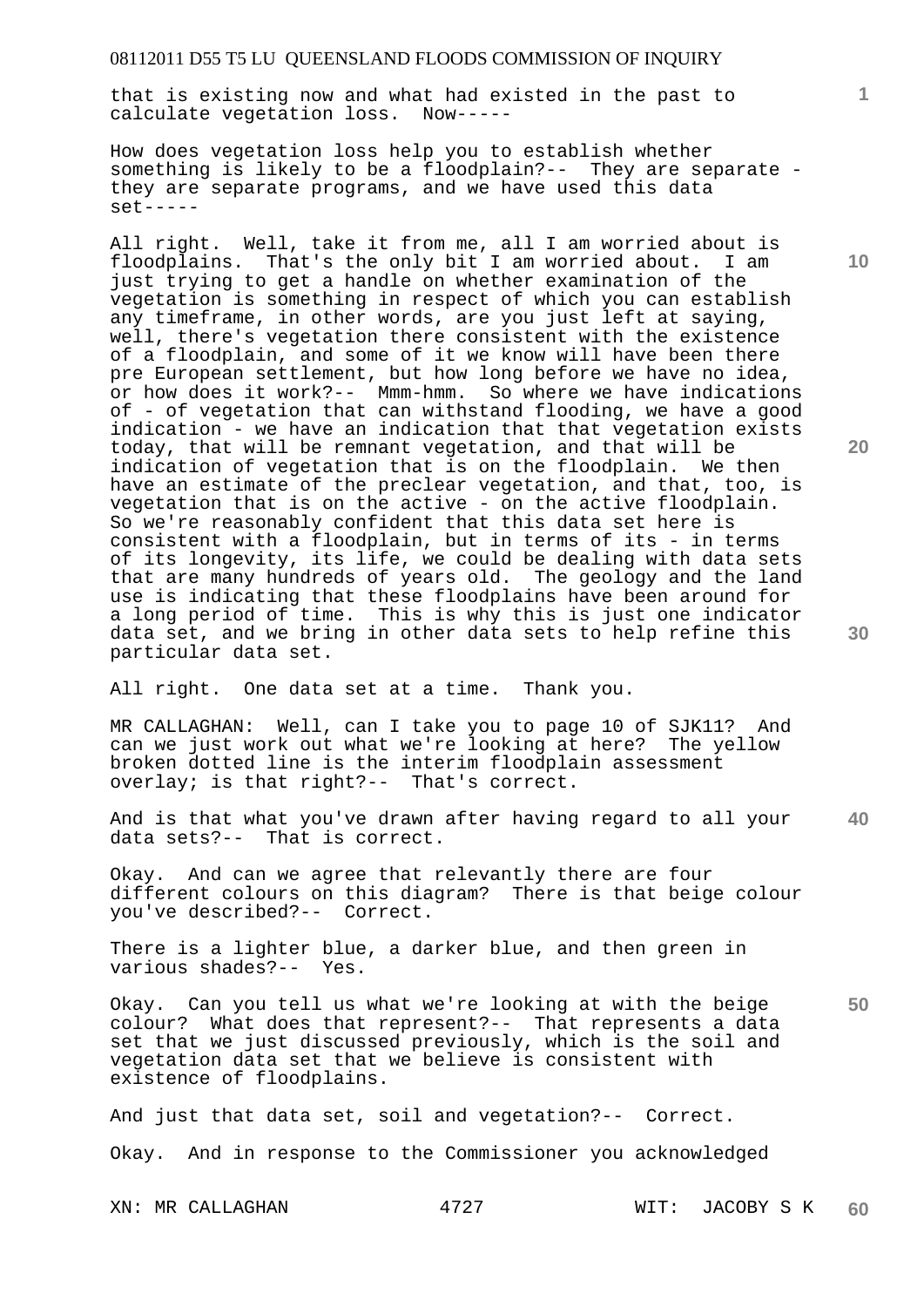that there were some - or you acknowledged that the timeframe that was attached to the vegetation data set could range, I think you said, hundreds of years?-- Vegetation and the soil as a combination is - could have a very long - a very long term.

Okay. How long is very long?-- I think-----

Maximum, probable maximum in terms of relevance?-- I think in the - in geological terms we're talking about something that's very young. I think the quaternary period that the land use that the land zones are associated with are actually in the period of around 2.6 million years. So the actual land zones that we're talking about are very long run, albeit short term in geological times.

All right. Thank you. I follow. So that's the beige colour. The lighter blue then is-----?-- Lighter blue - the lighter blue I believe is the - is the - so, sorry, the lighter blue is only showing up because it's the intersect between the darker blue and the beige.

Is it easier to start with the darker blue and tell us what<br>that is? That's the-----?-- Indeed. that is? That's the-----?--

That's the 2010/11 flood level; is that right?-- That's correct. That's what we have seen in this instance I believe from satellite imagery.

Okay?-- And the lighter blue, as you join the two over, has created - is created by their intersection.

Okay. And the green is everything else?-- Correct, the satellite backdrop.

Okay. Can I ask you then about parts of the diagram? For example, in the top left-hand quadrant of the diagram, and right over to the left-hand margin of the diagram, we can see where the broken line loops around a beige area which is bordered by green on both sides. Do you see that sort of finger of beige that I'm talking about over on the left-hand side there?-- Yes, I do.

Am I right in interpreting that green area surrounding that beige finger as being an area which is not recorded as having been flooded in 2010/11, and is not identified by any of the data sets as having been flood affected at any time?-- It's not identified by the - it's not identified by the soils or vegetation or the 2011 flood event, but it is identified by the contours-----

Right?-- -----which are another data set that we have used here.

I see?-- And the flood interim floodplain assessment overlay in this case is following the lay of the land, it is following the contours.

**10** 

**1**

**20** 

**30**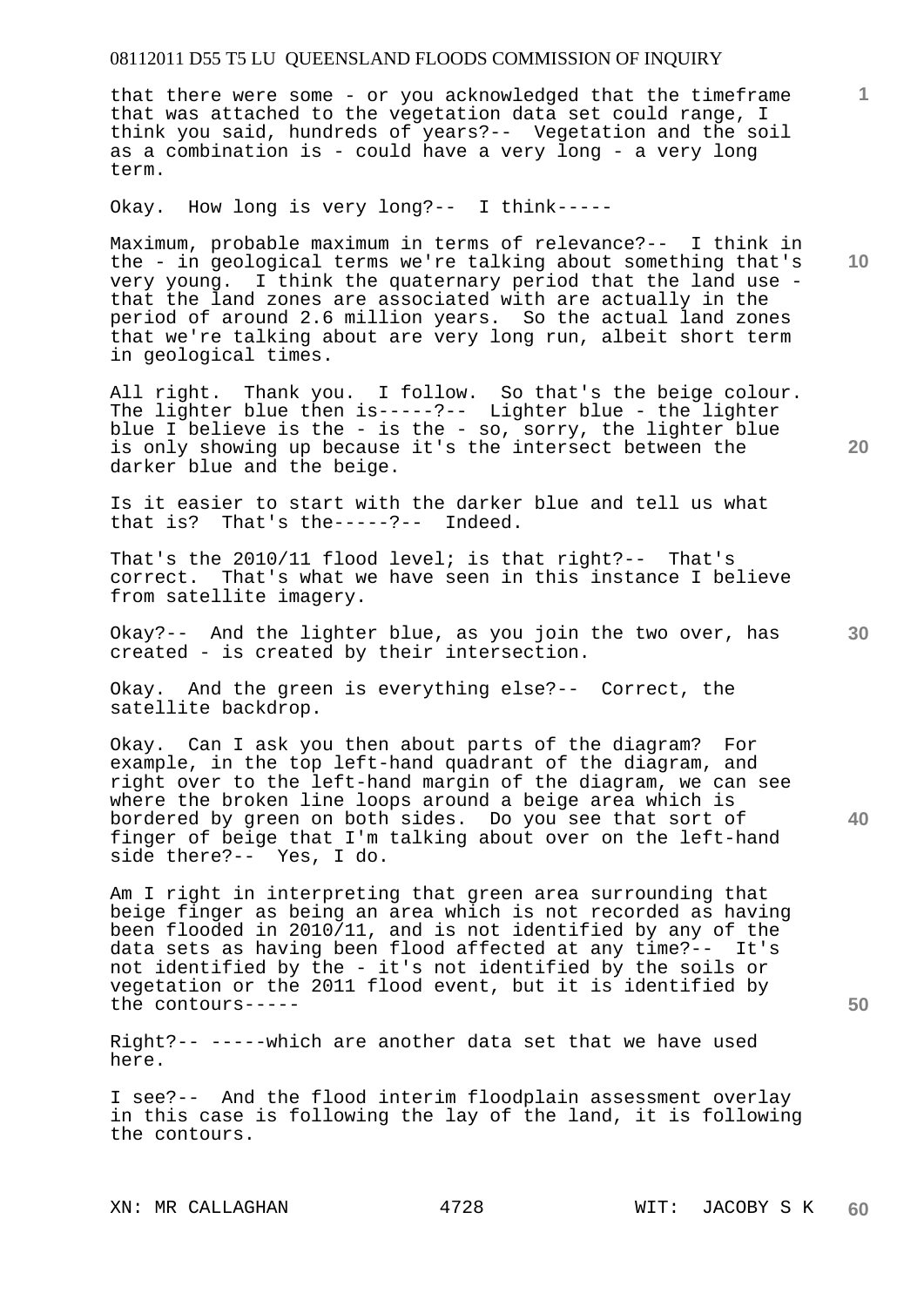Okay. And so that this diagram is just a representation of one step in the process, if you like, and other data sets were added to actually determine the line, the broken yellow line?-- That's correct, and I think this is a very good example, because the line was laid down by our cartographic staff making an assessment of all of these inputs, and it would have been incorrect for them to simply follow the 2011 line or the soils and vegetation line without regard to the contours. So those two former data sets I just mentioned provide an indication of the likely extent of a floodplain, but predominantly we've used the contours as they exist today to define the extent of this interim - of this interim line.

And is it the contours that explain the circles that you've drawn on this particular diagram as being areas which it's suggested were flooded or had been flooded at some stage but which you've worked out either were not or could not have been?-- That's correct, so this is the other side of the  $same---$ 

Yes?-- -----issue where the contours which we have a high degree of certainty in, we wouldn't have floodwaters running uphill, and so those contours here show as 10 metre contours, we have at least a 30 metre elevation, and we would not have in the smaller circle, we would not have floodwaters running up that ridge, and, similarly, we have a similar situation in the larger oval which indicates soil and vegetation combination which is also running uphill.

But that - the signs suggest that that area in the larger oval circle had been flooded or at least covered by water at some stage?-- In that long-----

In that geological-----?-- Fairly long run period.

Yes?-- Hence why we can't simply rely upon the vegetation and soil data set alone. We have to bring in other data sets. In this case the contours provide a very useful data set to enable us to constrain these other inputs.

COMMISSIONER: Why do you merge vegetation and soil into one data set?-- The lineage of that data set is that we have broken the State up into bio-regions, I think there were about - about 13, and then within each of those regions they have been broken down into primary land zones of which land zone 3 deals with primarily alluvial type soils. That's the predominant type land zone.

**50**  So is this just a matter of history, this is how the department has used them in the past?-- How it's been used in the past, and we have taken the statewide data sets that have been used for other programs, and particularly to support the Vegetation Management Act.

All right. Presumably if you were starting from scratch, you could assemble separate data sets for these two things and have a different set of overlays?-- I think these soils data sets have been compiled over - over 30 odd years, and we would

XN: MR CALLAGHAN 4729 WIT: JACOBY S K

**20** 

**40** 

**10**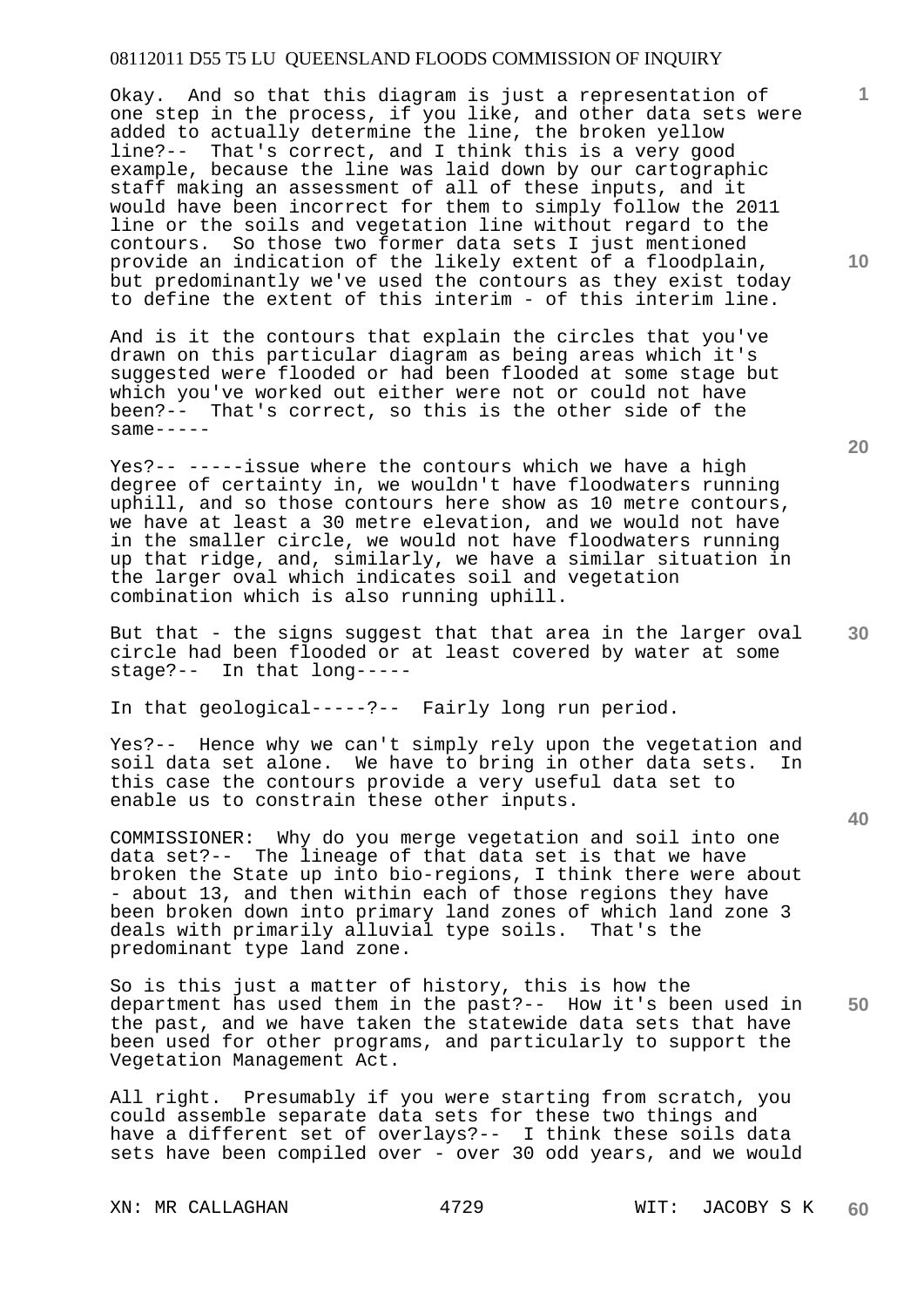- we wouldn't have been able to compile from scratch-----

Yes?-- -----a data set in the timeframes.

I was talking hypothetically?-- Yes.

Thank you.

**10**  MR CALLAGHAN: So is this figure, figure 8, not the final interim floodplain overlay?-- The yellow line is the interim floodplain overlay. It is not final in the sense that it hasn't been checked and validated by local government.

No, but this is the one that has been issued?-- This is the one that's been issued, that's correct.

**20** 

**1**

**40**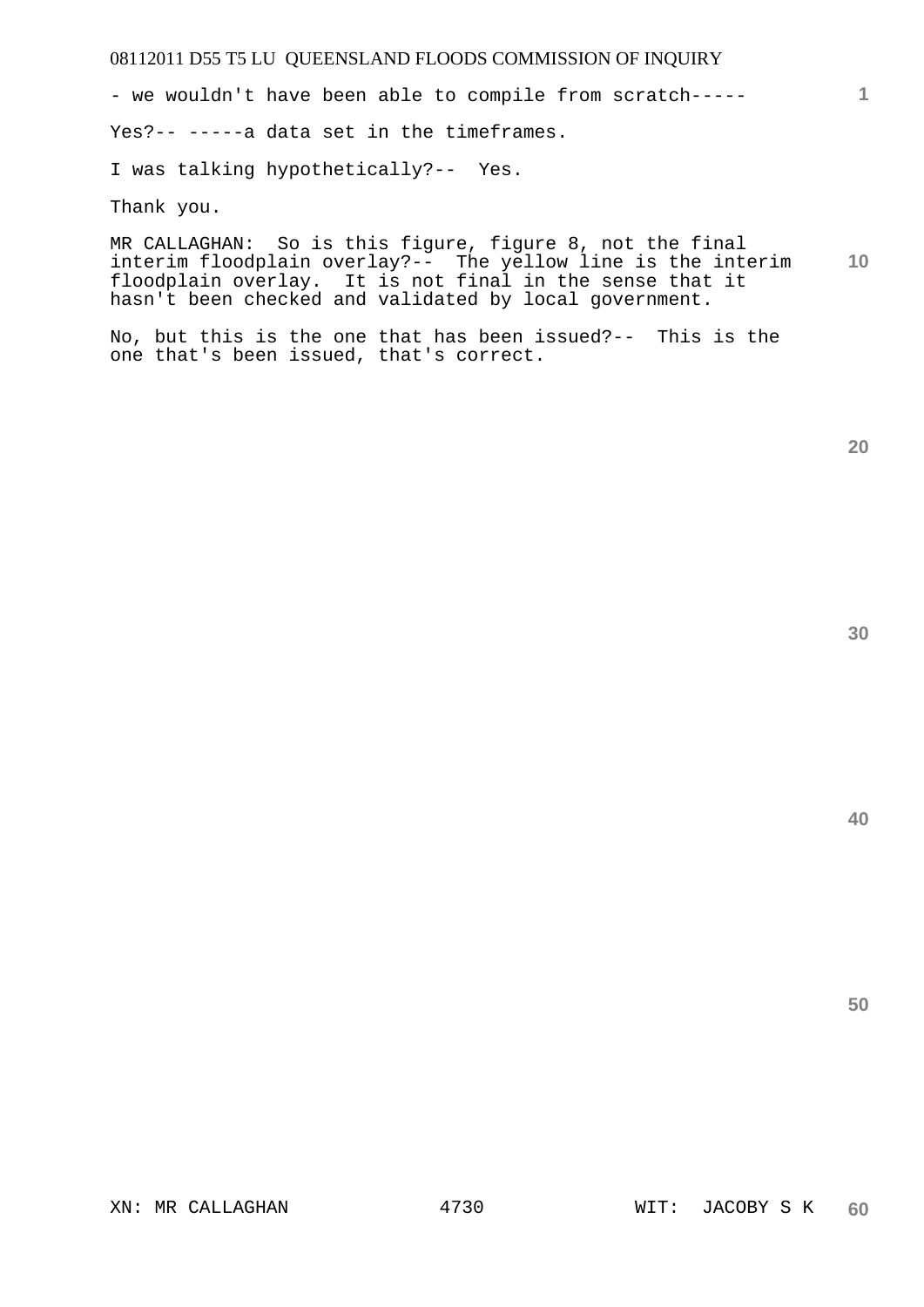That's been done - or the factoring in of the contours is something which has been done as a desk top exercise I take it?-- Correct.

I think in your statement at some stage you talked about the discrepancy that we are talking about which I think is to be expected due to the lineage of the data sets. Is that another way of saying what you have just been explaining?-- Yes, that's right.

Can I take you to SKJ15, which is an e-mail sent by you on the 10th of June this year where you expressed some concerns. Do you see that? You are familiar with that document?-- Yes, I am.

One of those concerns being the suitability of this and the other data sets involved to produce the desired outcome at the scales required. What specifically was your concern at that time?-- Primarily around the time frames, which is in the fourth dot point there, we understood from the reconstruction authority that they were seeking to create mapping that could be used as a natural hazard management area mapping to support their guideline and that they were seeking advice from us as to whether that mapping could be created in a very, very short time frame and I was concerned that we were going to be able to compile that mapping in the time frame and at this stage we hadn't done the homework that we subsequently did to pull together a methodology to get us to where we are today. So I had some concerns that we were going to be able to deliver.

You are content with the finished product?-- I am from feedback from our primary client, which is the QRA, but more importantly we are starting to get good validation and feedback from the Local Governments where it was intended and that's the most important component.

**40**  Can I ask you what might be a foolish question, but as a cartographer you are obviously familiar with the maps that we are now familiar with that depict a standard, say, Q100 event, that sort of flood map?-- Yes.

Is it possible, or is it practice perhaps is a better question, to produce maps which depict the depth of inundation to be expected at certain areas during an event of said probability?-- I think that would move into an area outside of my expertise and you would be moving into areas where you would be expecting both hydrological and hydraulic engineering to play, at quite a detailed level.

That's probably what I am asking. Is there an interplay between cartography and that level of engineering? Even if you are aware of it as a matter of practice, it may be beyond your particular expertise?-- I think in the course of the work that we have been involved with with the authority and numerous presentations that we have given of this cartographic work to a range of - call it the hydraulic and hydrological engineering fraternity, I can see that there is a sensible

**10** 

**1**

**20** 

**30**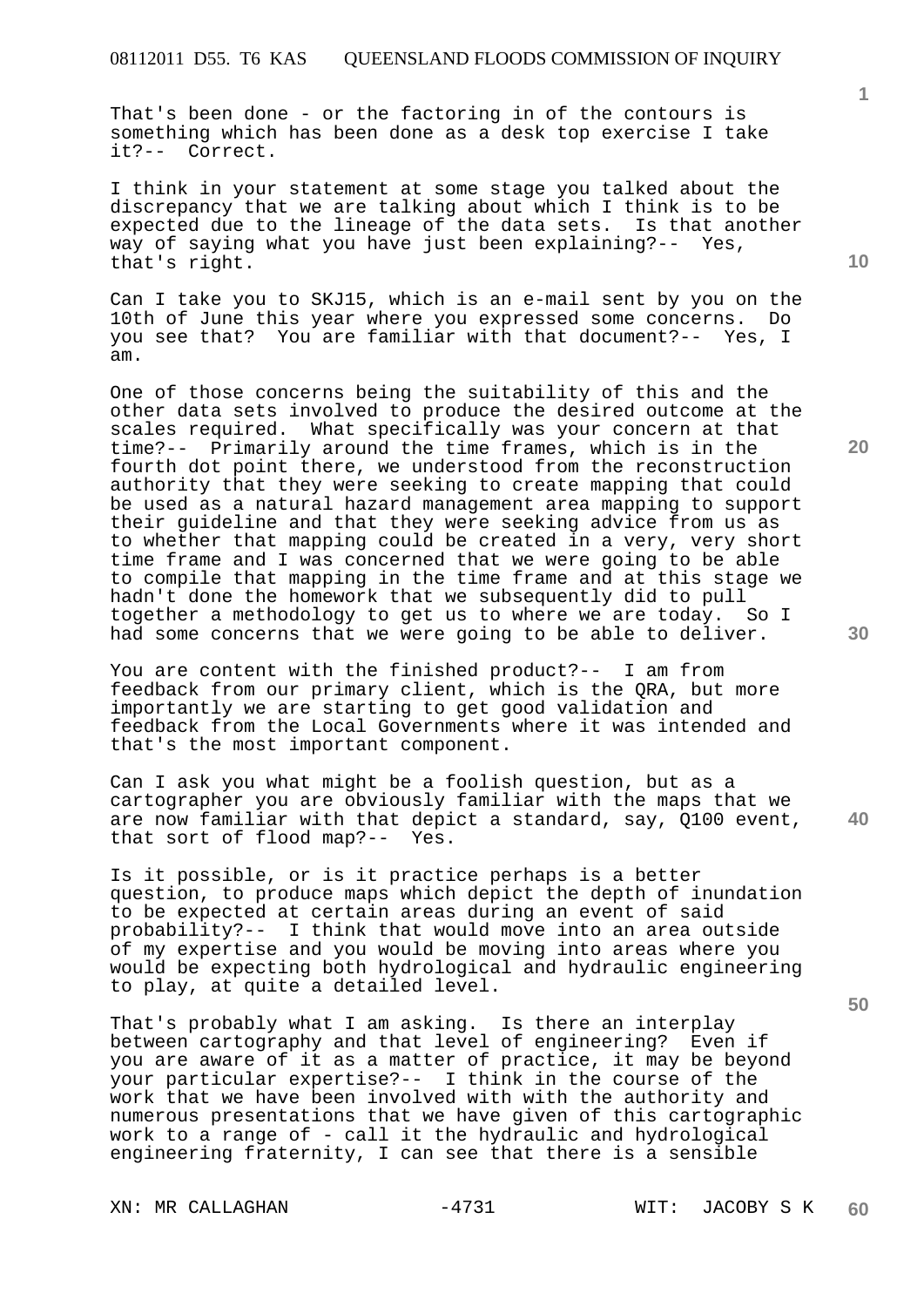marriage of those two disciplines that can be put to good effect. We have, in the guideline, explained that we think our mapping is best suited to areas where there are no detailed flood studies and they provide - the mapping provides a very useful overview and a stop gap measure, but we have been clear to say that we don't believe it replaces the need for further detailed studies but it could well be used as an indicator for where those studies could usefully occur.

I was probably asking you to move beyond specific consideration of these and I was interested in what you just said about there being room for more - I think you said a marriage between disciplines. Are you aware of any developments in that area?-- We have been thinking about next steps in terms of what could be some of the next products that would come - that would be able to come forward and certainly we think that a cartographic approach in terms of using maps and spacial tools to visually communicate is an obvious area that would benefit the public in what is-----

When you say "we", sorry, who are you talking about?-- So the spacial fraternity, in terms of being able to convey information, and I guess I am jumping back to "a picture's worth a thousand words".

Yes, that's what I am interested in?-- So, the mapping that we have produced to date has been published on the QRA's website. We have had good feedback on that mapping from-----

Like I say, I was asking you to sort of move beyond that, though, into a just a general - and I am interested in your general observation because for someone from the outer spacial fraternity, we are probably interested in what is possible in terms of cartography. This might be completely out of order, but is there - can you conceive, for example, a map which might meaningfully depict the velocity of water in a given channel, during a given event, or is that just something off the radar?-- I think that would be - I don't think I have seen a spacial product that does that. I think the potential is there to be able to develop products like that and to try to tailor them, if you have the supporting data and models.

Sure, this is all hypothetical and it's all a wish list I suppose, but who would we best direct inquiries to in that regard do you think, as to what's possible?-- From my view, I think this is work that we can usefully pick up, as I say, between the spacial fraternity bringing to the table some cartographic skills and leaning on the experience that we have had in the last 10 months, 11 months with our - with the hydrologic engineering fraternity, the engineers who are expert at the detailed flood studies, to see whether we can work together to come up with, hypothetically, spacial products that are more meaningful to the community and maybe better easily consumed.

I am putting you on the spot and it may be something you need to think about, but specifically if you were to suggest a

XN: MR CALLAGHAN -4732 WIT: JACOBY S K

**1**

**30** 

**20** 

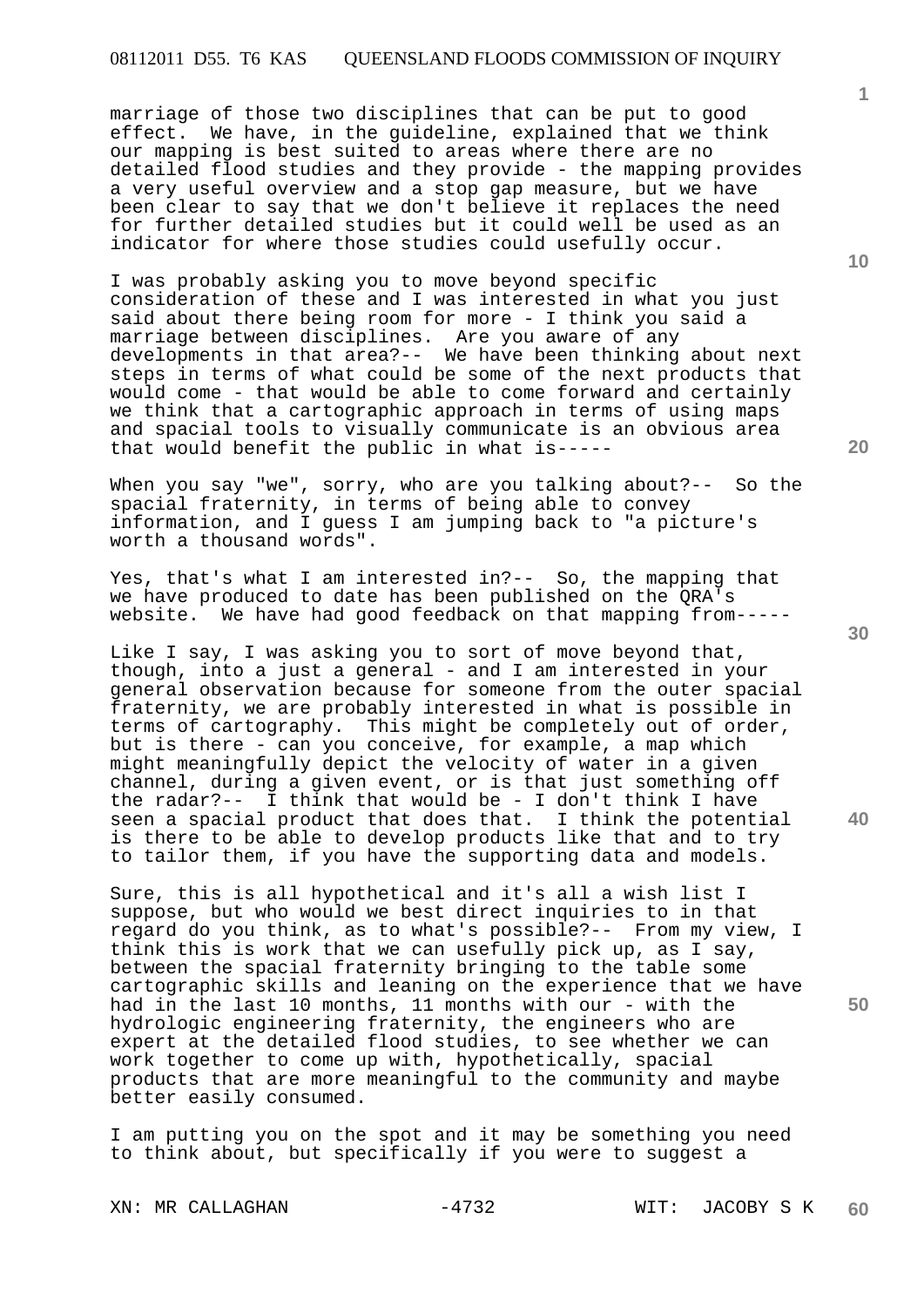recommendation as to who should be talking to whom in that regard, should it be DERM with someone else or-----?-- Certainly DERM with someone else but I think it would be something I would take some advice on.

Sure. Okay. Last question. Coming back to the maps and the limitations or otherwise that they might have, did I understand you to say earlier that this illustrated the dangers - sorry, I am back on page 10 of SJK11. Did I understand you to say that it demonstrated the limitations of the science without also taking into account contouring, given that some of the beige area falls outside the broken line because when you factor in the contouring science it shouldn't be there; is that right? It shouldn't be within the line?-- For our purposes we have used the contours to exclude the beige and all of the other data sets. So we have used it to clip that data set out and on the basis that those data sets are running up too steep a gradient and wouldn't be consistent with a floodplain in that particular location.

It's probably self-evident but we have heard mention this morning I think of a place like Goondiwindi, a very flat sort of an area. Clear enough, contouring is going to be of limited assistance in refining the beige area in a place like that; would that be right?-- It goes to the resolution of the contours and the contours that we had to work with were of a very low resolution around the 10 metre level. If we had higher resolution contours we would be able to depend far more strongly on them and to still follow the same technique. I think that the methodology we have tried to pull together is consistent with being able to incorporate high resolution data and to improve and evolve. So I guess the short way of answering the question is if we had better data we would be able to input it into this methodology and to use it to much better effect, particularly in those flat areas where 10 metre contours simply don't provide the resolution of data that we would like to be able to work with.

**40**  I am not sure that is what I was after, but that's all I have, thank you.

COMMISSIONER: Does anyone have any questions other than Mr MacSporran?

MR URE: No.

MS MCLEOD: I have a couple of questions, thank you, Commissioner. Mr Jacoby, my name is McLeod and I am here for the Commonwealth. Can I ask you a couple of questions about your paragraphs 19 through to 21 in relation to the use and acquisition of spacial imagery. In paragraph 19 you mention that imagery came from the international charter, Spacial Major Disasters, and is my understanding correct that the charter permits member organisations to request satellite imagery in times of natural disasters from commercial

**10** 

**1**

**20** 

**30**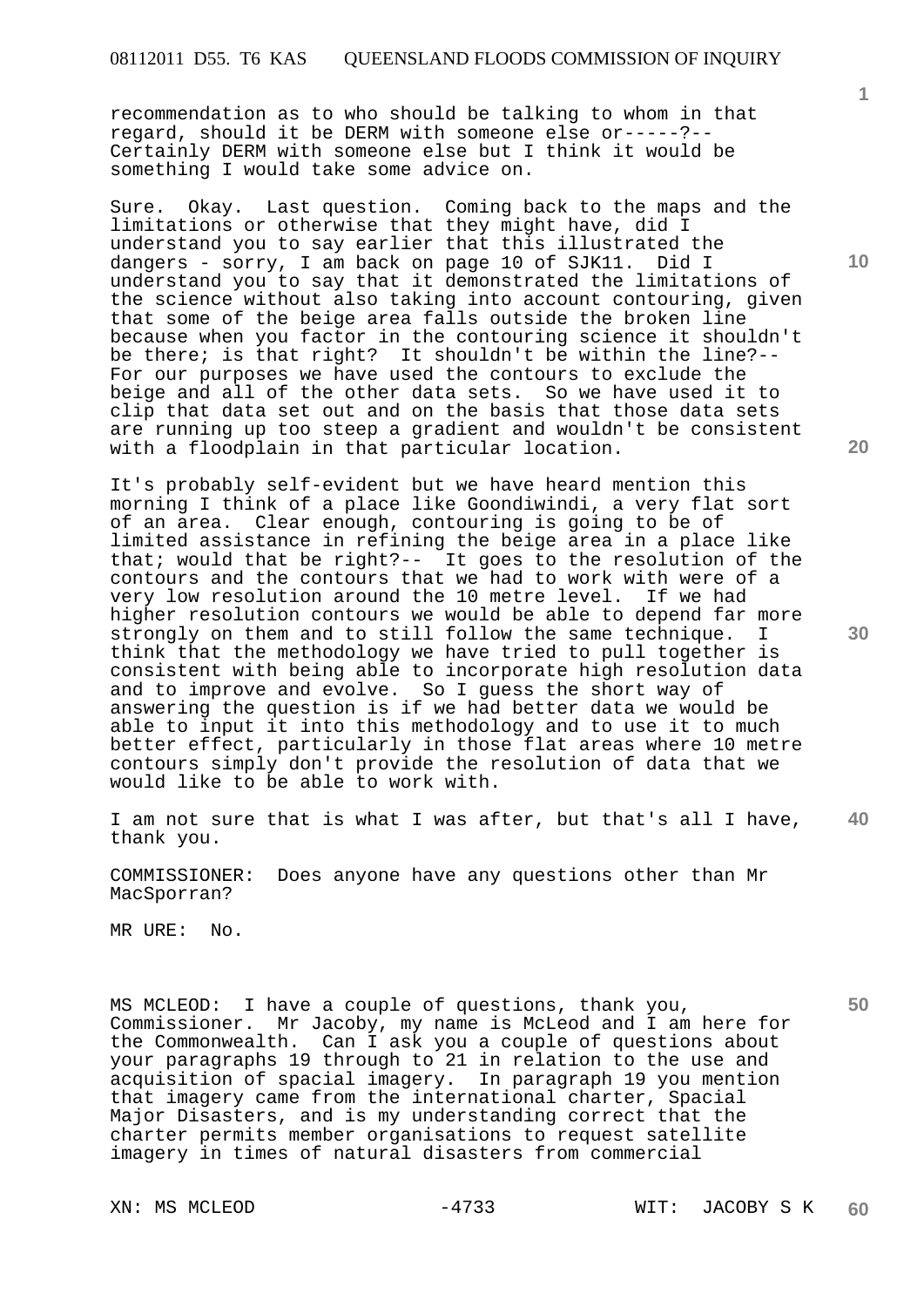satellite operators around the world?-- Yes, that's correct.

That imagery is then provided in those circumstances and on a restricted basis essentially to assist the requesting country to deal with its response to the natural disaster it's facing?-- Correct.

You note that a request was made - or an activation of the charter was made on the 3rd of January through Geosciences Australia. Do you understand the process in this case to have involved Emergency Management Australia as well?-- Yes, that's correct. I made the request through to GA.

Yes?-- And we then liaised with EMA.

Australia is not a member of that particular charter, so in this instance the request was made through the United States Geological Survey; is that correct?-- That's correct.

I should indicate to the Commission that the process for the activation of Commonwealth assistance through Emergency Management Australia was described in the statement of Mr Campbell D'Arby that was provided to the Commission in the first round of hearings. That statement was never tendered but it would be useful to have it tendered for completeness on this aspect. I don't have a copy here but we can certainly provide one if need be.

COMMISSIONER: There will probably be a bit of a round-up come Friday of statements to be tendered, so if you want to remember it for then, Ms McLeod, and liaise with the Commission staff.

MS MCLEOD: Does the Commission require a copy to be produced at that time?

COMMISSIONER: I am sure if we have it, we have it.

**40**  MS MCLEOD: You say also that this was the first time that the charter had been activated for Australia. That's partially correct if I can suggest that it has been activated - it's the first time it's been activated by Australia but in fact it was activated on Australia's behalf for the Victorian bush fires. Are you aware of that?-- Yes, I do. I think in that case it was activated by the US Forest Service.

Right, and the US Forestry Service was attending to assist the local country authority and made the recommendation to trigger the activation in that case?-- Yes.

Can I invite you to look at paragraph 20 and 21. The images that you obtained were provided by the Canadian Space Agency in this instance for a number of area, including the Emerald, Rockhampton, Bundaberg region. Are you aware of that?-- We had images provided from about 12 different satellite providers and I am sure that - I will take advice but I am sure that provider was one of them.

**20** 

**50** 

**10**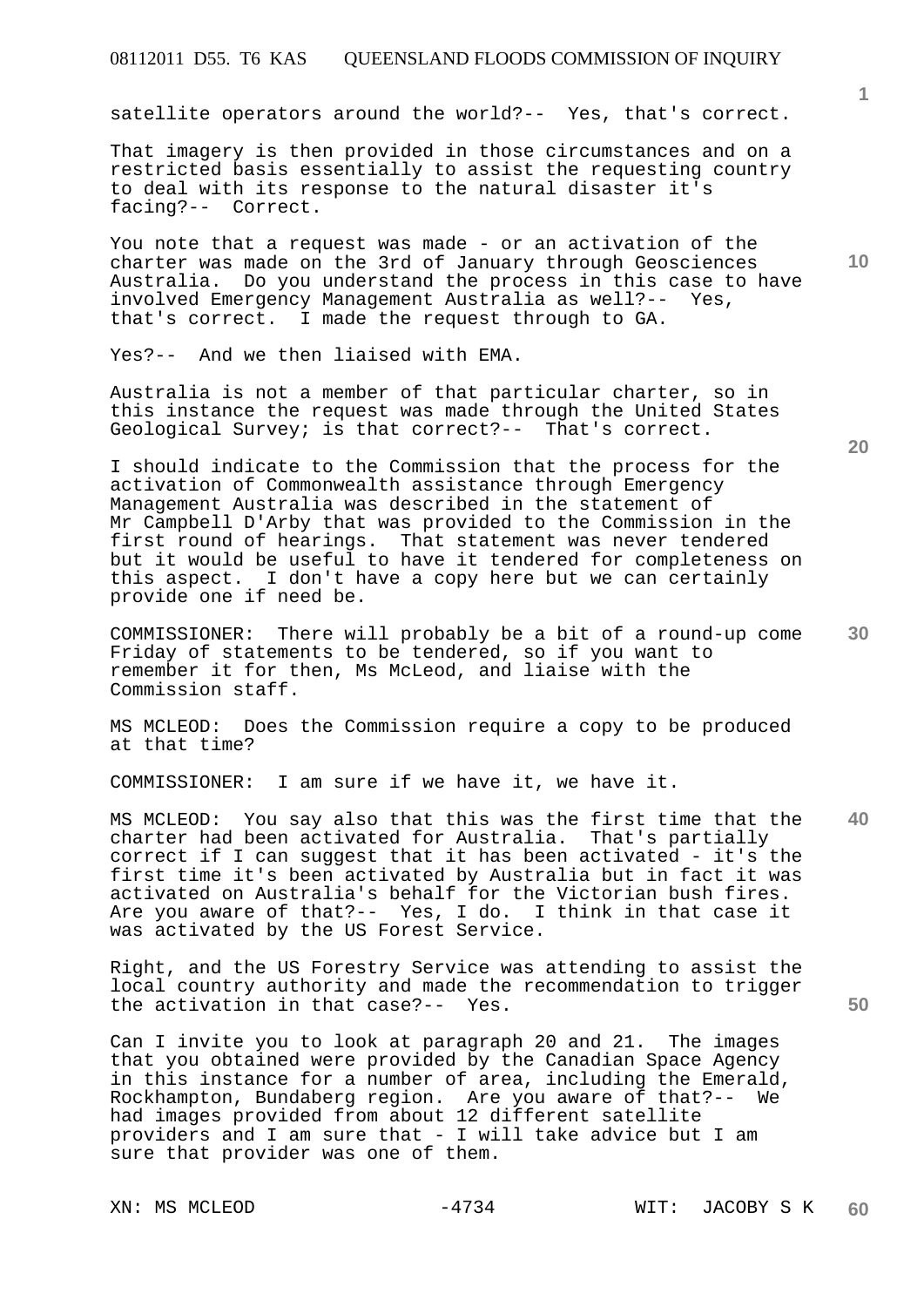They later included Brisbane I should add?-- Okay.

In paragraph 20 you note the use of the mapping. You are looking for essentially an image of the flood footprint at a particular time, aren't you?-- That's correct.

In paragraph 21 you note some of the limitations with satellite imagery being affected by cloud. Radar imagery obviously can also be affected by the interference of objects, including tall buildings, tree canopies and things of that nature in obtaining clear radar reflectivity images?-- Yes.

There may be other interferences with radar images of course. Were you aware that Geoscience outside of the charter triggering of the charter, Geoscience also provided other imagery from publically available satellites outside of the activation of the charter to Queensland?-- Yes, and we worked with GA quite closely during the period of the floods and also during tropical cyclone Yasi as well, so that's correct.

Thank you, Mr Jacoby. I should also note for the Commission's benefit that the reference in paragraph 11 to the aerial imagining that was obtained from the Australian Defence Force is discussed in Air Vice-Marshall Kevin Paul's statement that's already been tendered.

COMMISSIONER: Thank you. Mr MacSporran.

MR MACSPORRAN: Mr Rolls.

MR ROLLS: Thank you, Commissioner. Just one matter,. Mr Jacoby. You mentioned on two occasions, in response to questions by my learned friend about feedback you had received from local authorities, have you received feedback from local authorities in relation to product that you have assisted in producing for the Queensland Reconstruction Authority?-- Yes, we have. The feedback to date is and still coming through, so we have been - myself and my team have been with the QRA on the roadshow that has been ongoing in terms of consultation, explaining both the tool kit and the mapping and we had an opportunity to talk to probably 20 plus councils at this stage, in terms of the mapping and its application, and the feedback - the mapping has been well received and the feedback has been generally very positive from the councils.

When you say well received and very positive, what do you mean by that? How is that conclusion reached?-- Firstly, I think the - I think that we were assisting the councils with an area that they have found particularly challenging which is to create, over their entire area of responsibility, a flood hazard map of any type and once we have run them through the methodology, the process that we have used, the feedback in terms of their understanding of the flood hazard area has been very positive. We haven't got it absolutely right but the

**40** 

**50** 

**20** 

**10**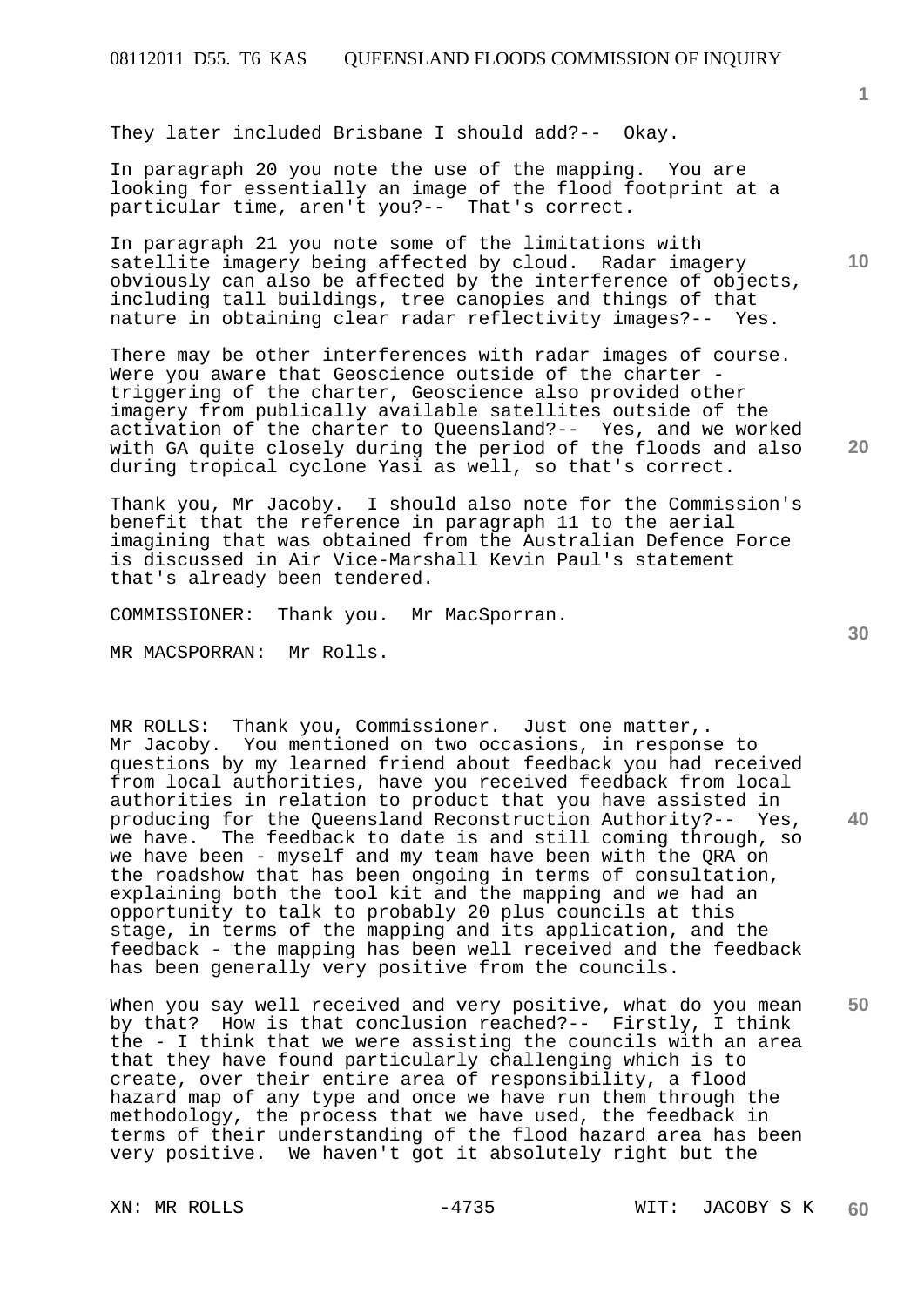process is one in which we are providing them with a line on the ground that they can work with quite readily to amend and adopt and the feedback that we have had from the councils has been that it is very difficult for them to get to that first to that first stage of having a hazard area defined and the work that we have done has enabled them to then pick that up and work - we think they will be able to work quite quickly in adding in and adopting existing flood studies and amending the line to achieve of the outcome that the guideline is endeavouring to achieve.

The line on the ground is in effect the floodplain, is that correct?-- We have attempted to map the floodplain using the methodology and techniques that we have been explained earlier.

What do you define as a floodplain for the purpose of this particular map?-- Well, in essence, in the planning tool, in the guideline, in my view it's the model code that is the most important part of the document. The model code provides local governments with the ability to test new assessable development for compatibility to withstand flood, as per SPP 1/03. That model code can only apply to an area and we provide the mapping for that area to which the code can apply. It's very much up to the councils to check that we have included a reasonable hazard area. We have used the technique to start with the floodplain and we are encouraging councils, in areas particularly where they have better data, and many of them do, to adopt that data and we can clip that in, particularly over towns, but the councils and the feedback they have given us is where they have very little information, it's between towns and it's that full sub-basin picture that we are providing them for the first time.

In paragraph 37 you identify that the interim floodplain mapping are is a graphical representation of the floodplain. I was asking you what you defined as being the floodplain for the purposes of graphical representation appearing on the maps that you produced?-- Well, the output is the dotted line on the mapping. That is our representation of the floodplain. The floodplain of course is not a well defined object. It's not something that has a hard or easily defined edge to it. It's certainly not like mapping a coastline, or a river, or a road. It doesn't have an easily defined edge to it and as such, we have used the technique that we have described to come up with our version of the floodplain.

COMMISSIONER: What's the best definition you could give of the floodplain as you were trying to map it?-- We've specifically chosen, in cartographic terms, a yellow line.

I am not worried about lines. What is the geographical feature? How would you describe that, that you are endeavouring to map? What's your idea of a floodplain?-- It's a land form of flat - or it's gently sloping - gently sloping or generally flat areas either side of a river or water course that shows characteristics that we've been able

**10** 

**1**

**20** 

**30** 

**40**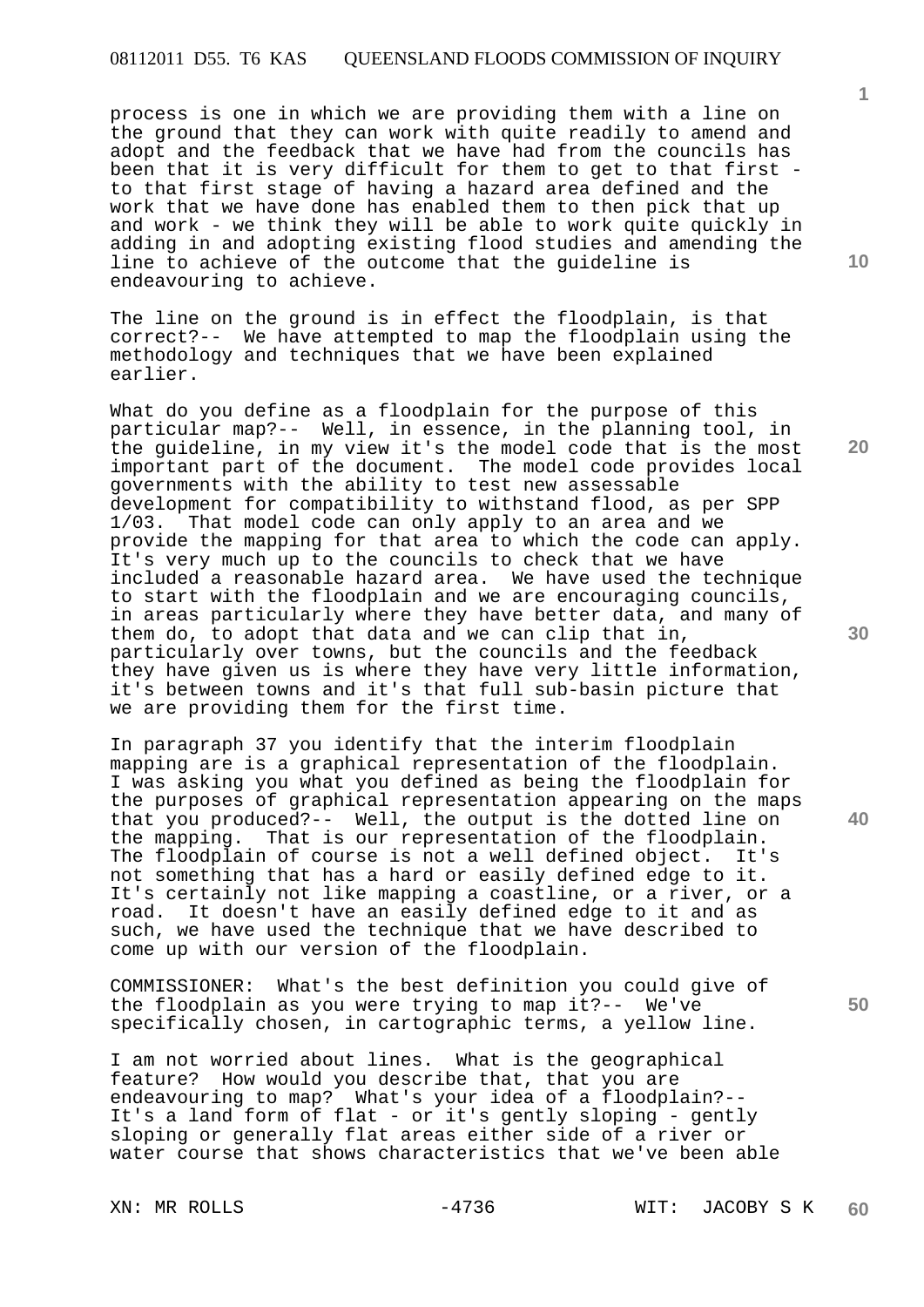to determine of flooding and we've input a lot of information about previous floods and we have put those inputs into our definition of the floodplain so that the yellow line contains previous flooding.

Alright, but it's not a time limited thing, it's flooding at any time, in the past essentially?-- It's an area that would be, in our view, prone to flooding.

Currently?-- Currently.

Alright, on the basis of the various data sets?-- Yes.

Thank you.

MR ROLLS: Could I put it this way: Is the summary of those maps - in effect the yellow line is the point up to which you would expect, in times of flood, that the river or stream, when it breaks its banks - would break its banks, that would be the extent. Water would flow over that particular part of the land?-- We would expect a future flood to be contained within that. It may not move to the full extent of that floodplain. If a flood did extend beyond our yellow line, we would, in our process, take that in as new information and we would amend the line to contain that new flooding information.

By your definition, you would extend it beyond the yellow line, it would be in effect extending the floodplain?-- Correct.

So it's the area over which water could be expected to flow in times of flood?-- Correct, and in-----

It mightn't reach the full zenith of the end of the yellow line but it might be somewhere within that yellow line, between the bank of the creek, stream or river and the yellow line?-- Correct. And if I may, the purpose for preparing this mapping has been to test new developments for compatibility to withstand flood. So as a planning overlay, it's there to work with a model code.

I understand it's part of a - what's been referred to as a tool kit and has one particular purpose but there seems to be an interest in these particular maps and what they show. We are talking about the feedback from the council in relation to what is shown on those particular maps. Have you any particular examples from any particular local authorities, specific feedback you have received, in relation to maps that you have produced?-- We have had - we have certainly had councils - one of the first steps they do is to run a correlation between the mapping that we have produced and detailed flood studies that they may have produced in the past and I am aware of that occurring in at least three instances. I think this morning we heard evidence around Warwick and Stanthorpe but also a team was recently in Gympie and the recent Gympie Flood Study also had a strong correlation with the mapping that we had produced as well.

**10** 

**20** 

**1**

**30** 

**40**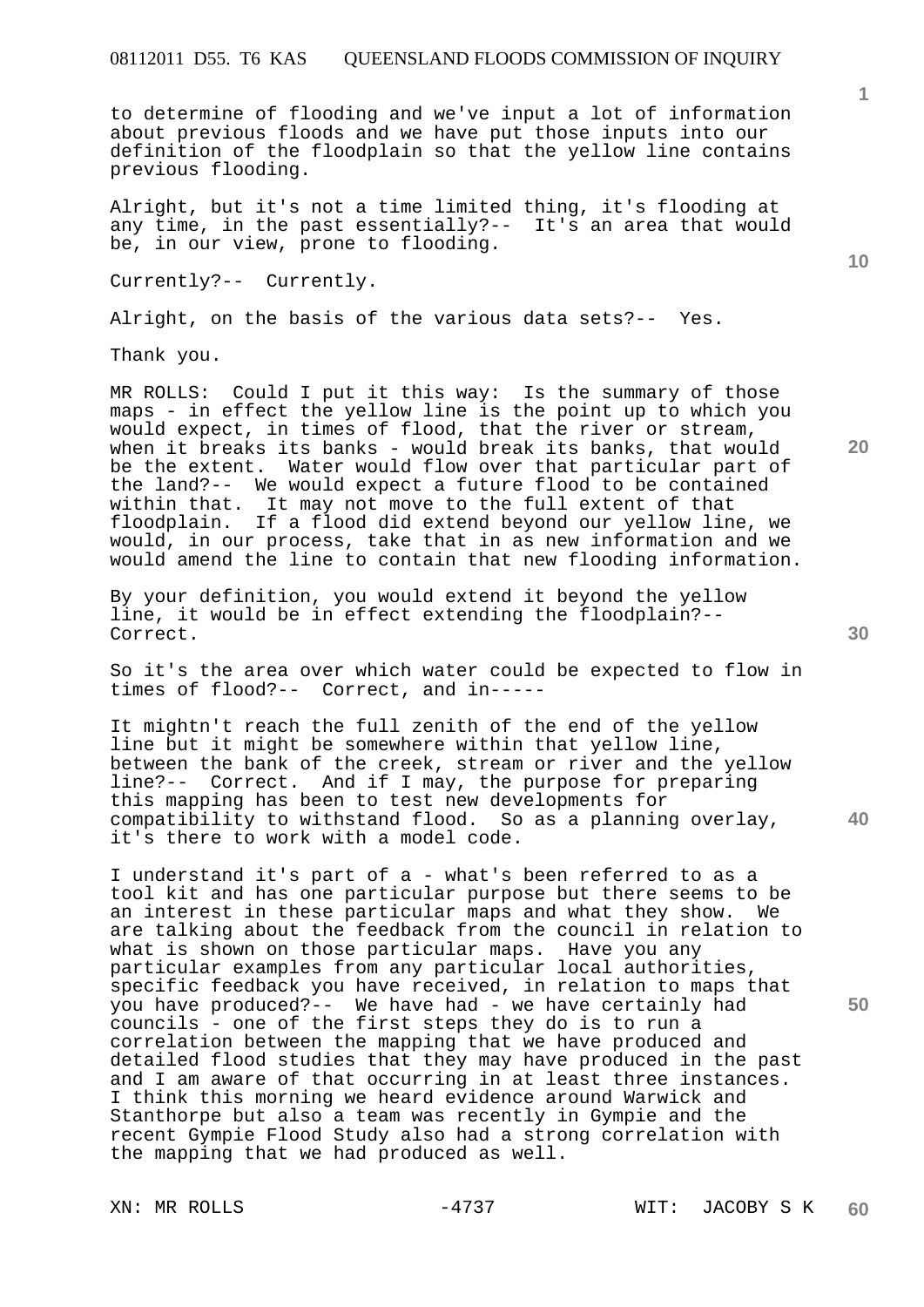What do you mean by a strong correlation?-- In that the detailed flood study that had been produced correlated very well in terms of the shape of the - in this case a Q100 line with the shape that we had created in the Interim Flood Assessment Overlay.

But that wasn't your intention to produce the Q100 line for Gympie, was it? The township of Gympie, the city of Gympie?-- No, absolutely not. We simply followed the methodology to<br>create our version of the floodplain as best we could. The create our version of the floodplain as best we could. key point here is that it was by coincidence that it landed so closely to the Q100. The point that I take from it is that the actual line followed the same line that the detailed flood study followed. So if our methodology was poor, we would have seen a very poor correlation between those two lines. It means that we are following the landscape accurately, which for me was an endorsement of the approach that we were using, but I do stress we did not design it to be a Q100. It's just coincidence.

But it was an indirect validation of the work that you had undertaken in respect to the methodology you applied?-- That's correct. It also goes to your other point that there could be a higher flood beyond our line, say, in that instance, a Q200, which would obviously have water beyond our floodplain area.

**30**  The fact of the matter is that the Q100 line at Gympie appears to be the area of the floodplain. If there was a larger flood in Gympie, then it would arguably extend beyond the floodplain?-- And we would revisit that mapping and we would extend the floodplain as a consequence.

I have nothing further, thank you, Commissioner.

COMMISSIONER: Mr Callaghan.

MR CALLAGHAN: I will just pick up from what you said, if your methodology was poor, you would expect poor correlation; is that right? Did you just say that?-- I did.

**50**  It doesn't follow, though, does it, that the opposite is also true; that if there is poor correlation, that means your methodology was poor, or does it?-- Where our flood line in that area of Gympie - if we hadn't have been following so closely, as I understand it, a 90 or 95 correlation with the detailed flood study, that would lead me to be concerned about the methodology that we have used.

Your answer should be understood to be confined to the context of the Gympie example?-- Correct.

I have nothing further. May Mr Jacoby be excused?

XN: MR CALLAGHAN -4738 WIT: JACOBY S K

**1**

**10**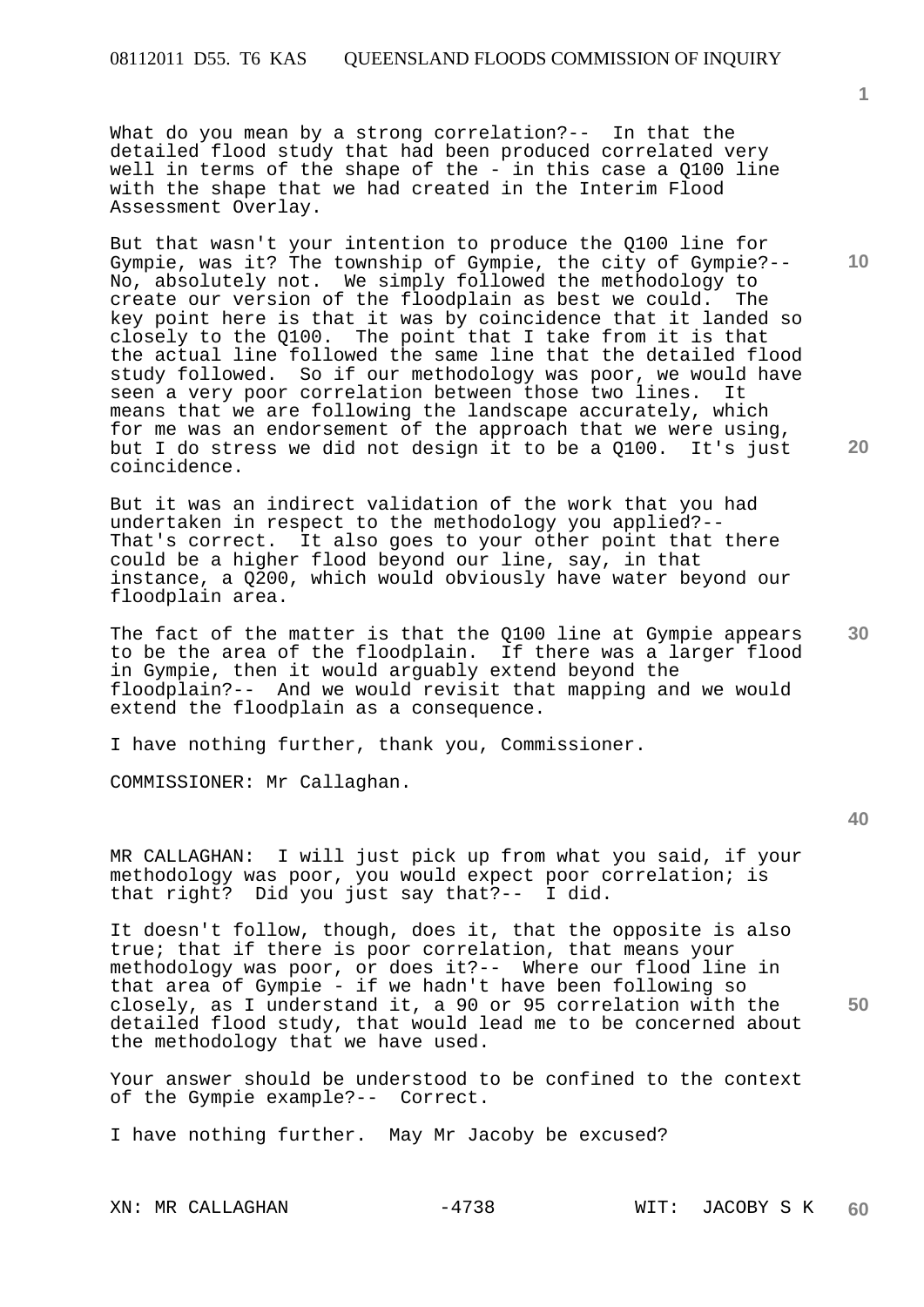COMMISSIONER: Yes. Thanks, Mr Jacoby, you are excused.

WITNESS EXCUSED

**10**  COMMISSIONER: Do we have to start any earlier? We have three witnesses this afternoon.

MR CALLAGHAN: Perhaps 2.15 is a better option.

COMMISSIONER: Alright, 2.15 then.

THE COMMISSION ADJOURNED AT 12.58 P.M. TILL 2.15 P.M.

**20** 

**1**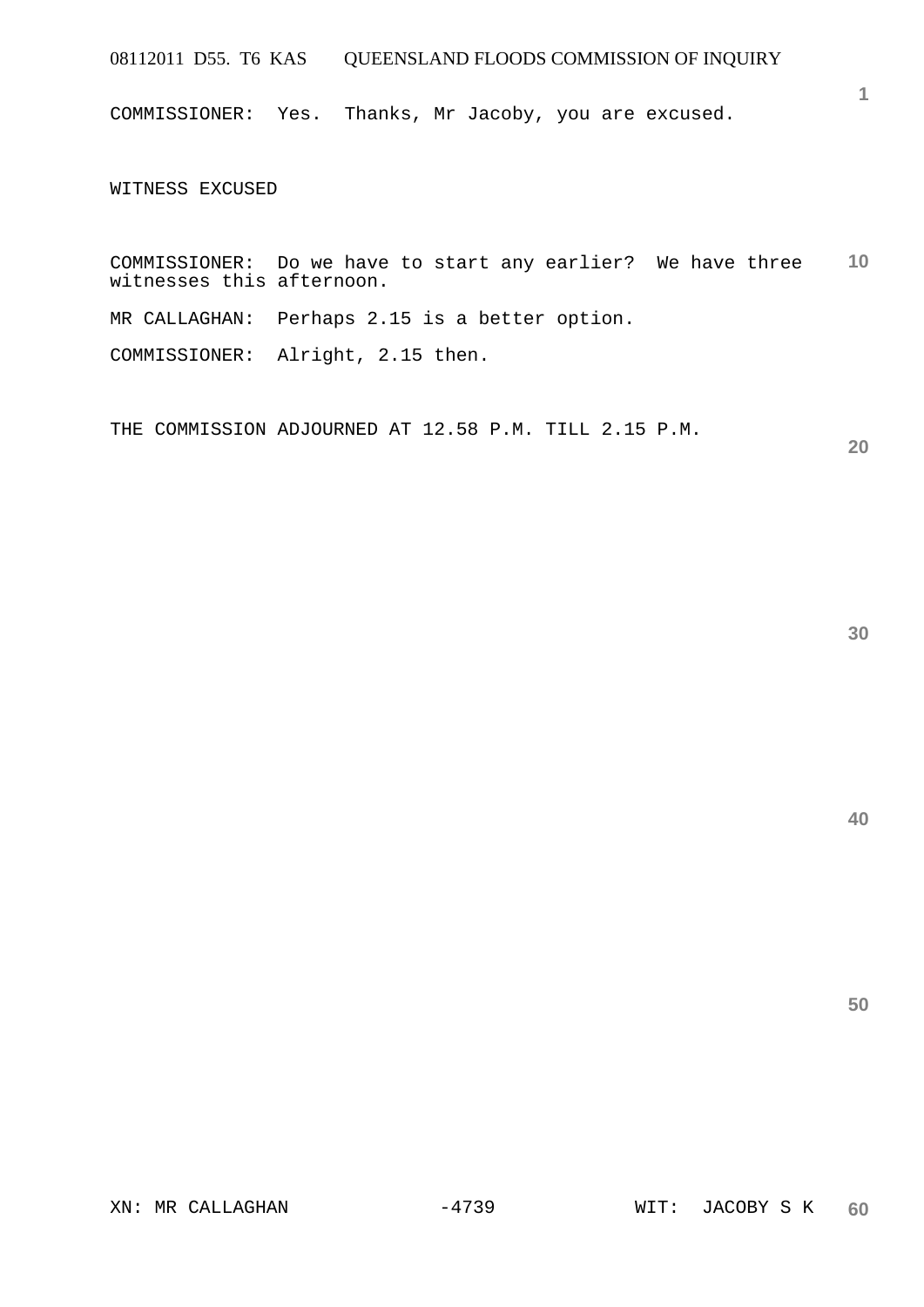THE COMMISSION RESUMED AT 2.12 P.M.

COMMISSIONER: Yes, please?

MR CALLAGHAN: I call Oskar Kadletz.

OSKAR KADLETZ, SWORN AND EXAMINED:

MR CALLAGHAN: You're name is Oskar Kadletz?-- Yes.

You are the Abandoned Mines Coordinator at the Department of Employment, Economic Development and Innovation, which we know as DEEDI?-- Yes.

Mr Kadletz, of course you gave evidence on the 22nd of September?-- Yes.

And since that time, the Commission has served you with a further requirement and you've produced a further statement dated 3 November 2011; is that correct?-- Yes, that's right.

I'll show you a copy of that. That's your statement?-- Yes, it is.

Yes, I tender that.

COMMISSIONER: Exhibit 929.

ADMITTED AND MARKED "EXHIBIT 929"

**40** 

**50** 

**1**

**10** 

**20** 

**30** 

MR CALLAGHAN: Do you have a copy of that with you?-- I do.

Paragraph 6, you say that there are approximately 15,300 abandoned mines in Queensland; is that right?-- That's right.

If we just look at the question of ownership or tenure. DEEDI has legal ownership of abandoned mines if they're on land owned by DEEDI?-- That's right.

But in paragraph 16 you state that an estimated 12,000 of those mines are on privately-owned land; is that right?-- That's right.

That would include private leasehold and freehold?-- That's right.

These mines are the responsibility of the land holder, unless

XN: MR CALLAGHAN 4740 WIT: KADLETZ O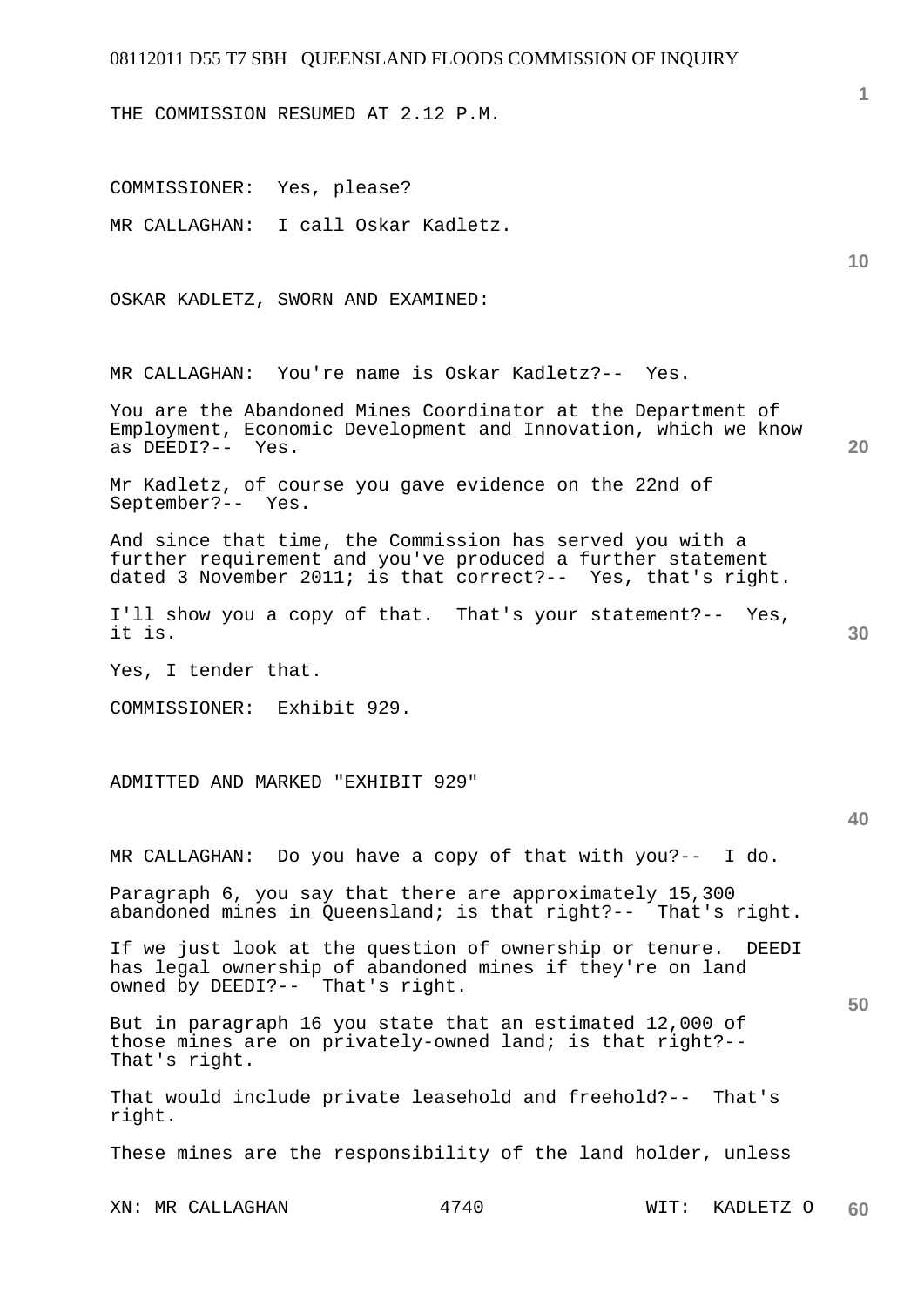DEEDI takes charge of them; is that right?-- That's right.

Takes charge of them under the Abandoned Mine Land Program?-- Yeah, ah-----

You're hesitating. Do you want to qualify that proposition?-- I'm hesitating about "takes charge of". On private land, we have addressed issues relating to some abandoned mine sites, mainly health and safety issues. I'm not exactly confident that we would have taken charge of those sites.

I see?-- Because what we do with those is generally we seek the permission of the holder-----

Right?-- -----to carry out works on their behalf on those sites.

So, do you have power to - is that your concern, that you're not confident that you actually-----?-- No, just wanting to make sure you understand the context of what we're working in.

Yeah, and I guess I'm picking up on what you said. You, as a matter of practice, ask permission-----?-- Yes.

-----to come on and do that which has to be done?-- That's right.

But do you have power to go on even if permission is not granted?-- We probably have under section 344 of the MRA, yes.

I might come back to that power later, but the starting point, I suppose, is that you would only take any action if there's a public hazard; is that right?-- That's right.

And is there a definition of public hazard, or is there a threshold, or how would we-----?-- I guess in - not by definition. The way we've worked on these things in the past is by expressions of community concern being brought to us through a number of avenues, either directly to the abandoned mine program or even, at times, through the Minister or one of the other ministers, and we've then gone to check out the sites, make an assessment of the issues there, and also that includes an assessment of the risk to the community from that site.

All right. We'll come back to that question, too, about assessment of risk, but you talk about expressions of community concern. Would the Mount Oxide situation be an example where there had been community concern in that case from the land holder or land holders themselves?-- Yeah, and in that case the land holder's concern was mainly of an environmental nature.

Yes, well, is that a - would that qualify as a public hazard?-- It possibly could, in that the - there was a question raised initially about whether his stock were impacted from the contamination, and there was also a question

**30** 

**20** 

**40** 

**50** 

**10**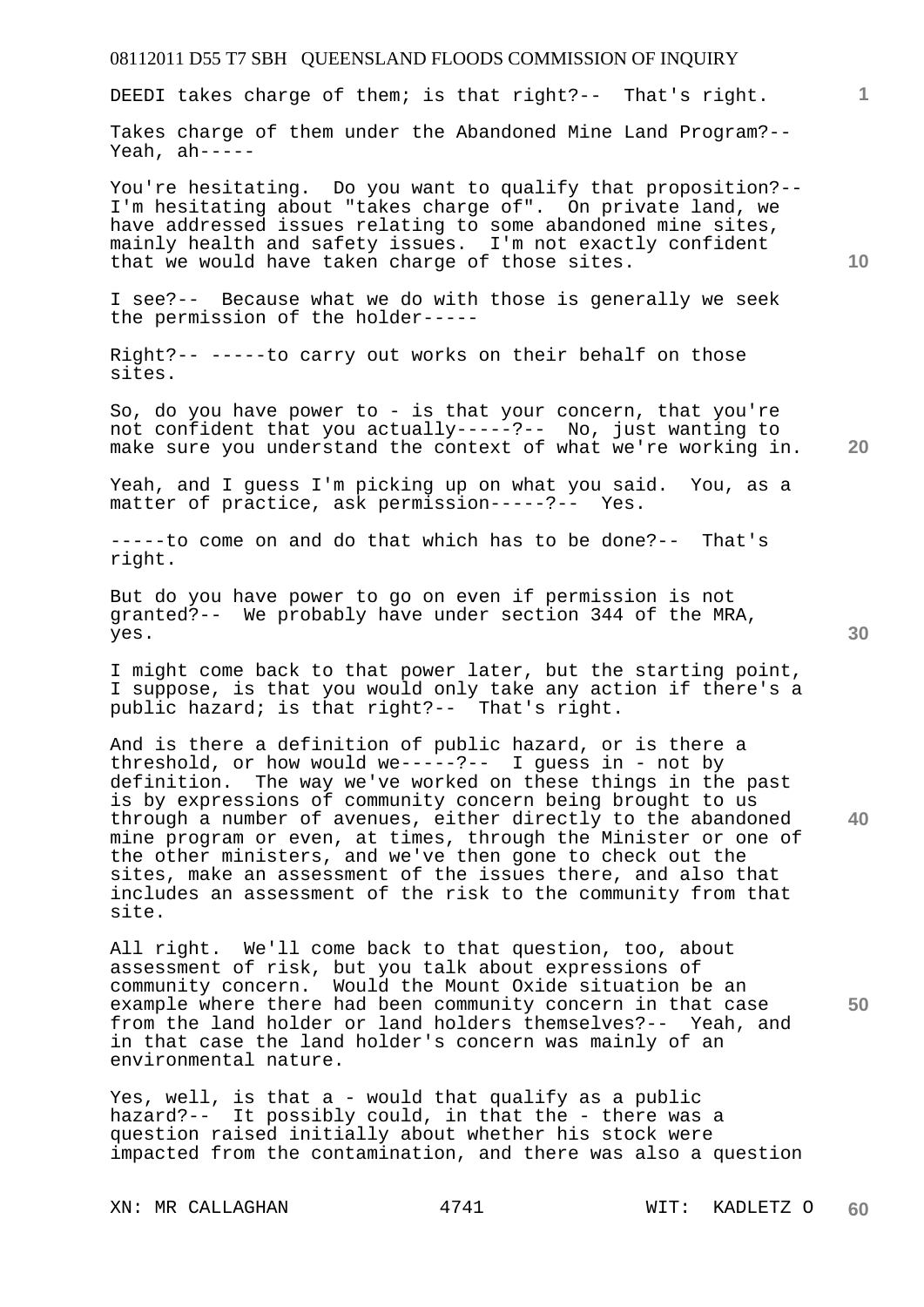of how far downstream the contamination went.

And just to recap, I think it was Exhibit 609 you showed us some photos of Mount Oxide and the nature of the contamination there being the situation where the river was quite startlingly blue; is that right?-- That's right.

There we go?-- Yes.

**10**  That's the stream that we're concerned about at Mount Oxide; is that right?-- Yes.

And we talked about the land holders there. That's the Spreadboroughs; is that correct?-- Yes.

I might at this point tender a statement prepared by Verdun Spreadborough.

COMMISSIONER: Exhibit 930.

ADMITTED AND MARKED "EXHIBIT 930"

MR CALLAGHAN: Can I take you, Mr Kadletz, to your statement in respect of Mount Oxide. I think paragraph 81 and onwards is the relevant part. In paragraph 81(b), you allow that it can take years to achieve sufficient understanding for a site before major rehabilitation is undertaken. Do you have a sense of the length of time that it might take to understand the Mount Oxide situation?-- It's likely to take us a number of years yet. That is partly because we've got some fairly complicated ground water and surface water issues to understand better and, as part of that, we will have to undertake investigations which are expensive and not easy to arrange as well, and then we'll have to review the results of those.

Is there a target? Is there a timeframe target?-- Not a solidly defined one, although our target is to carry out preliminary investigations this year. We're in the process of procurement towards that now, and then to carry out more investigations following the wet season next year, and then there will be a third phase following the '11 - sorry, the '12/'13 wet season - a year's time as well.

**50**  And so do you see it then as being dependent upon the passage of a couple of wet seasons before you can actually develop the understanding? It's not a question of if there were more resources allocated-----?-- Not entirely, no, because part of what we have to do is do more investigations into the situation now and those investigations require us to understand better what the dry season water conditions are and also what the post wet season water conditions are, and that takes time to collect.

XN: MR CALLAGHAN 4742 WIT: KADLETZ O

**20** 

**40** 

**30**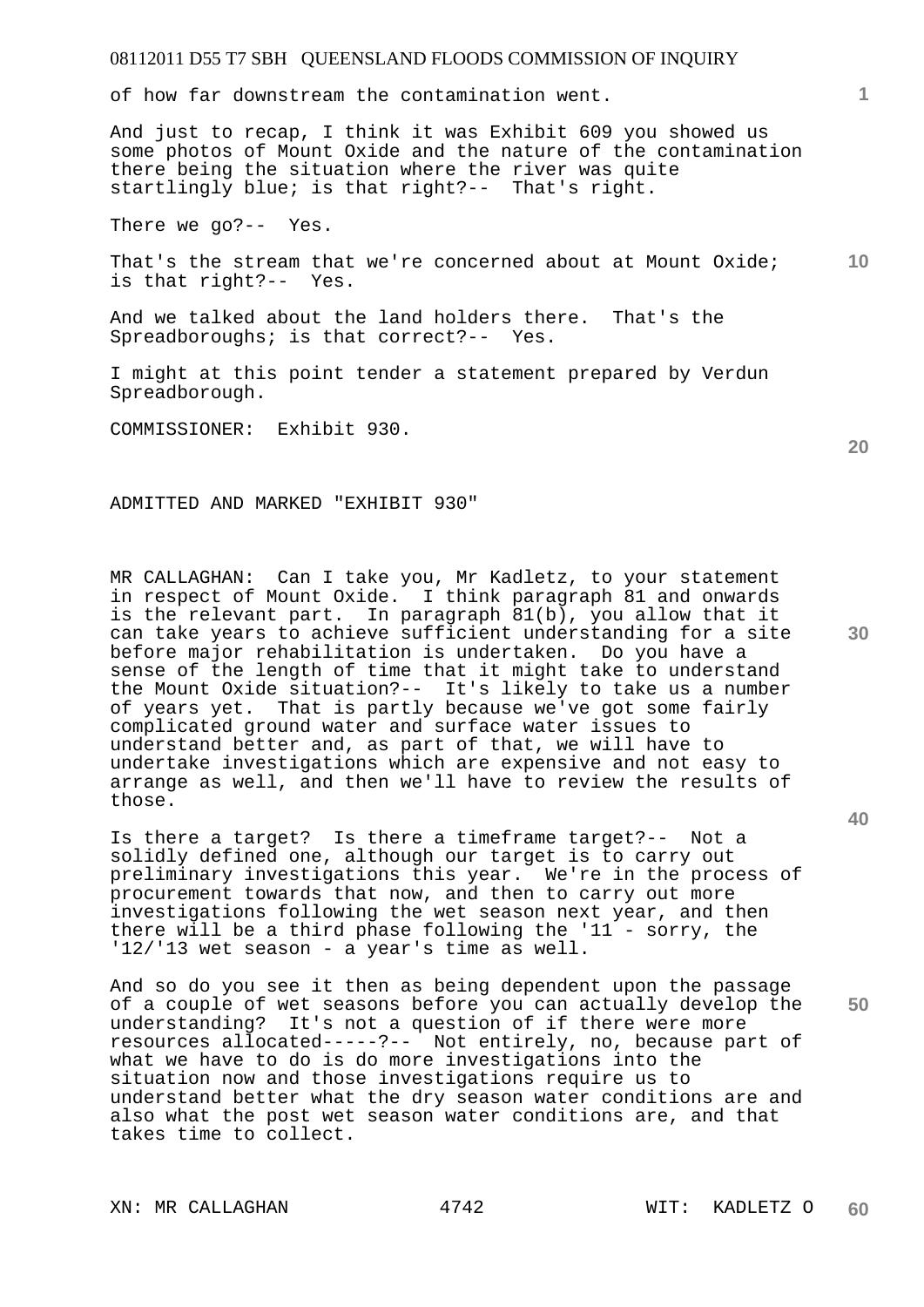So, it's a good couple of years away at the earliest before you even understand the situation properly; is that right?-- Yeah, our understanding will improve gradually as we go along, as it has between a few years ago and now.

In paragraph 86(h), you say that DEEDI has installed a remote weather system this year. When was that installed?-- I can't recall for sure. It was within the dry season of this year, and we're currently planning to carry out upgrade works over the next month or so. The reason I'm saying "planning" is because we've had a significant amount of rainfall out there in the last couple of weeks, and access to the site is becoming limited.

The wet season is underway?-- It seems so, yes.

You also say that DEEDI - sorry, just to tidy up that question - can you say whether that was installed at least in the first half of this year? Was it pre-June or-----?-- Yes, it was.

Okay. You say also that DEEDI is in the process of installing additional monitoring nodes to measure stream flow and water level in the mine pit. When did that process start?-- The process started, I guess, after we had our expert panel meeting this year where we put this suggestion to the expert panel. They agreed that this was a good thing to do and, since then, we've been working towards implementing it.

Okay. Well, you've illustrated the difficulties involved in obtaining information to understand this one situation. I'd just probably like to explore the difficulties you've experienced in gathering information generally. In paragraph 17, you say there's no individual assessment - that no individual assessment has been done for abandoned mines in Queensland so far as land tenure, in terms of who owns-----?-- Not a detailed one, no.

And, in fact, for that reason you can't say how many mines are on privately owned land?-- We made an estimate, and the numbers you see there are from a study - a risk assessment study we did of all the knowledge we had in 2005. The problem with land tenure is that it changes over time. People buy and sell property.

Yes?-- So, it's only correct at the time you do the study. Six months down the track it's different, and that can be quite hard to keep a track of.

**50**  You talk about a risk assessment study. Can I ask you this: with your statement, we received a CD, to which I don't think there's actually any reference in your statement, but it contains a number of documents and someone has helpfully prepared an index for us of the documents which are contained on it. You're aware of the disc in question?-- Yes.

Can you just tell us what it is?-- I presume you're talking about the one that has the 2005 risk assessment on it.

XN: MR CALLAGHAN 4743 WIT: KADLETZ O

**10** 

**1**

**30**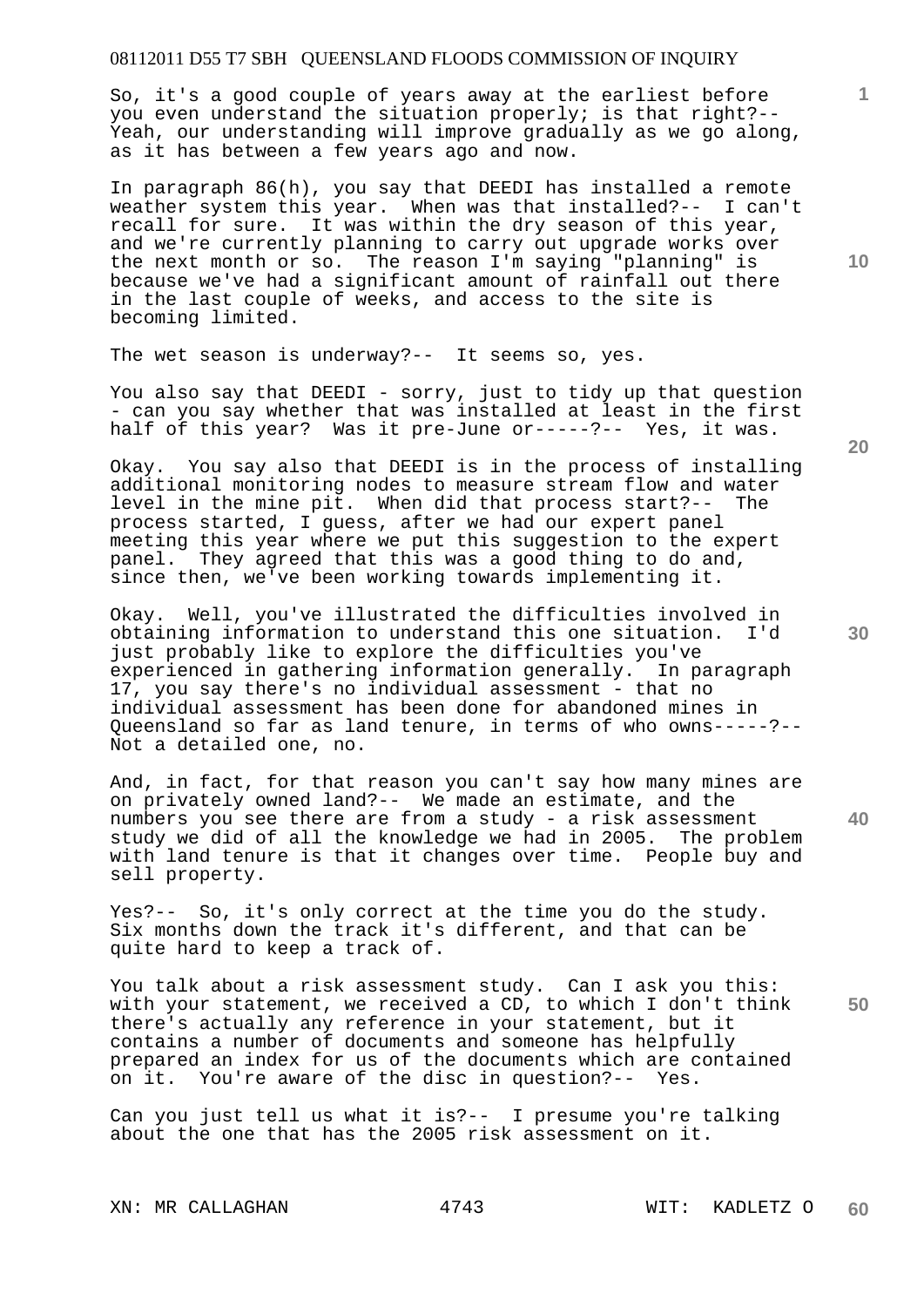Well, I think so, because you don't - and I'm not being critical - but because it is not referenced in your statement, we've just been trying to work out what the information is and we requested an index, which, as I say, someone has provided, but I was hoping you could tell me in the first instance what is - what does the disc represent? Is that the sum total of information retained referable to abandoned mines or-----?-- Pretty much, yes.

Okay?-- Yes, it is.

There were four CDs, I should say, not just one?-- There were only two to my knowledge.

Two. All right. Well, sometimes these things can-----?-- There was one for Mount Oxide and there was one containing the risk assessment overview information of abandoned mines and some information regarding Mount Morgan.

Sometimes when these things get copied over, the discs multiply?-- Yes. multiply?--

To get to the functional point, what you've provided us is pretty well the sum total of knowledge relating to abandoned mines in Queensland is it; is that right?-- Not exactly. In terms of an overview of risk assessment, we've done - the information on that disc is pretty much the definitive part. There's information we have on individual sites beyond Mount Morgan and Mount Oxide that we haven't provided.

Right?-- There's quite a bit of information that way.

Okay?-- And some of that information includes individual site risk assessments as well that have been carried out after people have visited sites.

All right. Well, I might show you that spreadsheet that is titled "Workings Risk", I think. Can we get a copy of that up on the screen?-- Yep.

Is this the 2005 study that you're talking about?-- Yes, this spreadsheet basically contains the core of the information we have on abandoned mines.

Can you explain it to us? What's actually - what information is actually contained in it?-- Sure. Do you want me to go through it column by column?

It might be easiest?-- Yes, so, column "A", site number, is an individual site number that's assigned by the Geological Survey of Queensland Database - the mineral occurrence database. Column "B", mine name, is the name that has been recorded for that mine site. That could come from a number of sources. It could be listed within mining tenure records or it could be the name that the mine site is known by commonly within the area. It was the name that the geological survey people would have thought was most appropriate when they carried out the survey. Column "C" is a column - it shows

XN: MR CALLAGHAN 4744 WIT: KADLETZ O

**20** 

**40** 

**50** 

**10**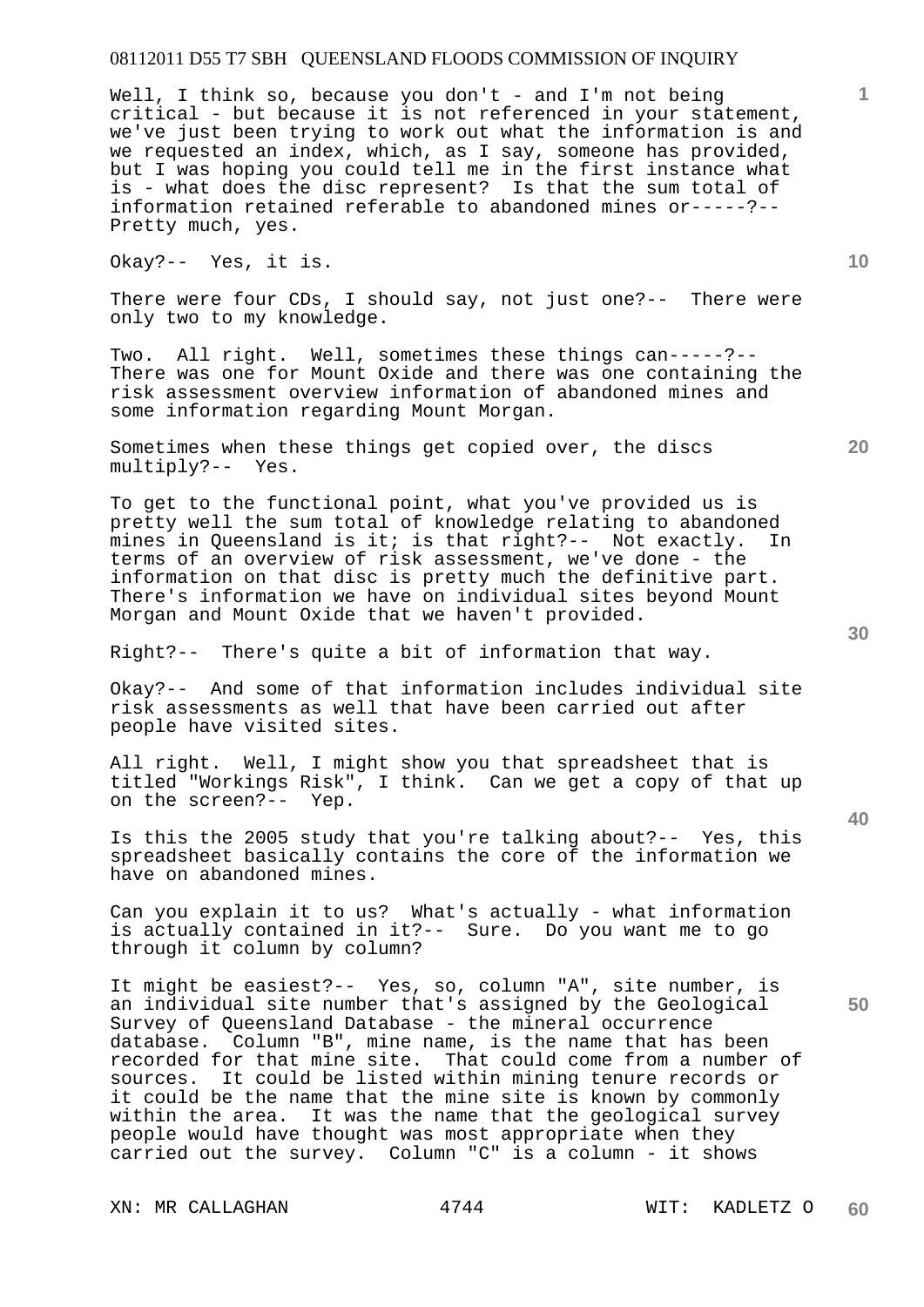that this database comes out of - or this data set - the abandoned mines data set - comes out of a far larger data set of geological information. The ones that are labelled "AB" stands for "abandoned", which are the abandoned mines. You'll see that there's some other things in there like "CAM" and "MO", which I would have to refer back to the database key list to tell you what it is. If we go to column "D", that's the occurrence size, because this is couched in terms of mineral occurrence, but for abandoned mines it relates to the size of the mine site. So, "VS" is very small, "S" is small, "L" is large. "WK" underscore "Extent", column "E", is workings extent, and that column gives a brief description of the size and extent of the operations; for example, in row 9, "shallow diggings less than 3 metres deep".

All the figures there would be metres, would they?-- Not necessarily, but I would presume in most cases.

Okay. This is where we might need some help?-- This here relates to the features on the mine site, and if maybe you could put the curser over row 1 on "F", see there it has expanded out the description. That's the surface number, so the number of surface features, and then the next one, "G", is the number of open features. This probably relates to shafts, actually.

Mmm?-- And then "H" is the number of pits, "I" is the number of trenches, "J" is the number of dredging activities, "K" is the number of shafts, "L" is the number of underground workings, "M" is the number of adits, "N" is the number of stopes-----

COMMISSIONER: What's an adit and what's a stope?-- An adit is a horizontal tunnel going into the hillside. A stope is an area underground where a large - a large volume has been taken out to leave a hole behind where basically the mineralised rock has been taken as ore. "O" is the number of inclines inclines in terms of inclined shafts. Most shafts are vertical, but they can also be at an incline, so this relates to those. "P" relates to declines. I don't know why those two are different. Generally incline and decline are just a matter of which way you're facing. Gully number, number of gullies within the working area. Total underground workings. "S" is total surface workings. "T" is a risk number which has been derived from a set of risks assigned to each one of those features we've just gone through. "U" is a ranking index, I believe. It's been years since I've looked through this in detail, so I'd have to check that to be sure. That column "V" is a risk rating, which is similar to "T", but it's been reworked, and again I would have to look at the information to describe exactly how some of that information is contained in the risk information on that CD. "W" is a risk weighting, which relates to the site. I'm not sure why - I can't - that information about what the weighting - the risk weighting will be defined in the information on that CD. The P-weighting is the population weighting. That is how close to populations the workings were. "Y" is a test column that was used to during the development of this analysis. "Z" is a risk weight

XN: MR CALLAGHAN 4745 WIT: KADLETZ O

**10** 

**1**

**20** 

**30** 

**40**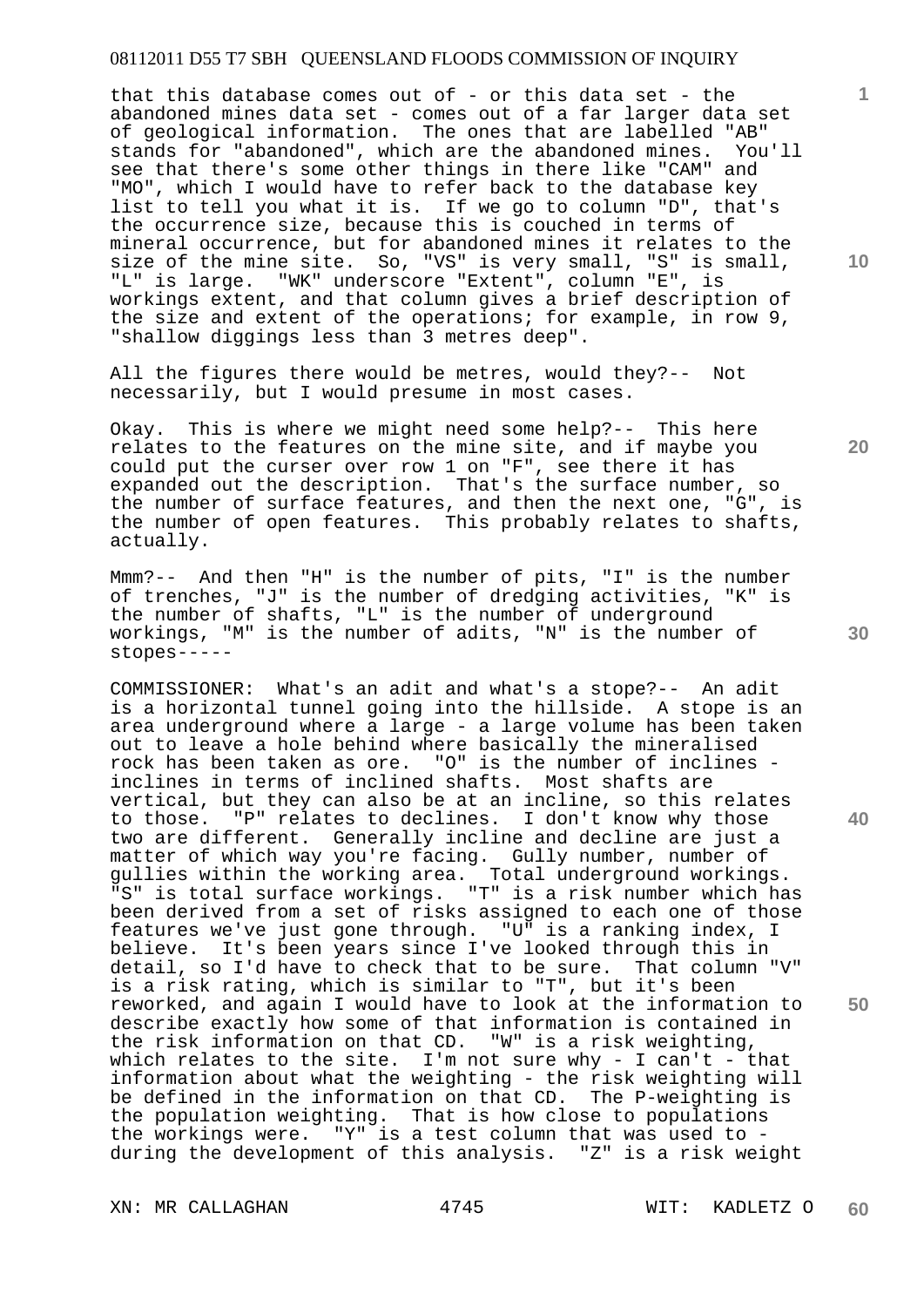number, which is, I think, a combination of weightings for risks both to do with population and features on the mine site, but again I'd have to check to be sure. "AA" is a population weight number on the same basis. "AB" is an identifier number. "AC" is an analysis of tenure at the time, which was gathered from the DERM digital cadastral database information that was from that time. So, "FH" is freehold, "SF" I'm not sure of. Surface freehold probably. "LL" is leased land. "SL" is surface lease. "U", down the bottom on row 23 would be "USL", I think. No, it wasn't a "U", it was an "LL".

MR CALLAGHAN: Yeah, that probably - we get the idea, anyway. Then we've got the location, and then column "AE", control-----?-- So, if we go to "AD" then, that is the local government administration area, and then "AE" was an analysis at the time of whether the AMLP had direct control of the site or not.

Okay, can we come back to columns "T" and "V". This is perhaps a reworked version of "T"; is that right?-- Yeah.

What are we talking about? This is some sort of risk assessment, is it? Some sort of-----?-- This is where you're using a combination of an assigned risk per feature and the number of features on a site to make a rough evaluation of the total risk number for the site. So, it's a mathematical process, a desktop process to give you some indication of how risky a site is.

And what sort of risk are we talking about?-- Well, the risks are the risks from being injured through possibly falling down an abandoned shaft, the risks from falling over the edge of an open-cut pit or a trench that's been dug as part of mining, the risk of being injured from an unstable structure that might be residual on a mine site, the risks that people will impact with - people will have the opportunity to come in close contact with shafts. So, a site that is very remote was given a lower risk rating than a site that was close to communities.

Does a higher number in "T" and "V" mean a higher risk or-----?-- No, it's actually a rework of the risk values that we had. The idea was that we applied higher risk values to the individual feature so we could separate out better the numbers that we got from our analysis.

And is risk to the environment one of the things that's incorporated into these figures?-- Yes, I believe it was, but I would have to go and check on that.

Specifically, of course, the respective risk related to flooding?-- It wouldn't have included a direct flooding risk. That sort of risk would have been incorporated as a risk of an impact to the environment.

Yes?-- And I think that - you've got to remember that the main focus of this was health and safety, because that's the

XN: MR CALLAGHAN 4746 WIT: KADLETZ O

**30** 

**20** 

**40** 

**50** 

**10**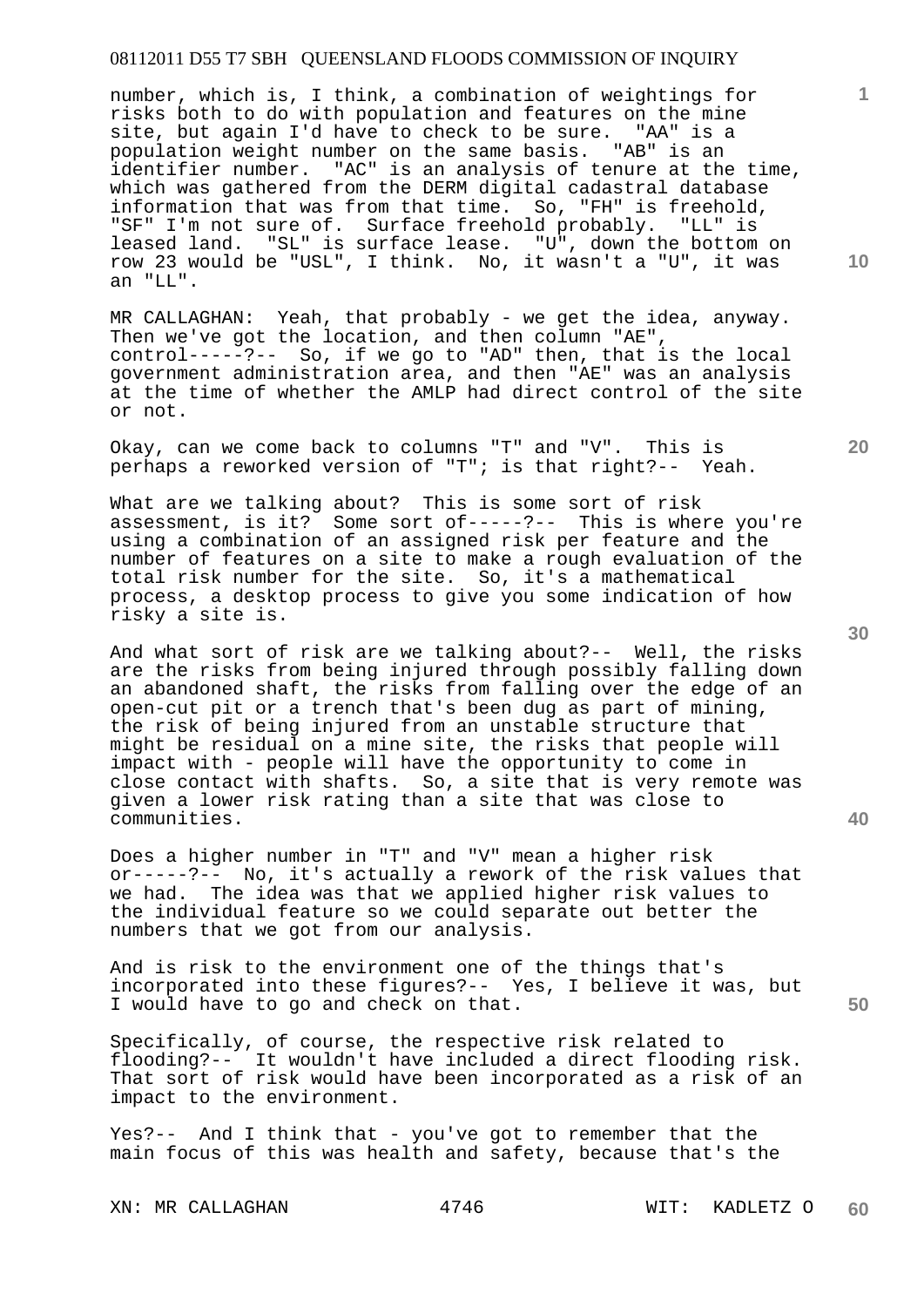main focus of our program.

Okay. So, I think I understand that the risk to the environment was one of the factors which would have been weighted in the basket of other risks?-- Yes.

And risk posed by flooding was one of the factors which would have been incorporated -----?-- It was aggregated in there amongst those risks, yes.

Risks to the environment?-- Yes.

All right. 2005 I think you said this was collated?-- Yes.

Is that the extent of - I will start that again. We're only seeing the first 23 or so. How many are on there?-- There's 15,300.

So, all the ones that you knew about?-- Yes.

Were given, in effect, a desktop risk assessment?-- Yes.

By performing this exercise?-- That's right. It took quite a bit of time to produce this.

But I thought I heard you just say that you hadn't actually looked at this for a while?-- No, that's right.

Would it be the case that specific mine sites had been the subject of further risk analysis-----?-- Yes, that's right.

-----since 2005?-- Yes.

But there's been no overview of this nature conducted since then?-- No.

I see. So, how does this tie in with - if at all - what you speak about in paragraphs 41 about the database - the MINOCC database forming the basis of a new abandoned mine land program?-- Yes.

Are the two things comparable? Is that the sort of thing-----?-- They are, indeed. If the MINOCC database - the information in there - not the risk information, but the information about the abandoned mine sites and features on it will be transferred into the new abandoned mine database when we build it, and we're hoping to build one using the other as the core, and then as part of the new database we will have a revised risk component which will be similar to the component that we - through this analysis, but as part of the upgrade we're going to be improving the information that we have about individual features. When I say features on a site, I mean each shaft, the ore containing structure, the mine pit, those individual things. We will, in the new database, work towards eventually populating that better through our site inspections, and as we do that we will use a first-pass assessment of the risks and - an automatically assigned risk, if you will - to provide a first-pass risk assessment. As

XN: MR CALLAGHAN 4747 WIT: KADLETZ O

**10** 

**1**

**40**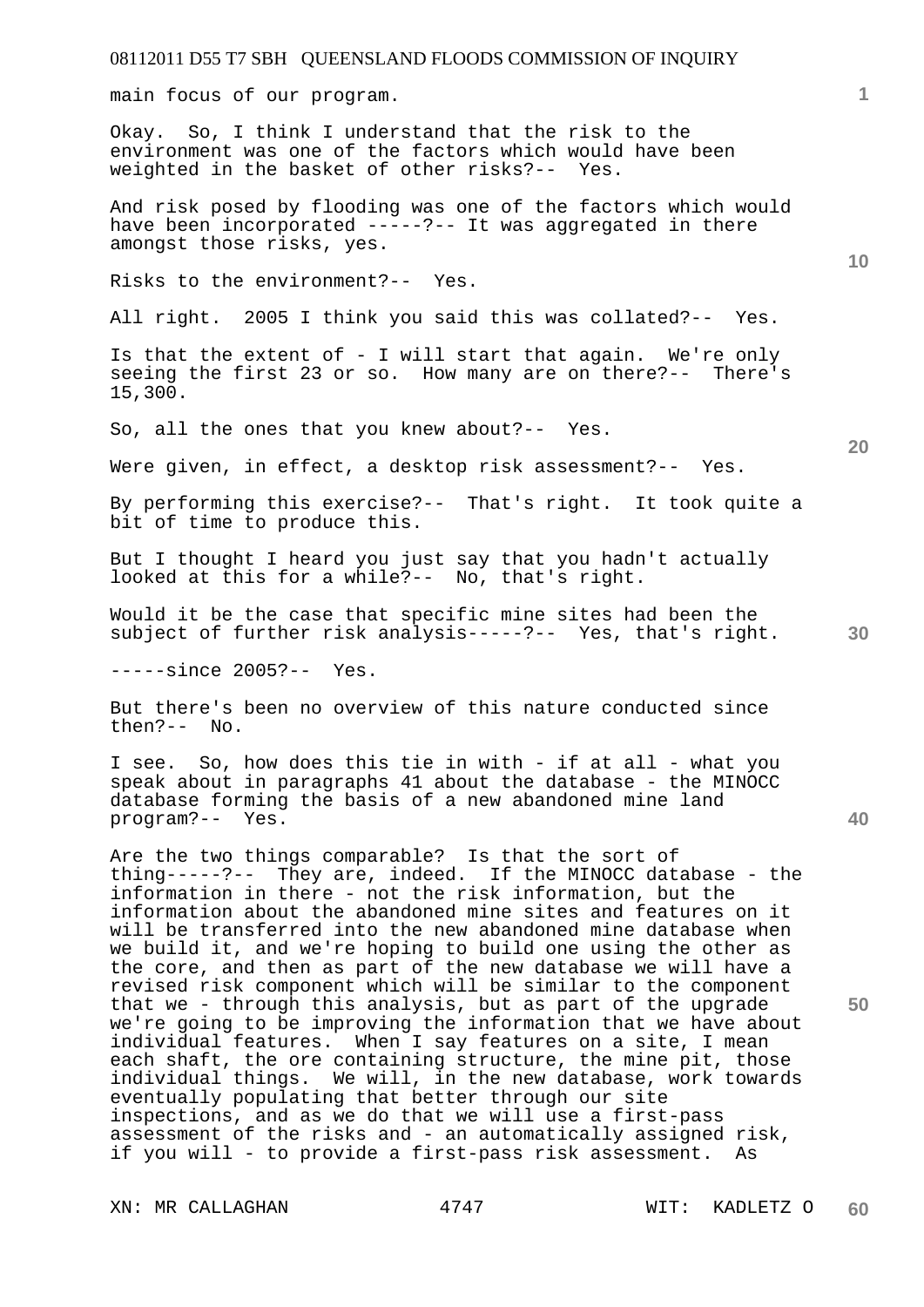well as that, though, when people are out in the field, they keep in mind risks, and we do detailed site risk assessments as well. You see, this tool - the tool that we talked about just before - the whole-of-state risk assessment - is an overview tool. It's very good to get a picture of what's going on across the state and geographically where you might have clusters of higher risk than in other areas, and you can then use those for further investigations. Once you get to the site, you really need to start again, basically, to check what you know about the site, is it exactly the same as what the information you had, because some of this information is now 40 years old. What does the site look like now? What are the features on the site? What are the risks associated with those features? And that is where we go from with the new risk assessments following a site visit.

Well, you were present when Mr Laurence gave evidence yesterday, I think?-- David Laurence, yes.

Yes. And you will recall that he opined that physical inspection of a site was essential to risk assessment. You'd agree with that?-- Yes, I'd agree with that.

So, this tool - what is it? Something which might allow you to prioritise the-----?-- That's right.

-----order in which you did site inspections?-- Yes.

But is there a program or a plan to do site inspections of all 12,000-----?-- No, there isn't.

-----or at least-----?-- Not in the near future. Not in the current work plan.

So, whilst I'm not quibbling with the merit of the work that's proposed as a desktop exercise, it would appear to be of limited utility in actually assessing risk. It might, as you say, prioritise the order in which a risk assessment should be done, but it's not going to assist greatly in actually assessing the risks that might be out there?-- Well, it's this is one of the things that needs to be - decisions need to be made about under the program, I guess. The Abandoned Mine Program as limited funding, and that funding is obtained - the funding for underground works is obtained basically through a cabinet submission, so there's a process there which judges how much money we will get, and the amount of money we have, although for Queensland it is larger than for any other state in Australia, it is still much smaller than the amount of money that will be required to remediate all the sites. So, what we do is we look at using the money we have to the best uses for the issues that we know about and the risk that we have already deemed as high priority. If along the way with our work we find new sites that we deem are risky, well, then, they come into our work program - our current work program and we reassess priorities within that work program, but we don't, right now, go out looking for new sites, because we've got more on our work program than we have money to fix anyway.

XN: MR CALLAGHAN 4748 WIT: KADLETZ O

**10** 

**1**

**20** 

**40**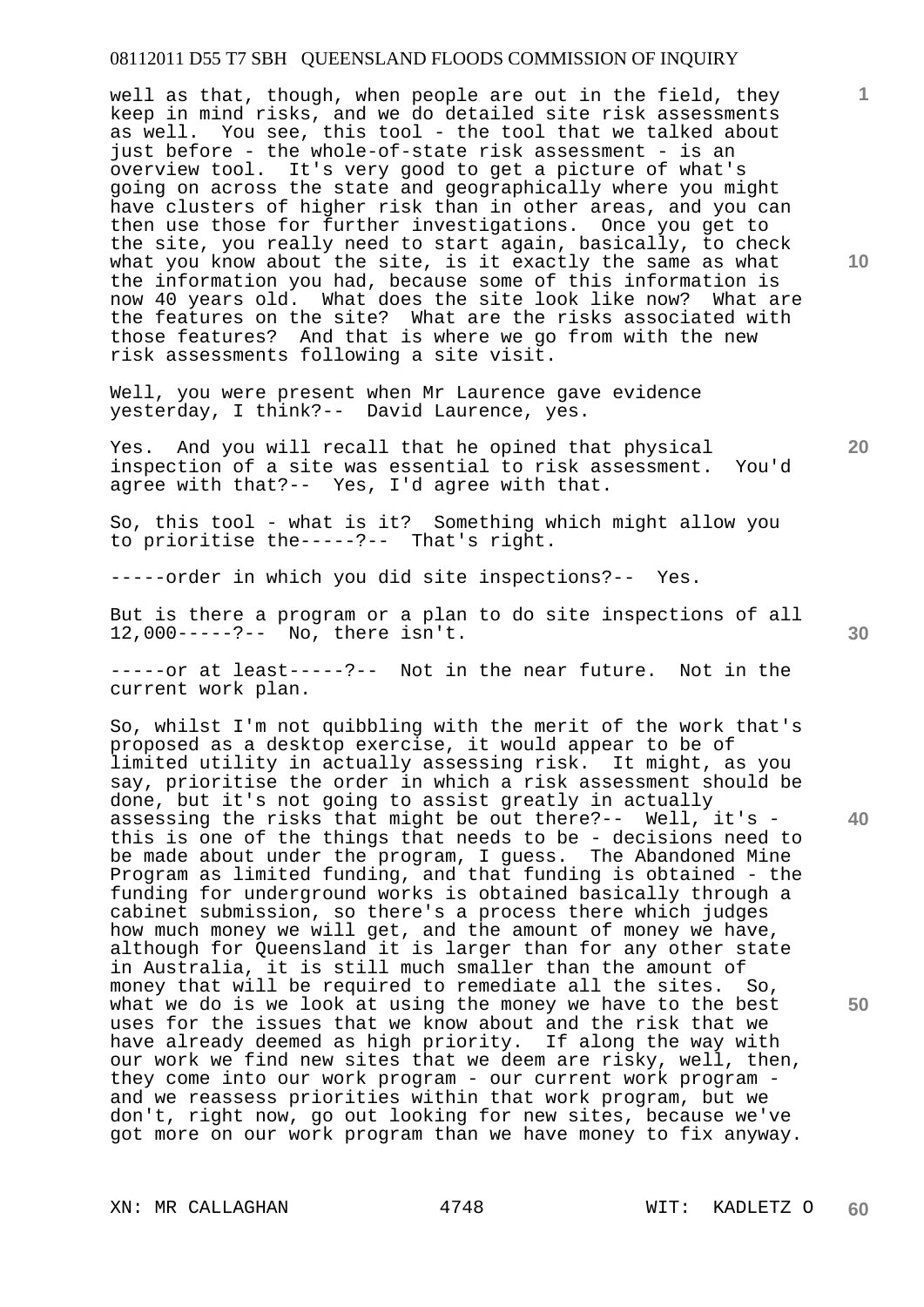Sure. And, of course, the problem with finding the new sites is, as I think you've identified in evidence, you rely upon, in the first instance, expressions of community concern?-- We generally do. When we go out to an area to do inspections, we - we look at as much in that area as we can, and as our time in the field permits, but - so we do broaden out the field of our knowledge through site inspections beyond the exact nature of our current work programs.

But your budget is such that that's a very limited-----?-- Yes.

----- activity?-- Yes.

And the problem being that you don't know what you don't know is compounded when we consider that so many of these mines must be in remote areas?-- That's right.

And certainly in terms of the effects of flooding, they probably have to be observed or monitored somehow during or soon after the flood; is that a commonsense sort of proposition?-- Yes, it is, but can I - can I add another comment in here?

Please?-- And that is that remoteness in itself is - for us has been added into the mix of risk analysis, in the sense that when we're dealing with basically human - human health and safety risks, the greater the exposure, the greater the likelihood that something bad might happen as a result of those inherent risks on the mine site. You see, a shaft next to a community, or in a community, in the case of Charters Towers or Gympie, for example, and a shaft on a - on a pasture or property that is a hundred k or more from a community can both kill you. It just happens to be whether you're going to go down it or not.

Yes?-- So for us then it's a matter of, well, which one do we address first, and the one we address first is the one in the community, because that's the one that more people are likely to come across, and more people are likely to be exposed to that risk than the one that's very remote.

Quite so, and for that reason, and for reasons we've already explored in relation to the place that flooding occupies in your risk assessment, situations like a hypothetical Mount Oxide somewhere else in Queensland aren't going to loom large on your list of priorities at the moment if they're in a remote area, for example. They won't be prioritised for a risk assessment. That would be-----?-- That's right.

-----a fair comment?-- Yes.

And yet, of course, the environmental damage that something like that might be causing, for all we know, and we can see the pictures of Mount Oxide, is something which could eventually make its way to areas where people do live?-- I'd submit though that we have a process which brings out those issues, and Mount Oxide is a very good example of that. The

XN: MR CALLAGHAN 4749 WIT: KADLETZ O

**20** 

**30** 

**40** 

**50** 

**1**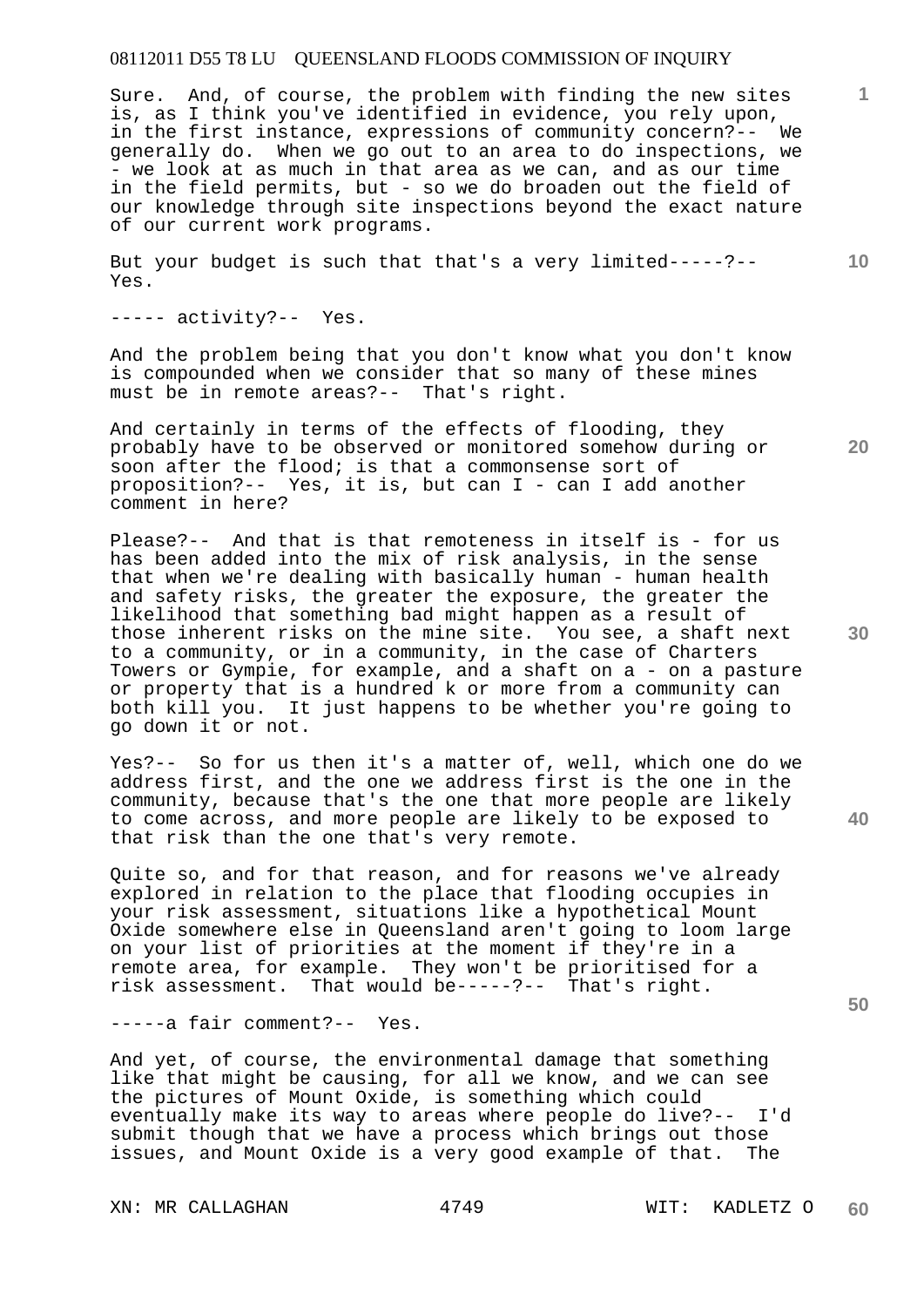fact that we're discussing Mount Oxide, even though it is in a remote area, and the fact that it has been brought to the AMLP's attention through the landholder shows that the process we have of listening to landholders and using that as part of our assessment does bring out those significant sites in remote areas.

If there's a landholder who can draw it to your attention?-- Yeah.

And no-one is challenging the work that you're doing with the resources that you have, but the question, as I say, is one of not knowing what we don't know in terms of it seems like there are thousands of these mines out there?-- There are, yes.

And as your priorities currently dictate, for very sensible reasons, the flood risks or the risks to the environment posed by flooding in these dams - mines isn't going to be high on your priority list once you get your risk assessment as you've suggested you're going to do in accordance with your - the developments that you have described?-- I will answer that in two parts. The first part is for the majority of sites, I think in my list there it says that there's about 120 to 130 medium sized sites, they are the ones that are most likely to have infrastructure relating to processing which includes things like tailing stands or water supply dams or things like that, and these are the sort of structures which might fail, I guess, if they're - if they have - if they're impacted from major flooding-----

Yes?-- -----or something like that. So that sort of cuts down the number of sites that are probably going to be significantly impacted by flooding. The smaller sites don't have those structures. A lot of them are at the tops of catchments, so again the amount of water they see in comparison to places further down the - down the catchment is a lot less, and therefore the impacts from flooding are significantly less. The other thing - third point I guess is that in the context of flooding - and we're talking about abandoned mines - there's - I guess there's degrees of rainfall that sites - sites have, and they see a bit of rainfall every year, and in cases - as the expert said yesterday, acid mine drainage will be produced, you know, when there's mineralised material and it gets wet. The degree of that will depend both on the volume of mineralised material and the volume of water. So again for small sites you've probably got less impact on the whole than you have for the larger sites.

Well, that's probably helpful to know that we're not necessarily talking about a need to prioritise thousands of inspections, but even if it's just over a hundred, we're back to the need for a site inspection to get a meaningful appraisal of the sort of risk that flooding might pose to the environment as a result of inundation at these sites; is that right?-- That's true.

And as currently funded there's no plan for such inspections,

XN: MR CALLAGHAN 4750 WIT: KADLETZ O

**20** 

**10** 

**1**

**30** 

**40**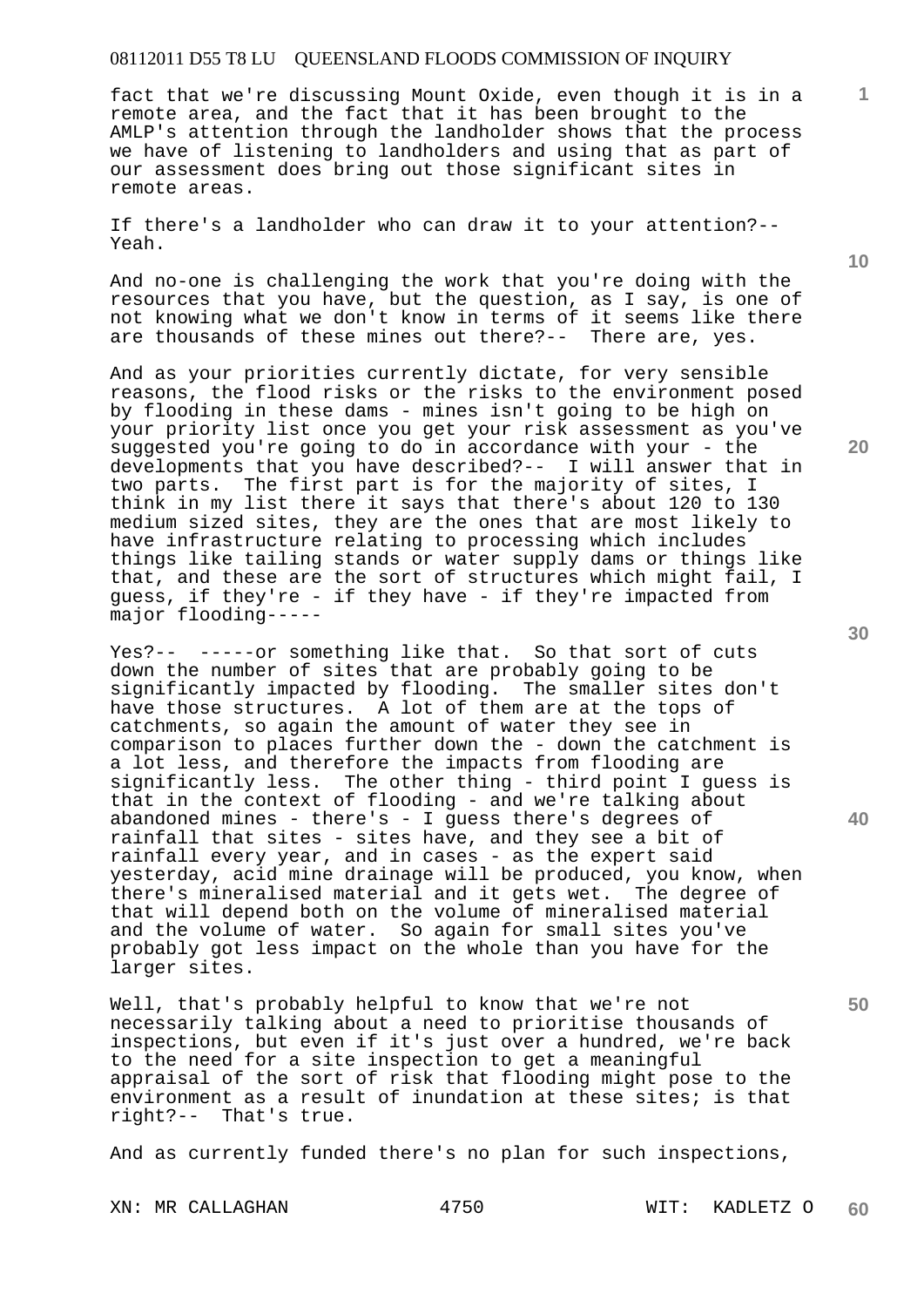it's not possible within the limited resources that you have at the moment?-- That's right, although if we do go to a site, we will look at that at the same time.

Yes, you will use your resources well-----?-- Yes.

-----with what you've got by taking advantage of trips to other places?-- Yes.

But it would seem that to make it meaningful you would need more resources so that you could at least check out those hundred odd that might be an environmental risk; do you agree with that?-- Yes.

All right. Mr Laurence also spoke about rehabilitation of such sites. Are you familiar with what he had to say about that?-- Yes.

Anything you wish to add or-----?-- Only, I guess, that it is very complex. Each site has - needs to be addressed on an individual basis. It has its own characteristics which are different from any other site, and the rehabilitation doesn't - sorry, there are no cookbook easy answers to rehabilitation. You have to devise a rehabilitation strategy for each site based on the - things like the climate for that site, the availability of material to carry out rehabilitation works, the vegetation regime that is on the site, the amount of disturbance and where - where in the geographical disturbance that - where in the geographical location and the nature - is it on the side of the hill, is it on the valley floor, those sort of things, all need to come together to develop your site rehabilitation strategy.

Well, Mr Laurence, I think, suggested it would be appropriate for a team of stakeholders to get together for risk assessment and then that rehabilitation techniques be canvassed after that. Would you agree with that as a stepped process or-----?-- What we've done is we've - we've involved the stakeholders in the middle of the process, or from the middle of the process onwards. Generally it's been the abandoned mines team, sometimes with other agencies like DERM, carrying out initial site assessments and getting information from sites. And then once we've had a look at it and we've got a rough idea of what is needed, then - then we also ask the stakeholders for their view and get their opinions, and for the major sites like Mount Oxide, Horn Island, we have stakeholder meetings as well.

**50**  And in relation to such sites, can I perhaps take you to paragraph 181A of your statement where you talk about attempts at rehabilitation within the resources available? You talk about working towards recognising environmental standards. What standards are those and by whom are they recognised?--They're the standards that the community recognises and that DERM in some cases applies.

Are they written down anywhere or is it just-----?-- It's not, and the - it might be good to sort of draw a distinction

XN: MR CALLAGHAN 4751 WIT: KADLETZ O

**60** 

**20** 

**1**

**10** 

**40**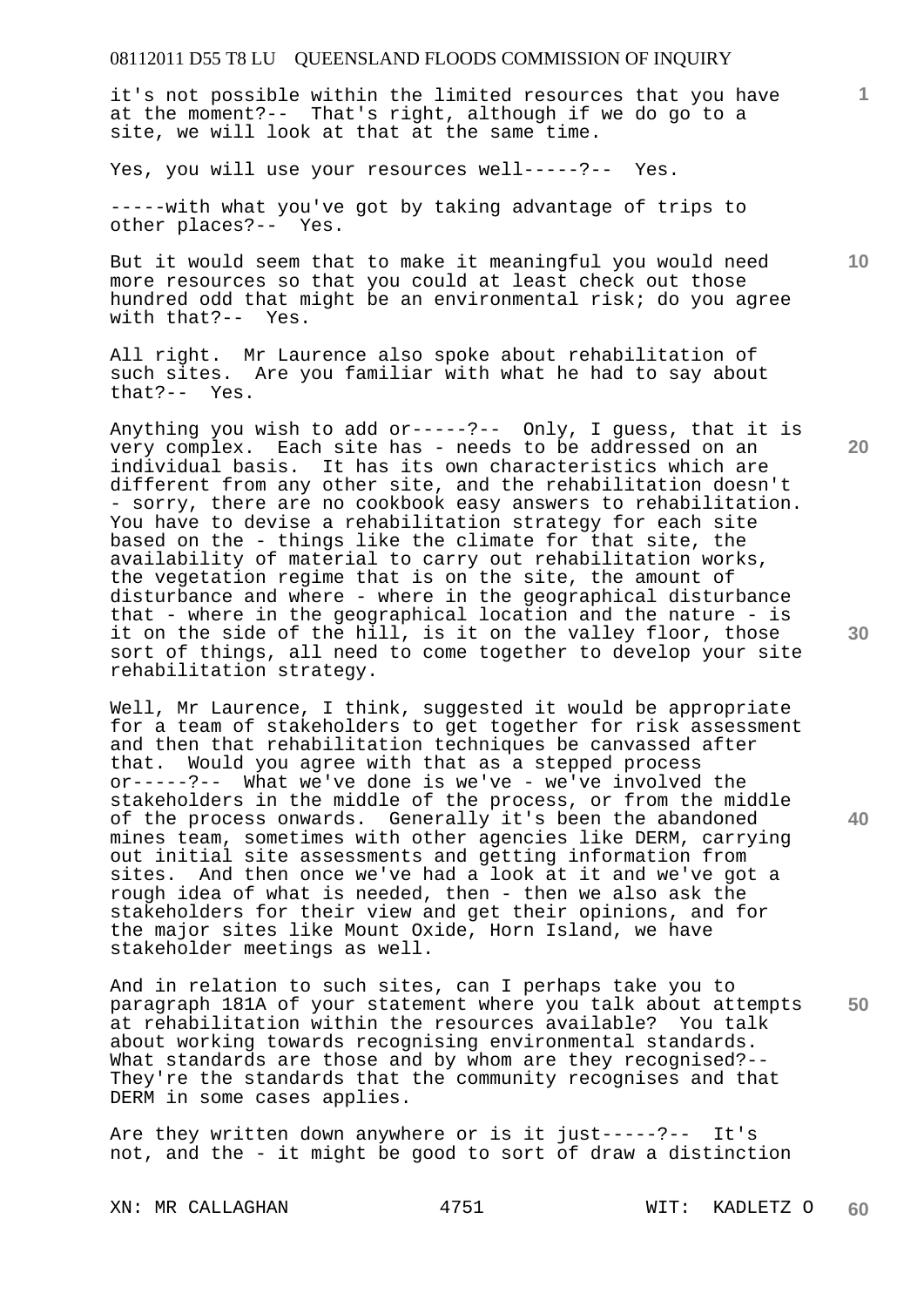at this point between what we do and what a mining company does on a mine site. For better or worse, in this case - in the case of the ones I get, for worse, the mining company has left a mess, and the regulation that was applied to that abandoned site either didn't work or wasn't existing because of lower standards in the past, things like that. The point is that the mess exists already. What my team does is work to minimising the impacts from that site, and therefore it's not as if we are taking on directly the troubles that the mining company produced, but we are working as government - using government funds, public funds, to do the best we can to make the situation better.

Yes?-- So from that point of view, instantly asking us to have the current environmental standards that might apply to downstream water quality for a site that we're rehabilitating is not - is not an appropriate context. It might take us years to gradually reduce the downstream impacts and improve the situation.

And your point being, I think, that it would be just impossible for DERM to regulate your conduct with respect to abandoned mines the way that they might regulate an operational mine?-- That's right.

For reasons which are perhaps self-evident, but you need someone there to comply with an environmental authority?-- That's right, and you need the resources. I mean, if we've only got enough money to carry out partial rehabilitation of the site, and we know that partial rehabilitation isn't going to fix all the downstream impacts, it would be a bit unfair to ask us to comply with the standards that would be appropriate if you could fix all the impacts.

Just - it's just not even a question of unfairness, it's just ludicrous, isn't it?-- That's right.

It's not a fair comparison at all?-- That's right.

But, by the same token, if a privately owned mine was discharging materials of the kind we see at Mount Oxide, there'd be a fair bit of regulation brought down upon them, I'd imagine?-- Absolutely.

Yes. And so just while we're on this question about where you sit in relation to things, I'll take you to paragraph 78 of your statement. You say that the general environmental duty under section 320 of the EPA does not apply to DEEDI because it's not DEEDI's activities which are causing the environmental harm?-- Yeah.

In fact, your activities are trying to reduce it?-- That's right.

That's your point?-- Yes, and, as I explained previously, it's - it's not practical for us to immediately snap to a position where we can comply with the standards under the EP Act for environmental impact with the work we do.

XN: MR CALLAGHAN 4752 WIT: KADLETZ O

**10** 

**1**

**20** 

**40** 

**50**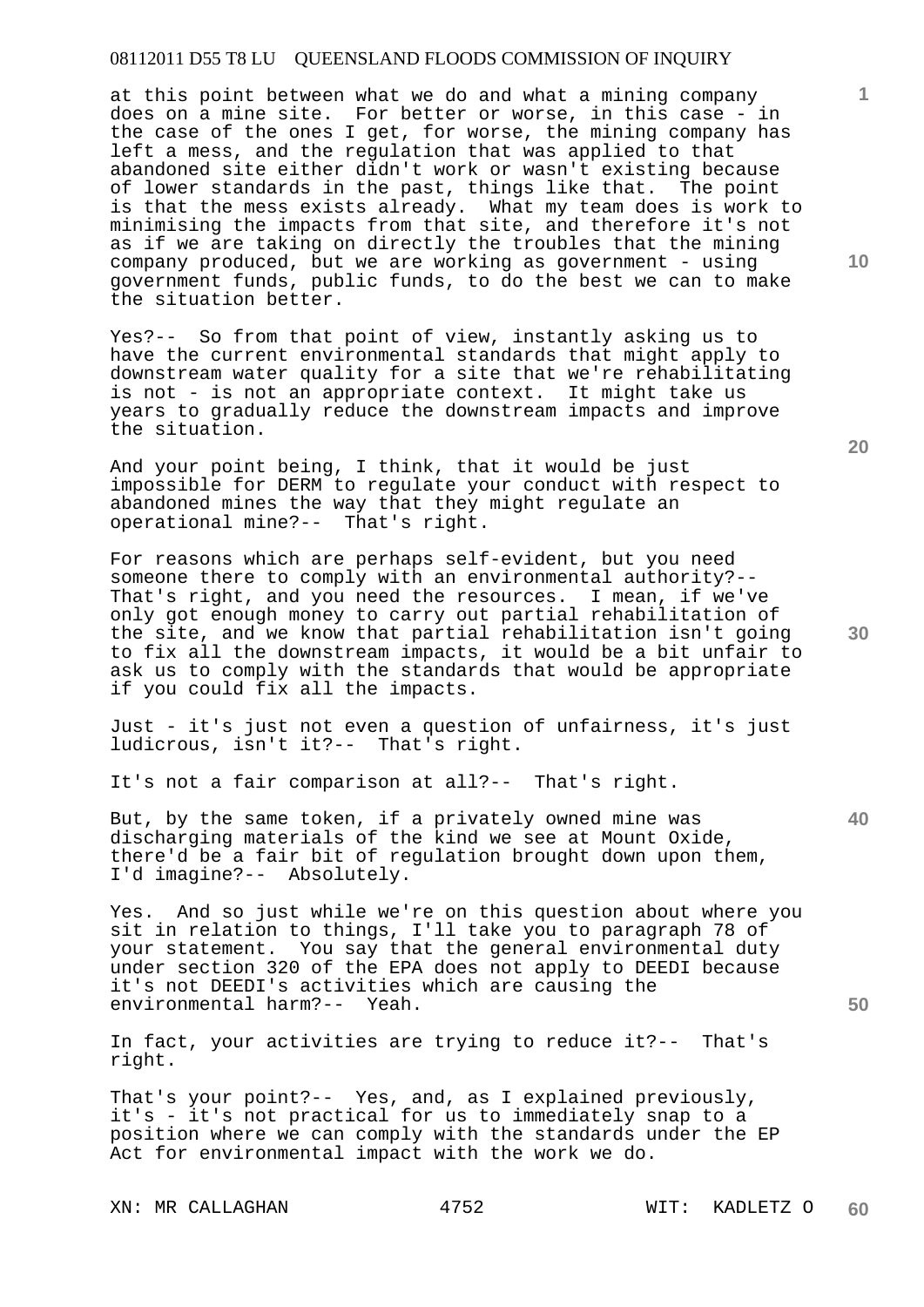No. And paragraph 78(b) you say beyond that consideration there's no power for DERM to regulate activities on abandoned mine sites?-- As far as I know.

Yes. Are you familiar with what's been said on this topic by Mr Brier?-- I've had some broad - broad discussions on this, yes.

Okay. I might tender his statement now.

COMMISSIONER: Exhibit 931.

ADMITTED AND MARKED "EXHIBIT 931"

**20**  MR CALLAGHAN: And I might - it might be easiest if I just ask you to have a read - hopefully they will make sense in isolation - paragraphs 46 and 47 and paragraph 50?-- You said 46, 50, and what was the other one?

46, 47 and 50?-- Yeah. Well, with respect to 46, this one we've already talked about a little bit by - in terms of the Act binds all persons, including the State, and places a responsibility on persons carrying out an activity to take all reasonable and practical measures to prevent or minimise environmental harm. As I said, we do that, although we can't directly always meet the current standards for environmental protection because of - because we're working from a case of what was already there to start with. 48----what was already there to start with.

47, I think, was the other one?-- Sorry, 47, wide ranging environmental management provisions, statutory response to address environmental issues. Well, what - our operational way to address this is we - we work closely with DERM on our sites, and that is from a point of view of letting them know what we're planning to do, and how we're going to go about it, so that we get their input into it, and so that there isn't the clash hopefully of different agencies having different views which might then bring about this case of one agency trying to change the performance of another agency. In terms of 50, that sort of reinforces this, and again we try to work together so that we have the best outcome that is possible, and I would hope that if DERM feels that work that we're doing doesn't adequately address some of the environmental issues that they would help us to put together a cabinet submission or other submission to help us find the resources to address that issue that they're not happy with.

And, look, I'm not trying to create division here. What we're interested in is the actual structure of the way of-----?-- Yeah.

-----the way things are set up about who is meant to be doing what?-- Yeah.

XN: MR CALLAGHAN 4753 WIT: KADLETZ O

**1**

**10** 

**30** 

**40**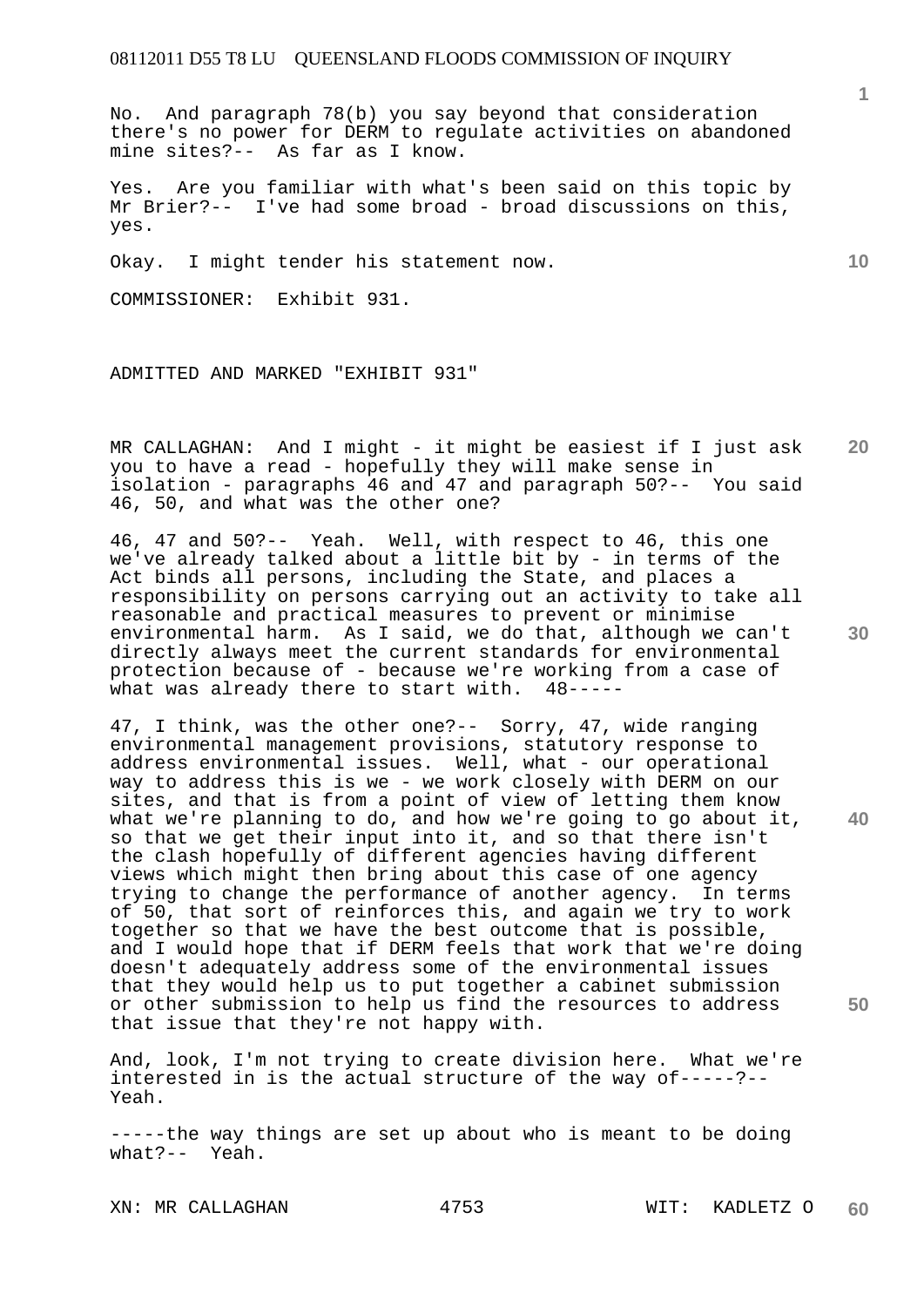Chapter 7 referred to in paragraph 50 is - or includes provisions in relation - relating to TEPs and environmental directions and so on. I mean, do you think they actually do apply to what you're doing, or could apply?-- I would hope that we can answer that in a different way through working together operationally-----

And I'm not-----?-- -----rather than waste resources on legal-----

Yes?-- -----legalese to address that issue.

Does it come back to what we were saying before, it's silly to suggest that they could?-- Yeah. It's about practicalities-----

Yes?-- -----to making the most of the resources we have.

All right. And just on the - while we're talking about the legislation that - paragraph 36 of your statement you say that the effective head of power for your operations is the Mineral Resources Act. You are required to obtain authorisation from the Chief Executive. Is that the Director-General of DEEDI?-- Yes, it is. We have some direct authorisation - direct delegations as authorised officers as well.

All right. And, just finally, Mr Laurence yesterday did list the information and data that - or in his report, at least, he listed the information and data that should be collected to make decisions, and they included land ownership, relevant stakeholders, views of persons living downstream, hydrological studies, understanding of waste material, resource evaluation, geotechnical data. First of all, do you agree with those?-- Yes.

Any that you would care to add?-- Not off the top of my head. I mean, generally what we do is we work from broadly those, and then we look at what else is of relevance on a site by site basis.

And what I suppose I am getting at is do you have difficulties in obtaining such information or other information of that kind should we be recommending that you have access to information of that kind, or is there some way that your life can be made easier in terms of obtaining the data?-- Yeah. It's hard to see how, because a lot of the work that we do is by definition operating out of vacuums from other - from other situations. I mean, under the Mining and Quarrying Safety and Health Act, there is a requirement for information on mines to be passed on to the State when mines close. In the past it seems that has not always been successfully done, and one of the challenges we have is trying to find information on what has occurred in mines. For example, what exactly is the extent of underground workings or what do stock piles contain. There are no requirements to record that sort of information currently, and therefore when we come to a site we've got to make a decision about how important it is and how much effort

**20** 

**30** 

**40** 

**50**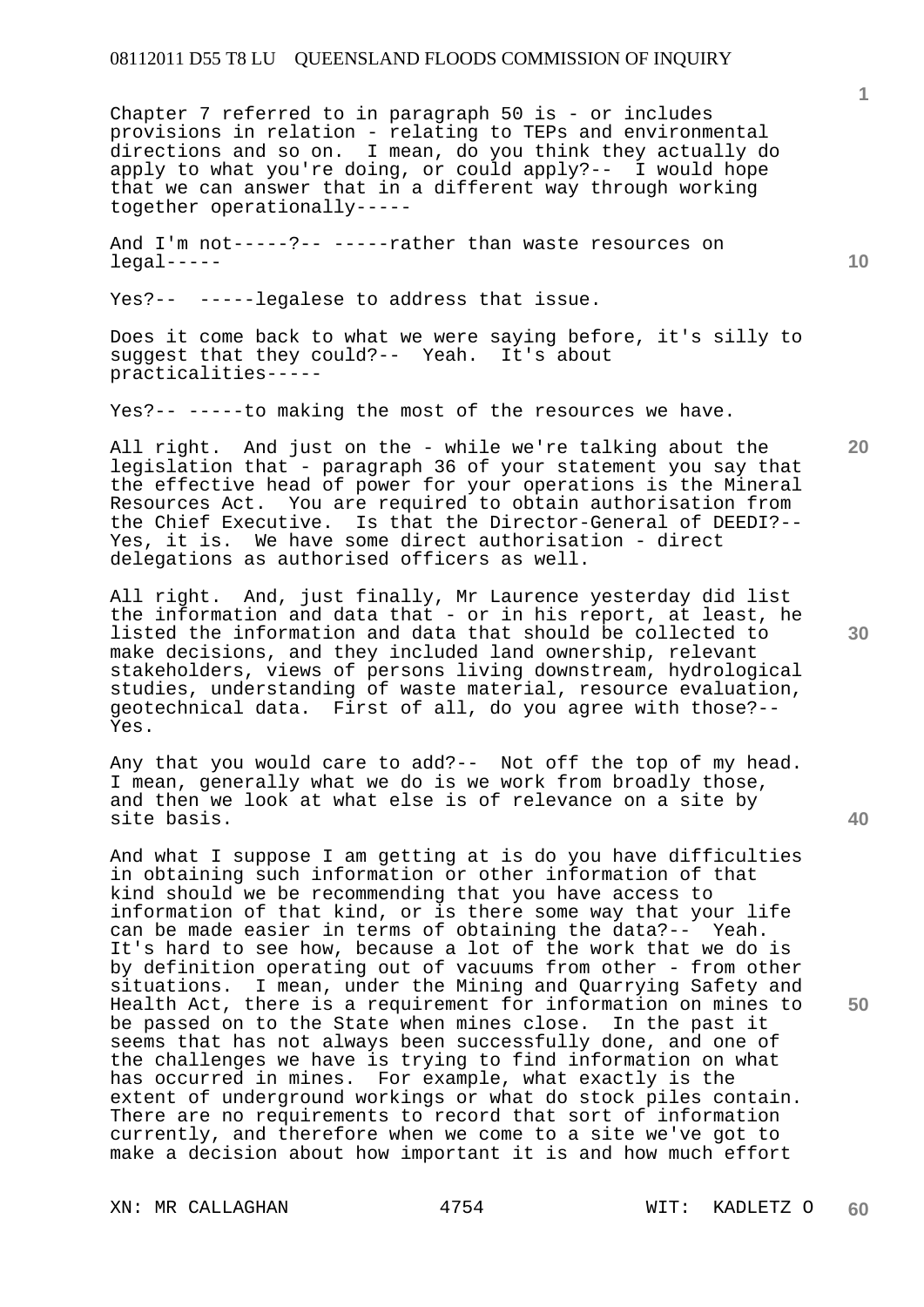we're willing to go to to get it.

All right. That's all I have for the moment. Thank you.

COMMISSIONER: Mr Duffy, do you have anything?

MR DUFFY: No questions.

COMMISSIONER: Ms McLeod?

MS McLEOD: No questions, thank you.

COMMISSIONER: Mr Rolls.

MR ROLLS: Thank you, Commissioner. Three points, Mr Kadletz, if I may. Firstly, in relation to the point that you were taken to in respect of Chapter 7 of the Environmental Protection Act, would it be the case that you would say that Chapter 7 strictly doesn't apply to the activities of DEEDI in relation to that - in relation to its work in relation to abandoned mines because what was - what was done was done by an entity other than - done by an entity that created the damage, not DEEDI?-- That's right.

And DEEDI in attempting to repair the work obviously does not intend to exacerbate the environmental damage, but rather minimise it?-- Absolutely.

So Chapter 7 in that regard perhaps you would say would have limited effect, limited impact on the operations of DEEDI, and you would work with the offices of DERM, in any event, attempting to structure an outcome which minimises damage from abandoned mines; is that the case?-- That's right.

The second point, Mr Kadletz, is the - you gave evidence about a rehabilitation strategy in relation to abandoned mines. Do you recall that evidence, the need to develop a rehabilitation strategy?-- Yeah.

Is it the case that Mount Oxide is a case in point, that you're undertaking your investigations over the next couple of wet seasons to ascertain how the aquifers work at that particular site?-- Yes.

And once you have a greater understanding of those aquifers and the other relevant factors of that particular site a rehabilitation strategy can then be devised?-- The rehabilitation strategy will be improved. I mean, we - part of the nature of our work to try to minimise impacts from a mine site as soon as practicable means we work with the information we have to see if we can make a significant impact pretty much straightaway, but there are some things that you cannot resolve until you have this additional information. So then as you get that information your strategy can either be fleshed out or a gap in it that you've identified can be filled in and you can work forward from that.

**10** 

**20** 

**1**

**40**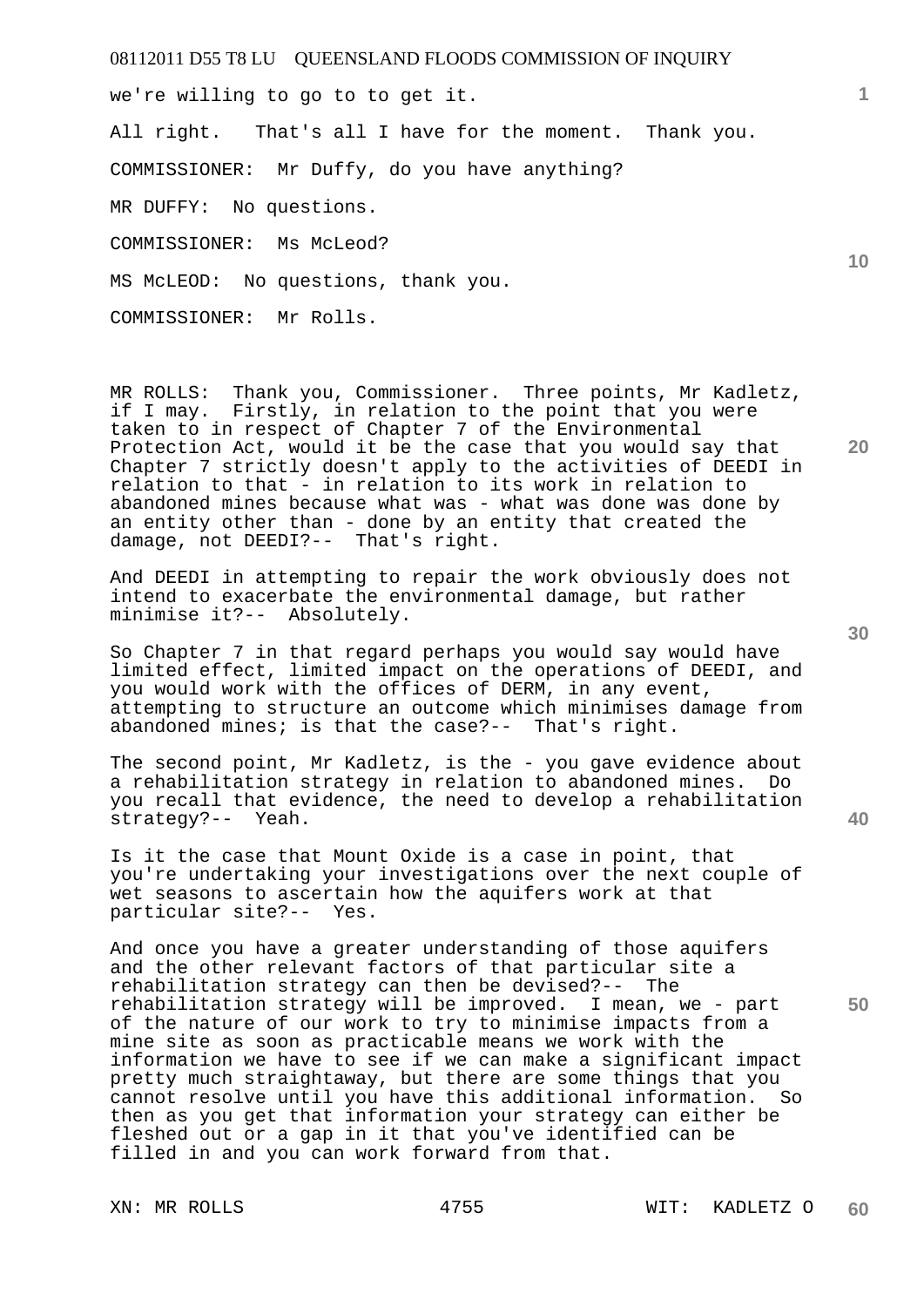And so until you work - till you know what you're dealing with, you can't really provide a quick fix for Mount Oxide; is that the case?-- No, that's so.

Is it true to say that you've - that DEEDI have already spent in relation to remedial works at Mount Oxide about \$1.8 million?-- That's correct.

And not all of that work was budgeted for that particular project?-- No, it wasn't. We ended up in the last financial year reprioritising I think it was about \$540,000 worth of money from other abandoned mine projects, including shaft repair programs and Horn Island to allow us to have additional money to address the Mount Oxide issue.

And you anticipate that in the future considerable expenditure will be incurred in relation to remedial works at Mount Oxide?-- That's correct.

The third point, Mr Kadletz, I take you to paragraph 28 of<br>vour statement. Do you have it in front of you?-- Yeah. your statement. Do you have it in front of you?--

The last sentence reads, "Further discussion of Mount Morgan is provided below beginning at paragraph 0." There doesn't appear to be a paragraph 0, but I suggest that should be paragraph 65?-- So this relates to Mount Morgan? 65.

Paragraph 28?-- Yeah.

Page 5?-- Yeah, one of the automatic references gone wrong.

Should it be 65?-- I am just checking.

You will see the start of the Mount Morgan section?-- Yes, that would be right.

Nothing further, thank you, Commissioner.

COMMISSIONER: Thank you. Mr Callaghan.

MR CALLAGHAN: I should tender that spreadsheet. As indicated, it's one document on some discs which contain many. So we might arrange for a separate - we don't actually have the spreadsheet in isolation at the moment so-----

COMMISSIONER: You only want to tender it?

MR CALLAGHAN: I think we only need to tender the spreadsheet rather than-----

COMMISSIONER: Do you want to hold off or tender it now?

MR CALLAGHAN: Well, I tender it now, give it an exhibit number, and we will arrange for a copy to-----

COMMISSIONER: 932.

**1**

**10** 

**30** 

**20** 

**40**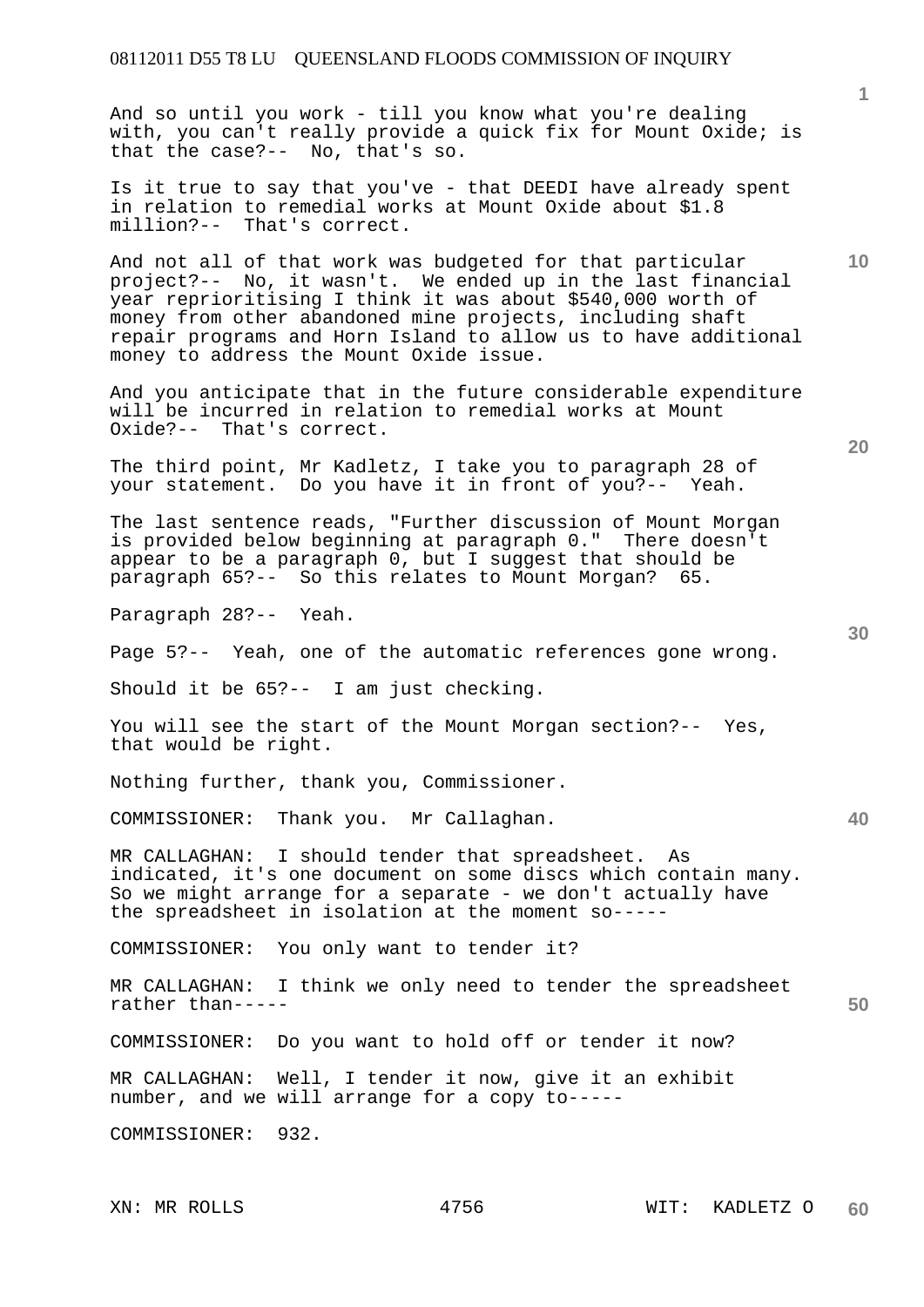ADMITTED AND MARKED "EXHIBIT 932"

**10**  COMMISSIONER: And Mr Kadletz can be excused? MR CALLAGHAN: Yes. COMMISSIONER: Thanks very much, Mr Kadletz. You're excused.

WITNESS EXCUSED

MR CALLAGHAN: I call Andrew Brier.

**30** 

**20** 

**1**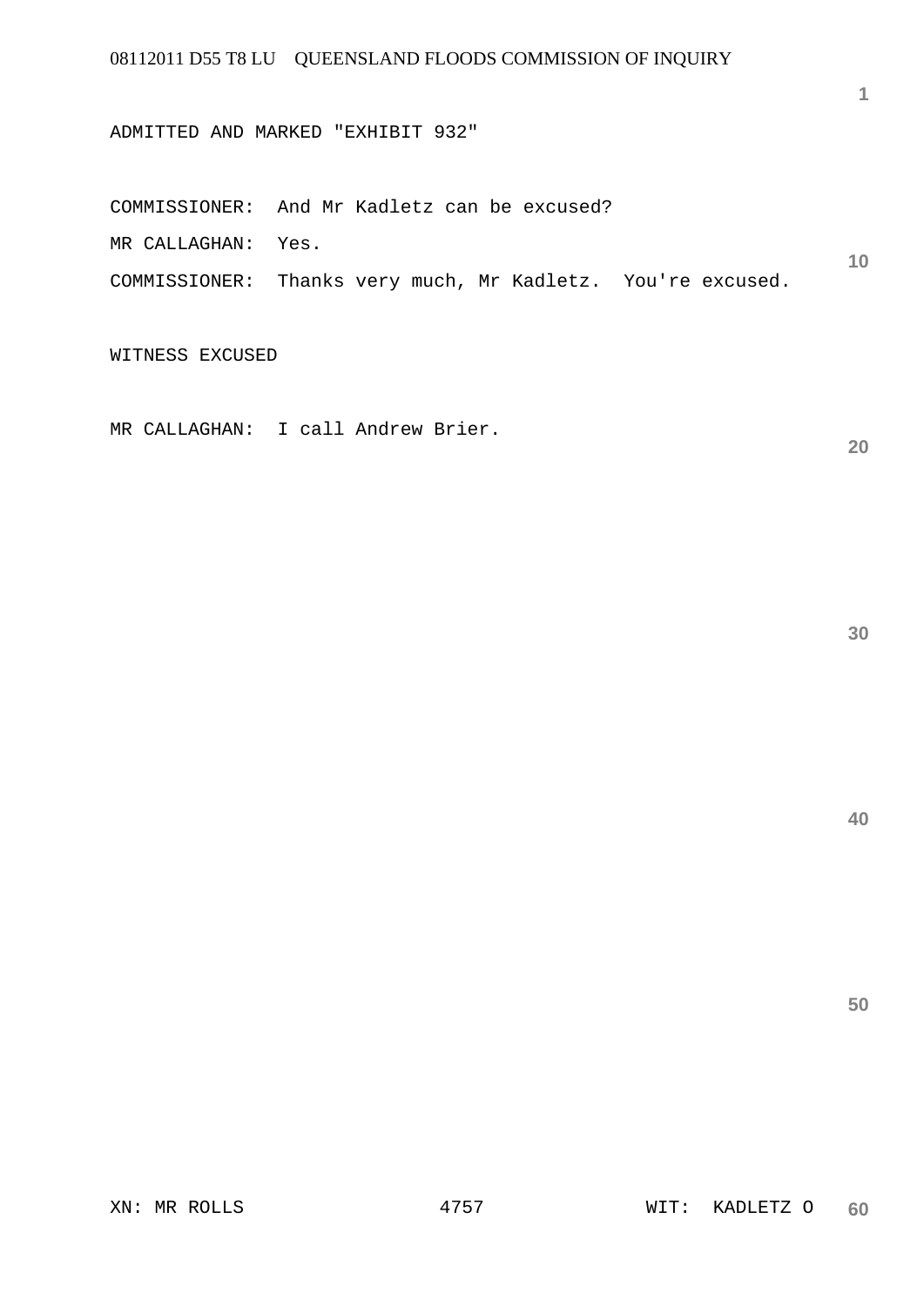ANDREW STUART BRIER, ON AFFIRMATION, EXAMINED:

MR CALLAGHAN: Tell the Commission your full name, please?-- Andrew Stuart Brier.

Mr Brier, you are the General Manager of Strategic Implementation, Coal and Coal Seam Gas Operations, within the Regional Service Delivery Division in the Department of Environment and Resource Management; is that correct?-- Yes.

From 10 January of this year you have been involved in the management of flood related issue surrounding coal mines; is that right?-- Yes.

You have provided, first of all, five statements addressing individual mines; that's correct?-- Yes, that's correct.

And two other statements addressing the Moranbah Coal Seam Gas Project and Ensham Mine; is that right?-- Yes.

Those two I think have already been tendered but we had best tender the other five. We might do them individually. Firstly there's a statement referable to the Rolleston Coal Mine, the Hail Creek Coal Mine.

- COMMISSIONER: Sorry, are we taking these one at a time?
- MR CALLAGHAN: I think so.
- COMMISSIONER: Are you actually producing them to Mr Brier?
- MR CALLAGHAN: We will.
- COMMISSIONER: The first one was Rolleston.
- MR CALLAGHAN: Rolleston.
- COMMISSIONER: 933.
- COMMISSIONER: The next one is?
- MR CALLAGHAN: Hail Creek.
- COMMISSIONER: 934.
- MR CALLAGHAN: Callide Power Station.
- COMMISSIONER: 935.
- MR CALLAGHAN: Moranbah North Coal Mine.
- COMMISSIONER: 936.
- MR CALLAGHAN: And Dawson Coal Mine.

**1**

**10** 

**20** 

**30** 

**40**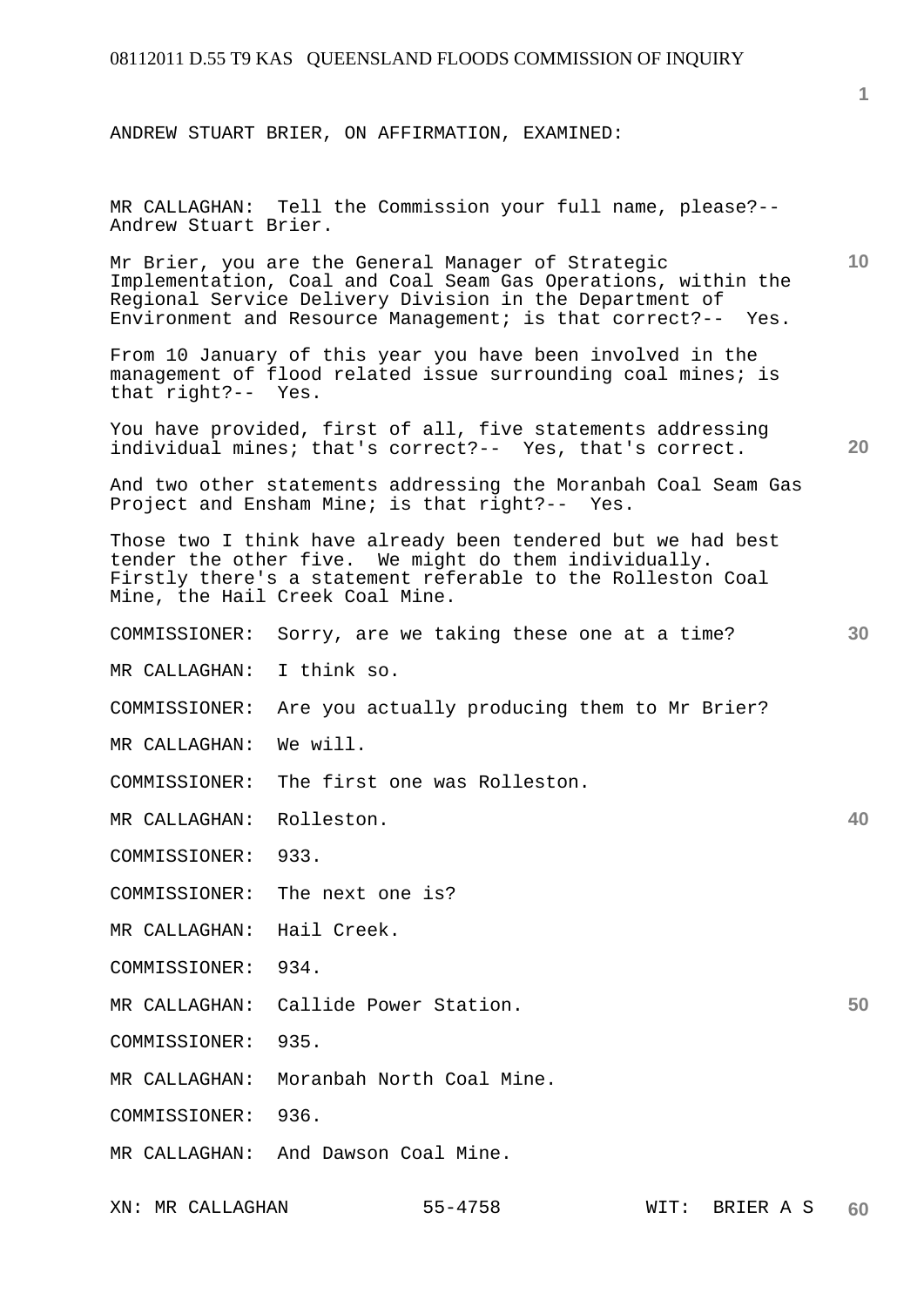COMMISSIONER: 937.

ADMITTED AND MARKED "EXHIBITS 933-937"

**10**  MR CALLAGHAN: You have been shown those now?-- I think they are coming. There should be one about abandoned mines as well.

That has already been tendered, Mr Brier, so we do have it, thank you. That's a bit much to flick through. Can you take it from me they are copies of your statements?-- I think that's so, yes.

**20**  They have been tendered and have an exhibit number. Also at this stage, Commissioner, may I tender some other statements. A statement from a Glenn Berlinson, G-L-E-N-N, of Exstrata, a statement dated 19 October 2011.

COMMISSIONER: 938.

ADMITTED AND MARKED "EXHIBIT 938"

MR CALLAGHAN: Two statements of Gary Campbell. That's C-A-M-P-B-E-L-L. Of CS Energy, dated 23 September 2011 and. 2 November 2011.

COMMISSIONER: The September statement will be 939 and the November one 940.

ADMITTED AND MARKED "EXHIBIT 939-940"

MR CALLAGHAN: And a third statement of Pier, P-I-E-R, Westerhuis, W-E-S-T-E-R-H-U-I-S, of Ensham, dated 2 November 2001.

COMMISSIONER: 941.

ADMITTED AND MARKED "EXHIBIT 941"

**30** 

**40**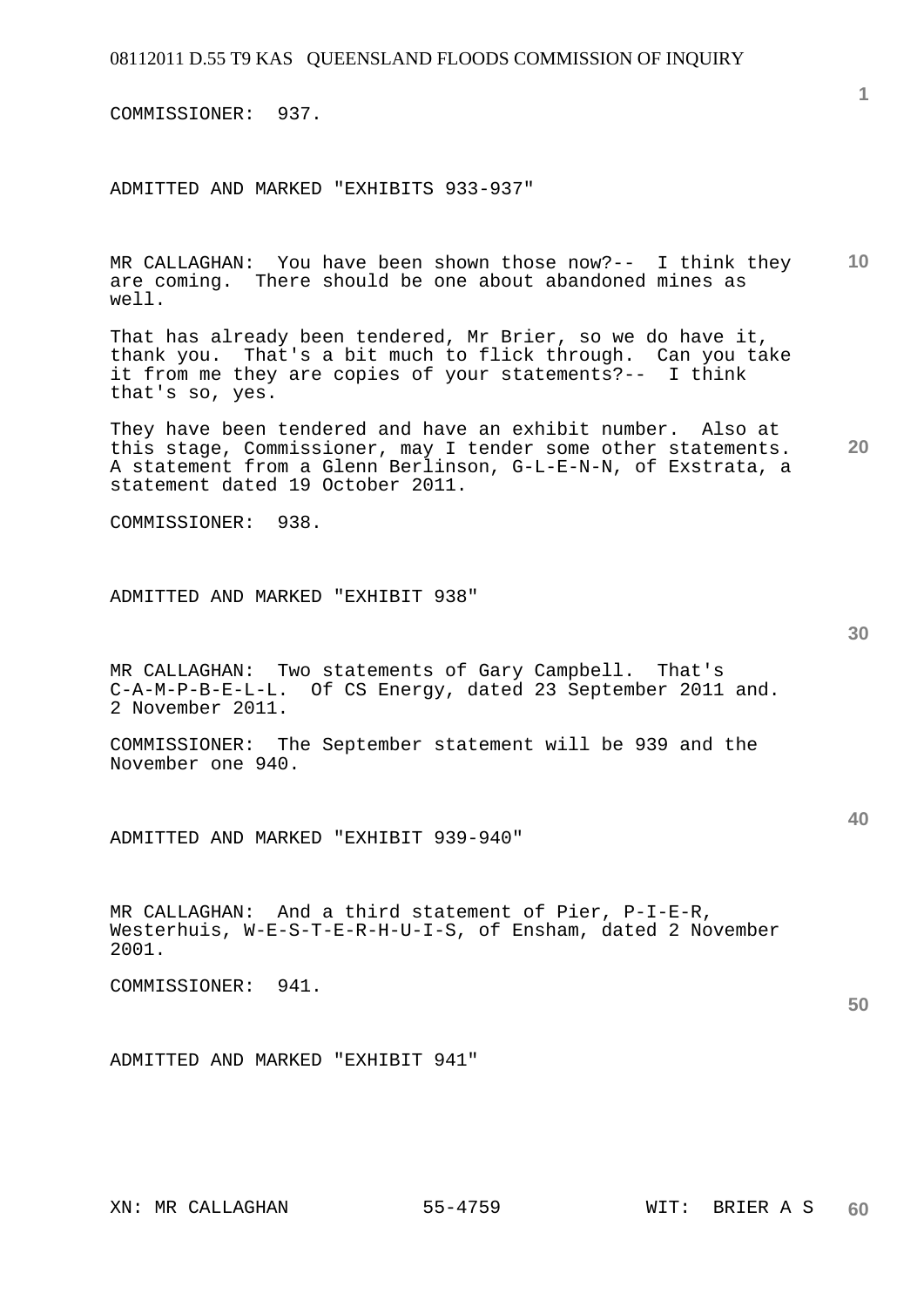MR CALLAGHAN: Mr Brier, you don't actually have copies of any of your statements with you. That was probably a wise move?-- Yeah, a little bit too heavy to carry in today, yeah.

Yes, I understand. We might get the Mount Oxide statement, referable to Mount Oxide, placed in front of you. The questions in the first instance are fairly general. At paragraph 6 and 55 you deal with DERM's actions when a mine operator attempts to abandon a mine. Is this done as a matter of course in every case?-- Since 2001 when the act enabled us to do that, yes.

Before that, the power wasn't there or-----?-- It didn't sit with the Environmental Protection Agency. Prior to that it actually sat with the Department of Mines and energy.

Obviously things are easier since 2001 when financial assurances have been-----?-- A lot more robust, yes.

If DERM can't successfully get a mine site rehabilitated pursuant to those sorts of actions, then is it the case that it's then referred to DEEDI's abandoned mine land program?-- Yes, that's my understanding.

In terms of the relationship between DERM and DEEDI, paragraph 9 of your statement, you indicate that section 320 of the EPA obliges DEEDI to notify DERM of any serious or material environmental harm that it is aware exists at abandoned mines. Is there a protocol or a set form by which this happens, or is this ad hoc, or how did it work?-- No, there's not necessarily a form. It's an obligation that's upon all people, not just DEEDI quite obviously, and sometimes it's conditioned in an environmental authority for other environmentally relevant activities, but the obligation is to notify, generally via the pollution hotline, or via direct contact with DERM.

**40**  The pollution hotline is a designated-----?-- The pollution hotline is generally a designated number for anyone to notify the department that there's been an incident or environmental harm in some way, shape or form.

There is no separate arrangement-----?-- No.

-----for abandoned mines, it's just done in the matter of course?-- Except obviously, you know, the person in DEEDI has knowledge of the relevant people in DERM and it's likely to be a phone call to DERM or an email or something along those lines.

Are there any statistics on that? Do you keep a separate set of-----?-- Not that I am aware of. We would be able to go through our ECOTRACK database and identify different situations but I don't have those to hand.

No, I am not asking you to produce them. I was just interested in the system. For example, do you know of the

XN: MR CALLAGHAN 55-4760 WIT: BRIER A S

**10** 

**1**

**20**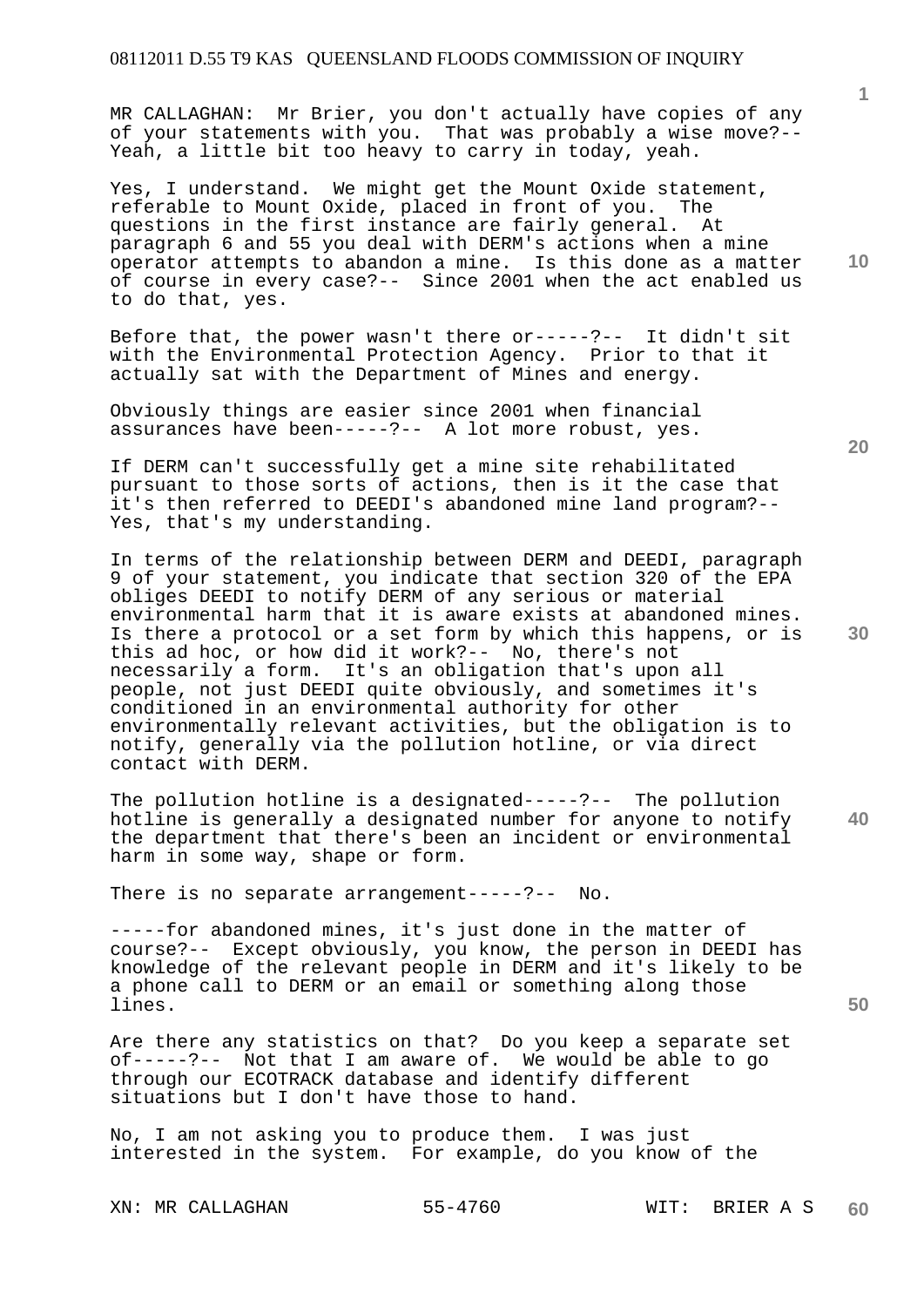form in which if notification was given in respect of Mount Oxide?-- We would be able to find it, yes.

Were you present when Mr Kadletdz was giving evidence?-- I saw some of it but not all of it, I am sorry, no.

Towards the beginning of his testimony we were talking about risk assessment for abandoned mines and the risk assessment framework and he explained the nature of a study done in 2005. Are you aware of any contribution made by DERM to that framework or-----?-- DERM sits on a couple of expert panels for various things to do with abandoned mines. The actual risk management framework itself, I'm not personally aware of any input from DERM but I suspect there was input.

We gather from Mr Kadletdz that there is a specific consideration given to environmental harm as part of the overall risk assessment which considers many other things as well. Do you know whether DERM contributed to that?-- Well, we're obviously involved in it. I mean, as I understand the hierarchy there, the primary purpose of the abandoned mines land program, or abandoned mines rehabilitation program, is to ensure human safety and public safety for a start but then second tier to that is to prevent unnecessary environmental harm and mitigate the impact from abandoned mines. So that's where DERM would have had its input.

You are not aware specifically of what that was?-- No before my time.

Or what form it might have taken. Can I take you to paragraph 41 of your statement. Perhaps just scroll back up a little. Yes, thank you. Just to put that in contact, we are now talking about Mount Morgan and the Mt Morgan abandoned mine during the wet season just passed. There's reference there to a contingency plan. Was that something that was developed by DEEDI, do you know?-- My understanding is it was developed by DEEDI but that DERM had input into that, or the previous EPA as well.

I just missed the last bit of what you said?-- Or the previous EPA, prior to DERM's formation, but my understanding is yes.

Did DERM have to approve it or-----?-- No, I wouldn't say approve but obviously if we disapproved of what was in there, we would have made that known to DEEDI and would have expected it to be changed.

Was this again just a collaborative effort?-- Yes, very much so. Where both trying to achieve the same outcome there, to minimise environmental harm.

Certainly. There is no requirement for you to work together in the way - and I am not suggesting that you did other than work together but-----?-- No requirement but obviously then, if we didn't, and actions were taken by DEEDI in the abandoned

XN: MR CALLAGHAN 55-4761 WIT: BRIER A S

**1**

**10** 

**20** 

**30** 

**50**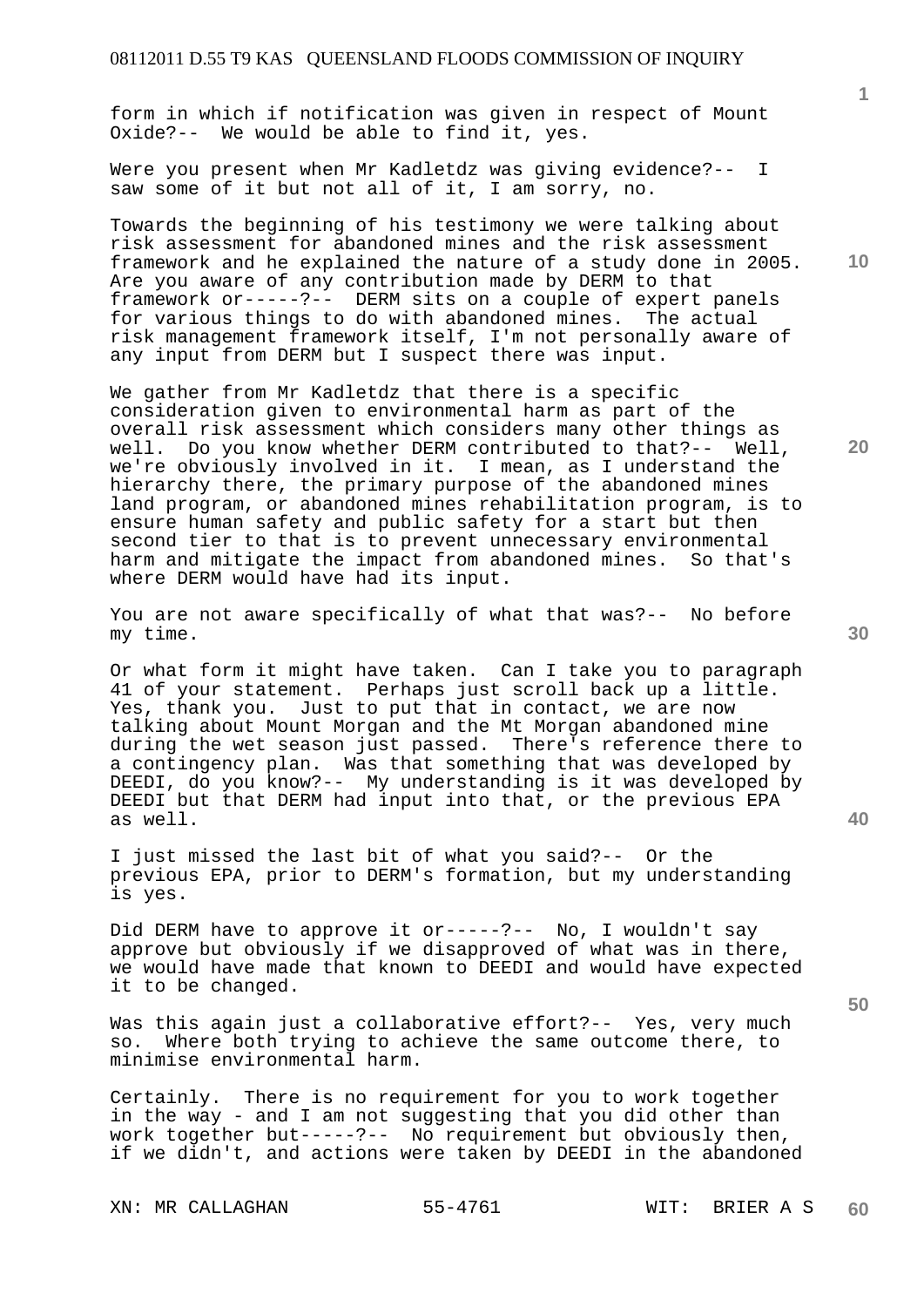mines program, when releases were done in a way which we thought unnecessarily caused environmental harm, then we would have had concerns about that. Hence why DERM and DEEDI work together collaboratively on it to start with.

Okay. Does the contingency plan sort of work in a similar sort of a fashion to a TEP or-----?-- Similar insofar as it would have proscribed conditions for a release. So saying there must be minimum flow triggers in the Dee River in this instance, there would be maximum volumes or minimum dilution rates which would actually be achieved through that discharge and there would be a trigger to actually stop that discharge as well.

You say in the last sentence on paragraph 41 there that monitoring undertaken following the releases did not indicate any adverse impacts on the environment. What was the nature and extent of the monitoring done at Mt Morgan?-- Yeah, I don't know the specific details off the top of my head but I know there are several sites, monitoring sites that is, across the Mt Morgan site itself and within the Dee River, downstream of that site. They would be taking water quality measurements. So general things like salinity, there would have been probably turbidity taken in some areas, measurements for heavy metal at different times and then those would have been analysed against what we know as background data and what's required to ensure the safety and continued health of the aquatic ecosystems and we would have made a call from there.

Was that all done by DERM?-- My understanding is that monitoring is done by DERM, yes.

Who did you consult or how did you-----?-- I would have that information has come from the Regional Manager, Environmental Services in Central West, who would be the contact within RSD for that particular mine.

Thank you. Just scroll down a bit to paragraphs 46 and 47. First of all, in paragraph 46 you say that abandoned mine owners are subject to the general environmental duty?-- Yes.

And it follows, as reported in paragraph 47, that there are various statutory measures available to DERM to address the environmental issues in chapter 7 of the EPA?-- Yes.

So DERM can use its powers regarding environmental evaluations?-- Yes, environmental evaluations, TEP's, Environmental Protection Orders, all those instruments.

Have you ever in fact used any of those powers in respect of an abandoned mine?-- No, not to my knowledge.

Not even, for example, in respect of Mount Oxide?-- No, not in respect to Mount Oxide. We're satisfied that the actions DEEDI are undertaking, and have undertaken to take I should say, are reasonable and practical given the circumstances and

XN: MR CALLAGHAN 55-4762 WIT: BRIER A S

**10** 

**1**

**20** 

**50**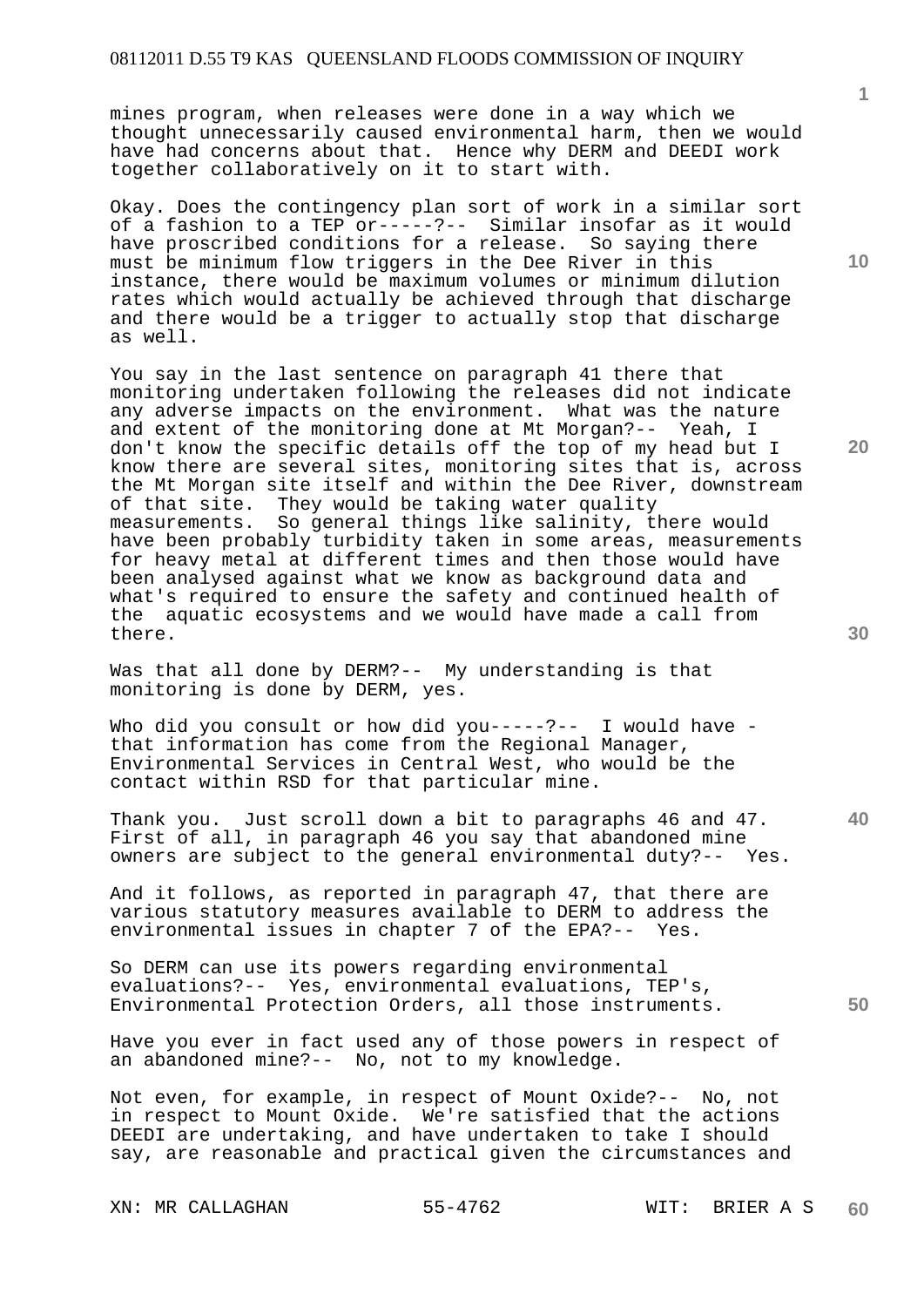obviously, again, because we work collaboratively on that sort of thing, it's not a propose and then see our response. Like, we are obviously working through those solutions together.

That's in respect of Mount Oxide I understand. Has it ever been suggested to any owner of any abandoned mine that DERM might use these powers?-- Not to my knowledge and, again, the abandoned mines by their very nature are owned by DEEDI, so there's really no other owners there.

Well, the ones that DEEDI has taken responsibility for I suppose are, but there are others which are private?-- Many abandoned mines are on private land but it comes down to your definition of "abandoned mine" I guess. To me "abandoned mine" is one where there is no environmental authority for that mine to exist, no-one has tenure over that mine specifically, to operate that mine, and that it hasn't been rehabilitated to a satisfactory state. Therefore, it's in DEEDI's care under the Abandoned Mines Rehabilitation Program. So hence why, when I use the term "abandoned mines", I mean the ones in the program, identified abandoned mines.

Just in paragraph 50 you say there would be no positive environmental outcome in requiring environmental authorities to be held for abandoned mines. Why do you say that?-- An environmental authority is usually an authority given to an entity to conduct an environmentally relevant activity and what an environmental authority does is it actually authorises a certain degree of environmental harm to occur in conducting that activity. So in operating a coal mine, effectively what an environmental authority says is, "Righto, you can cause this much environmental harm and no more." With an abandoned mine as such it's my opinion that while there's no activity going on, which we need to authorise a level of environmental harm, we are actually trying to minimise environmental harm from a situation that already exists. So I don't really think it's appropriate that an environmental authority would be issued in that instance. Like, what environmental harm would we actually want to authorise and condition in that sense?

There is no balancing, is there? With operational mines there is something productive happening?-- Well, that's right. We want them to conduct their activities in a certain way so when they do it, they cause this much harm and no more whereas in the abandoned mines case, we want DEEDI to conduct its activities to minimise the harm that could already occur due to that abandoned mine existing.

Which leads us I suppose to paragraph 66 where you suggest that DERM might consider the use of statutory enforcement tools in future situations if warranted to secure necessary actions to minimise the risk of environmental harm. Are you talking about chapter 7 powers again?-- Yes.

I think you have explained in effect why you wouldn't have used that in relation to Mount Oxide. If that weren't the case, though, for reasons you already explained, which we

XN: MR CALLAGHAN 55-4763 WIT: BRIER A S

**1**

**20** 

**40**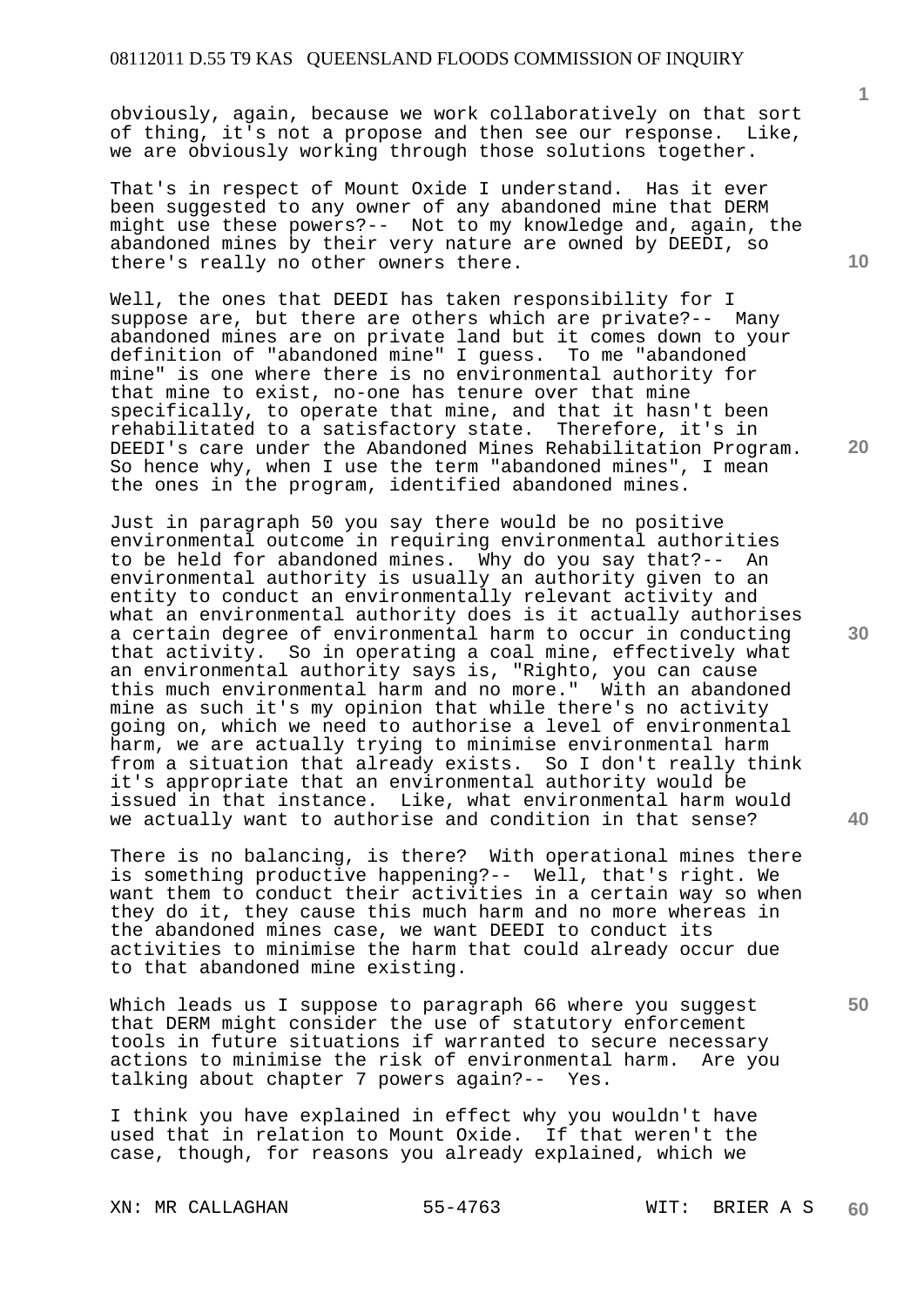understand weren't the case, is that the sort of situation where you would or might-----?-- It would. Obviously we'd hope we'd never get to that situation because of the collaborative approach but if for some reason DEEDI we believed weren't conducting their activities there or doing rehab in a sense that prevented serious environmental harm, we could use those powers, yes.

Or if someone else other than DEEDI was responsible, you could-----?-- We could.

-----intervene?-- Joe Blow down the street in conducting an activity we can use those powers on if they haven't conducted that activity in a way which minimises environmental harm.

To demonstrate the point I suppose, if Mount Oxide wasn't being run by - well, leave aside DEEDI's involvement in. Mount Oxide. If it was just owned by a private individual, clearly DERM's approach would have been different?-- Possibly. Again, if we had been talking to that private individual and that private individual was voluntarily undertaking to do certain activities to minimise the harm of that then, no, we wouldn't. Same situation.

But otherwise you could take action?-- We do have that option, yes.

**30**  You would certainly insist on one or the other. Either they do something voluntarily-----?-- Otherwise we'd be negligent, yes.

Did you hear my discussion with Mr Kadletdz about the interpretation of section 320?-- No, sorry, I didn't.

It was paragraph 78 of his statement. Have you had a read of paragraph 78?-- I am just going through it now. Yep.

Do you agree with that interpretation of section 320?-- The interpretation of 320, yes. You know, that does put a clear obligation upon DEEDI to notify us of serious material environmental harm that is caused or could be caused in conducting those rehabilitation activities.

**50**  What about the next bit?-- Yeah, I guess it depends the context in which that was intended. Like we have just talked about, obviously the general environmental duties applies and chapter 7 powers apply but in the context of, "Do we issue an environmental authority," because it's an environmentally relative activity? Well, no. And I assume that's the context that's in. We do regulate it. It's regulated differently but it's not the same as we regulate an environmentally relevant activity in that sense.

Are you aware of the evidence given yesterday by Associate Professor Lawrence in his report?-- Yes.

You recall he recommended a committee of persons be involved

XN: MR CALLAGHAN 55-4764 WIT: BRIER A S

**20** 

**10**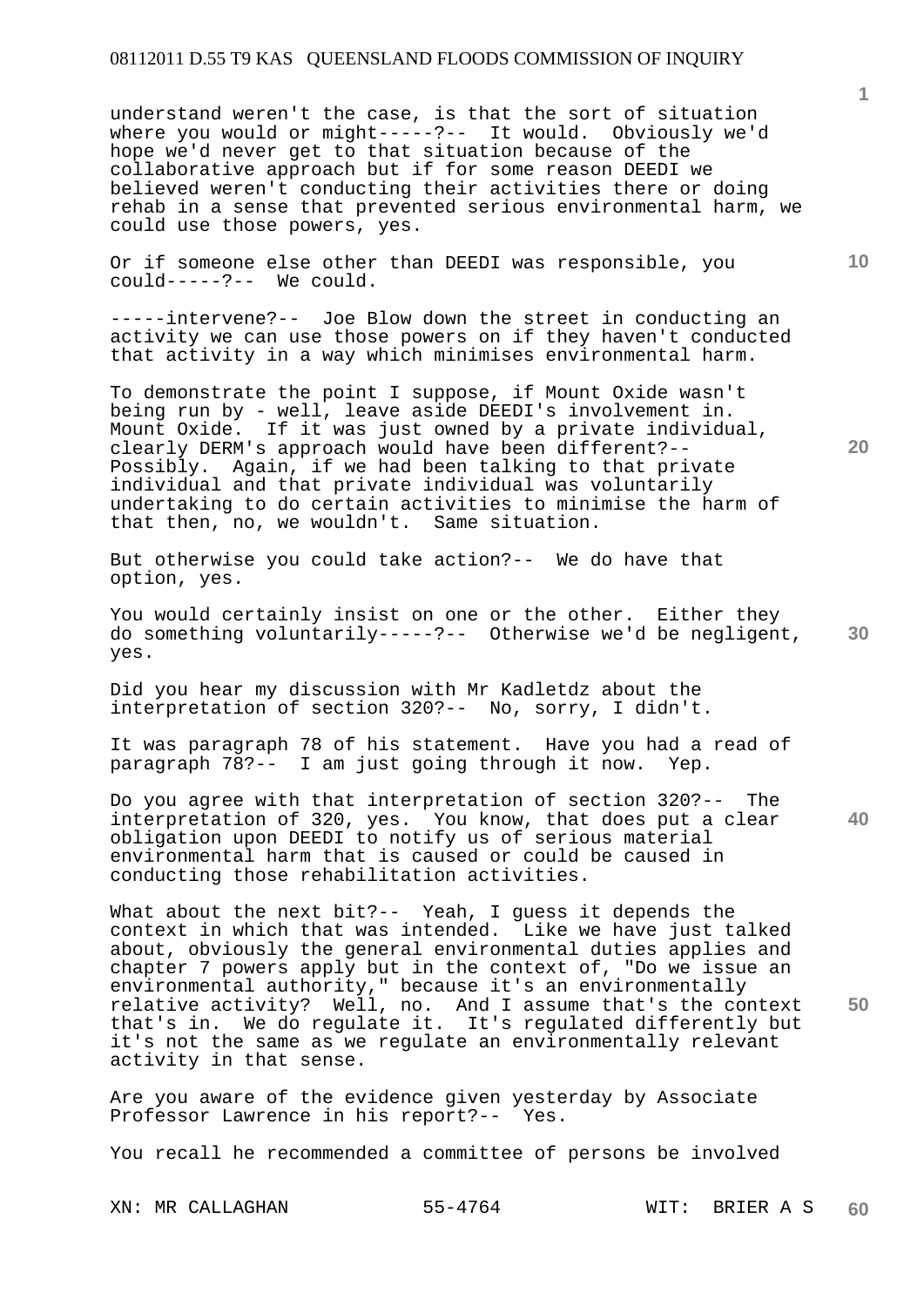in risk assessments and choice of rehabilitation techniques?-- Yes.

What would, could or should DERM add to such a committee?-- Oh, well, obviously we would be able to provide advice on the requirements under the EP Act, what is likely to cause environmental harm and what isn't, and the degree of environmental harm that's likely to be caused by an abandoned mine per se if we have that information.

That is the sort of expertise you could add. Who else do you think should be on such a committee?-- Obviously DEEDI with their knowledge of mines themselves. It's very site specific. I'm an engineer by trade with a bit of ground water experience and, you know, quite obviously some sites it will be necessary to do hydrological studies to determine pathways for contaminants. Other sites where it might just been an abandoned mine shaft, obviously the concern there is there is a hole and someone's going to fall in it, so you might be talking a geotechnical assessment. I would think you would have a basic level of expertise for risk assessments but then in terms of assessing risk on a site by site basis, for those that are identified as potentially having issues, you would call in the expertise that's required. That could be from within government or it could be external.

So the committee would at least want access to some geotechnical hydrological-----?-- If the situation warrants it.

Yes, as needed?-- And, you know, that's my understanding of what's happening at Mount Oxide at the moment where they are looking at contaminant pathways, exactly a demonstration of that in practice.

We turn then to situations at Callide, Rolleston, Hail Creek, Moranbah and so on and the topic of the lead-up to the wet season. It probably goes back to the 2009 Fitzroy model conditions. As a generalisation, would you agree that they seemed to impose stricter discharge regulations than environmental authorities had previously?-- Yes. The discharge conditions under the model conditions in 2009 were<br>significantly different than what existed previously. That significantly different than what existed previously. would be fair to say.

You are aware of the suggestion in evidence before the Commission to the effect that these restrictions lead to the need for the transitional environmental programs which were applied for during the last wet season, again as a general sort of a proposition?-- If would be a contributing factor. I think the main we had TEP's is it rained a lot.

Fair enough. Is that in essence your response to the suggestions made?-- No, I think - and, look, I understand where mines are coming from. In this it was a change in discharge conditions, so you would expect a transition period. We had a very heavy wet season in 10-11 which compounded that

XN: MR CALLAGHAN 55-4765 WIT: BRIER A S

**10** 

**1**

**20** 

**40**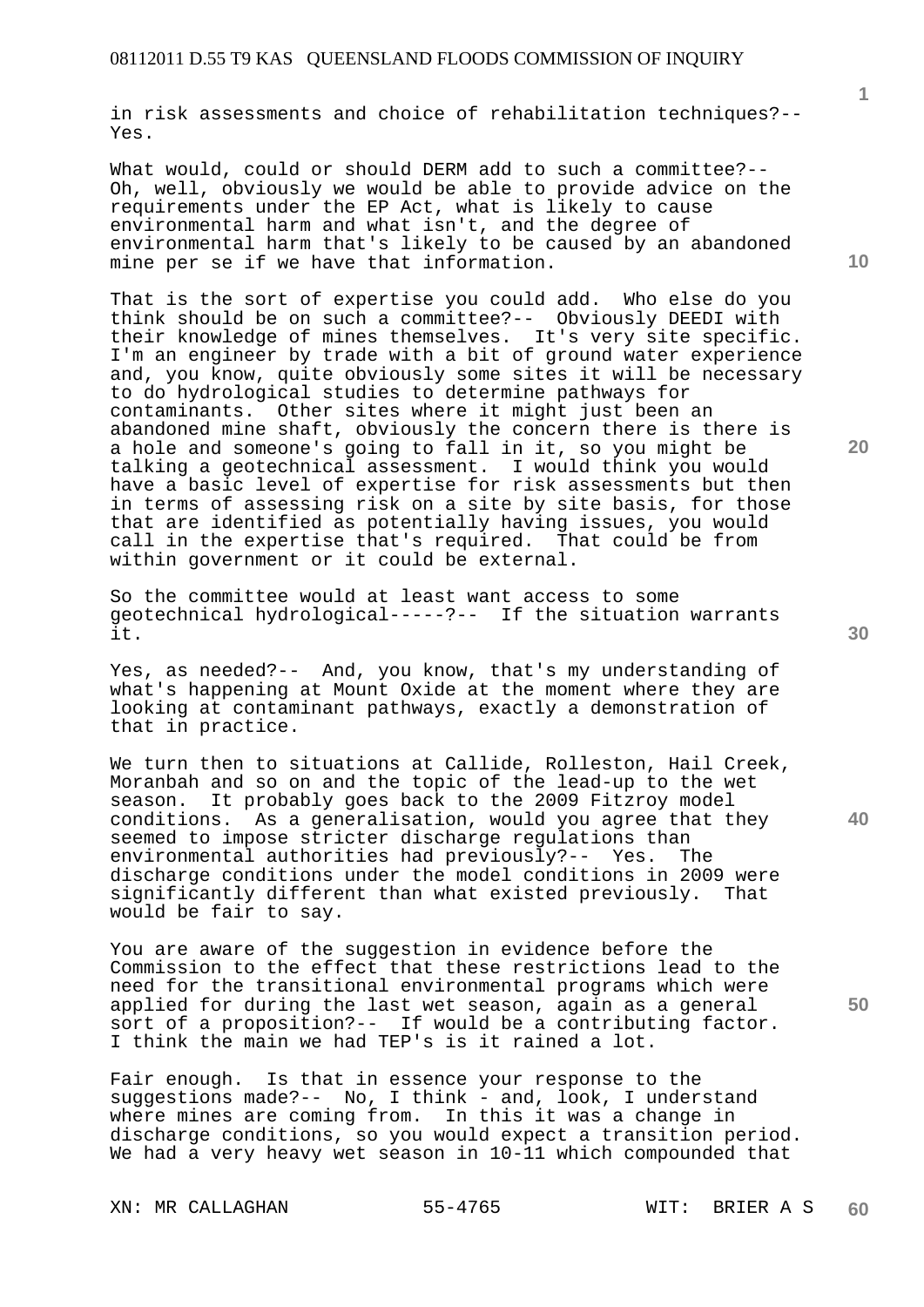and also I think it's worth noting that a lot of mines are actually designed to catch water. We'd had very dry times for many, many years before that and mine sites were actually short of water in some instances. So a combination of circumstances I think lead to the need.

Would it be an over-simplification to suggest that you would say that the amendments to the model conditions which have been made this year are the best attempt to remedy or to prevent that situation from happening again?-- Yeah, I would disagree with that. I think it needs to be understood the model conditions in 2009 - and bear with me, a lot of this is from what I've read because I wasn't around at the time. The model conditions in 2009 would have been conservative for a start because they are model conditions, so they are a one size fits all approach for mines and, you know, given the hundreds and thousands of permutations that could occur in relation to rainfall and the difference across sites, by having model conditions, by their very nature they will be conservative compared to a site by site assessment. Additionally, I think back in 2009 there was a lack of data with which to scientifically and with any confidence increase or allow higher discharges whilst still maintaining the<br>requirements to protect aquatic ecosystems. The difference in requirements to protect aquatic ecosystems. the model conditions review we have just conducted - which was always later to occur, we just brought it forward six months is that since the model conditions were brought in in 2009 there's been strict monitoring reforms, there's been requirements to monitor and record receiving environment and background data in water courses. We also have the flood events from 2009 and the data collected in 2010-11 which with to actually consider the signs behind the model conditions. So what the review has done this year is it's actually used that science, used that additional data, and used the great wealth of information we have been able to gain in two years to redesign the conditions and look at the conditions we have to see if we can being more flexible or if we can do something different to achieve the same environmental outcomes. Realistically, what it's done is increase the flexibility for mines to be able to discharge in certain circumstances. They're still model conditions. So in terms of a one size fits all approach, they may well be conservative for some mines, but if mines can demonstrate the science and the necessary information behind that statement, then they may be well able to negotiate a different set of conditions for their EA, but that's the process that's lead us to where we are. We wouldn't have been able to implement the conditions we have in this latest review if we didn't have the information gained over the last two years since the implementation in the first place.

I mightn't have expressed the question clearly, but does it reduce the risk; that it's a continual process of assessing the suitability-----?-- I think so. Yes, it does. A continual process assessing the situations we have and the information we had at the time. Science changes, science improves and we get more data.

**1**

**10** 

**20** 

**30** 

**40**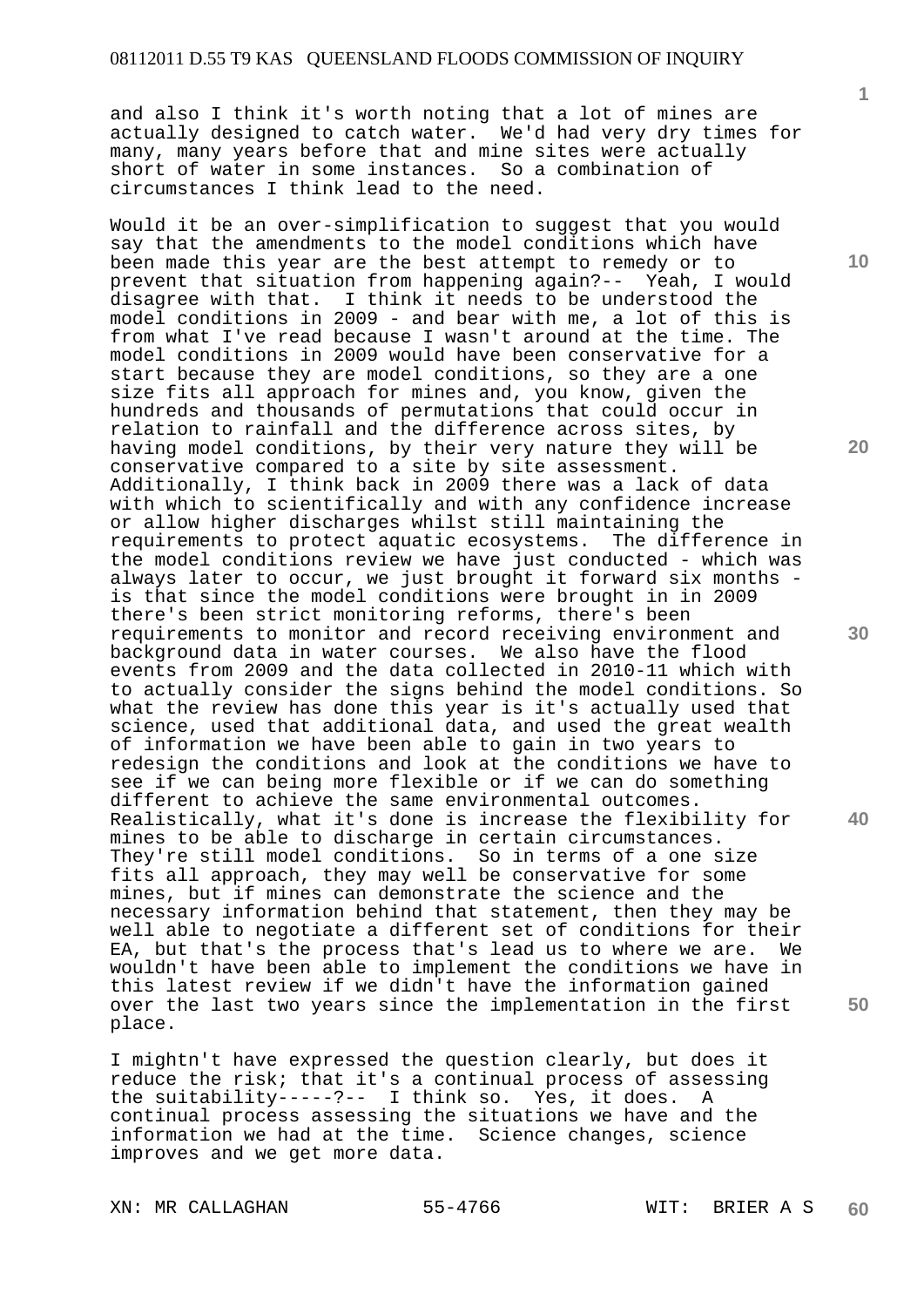Can I ask you about the inspections which might have been done prior to the wet season. How does DERM decide which sites require a pre wet season inspection?-- My understanding of the inspections in 2010, and this definitely happened with the inspections this year, done on a risk assessment as well, primarily that risk assessment is based on our officers in the field and their local knowledge of mine sites. Adding to that, we look at past history, compliance with EA conditions, past performance in wet seasons, whether we know there's any water related issues or not, and then based on that risk assessment we undertake to visit the highest risk - or what we believe to be the highest risk mines in terms of water management.

It's the case that some mines DERM invited mine operators to submit a transitional environmental program before the start of the wet season; is that right?-- Yes.

Hail Creek, Dawson also?-- Most mines, actually, that we visited.

Was that process to empty water storages before the wet season or to just set up the discharge requirements during-----?-- It would vary. It's mainly - firstly, it would be, "Do you think you are going to have trouble in complying with your EA conditions?" So, "Will you have the necessary storage on-site? Would the design storage allowance be available come 1st of November? If you get significant rainfall, will you be able to manage it on-site in accordance with those EA conditions? If not, why not? What are the areas where that may be and if that's the case, do you want to apply for a transitional environmental program which allows you to do certain things outside your EA conditions while you then transition back into compliance?" So it very much would be site specific. Generally speaking, particularly in preparation for this wet season, given the water that's stored in mines, it would be about, "If we do get significant rainfall, can you store is it on-site or do you need to discharge in a different way?"

In that situation, how do you anticipate things like the cumulative impact of releases if various mines on the same river all have a TEP ready to go; the combined effect might be bigger than the sum of its parts?-- That's the key difficulty I think in managing mine discharges in the Fitzroy basin. The Fitzroy basin is a very complex river system. It's not a single river. There's many different sub-bases, many different tributaries. In the 10-11 wet season obviously we had an event which effectively caused high flow events across the board. That may not always be the case. Like, we may end up with a high flow event in the Nagoa, for example, but nothing down in the Mackenzie. So it could vary from site to site. I guess that's why we only went down the TEP process. Without the ability to actually assess what each mine wants to discharge and then consider that requirement in the context of what we know the other mines are doing, it's impossible for us

XN: MR CALLAGHAN 55-4767 WIT: BRIER A S

**1**

**10** 

**20** 

**30** 

**40**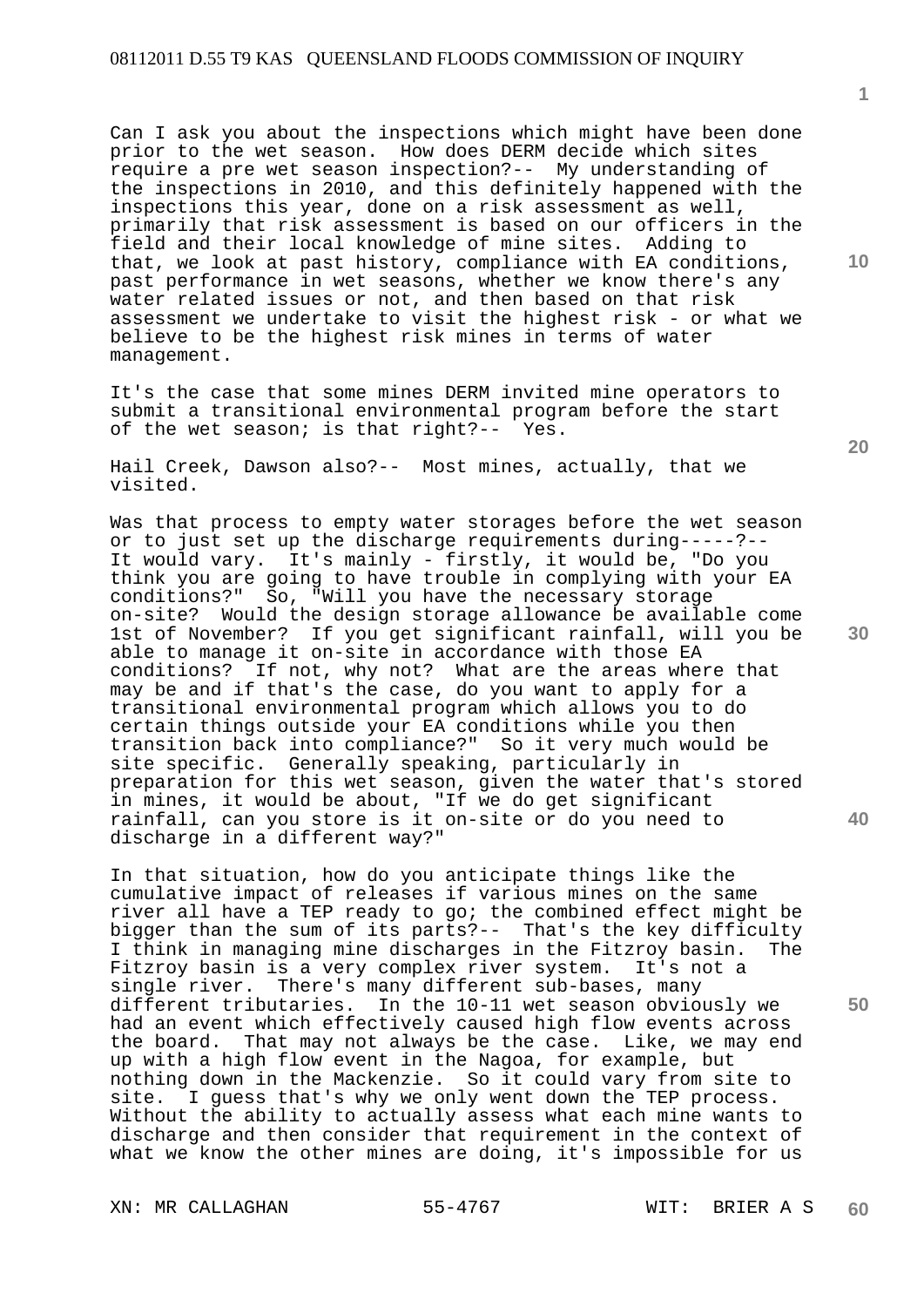to give blanket approvals to discharge above and beyond certain levels, such as we set in the model conditions. And I guess each event has the potential to be different as well. So, I mean, it could be different flows in different water courses and therefore different mines may be able to release more water, or less water, than they did in a previous event. Hence again why we have to do that TEP assessment process. It depends on the site, it depends on the water and it depends on the flow in the watercourse. In terms of cumulative impacts, there's a couple of ways we look at it. Very much our TEP's are conditions based. So they are based on being able to discharge water quality up to a certain point, at a certain rate, given a certain flow in the watercourse, in basic terms. We monitor upstream and downstream water quality.

**20** 

**1**

**10** 

**30**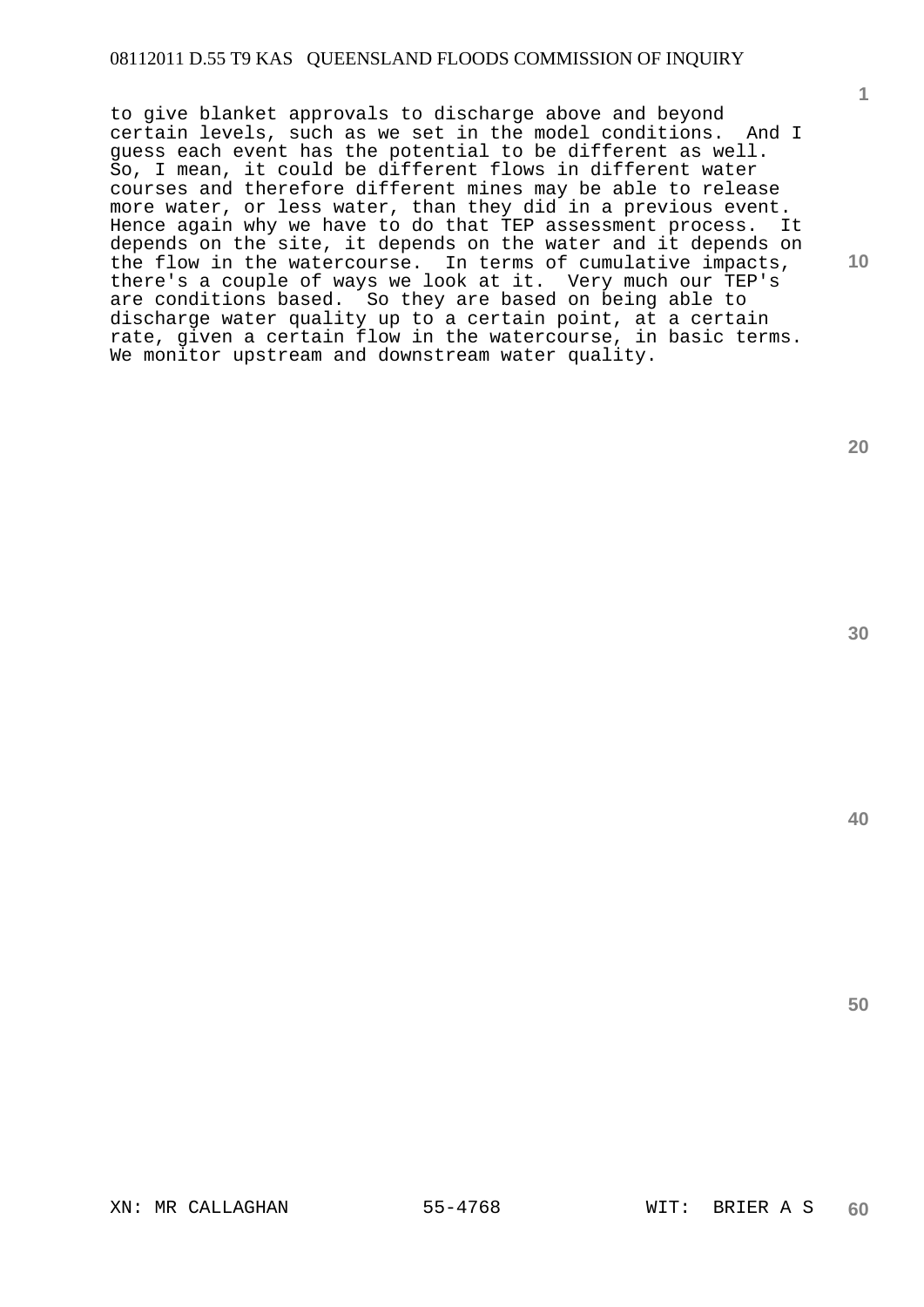Given that, we set those conditions based on the opportunity or the allowance for other mines in a similar area to also have a window to discharge, but, again, given the fact that, you know, while we can set maximum levels, we can't prescribe exactly how much a mine is putting out - only that they can't go beyond a certain level - we tend to put catchalls in the TEPs as well. If we, at one of our monitoring points, notice water quality is going - or salinity is raising above a certain level, we can actually stop mines from discharging, assess the situation and then bring them back online with certain conditions as required.

What you're describing sounds, to the layperson at least, like an elegant fusion of art and science?-- It is.

Is there any other way of doing it, or is there anything that could be made easier?-- If I could snap my fingers and make it work in an easier way, I honestly would.

Tell us?-- I would have less grey hair and probably more of it.

But do you have a wish list? Is there something that-----?-- There's been talk about the Hunter Valley. They have a salinity trading scheme down there, and we're actually co-funding a study with the Queensland Resources Council into assessing the feasibility of a salinity trading scheme and how that may apply to the Fitzroy Basin. Obviously there are some different complexities in the Fitzroy Basin compared to that, but that's one other method that's being used around the place. A lot of the other methods rely on an extremely detailed analysis in real time of what's happening and then adjusting mines based on certain volumes in the river, certain salinity readings, and so on and so forth.

Almost like a flood operation centre as the situation is unfolding?-- Yes, but if you can then imagine that flood operation centre across nine different subcatchments with 53 different tributaries all flowing at different background levels with 52 mines as variables, it could be putting in different quality of water at different rates along the way, you know, you start to get a picture of how complex it is, hence why the conditions base that we've got. It is labour intensive and it does take some skilled people in that space, but that's why we do the individual assessments, that's why we condition the TEPs the way we do.

All right. Well, on the basis of the way you just described it, it would seem like the concept of having a central control over the situation is just fanciful, is that-----?-- I wouldn't say it's fanciful, I would like to say we exercise a fair degree of control. It's not iron-clad in so far as saying that, "Yes, you can discharge 1.3 megalitres now and stop, and then you come in here and throw your 1.2 in." It is conditions based, but it is a continual feedback process, and because of the level of monitoring we do, the level of monitoring that's required of the mines and the regular reporting that's required, it allows us to keep the finger on

**30** 

**20** 

**50** 

**40** 

**10**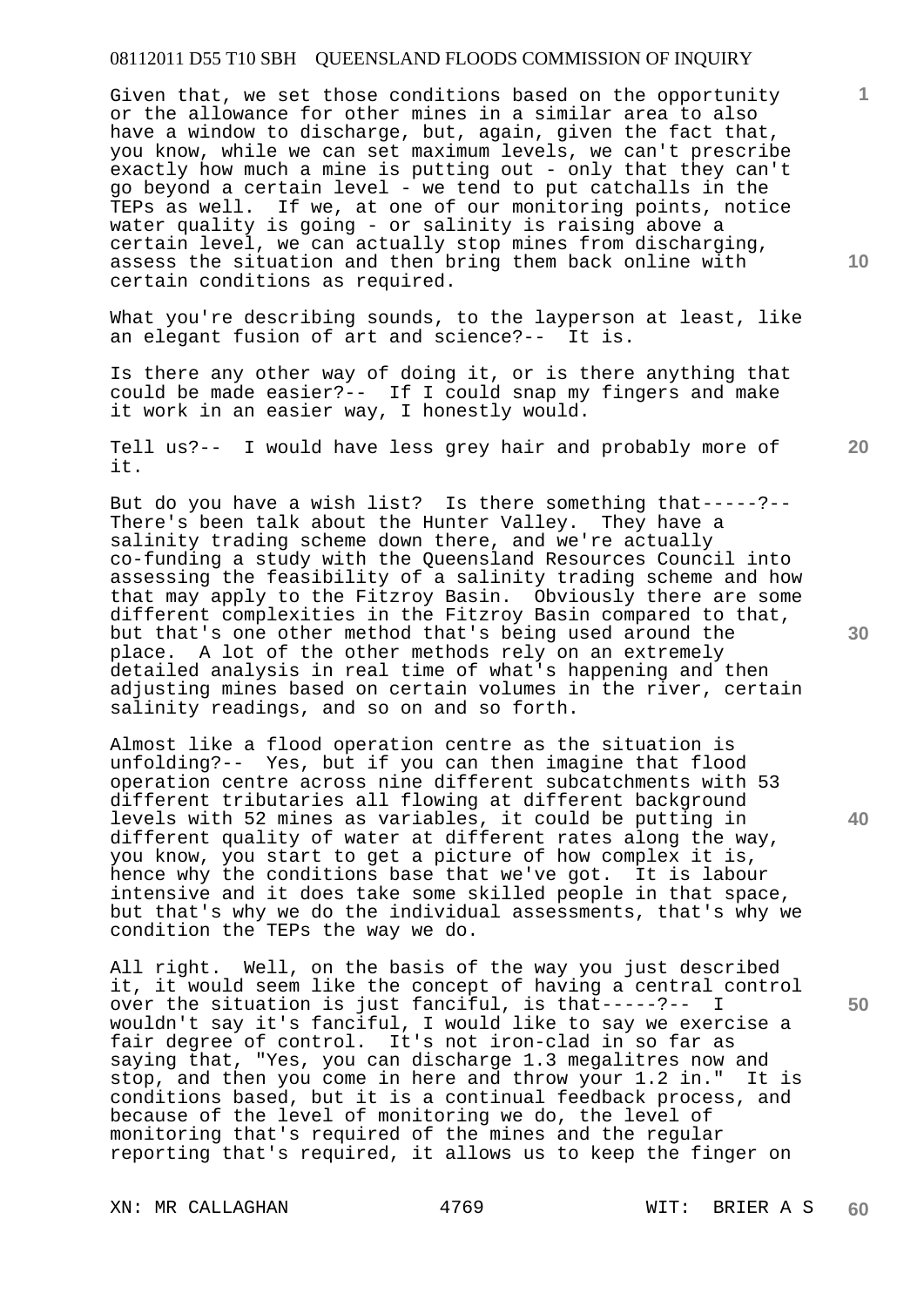the pulse and adjust things as required through that process.

All right. Can I move on to the question of information that DERM might pass on to operators from the Bureau of Meteorology, because there's - from the information we've received, there's suggestions, for example, in the material just tendered, I think in relation to Rolleston for Mr Burlinson and Ensham, Mr Westerhuis. They received no formal communication of Bureau forecasts, whilst Callide suggested they received information from DEEDI, but not from DERM. Are you aware of those suggestions?-- I'm aware of the suggestions. I'm unaware of what communication did occur prior to the '10/'11 wet season.

Well, perhaps just tell us, is there a DERM policy about providing operators with BOM information?-- Not as such. Obviously given the concerns and suggestions, we have been providing that information this year. Look, in the past, I really can't comment, but I do imagine that mine sites, given the investment they have in infrastructure and the effects that weather and water would have on their operations would probably want to check the weather forecast themselves now then as well.

All right. We're aware that there have been some developments in the whole system, but the TEP system will no doubt continue to be relevant, so I just want to address the topic of delay in the TEPs. The Environmental Protection Act sets out a maximum period of 20 days for DERM to make a decision about a TEP?-- Yes.

Do you agree with that?-- 20 business days, yes.

Was any different sort of timeframe expected of DERM staff in the wet season just passed?-- Oh, very much so. We were trying to turn it around as quick as we possibly could given the situation. Some were returned around in 24 hours, two days, depending on what was being asked and the level of information that was provided. Others took closer to the statutory period, depending on what it was.

You're aware of some suggestions that - at least a suggestion, I should say - from Mr Ritchie, I think, of Rio Tinto, that DERM usually took the full 20 days. Might that just reflect the nature of the ones they were applying for?-- To some degree, and I think generally in a TEP that there was no urgency attached to or no strict timeline, we probably would try and take the statutory 20 days, because we try and prioritise, obviously, based on the ones that are more urgent.

Well, I was going to ask about that and how you prioritise. mean-----?-- Based on - well, during the wet season - I'll give you an example - during the wet season - as a result of the '10/'11 wet season, we processed 100 TEPs - so, 100 applications or amendments for TEPs. You know, generally speaking, you expect a handful a year, but we did 100. A lot of that was done over the Christmas/New Year period, and through January and February. During that period we obviously

XN: MR CALLAGHAN 4770 WIT: BRIER A S

**20** 

**40** 

**50** 

**10**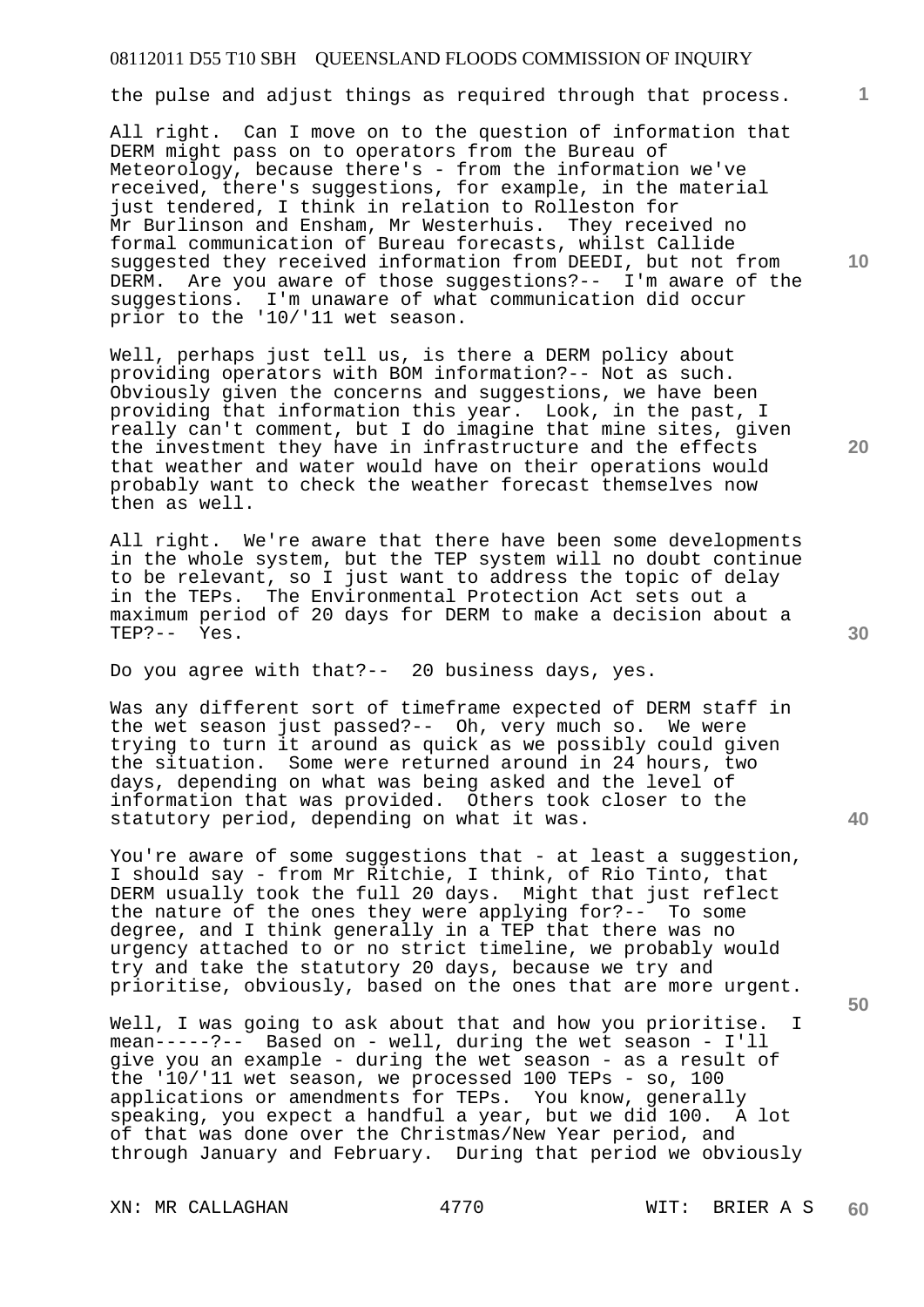could approve very quickly ones which were obviously at low risk of causing environmental harm. So, a discharge of X into a major water course that was flowing gangbusters, could do it fairly quickly. The ones that take more time and require more information in a higher assessment are ones where there's a discharge of higher salinity water into lower flows, so such as ephemeral tributaries which may flow into a major water course, which effectively just flash flood in a lot of instances and then could be dry. We know certain salinity salinity above certain levels can have effect on aquatic ecosystems and environmental values, therefore we are normally after a dilution of flow. So in order to assess one where they're after trying to discharge that higher salinity water into low or zero flow, we would have to look at the environmental values that may be in that water course. We'd have to look at the ways they were trying to discharge the water to minimise sedimentation-----

COMMISSIONER: Slow down, Mr Brier.

WITNESS: You would have to look at the environmental values in the water course itself, so what is it is likely to be affected by the discharge of that highly saline water, and mines, in applying for a TEP, and us assessing a TEP, need to demonstrate that they can manage those environmental values or manage the discharge, so there is no unacceptable impact on the environmental values that exist. So, they take a higher level of assessment and a higher level of understanding. Now, in that, we prioritise, based on information for mine sites themselves. Some mine sites when we talked to them said, "No, this one is not as urgent. This one here is the one we want you to work on.", or, "No, we'll be okay for another three weeks, and then we actually want to start going down to that pit.", so we would shelve them and work on the higher priority ones where we knew, for example, the mine site was undergoing no production at all, had buried machinery and, you know, was in - say, for example, there may have been a risk of flooding in an underground mine. We would prioritise the assessment of that application first. But the level of assessment required is very much a reflection of the level of information and detail provided by a mining company and the level of risk associated with what they want to do.

MR CALLAGHAN: And in terms of that process of prioritisation, I accept the events of last summer were probably unprecedented. Was that something that you just had to develop - the process of prioritisation? Was that something that one person took control of, or-----?-- No, it was something that was managed very well, actually, by environmental services in central west with input from central staff in Brisbane. They did a very good job of gauging what was coming in the door and managing their output with that, but, yes, I think it is fair to say that that prioritisation process was built as a requirement of the wet season at the time.

Did it expose, or draw to your attention, at least, methods by which the whole TEP process might be improved?-- Oh, without

XN: MR CALLAGHAN 4771 WIT: BRIER A S **60** 

**10** 

**1**

**20** 

**30** 

**40**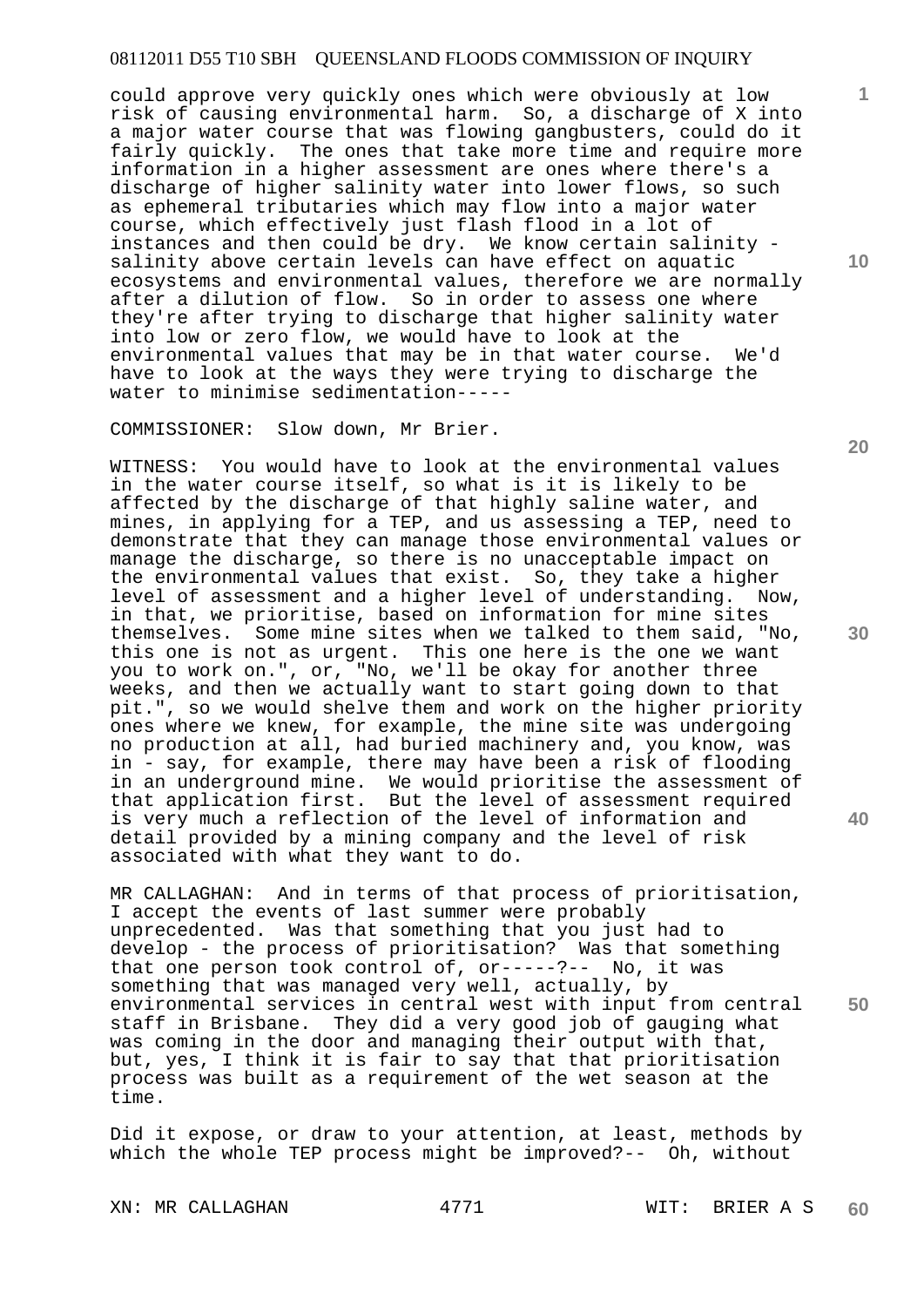doubt. A few different ways. The way we took applications in, the way we keep records associated with them, the level of monitoring data we had at our fingertips to enable us to do that assessment. So, I think it was probably an education for both us and the mining companies themselves. We had very differing quality of applications. Some mine sites just nailed it, had all the information lined up. Others didn't quite understand what was required, and others just simply didn't have the data through no fault of their own. So, it was a good process in terms of mine sites now being aware of requirements in that regard, but from a DERM perspective, obviously that's probably the most intensive run we've ever had with authorising discharges and assessing TEPs. It allows us to test a few processes. We've obviously made some refinements and some improvements in the way we communicate between different areas, the level of control and co-ordination we have across the lot. So, yes, I'd say we all learned something.

Is there any area of improvement which occurs to you which might not yet have been implemented which might require the cooperation of another agency or-----?-- I hope not. None that spring to mind. Look, the big thing which came out of that is communication, and the need to ensure communication between us and the mine sites, the need to ensure communication internally amongst ourselves, and also the need for mine sites to ensure they have relevant co-ordination and communication between the site and Head Office, and I think that was probably the big learning.

How do you ensure that that learning is not lost?-- Well, we've spent a lot of time talking to mines in the meantime. We've had many, many meetings with mine sites and mine site senior management to discuss these issues-----

But will that learning-----?-- We've-----

I'm sorry to interrupt, but will that learning pass as the people who occupy those positions and have had this experience move on?-- I hope not.

How can we ensure that it does doesn't?-- To be cynical, monkey see, monkey do, in some aspect. This is the way we do business now. A new staff member coming on is trained in that way to do business. We've improved their guidelines for assessing TEPs. We've put in different structures internally. My position, for example - at the time I was down there as Director, LNG Enforcement Unit, basically giving a hand with mine site management during the wet season. As a result of the wet season we created the coal and coal seam gas operations unit inside RSD. So, there's my position. With an overarching view, we've added a Director, Mine Operations and a Director, CSG. So, yes, I think in order to ensure that the learnings continue, one, they're burned into everyone's brain, quite obviously-----

Well, they are at the moment?-- Two, we've taken structural changes to make sure our coordination and communication is

XN: MR CALLAGHAN 4772 WIT: BRIER A S

**40** 

**50** 

**20** 

**10**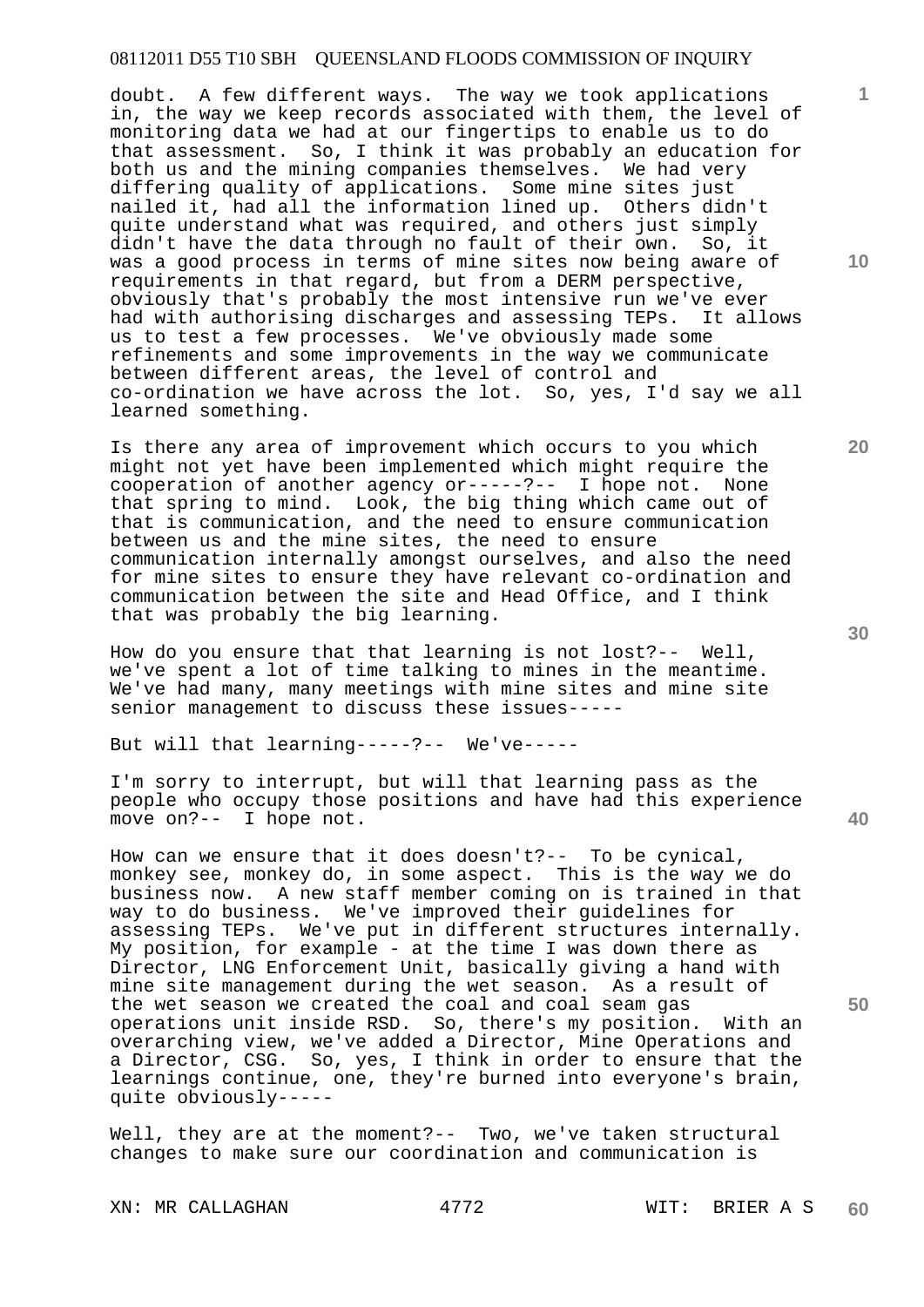managed in a better way. Three, we've improved and written down our internal procedures and guidelines relevant to that exercise.

You mentioned training. Is that something that's been formalised?-- Yes, we've done - and again, this tends to be internal workshops, so getting, you know, someone from Brisbane or even myself, for example, to describe what we saw as a whole and how we want to coordinate things in a certain way. We've done specific training in terms of the model conditions and how to assess that, specific training in terms of the new TEP guideline and any amendments to the EP Act. So, there's been a significant amount of-----

Long-term, might there be benefit in a joint training exercise involving DERM and the companies?-- Oh, without doubt. In fact, we actually did that upon the finalisation of the Fitzroy model conditions. We actually conducted a workshop with industry and with our own staff-----

This is back in '09?-- No, no, now.

The most recent-----?-- So, it would have been September, I think - late August or early September.

All right?-- We had a workshop where we ran through the model conditions, how to determine flow triggers, the information that was required to justify that, and that was for both industry and our own staff and it went extremely well.

That wasn't dealing specifically with the flood situation, that's just dealing with-----?-- Well, it's the same thing. In terms of an assessment of TEPs, for example-----

Yes?-- -----the information required to justify change in the model conditions or an EA amendment is similar information to what we'd require to authorise a discharge with different conditions. So, the processes are very similar, the methods of recording the data are the same, the information we need to be caught and tracked is the same. So, they're very applicable across the board.

Can I ask you, though, about the approach taken by individual DERM officers towards making decisions about TEPs? There is a procedural guide to be used by DERM officers when making such decisions; is that correct?-- Yes. It was updated after the floods, actually.

**50**  Right. And it sets out the criteria that have to be taken into account under all relevant acts and regulations?-- Yeah, it's basically a simplified version of the relevant parts of the Environmental Protection Act.

Yes, the one that we have now is the updated one to June 2011. It's been changed since the last wet season, has it?-- Yes.

When was it first created?-- I'm not sure. I couldn't answer that.

XN: MR CALLAGHAN 4773 WIT: BRIER A S **60** 

**30** 

**40** 

**20** 

**10**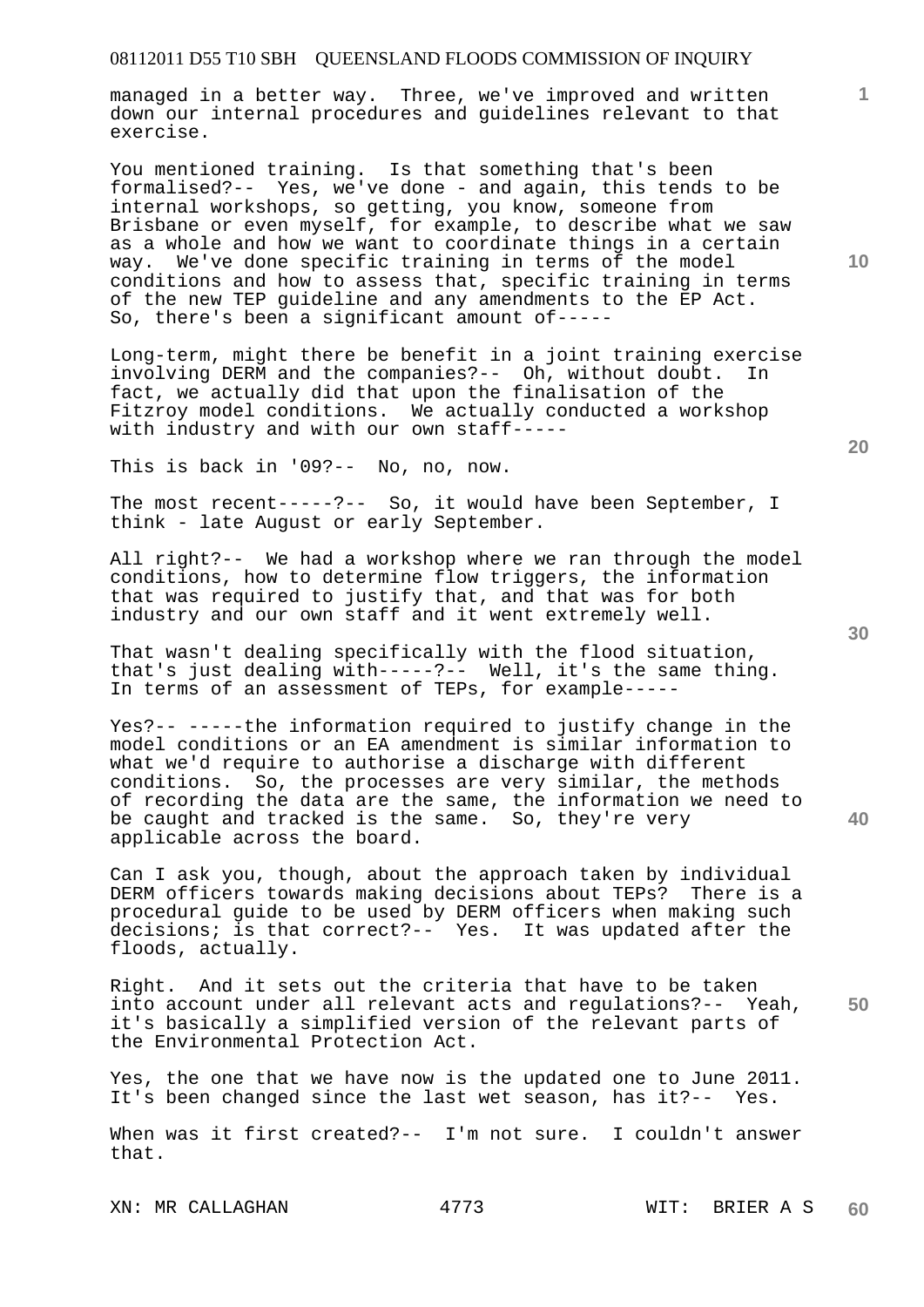There was something like it in place-----?-- Yes, to my knowledge there was a procedural guide for TEPs, yes.

All right. We might be able to - I think it is annexure MFB 03-27 to Michael Birchley's statement, which I think is Exhibit 747?-- No, that's the Emergency Direction Procedural Guide up before me at the moment.

**10**  It's not the document I had in mind. I might show you a hard copy while that's-----?-- Thank you.

This is the procedural guide that we're talking about?-- Yes.

And this is the one that's in place now; is that right?-- Yes.

Can I take you to page 9 of 14? I'll keep going. There's a heading: "Satisfaction that the draft TEP meets the requirements of the act". It states that the officer must decide whether they are satisfied the draft TEP adequately addresses all of the relevant matters. That's on the screen now. How is that done?-- Generally through an assessment report, which effectively is a checklist that there's a variety of things it needs to be assessed against.

Do we get some clue about those on page 7 and 8 - a list of the standard criteria - at the bottom of page 7 and over on to page 8?-- Yes.

List of questions?-- Yep.

The first one being: "Has the decision effectively integrated long and short-term economic, environmental, social and equity considerations?" How does a DERM officer address that question?-- Yeah, and again it is very difficult in an assessment process. There's a lot of standard criteria which apply to all management decisions. In terms of this, I would say the reason we issued a TEP in relation to mine discharges was because we knew there were X severe economic consequences - or potentially economic consequences to mine sites by keeping the water in the pits.

That's probably an easy one to understand, as is environmental. I mean, that's the trade-off that we understand, I suppose?-- To some degree, yes.

Yes. What about social and equity considerations? Can you give me an example of those?-- Social considerations, I think, would be, you know, what are the impacts of this release on the downstream environment, for example.

Is that different from environmental?-- Yeah, it can be. So, I mean, if it's going to cut off access to someone's property, for example, while that doesn't necessarily cause environmental harm, that does have social implications for that land holder. So, those sorts of considerations. The equity on probably - yeah, I couldn't give you an example of

**20** 

**1**

**40**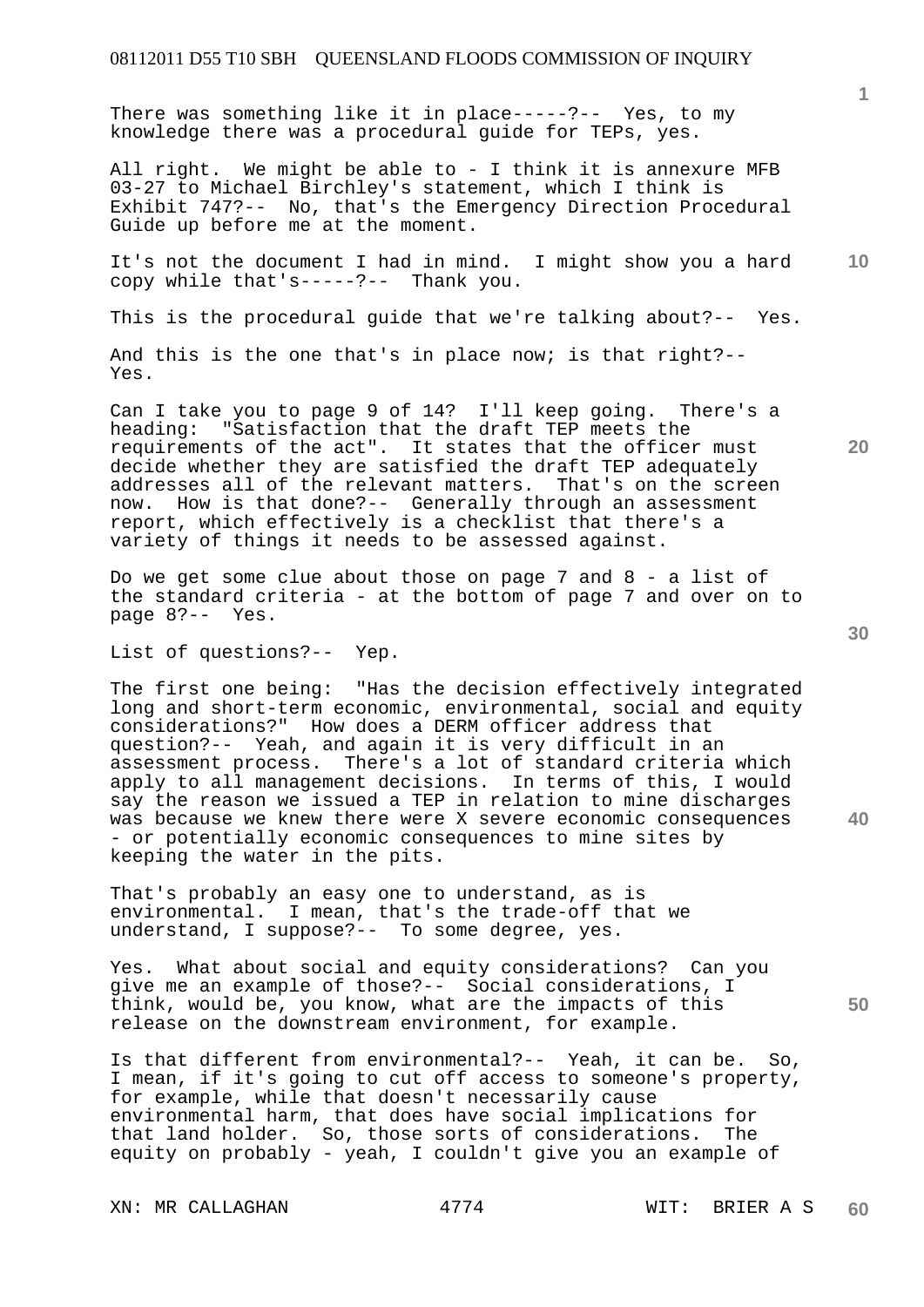how to actually apply that, but, again, it will depend on a site-by-site situation. Obviously some of these conditions or some of these criteria will apply to some sites, and some simply won't be applicable.

Can I ask what - who are the people making the decisions according to these - or having regard to these criteria? What sort of level of DERM employee are we talking about?-- Generally we'd be having an AO5/PO3 level working on these things. But then in the case of the decisions themselves, they're generally run past an AO8 level manager or above.

Okay. I'm just wondering how they are equipped, for example, to engage with a question such as the second bullet point on page 8: "Does the decision have due regard to the global dimensions of environmental impacts and policies?"?-- It varies. I think, as with any organisation, our skill level varies across staff.

**20**  I'm not really addressing the skill level of individual staff members, you understand, I'm sort of querying the resources-----?-- Oh, okay, you mean as a whole-----

Yeah?-- -----should we be making those calls?

Yeah?-- I think - that's what the EP Act is, I guess.

Yes?-- And in terms of weighing the benefits to the environment, like you said yourself, it tends to be a science and an art in some areas. What we tend to do in that regard is we have individual experts in certain areas. We have some very skilled staff that sit in department. Obviously we have procedures in place. In terms of doing an assessment where we need to consider, you know, something outside - an individual officer's or junior officer's skill level - we have procedures in place whereby that can be elevated. A good example of that would be the scientific assessments - you know, what are the potential implications on an aquatic ecosystem from the release of 4,500 EC water into Kallangur Creek. Obviously an AO5 up in central west isn't going to know the answer to that, so we send that through to environmental resource science and they do a scientific assessment. So we have to move the expertise where it is required.

And I can understand that DERM might well have some expertise in that environmental sort of science. What about the fourth bullet point, though, "The need to maintain and enhance international competitiveness." It's not something we conventionally associate with DERM expertise, but as you point out-----?-- No.

-----if you're going to address the statute, you have to take it into account?-- Yes, and I mean, has the need to maintain and enhance international competitiveness been considered in addressing a TEP application. In that context, I think, given the floods, our consideration of that was, well, obviously these mines need to get back up and operating, therefore the very fact that we would want to negotiate a TEP and allow this

XN: MR CALLAGHAN 4775 WIT: BRIER A S

**10** 

**1**

**30** 

**40**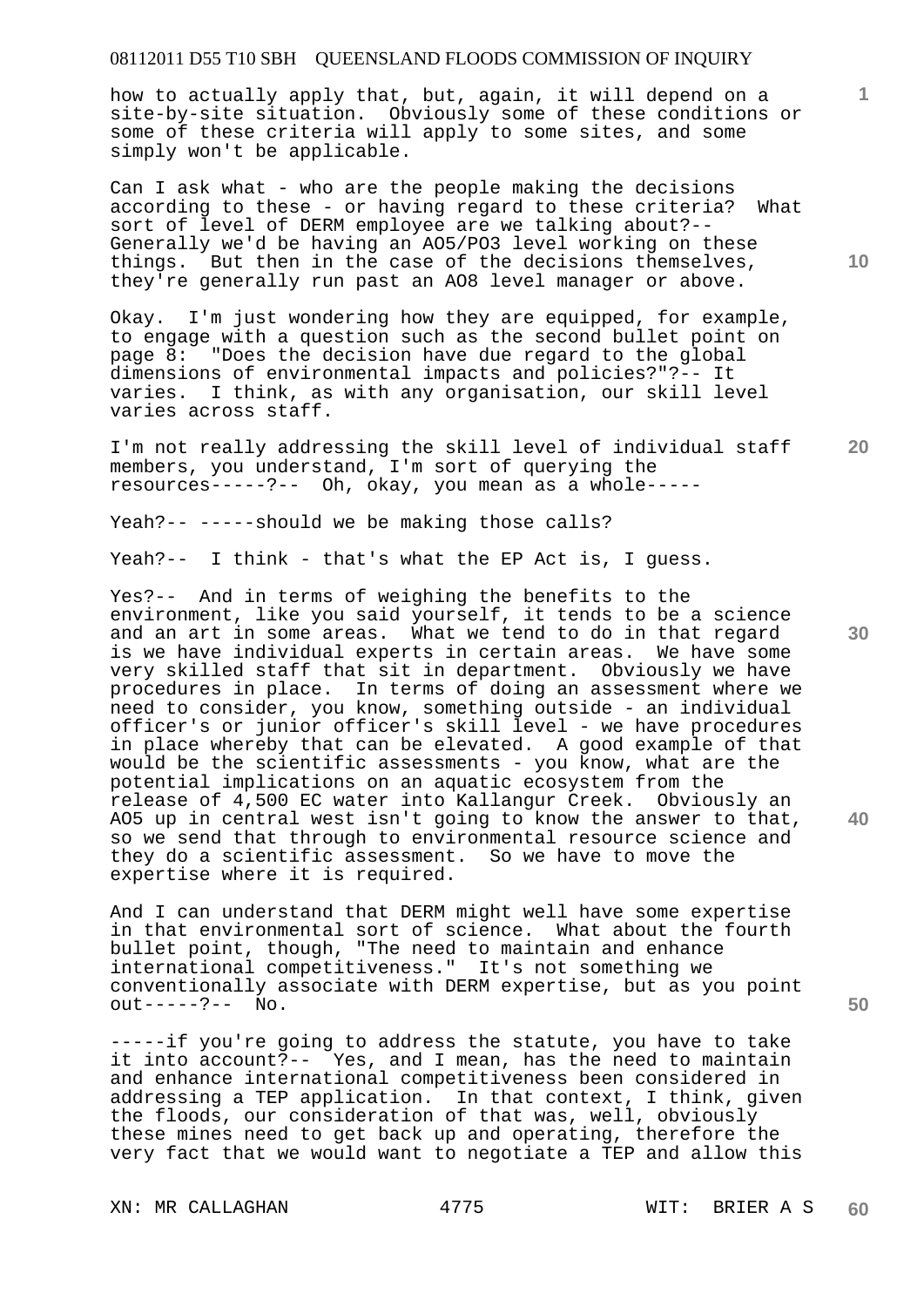water to be released was, yes, that's a tick, therefore we should be issuing a TEP if we can while still managing the impacts on the environment. So, they're not necessarily criteria that are going to be different across each site. Some of them will be the same.

Sure?-- But it does depend.

Yeah, and I was just interested to learn what - or how the employees that you've described were equipped or resourced to address these sorts of fairly weighty considerations?-- Yes, and it does vary. I mean, it comes with experience with what they've actually had to do in the past. We undertake training with them obviously, but the key thing is to have those procedures and access to skilled staff available and the procedures in place to make sure that occurs.

What about the advice from outside the Department on something-----?-- We've sought that in making different environmental management decisions, yes. Particularly with EA applications where there might be some specific engineering requirements around dams, for example, we may seek a consultant's opinion.

Is that an ad hoc sort of a thing or-----?-- As required, yes, and, again, because of the nature of these things is that they can be very different site to site. It's obviously an assessment we make site to site, but if we were lacking expertise in a general area - let's say noise, as an example if we lacked expertise in noise and we had to assess a multitude of EAs in relation to noise, we might have a standing offer arrangement with a consultant that we can access for information when required.

Can I move to a slightly different topic, and that is the question of verbal permission? At paragraph 19 of your statement, referable to Dawson, you note that a Mark Evans, Acting Regional Manager gave verbal advice to the central and north mine permitting discharge. Is this sort of procedure something which is - or something which occurs regularly, or-----?-- Not regularly, and I think probably a reflection of the urgency of some of these situations and the volume we were dealing with. There were certainly some TEPs which I personally said - and rang mine sites and said, "Look, we're going to issue that TEP, and are satisfied for you to start discharging in accordance with that TEP now."

Is there any policy, though, as to when a verbal permission might be given or, again, is that just an as-needs-----?-- No, in general, a verbal permission for a TEP is something we wouldn't do. I don't think you will find it in the act. But given the actual situation and the practicalities involved, we made that call. Mines can either decide to, you know, take us up on that verbal offer or not, but, quite obviously, if we've given a verbal instruction for a mine to do something and they do it, we're hardly likely to go and chase them for compliance action afterwards.

XN: MR CALLAGHAN 4776 WIT: BRIER A S

**10** 

**1**

**20** 

**30** 

**40**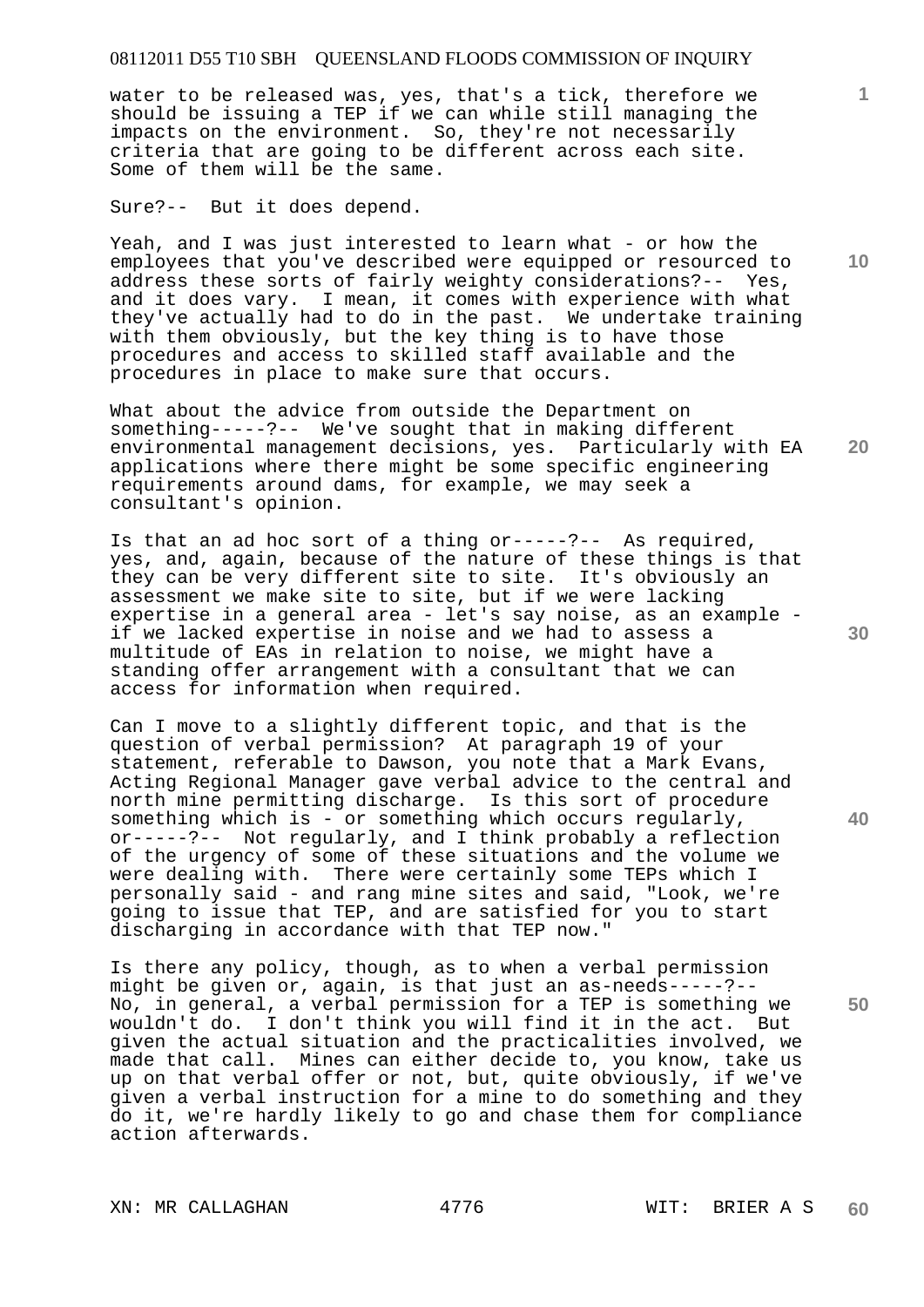Are you aware of instances where mines complained about being unable to comply with reporting and monitoring requirements they've found them too onerous due to the circumstances of the flooding?-- Yes, there were several cases where monitoring sites couldn't be accessed due to flooding or wet weather issues.

And again we'll probably see that suggested in some of the materials. Do you have an overall response to those suggestions?-- I think they're valid. You know, we do put fairly strict monitoring requirements on TEPs, in general, and EAs, for that matter, and the EA requires you to do daily monitoring. If you can't do daily monitoring, in theory you're in breach of the EA, but obviously there's mitigating circumstances if there's a great wall of water in the way. I do think, however, there were some valid concerns industry had. We talked through those as part of the latest Fitzroy model conditions review, and actually made some changes to the monitoring requirements, the frequency of monitoring and what was needed to be monitored as a result of that feedback.

You're aware that some mines that were granted TEPs haven't been able to completely dewater their mine pits?-- Yes.

Does that suggest anything about the effectiveness of the TEP process, site management or both or neither?-- Neither, I think. The simple fact is that we issue TEPs to authorise a discharge above and beyond an environmental authority where we can be satisfied that impacts on the environment can be adequately managed, so there are no unacceptable impacts on the environment or aquatic ecosystems. That simply means in some circumstances that mines were not able to discharge some of their water because it was too saline or there wasn't enough in terms of a receiving flow. That was always going to be the case. We allowed the maximum we could allow while ensuring the environment was protected. Unacceptable harm didn't occur, but that meant they couldn't get it all out.

We move then to the topic of emergency directions. I don't know if you're aware of the comment made by Mr Glen Burlinson of Xstrata Coal that it would be useful for DERM to clarify the circumstances in which it would be willing to grant an emergency direction. There's a procedural quide?-- For There's a procedural quide?-- For emergency directions?

For emergency directions?-- Yes.

That's a public document?-- Yes, as I'm aware.

**50**  And do you have a comment on the suggestion that there's a need to clarify it, or do you say that the guide is sufficient for the purpose?-- Oh, no, I think it stems - there was some discussion at the time of the floods when we were issuing TEPs whether we should be issuing an emergency direction instead of a TEP, given the circumstances, and-----

Can I just ask how many if - how many emergency directions were given in the wet season just passed?-- Two that I'm

XN: MR CALLAGHAN 4777 WIT: BRIER A S

**10** 

**1**

**30**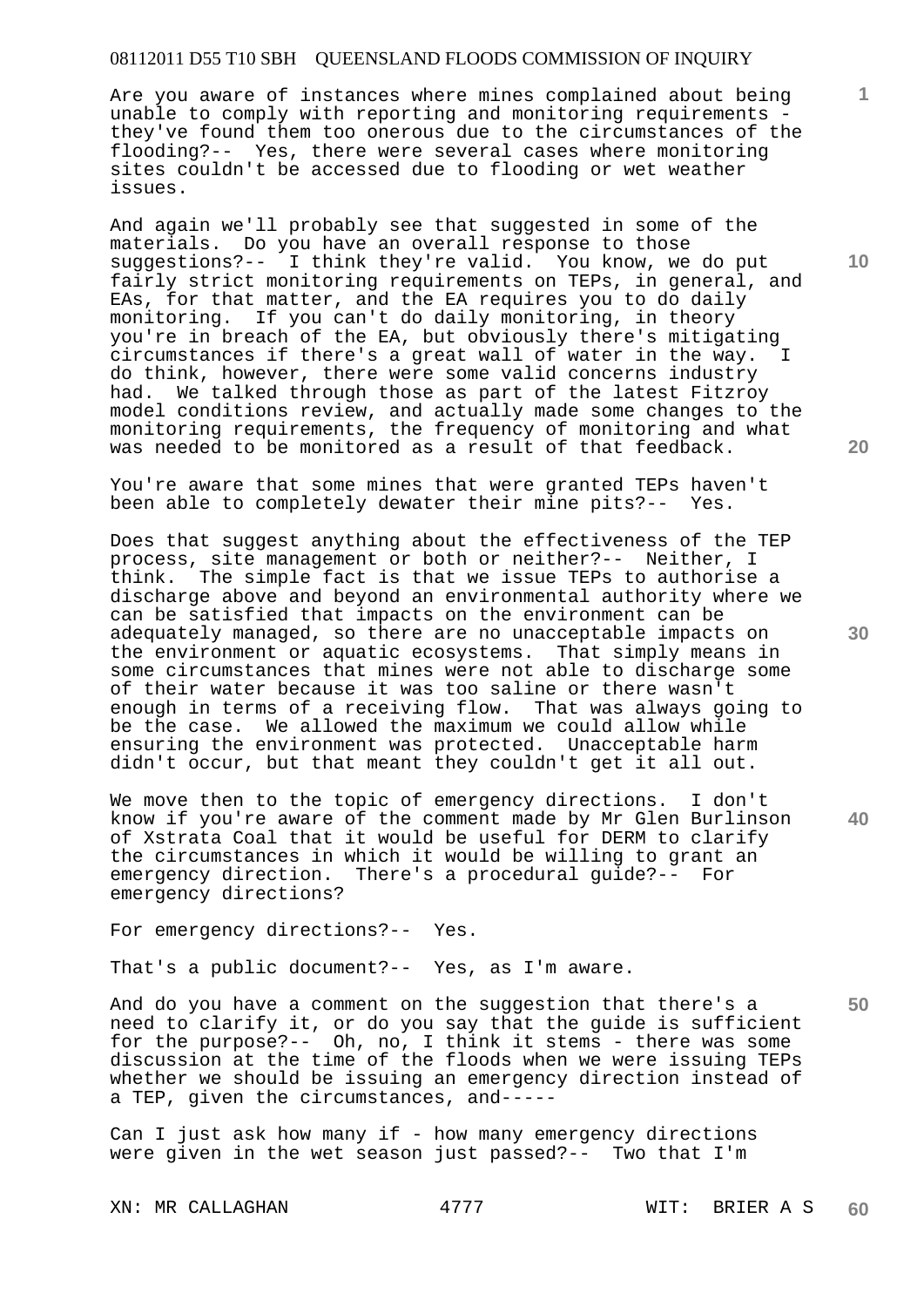aware of in relation to coal mines, both to Moranbah North. I guess it's worth having a look at that. An emergency direction, generally speaking - and you can find the definition under section 468 of the TEP act - if that was possible to break up, that would be great - but if you look at it, there basically has to be an emergency, there has to be, I think, no reasonable or practical alternative to issuing that direction, and then that direction can have conditions placed upon it. The emergency directions we did issue to Moranbah North at the time were basically as a result of Anglo getting in contact with us and saying, "Look, we're on the dam. It's going over the spillway, but we're in danger of it going over the crest of this dam shortly." Quite obviously - and as I know Oskar discussed before - and Arrow this morning - but if you get a dam that actually overtops over the crest, you're likely to get severe erosion and you could end up with catastrophic dam failure. In that case, the consequences of not putting the water out are likely to be worse than putting the water out over the side to reduce the risk. So, we gave an emergency direction to actually reduce that level of risk, because it was the lesser of two evils. It would cause less environmental damage than taking no action.

**30** 

**1**

**10** 

**20** 

**40**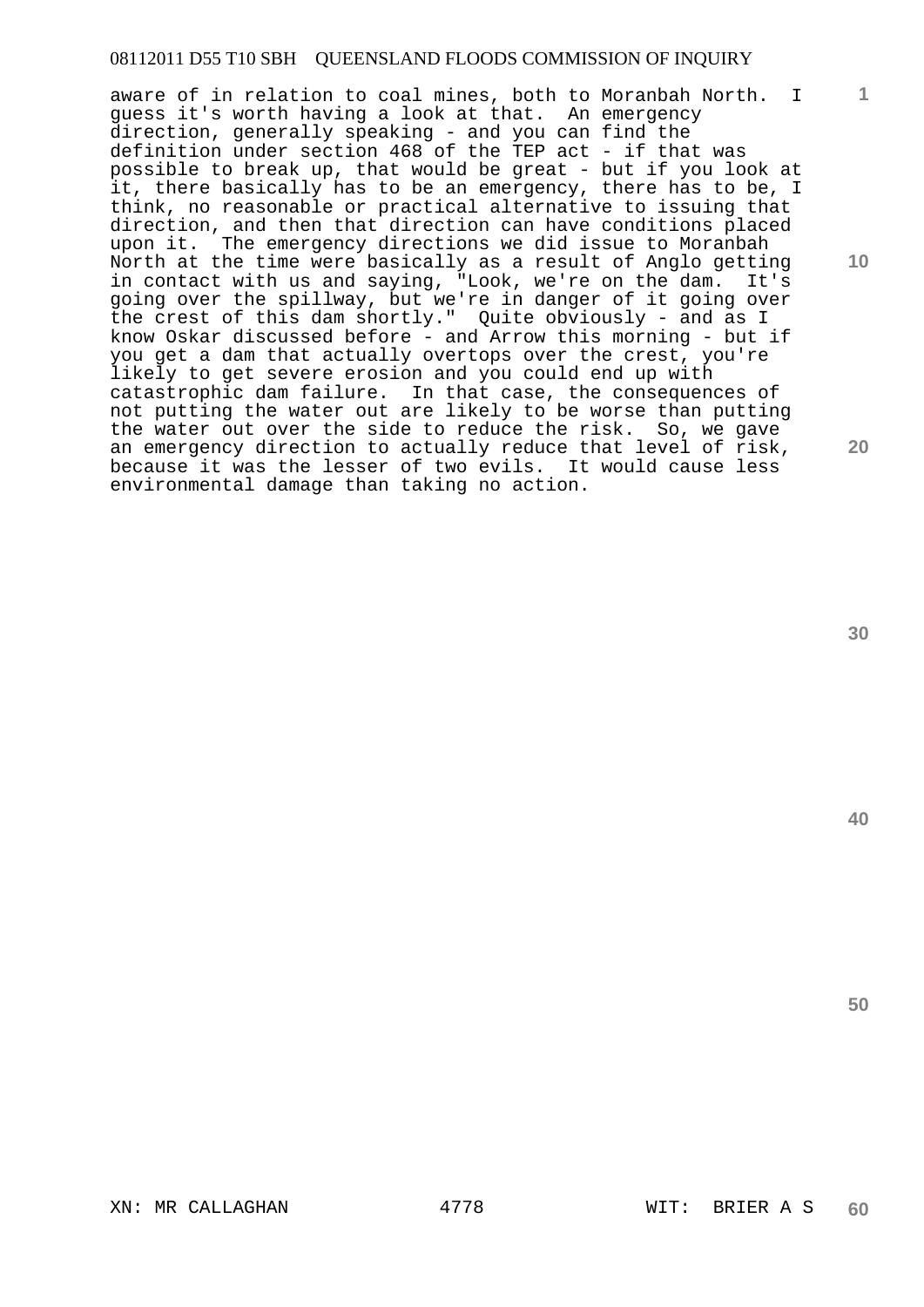And once given was there monitoring of the water quality?-- Yes, my understanding there was in that instance.

And who did that, DERM or Anglo American?-- Anglo American would have done their own monitoring, and then we would have also done our cumulative monitoring at our gauging sites through the Fitzroy.

And the monitoring that they do, they provide it to you?-- Yes. It's also worth mentioning that in those cases the emergency direction was given for a finite time period, I think it was about five or six days, to reduce the immediate risk, and then Anglo applied for a TEP to further manage their water on site in relation to that dam.

Have there been any changes to the emergency directions procedure as a result of the experience?-- No, not that I'm aware, no.

And, finally, I think, can I take you to paragraph 63 and 64 of your statement relating to the Ensham Mine? You state at paragraph 64, I think, that DERM does not believe that discharges from mine sites during the 2010/11 wet season have contributed significantly to the elevated electrical conductivity of the Fitzroy River system, and that there's no - paragraph 69 I think you say there's no evidence of adverse environmental effect from mine water discharges, I think similar statements in other statements-----?-- Yes.

-----that you've made. What - what's the basis for these? What studies have been conducted upon which you've found these conclusions?-- Basically a - I'll call it a mathematical analysis of what actually went in there, but a scientific analysis of what we authorised, the reporting the companies have done to us in terms of the volumes issued, the hydrographical data we have in terms of the flows in the watercourse, and, of course, the salinity data we have from our own monitoring in those instances. That tells us what inputs were actually put into the system by the mining industry, what we were actually observing as the total situation in the Fitzroy, and a simple matter of maths then to do the difference. I think we've also done some studies and there has been presentations to the council up at Rockhampton recently about the current situation in the Fitzroy. The largest flow ever in that system, roughly 38 million megalitres of water, went down. The last time we had anything close was back in about 1915. So a massive, massive water flow. We've had studies that had scientists out there and were observing that it's filled up groundwater systems, aquifer alluvial systems next to rivers, and we're now getting that groundwater ingress flowing into the Fitzroy itself, and it's an elevated salinity level. We're observing that. There hasn't been any mines actually discharging saline water since about June, and yet the Fitzroy is highly saline at this point in time.

What about any issues - are there issues other than salinity?-- There are. There can be heavy metals.

XN: MR CALLAGHAN 4779 WIT: BRIER A S

**10** 

**1**

**30** 

**40** 

**50**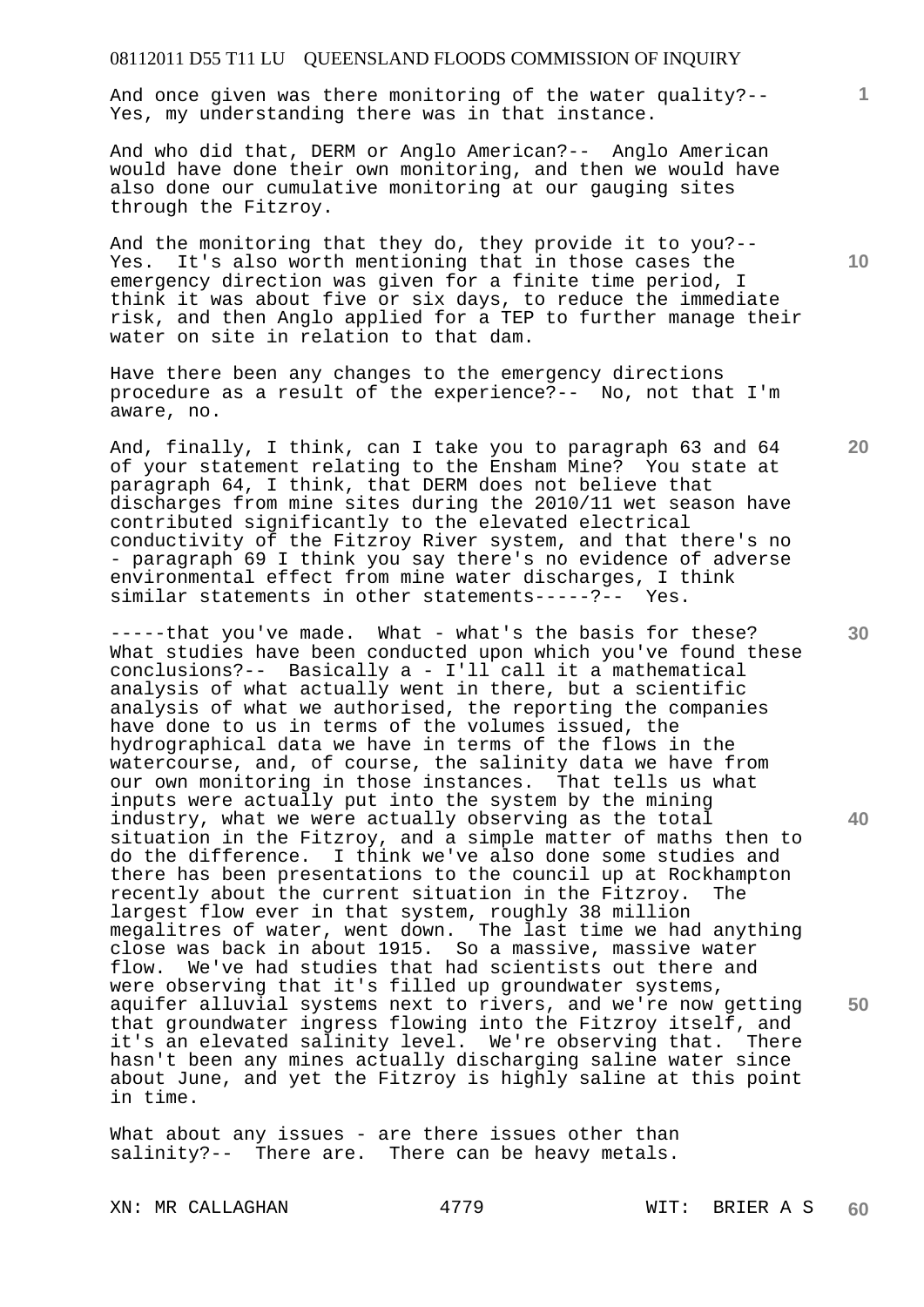Yes?-- Uranium in some instances, borons, fluorons, a few of those other ones in certain circumstances, particularly CSG. So there are other trace elements that are of concern, and we actually require monitoring for that as well, but generally, in terms of what we can allow in terms of a release, salinity is the restricting factor, although there have been a couple of cases specific to sites which might have acid mine drainage or other contaminant issues where there may be some other limiting ion in that.

Well, this might be - questions about other environmental effects, I'm not sure whether that goes beyond the writ of your brief, but has there been other monitoring targeted at assessing whether any other contaminants have increased as a result of-----?-- Done simultaneously with the salinity. We take a suite of samples and we require companies to take a suite of samples and get them tested in a NATA laboratory. One of the things on the back of the 2008/2009 floods was that the conditions around that level of monitoring for other ions or contaminants was actually increased, and some more rigour put around it, including the requirement for NATA certification.

All right. So your statement in paragraph 69 I appreciate probably wasn't directed towards this question, but on the question of environmental harm generally, whether as a result of noncompliant release or compliant release, is there a state of learning on that from DERM's perspective? Did the floods of the last wet season increase the levels of any contaminant or anything undesirable in the water so far as you're aware?-- Well, obviously they did, because we've got mine sites releasing water. I mean, so there are contaminants going into the system, through runoff, across the mine site and then into a watercourse which wouldn't otherwise be there if the mine site didn't exist, but the level of those contaminants from the monitoring that we've got shows that there wasn't any environmental concerns as a result of that. The noncompliant releases during the '10/11 period were generally things like a release from an unauthorised discharge point. So a dam may have been overflowing but the water was still within quality limits. Where there were excessive salinity, it was on the margin. We didn't have any major noncompliances across that period, and of course the way we actually condition the TEPs having that catchall in there that we do our own monitoring and can stop mines from discharging mean that we're actually taking into account any noncompliant discharges as well. So we don't just do the maths, we actually physically go out and measure this thing, and if we see salinity is rising for whatever reason we can actually put the brakes on the discharges, and that accounts for the noncompliant releases as well.

And I suppose in some ways the very volume of the flood had an effect on percentage of salinity?-- Very much, but, I mean, the very volume of the flood was why we could authorise mines to release more water than their environmental authorities as well.

XN: MR CALLAGHAN 4780 WIT: BRIER A S

**10** 

**1**

**20** 

**30** 

**40**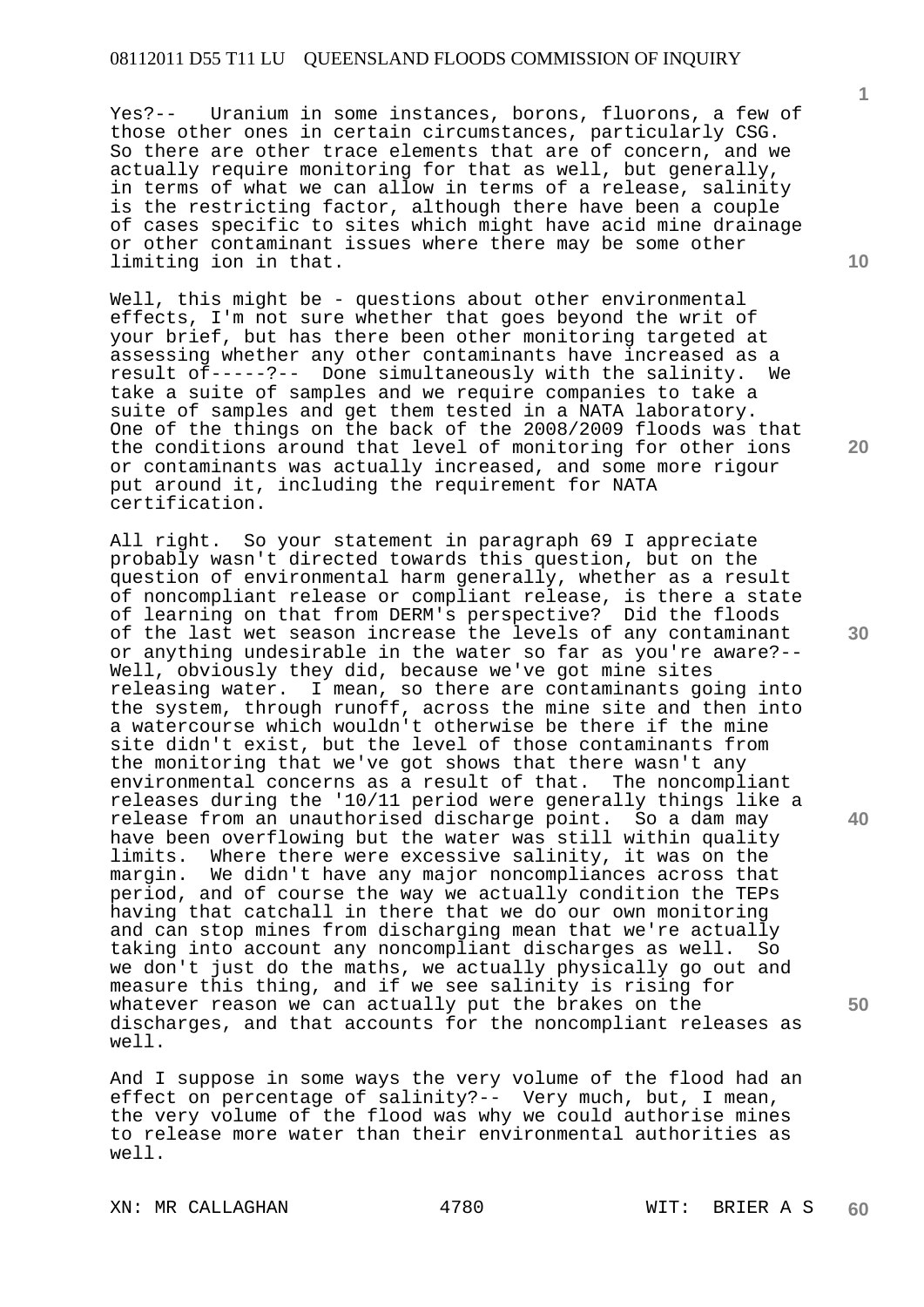That's all I have for the moment, thank you.

COMMISSIONER: Mr Duffy?

MR DUFFY: No questions.

COMMISSIONER: Ms McLeod?

MS McLEOD: No questions, thank you.

COMMISSIONER: Mr MacSporran.

MR MacSPORRAN: Thank you, Commissioner. Mr Brier, just one matter. In terms of the evidence you gave about the use of the emergency direction power, you said there were two such directions issued, both to the Moranbah North Mine, and you told us the circumstances involved in both of those where there were clear reasons why it was an emergency and had to be done quickly to avert a safety issue. During the course of the floods and in the immediate aftermath of the floods, were there other reasons advanced by some in the industry for the use of emergency direction powers as against the TEP provisions?-- Yes, there were. There was considerable level of discussion around the fact that what we were experiencing was an emergency, therefore, we should direct mines to do certain discharges, albeit with certain conditions, rather than the TEP process. It's an interesting one to look at. As I mentioned before, to make a decision, in terms of an emergency direction, because making that decision will result in a better outcome than not making the decision, is very black and white. In order to make an emergency decision where there isn't an imminent risk of human safety, to human health, there isn't an imminent environmental risk, what is the emergency you're actually issuing that direction upon? It's been argued that there was an economic emergency, the mine sites were inundated and therefore needed to get that water out in order to come back to operation. And, look, I've no doubt that's what needed to occur, the water needed to come out in order to get back into operation. For authorised officers under the EP Act to make a determination if there was an economic emergency I think is probably a bit of a stretch, and the thing I've explained to people in the past, which really needs to be understood, in that situation nothing is imminent, like there not taking action is the better result for the environment, taking action to release is a good result for both, because we're actually conditioning the release to ensure the protection of the environment, while allowing mines to discharge as much water as possible within those constraints. Quite honestly, if I was to have to assess or our staff were to assess an emergency direction for a release in that circumstance, it would be a very similar process to what's required to actually issue a TEP. We can condition emergency directions. We would be - we would be at fault really if we didn't condition that emergency direction to ensure the safety of the environment in that circumstance. So

XN: MR MacSPORRAN 4781 WIT: BRIER A S

**20** 

**30** 

**40** 

**50**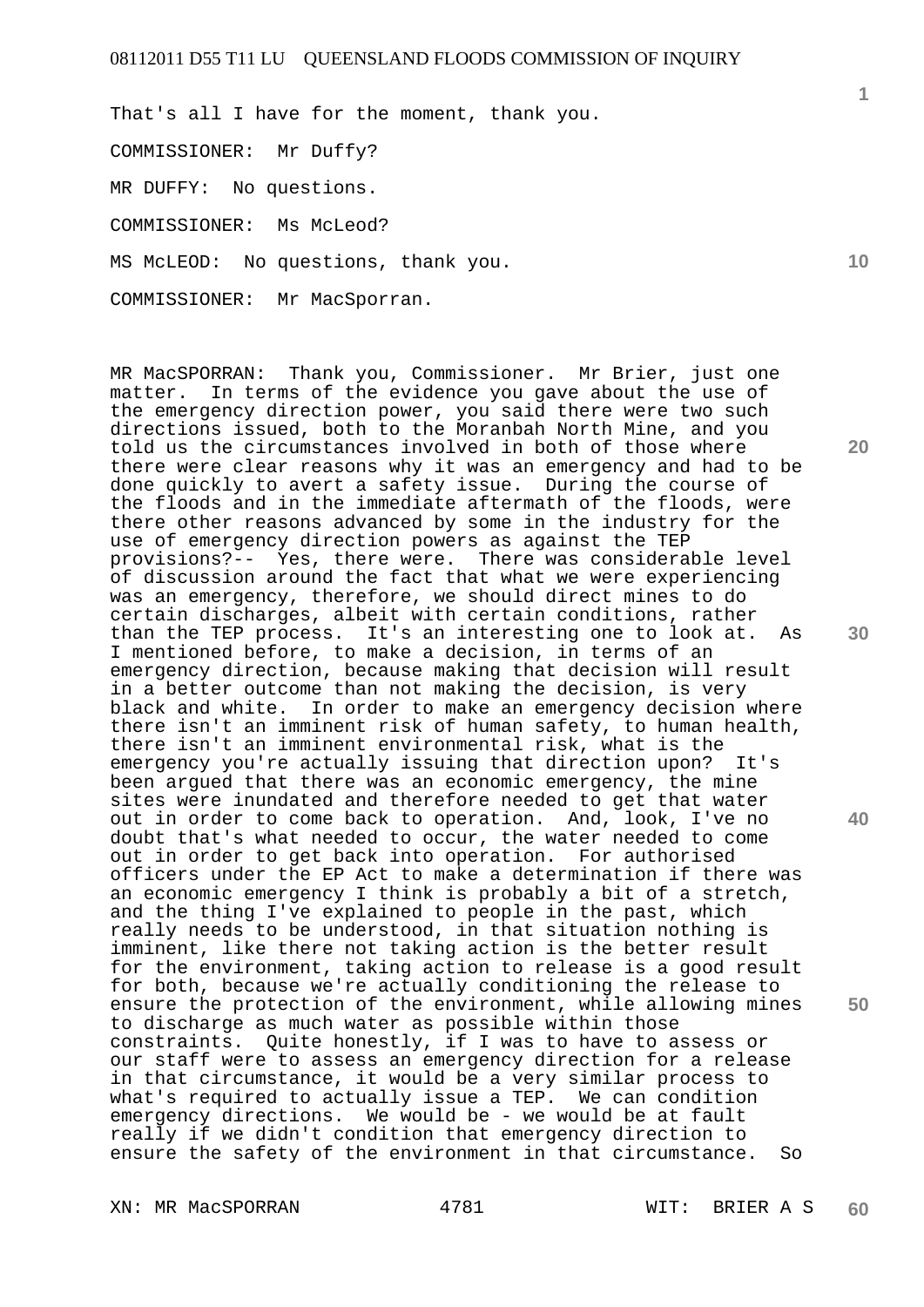we would require the same level of information from the mine site, we would require the same level of assessment, and we would have to undergo the same process to consider the environmental impacts from making that decision because the alternative is better. So realistically whether we used an emergency direction, and I don't believe an emergency direction was appropriate given the circumstances, but say we did, it would have been almost identical in terms of the assessment process we would have had to have gone through and in terms of the conditions we would have placed on the discharge.

And I suppose most significantly perhaps the time taken to process the application?-- By the same reasons, very dependent upon the level of information and the quality of information supplied and the risk involved when making that decision.

All right. Now, what about the - was there a view in the industry that one thing that DERM wasn't prepared to allow, which would have been of great benefit, was to allow the mines to release large amounts of water in high flow circumstances across the board to, in effect, empty the mine?-- Yep. Again, I mean, I would argue that what we did through the TEP process was allow mines to discharge a higher flow given the circumstances, but, no, not a blanket approval to throw everything over. Again, without knowing what the quality of the water is that has to go into the system, without knowing what mines are discharging, without knowing the volumes they would discharge, the rate at which they can discharge, and the location that that discharge would be occurring, it would be almost impossible for us to determine what the impacts would be on the environment, what the impacts would be on downstream water users, not just from an environmental perspective, I mean, even access to landholders' properties, for example, and also town water supplies. If we had extremely high volumes of water being discharged, to the point where it may have been, you know, a larger percentage of the existing flows, that could fill a weir up with salty water, then remain there through a dry season. We could not make that assessment in good conscience without knowing that level of information, and, as I was explaining earlier in regards to the TEPs, in regards to EA conditions, in regards to the model conditions, it's very, very dependent upon a mine's location in the catchment, where they are in relation to a major watercourse, what the quality of water they have on site is, and how they can release that water, hence the site by site assessment.

Again, if you were to go down that path, and allow those sort of releases, from what you say, the assessment process would be complex and take time?-- We would still be assessing site by site, and we would still be making the call as to what could be released in order to ensure the risks to the environment were adequately managed.

So, again, very similar to a TEP, which was the one that was the process that was selected in most cases?-- Regardless of the tool, that site by site assessment and the same level of

XN: MR MacSPORRAN 4782 WIT: BRIER A S

**60** 

**10** 

**1**

**30** 

**20** 

**40**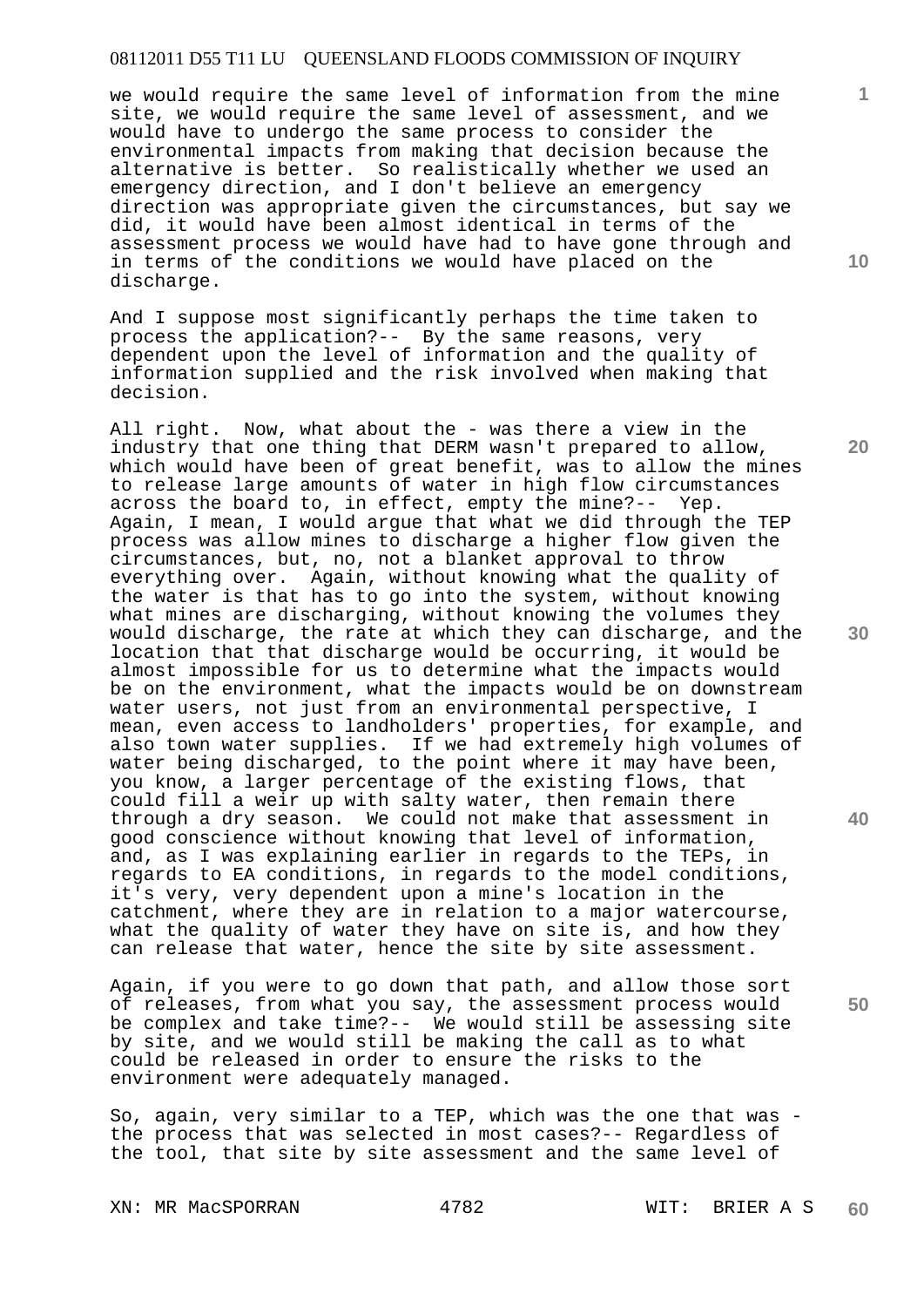information is required. Interestingly, when we look at the water quality data, through the wet season, with what we discharged, what we had as natural background flows, and what we saw in 2008/09, I think we got it pretty right. There were some elevated levels compared to background flows of salinity, but not high enough to be of concern, nowhere near what happened in 2008/09, and actually significantly less than we are currently experiencing at the moment due to groundwater ingress where we are getting complaints from the community. So I actually think that site by site process worked. Historically when you look at it there was roughly - and these are rough figures - 200 gigalitres of water discharged by mines over the '10/11 wet season. About 50 to 60 gigalitres of that was under authorisation from an environmental authority. So everything over and above was what we authorised through the TEP process given the circumstances that were there, given the high flows that were available.

Now, finally, would you say that the - your relationship, that is the department's relationship, with the mines generally in the lead-up to the next wet season, which is almost upon us, is a good working relationship?-- I would actually. I think - I mentioned communication being the key before. I really think we have improved their communication as a whole. I think there's been a good collaborative approach to the Fitzroy model conditions, and it was a fairly robust discussion. I mean, the mines put forward ideas, we adopted some, we said, no, we couldn't do others. I actually think there has been a very good collaborative approach heading into this wet season.

That's all I have, thank you, Commissioner.

COMMISSIONER: Mr Callaghan?

MR CALLAGHAN: Nothing further. May Mr Brier be excused?

COMMISSIONER: Yes, thanks, Mr Brier. You're excused.

WITNESS EXCUSED

COMMISSIONER: What about your last witness?

MR CALLAGHAN: Just excuse me for a moment, Commissioner. He is waiting for the call.

COMMISSIONER: Can you do him within how long?

MR CALLAGHAN: I think we can - well, MacSporran tells me he doesn't require him. He was really only being called in case that was necessary. So that would seem to-----

COMMISSIONER: All right.

**40** 

**50** 

**10** 

**1**

**20**